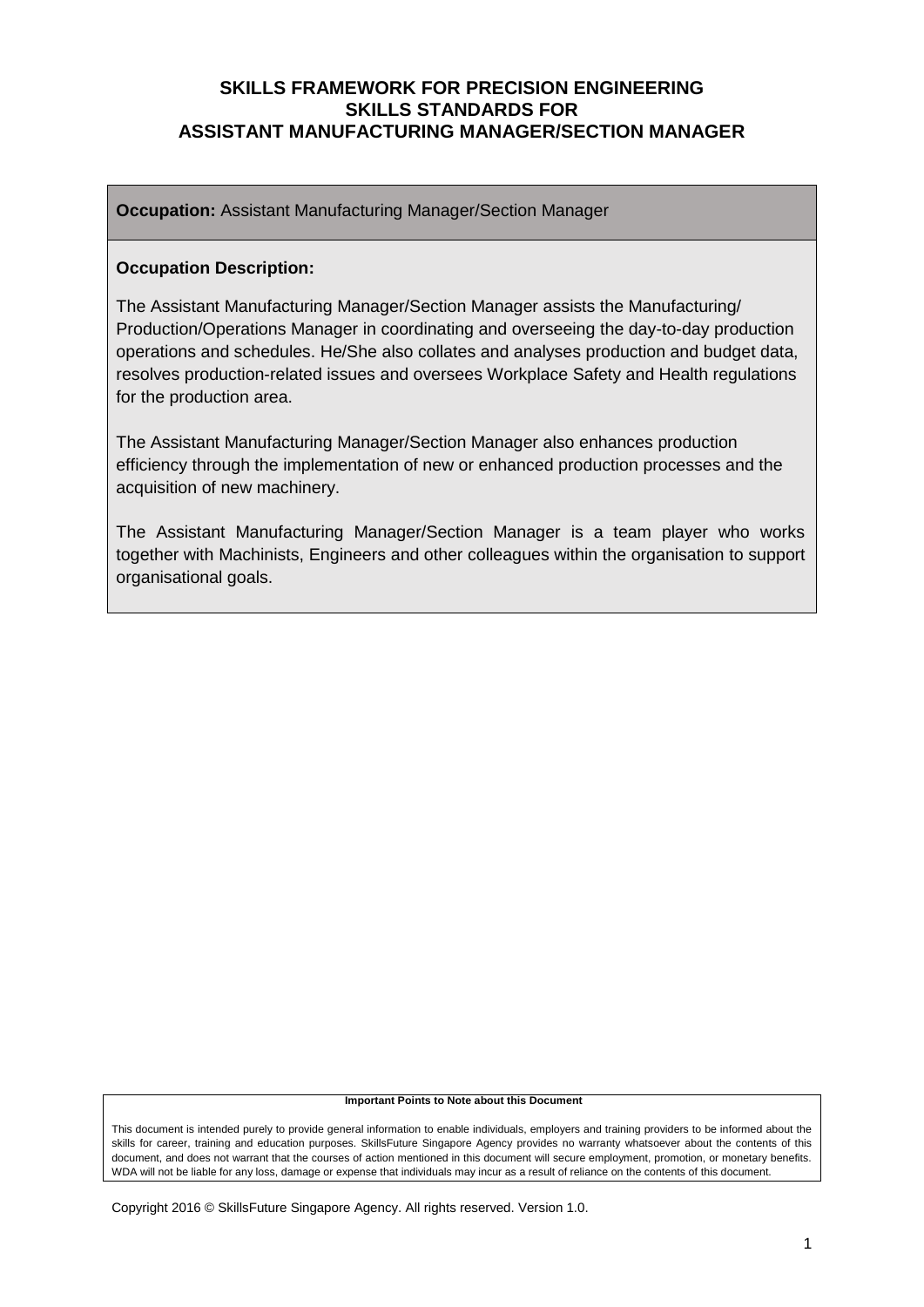The skills expected of the Assistant Manufacturing Manager/Section Manager are summarised as below:

| <b>Skill Category</b>                                 | <b>Skill Sub-</b><br><b>Category</b> |                       | <b>Skills</b>                                                                                  |
|-------------------------------------------------------|--------------------------------------|-----------------------|------------------------------------------------------------------------------------------------|
| <b>Operations</b><br><b>Planning</b>                  |                                      | <b>PRE-OPL-5006-1</b> | Develop New Product Manufacturing<br><b>Process Design Strategy</b>                            |
|                                                       |                                      | <b>PRE-OPL-5007-1</b> | Develop Resource Plan for Production                                                           |
| <b>Operations</b><br><b>Production</b>                |                                      | <b>PRE-OPR-5004-1</b> | Develop Operational Plans to Meet<br><b>Operational Targets</b>                                |
|                                                       |                                      | <b>PRE-OPR-5005-1</b> | Develop Shop Floor Tracking and<br>Control Plan through Management<br><b>Execution Systems</b> |
| <b>Maintenance</b>                                    |                                      | <b>PRE-MAI-5008-1</b> | Develop a Maintenance Plan                                                                     |
| <b>Sustainable</b>                                    |                                      | <b>PRE-SMN-5002-1</b> | Develop Sustainable Manufacturing<br>Framework for Management of<br>Operations                 |
| <b>Manufacturing</b>                                  |                                      | <b>PRE-SMN-5003-1</b> | Develop Carbon Footprint Reduction<br><b>Implementation Plan</b>                               |
| <b>Value Analysis</b>                                 |                                      | <b>PRE-VEN-5001-1</b> | <b>Develop Cost Reduction Strategies</b>                                                       |
|                                                       |                                      | <b>PRE-MPI-5018-1</b> | Design Continuous Improvement<br><b>Systems</b>                                                |
| <b>Manufacturing</b>                                  |                                      | <b>PRE-MPI-5019-1</b> | Design Lean Manufacturing using Six<br>Sigma                                                   |
| <b>Productivity and</b><br><b>Innovation</b>          |                                      | <b>PRE-MPI-5020-1</b> | Develop Successful Innovation<br>Projects                                                      |
|                                                       |                                      | <b>PRE-MPI-5021-1</b> | Design Productivity Improvement<br>Programmes                                                  |
| <b>Quality</b><br><b>Management</b><br><b>Systems</b> |                                      | <b>PRE-QMS-5002-1</b> | <b>Design Quality Systems</b>                                                                  |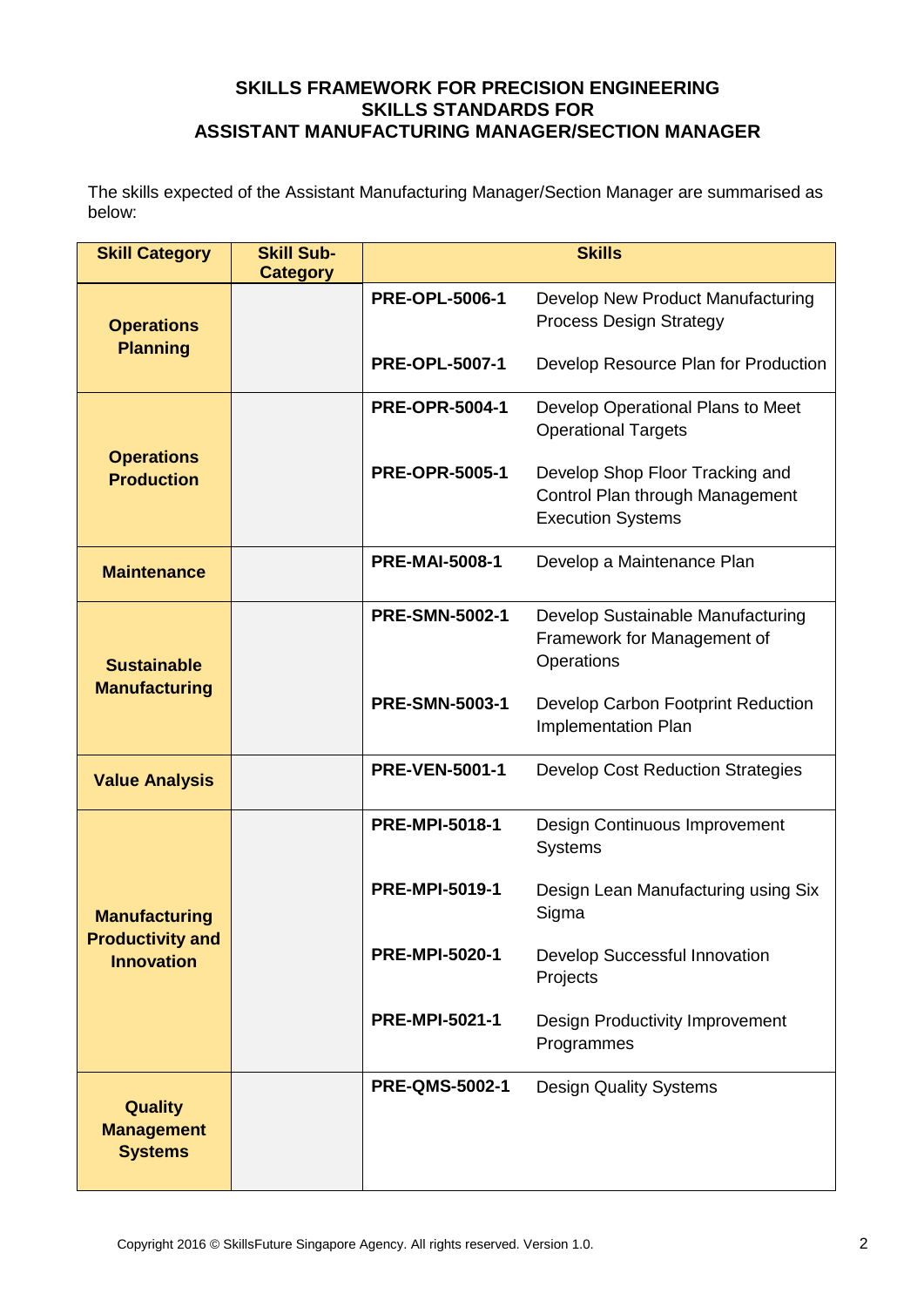| <b>Skill Category</b>                                | <b>Skill Sub-</b><br><b>Category</b> | <b>Skills</b>         |                                                                                                                  |
|------------------------------------------------------|--------------------------------------|-----------------------|------------------------------------------------------------------------------------------------------------------|
| <b>Supply Chain</b>                                  |                                      | <b>PRE-SCL-5005-1</b> | Design Manufacturing and Supply<br>Chain Management Plan                                                         |
| and Logistics<br><b>Management</b>                   |                                      | <b>PRE-SCL-5004-1</b> | Develop Relationships with Supply<br>Chain                                                                       |
| <b>Workplace</b>                                     |                                      | <b>PRE-WSH-5009-1</b> | Develop a Business Case for<br>Workplace Safety and Health                                                       |
| <b>Safety and</b><br><b>Health</b>                   |                                      | <b>PRE-WSH-5008-1</b> | Design and Lead Workplace Safety<br>and Health Systems                                                           |
|                                                      |                                      | <b>PRE-BAN-5003-1</b> | <b>Operationalise Analytics Models</b>                                                                           |
| <b>Business</b><br><b>Analytics</b>                  |                                      | <b>PRE-BAN-5004-1</b> | Leverage on Data Mining Techniques<br>for Manufacturing Excellence                                               |
| <b>Business</b><br><b>Negotiation</b>                |                                      | <b>BM-BN-501E-1</b>   | Manage and Direct Negotiations                                                                                   |
| <b>Communication</b>                                 |                                      | <b>BM-COM-502E-1</b>  | <b>Establish and Maintain Strategic</b><br><b>Business Partner Relationships</b>                                 |
|                                                      |                                      | <b>BM-COM-506E-1</b>  | <b>Conduct Presentations to Senior</b><br>Management                                                             |
| <b>Finance</b>                                       |                                      | <b>BM-FIN-303E-1</b>  | Prepare Budget for Business Unit                                                                                 |
| <b>Human</b><br><b>Resource</b><br><b>Management</b> |                                      | <b>PRE-HRM-5005-1</b> | <b>Manage Industrial Relations</b><br>Processes                                                                  |
| <b>Intellectual</b><br><b>Property</b>               |                                      | <b>PRE-IPR-5001-1</b> | Apply Basic Knowledge of Intellectual<br>Property (IP) to support IP-related<br><b>Organisational Procedures</b> |
| <b>Leadership and</b><br><b>People</b>               |                                      | <b>LPM-VIS-401C-0</b> | Lead Team Leaders to Develop<br><b>Strategies and Governance</b><br>Management                                   |
| <b>Management</b>                                    |                                      | <b>LPM-CHG-401C-0</b> | <b>Facilitate Innovation and Lead Team</b><br>Leaders to Implement Change                                        |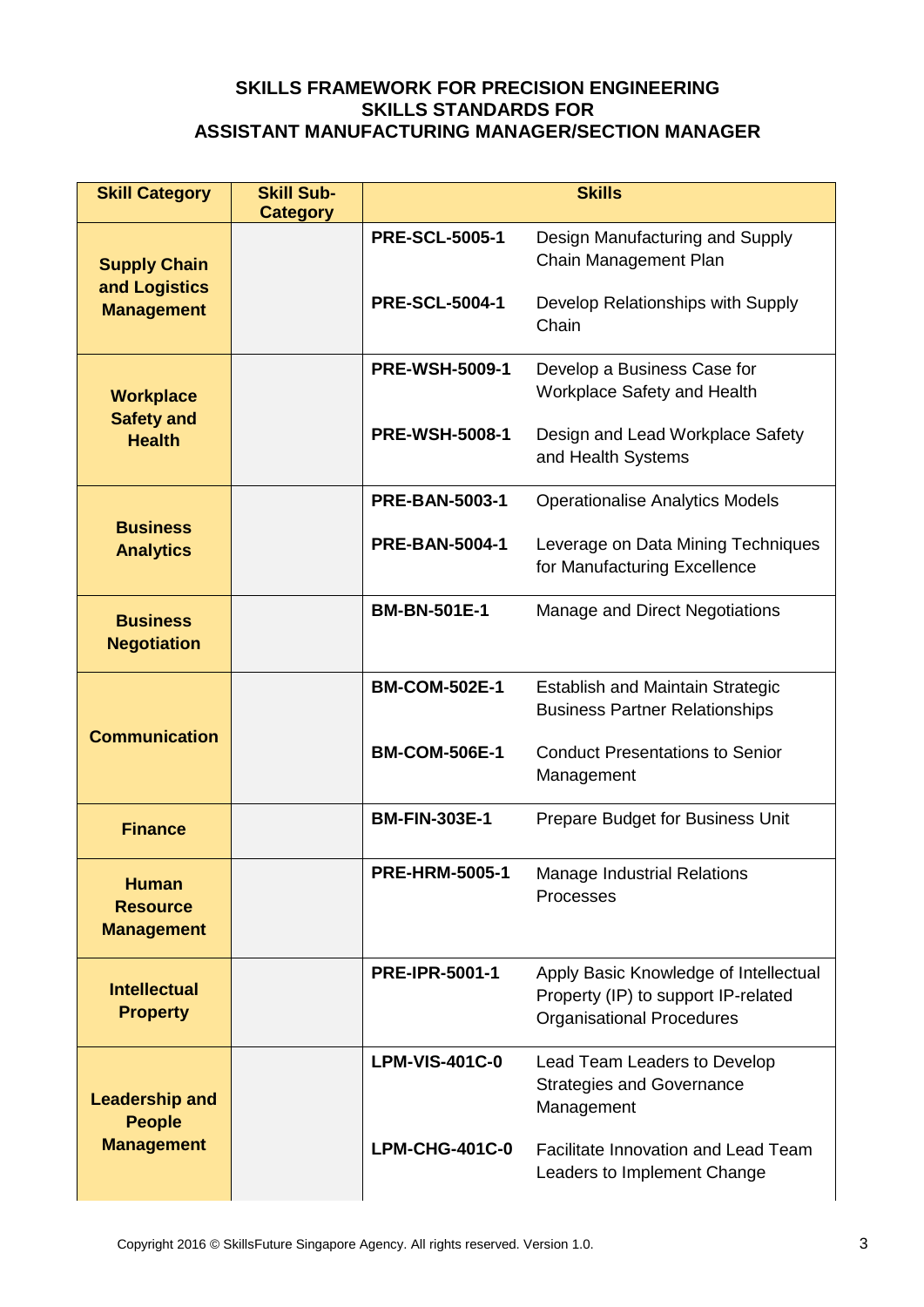| <b>Skill Category</b>                        | <b>Skill Sub-</b><br><b>Category</b> | <b>Skills</b>         |                                                                                                        |
|----------------------------------------------|--------------------------------------|-----------------------|--------------------------------------------------------------------------------------------------------|
|                                              |                                      | <b>LPM-RLT-401C-0</b> | <b>Cultivate Workplace Relationships</b><br>and Diversity                                              |
|                                              |                                      | <b>LPM-DEV-401C-0</b> | Develop Team Leaders through<br><b>Capability Development and Coaching</b>                             |
|                                              |                                      | <b>LPM-RES-301C-0</b> | Monitor and Reward Performance<br>across Teams to Support<br><b>Achievement of Results</b>             |
|                                              |                                      | <b>LPM-PER-401C-0</b> | Develop Self to Maintain Professional<br>Competence at Managerial Level                                |
|                                              |                                      | <b>BM-PM-505E-1</b>   | Lead Programme and Project After<br><b>Action Review</b>                                               |
| <b>Project</b><br><b>Management</b>          |                                      | <b>BM-PM-502E-1</b>   | <b>Establish Project Feasibility</b>                                                                   |
|                                              |                                      | <b>BM-PM-503E-1</b>   | <b>Establish Project Scope</b>                                                                         |
|                                              |                                      | <b>BM-RM-401E-1</b>   | Evaluate and Review Compliance with<br>Applicable Legislation and<br>Regulations for the Business Unit |
| <b>Risk</b><br><b>Management</b>             |                                      | <b>BM-RM-402E-1</b>   | Operationalise and Manage Corporate<br>Governance Policy for the Business<br>Unit                      |
|                                              |                                      | <b>BM-RM-404E-1</b>   | Manage Risk in the Business Unit                                                                       |
| <b>Sales and</b><br><b>Marketing</b>         |                                      | <b>PRE-SMA-4001-1</b> | Understand Sales and Marketing in a<br>Manufacturing Organisation                                      |
| <b>Strategic</b>                             |                                      | <b>PRE-SPI-4002-1</b> | <b>Understand Business Management</b>                                                                  |
| <b>Planning and</b><br><b>Implementation</b> |                                      | <b>PRE-SPI-5003-1</b> | Provide Information for Management<br><b>Decision Making</b>                                           |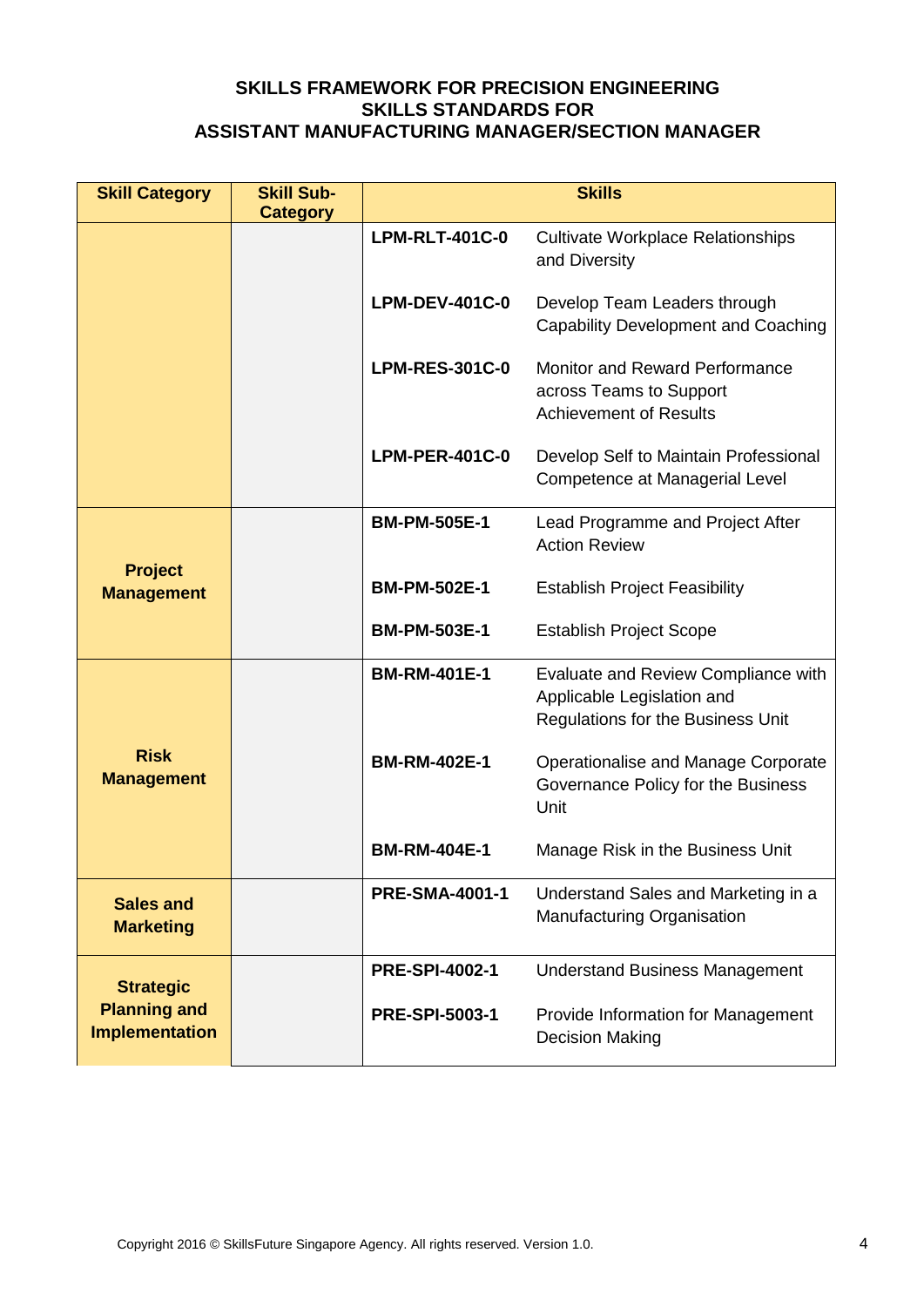| <b>Skill Category</b>                                     | <b>Skill Sub-</b><br><b>Category</b> |                      | <b>Skills</b>                                                                    |
|-----------------------------------------------------------|--------------------------------------|----------------------|----------------------------------------------------------------------------------|
| <b>Personal</b>                                           |                                      | <b>ES-PMD-401G-1</b> | Develop Personal Effectiveness at<br><b>Managerial Level</b>                     |
| <b>Management</b><br>and<br><b>Development</b>            |                                      | <b>ES-PMD-501G-1</b> | Develop Professional Image and<br>Competence to Achieve Personal<br>Career Goals |
| Analytical,<br><b>Conceptual and</b><br><b>Evaluative</b> |                                      | <b>ES-ACE-501G-1</b> | Apply Systems Thinking in Problem<br>Solving and Decision Making                 |
| <b>Interpersonal</b>                                      |                                      | <b>ES-IP-501G-1</b>  | Manage Cross-Functional and<br><b>Culturally Diverse Teams</b>                   |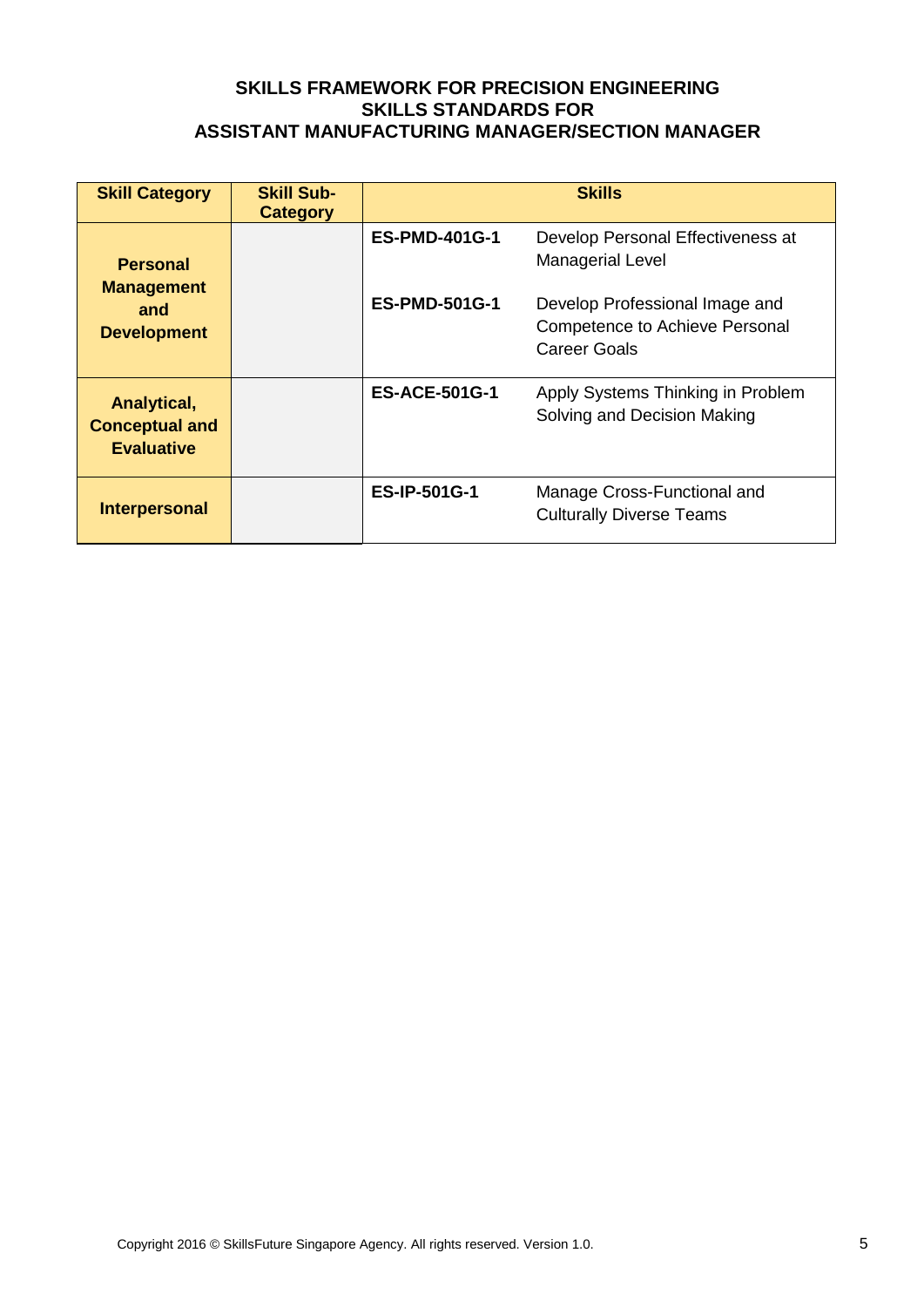|                                                                                                                                                                                                                                                        |                                                                                                                                                                                                                                                                                                                                                                                                                                                                                           | <b>Skill Category</b>                                     | <b>Operations Planning</b> |
|--------------------------------------------------------------------------------------------------------------------------------------------------------------------------------------------------------------------------------------------------------|-------------------------------------------------------------------------------------------------------------------------------------------------------------------------------------------------------------------------------------------------------------------------------------------------------------------------------------------------------------------------------------------------------------------------------------------------------------------------------------------|-----------------------------------------------------------|----------------------------|
| <b>Skill Code</b>                                                                                                                                                                                                                                      | PRE-OPL-5006-1                                                                                                                                                                                                                                                                                                                                                                                                                                                                            | <b>Skill Sub-Category</b><br>(where applicable)           | N/A                        |
| <b>Skill</b>                                                                                                                                                                                                                                           |                                                                                                                                                                                                                                                                                                                                                                                                                                                                                           | Develop New Product Manufacturing Process Design Strategy |                            |
| <b>Skill Description</b>                                                                                                                                                                                                                               | This skill describes the ability to develop a new product manufacturing<br>process design strategy. It also includes design for manufacture,<br>determining the process capability and the facilitation of its initial<br>production.                                                                                                                                                                                                                                                     |                                                           |                            |
| Knowledge and<br><b>Analysis</b><br>It refers to<br>gathering, cognitive<br>processing,<br>integration and<br>inspection of facts<br>and information<br>required to perform<br>the work tasks and<br>activities.                                       | The ability to understand:<br>Benchmarks for best practice in quality<br>$\bullet$<br>Comparative analysis techniques<br>$\bullet$<br>Quality assurance schemes<br>$\bullet$<br>Process of strategic planning<br>$\bullet$<br><b>Communication strategies</b><br>$\bullet$<br>Procedures for documentation and reporting<br>٠<br>Code of practice<br>$\bullet$<br>Workplace Safety and Health regulations<br>$\bullet$                                                                    |                                                           |                            |
| <b>Application and</b><br><b>Adaptation</b><br>It refers to the ability<br>to perform the work<br>tasks and activities<br>required of the<br>occupation, and the<br>ability to react to<br>and manage the<br>changes at work.<br><b>Innovation and</b> | The ability to:<br>Review product design with client and the production team to agree on<br>$\bullet$<br>technical specifications, aesthetic requirements, timelines, cost and<br>other market requirements<br>Determine industry or regulatory requirements for the product<br>$\bullet$<br>Determine material requirements for product<br>$\bullet$<br>Determine process requirements for product<br>$\bullet$<br>Trial new product through the process<br>$\bullet$<br>The ability to: |                                                           |                            |
| <b>Value Creation</b><br>It refers to the ability<br>to generate<br>purposive ideas to<br>improve work                                                                                                                                                 | Interpret product trial results to optimise the production of the new<br>٠<br>product                                                                                                                                                                                                                                                                                                                                                                                                     |                                                           |                            |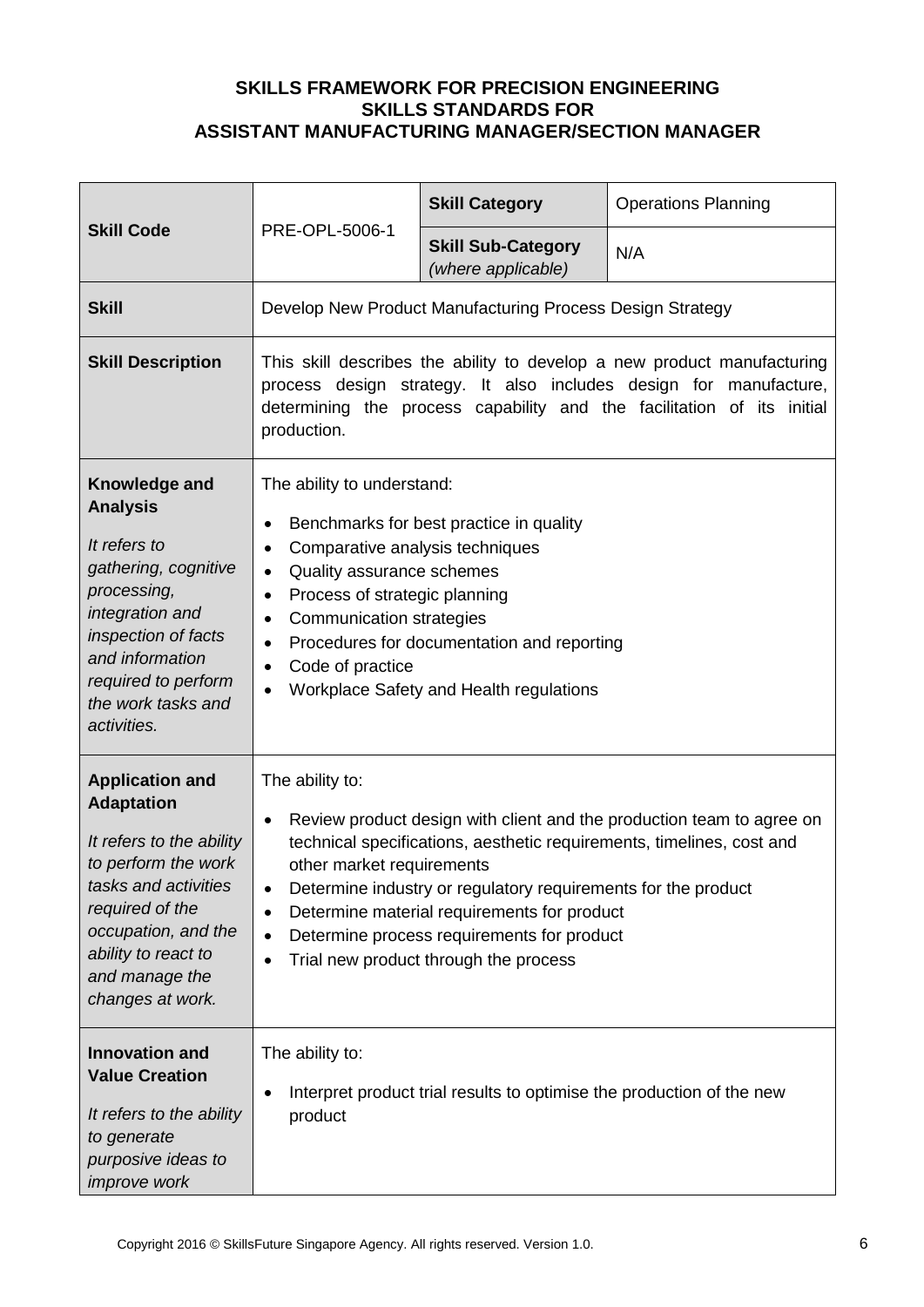| performance and/or<br>enhance business<br>values that are<br>aligned to<br>organisational                                                                                                                          |                                                                                                                       |
|--------------------------------------------------------------------------------------------------------------------------------------------------------------------------------------------------------------------|-----------------------------------------------------------------------------------------------------------------------|
| <b>Social Intelligence</b><br>and Ethics<br>It refers to the ability<br>to use affective<br>factors in<br>leadership,<br>relationship and<br>diversity<br>management guided<br>by professional<br>codes of ethics. | The ability to:<br>Confirm the design brief of new product in consultation with relevant<br>$\bullet$<br>stakeholders |
|                                                                                                                                                                                                                    |                                                                                                                       |
| <b>Learning to Learn</b>                                                                                                                                                                                           | The ability to:                                                                                                       |
| It refers to the ability<br>to develop and<br>improve one's self<br>within and outside of<br>one's area of work.                                                                                                   | Establish processes to generate commitment to and opportunities for<br>$\bullet$<br>learning                          |
| <b>Range of</b><br><b>Application</b>                                                                                                                                                                              | N/A                                                                                                                   |
| (where applicable)                                                                                                                                                                                                 |                                                                                                                       |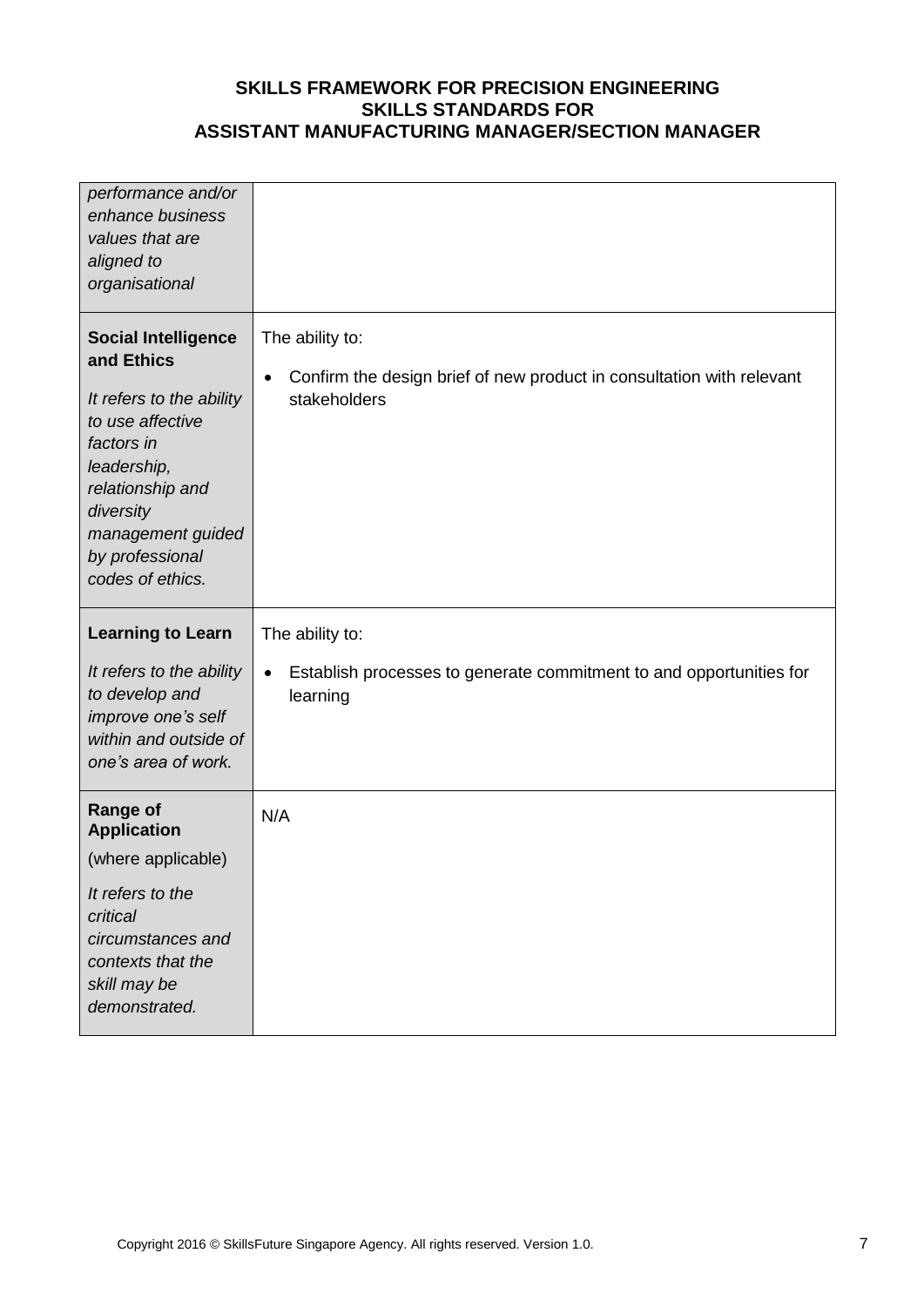|                                                                                                                                                                                                                               |                                                                                                                                                                                                                                                                                                                                                                                                                                                                                                                                                                                                                                                                                                                                                                                                                                                                                                                                                             | <b>Skill Category</b>                           | <b>Operations Production</b> |
|-------------------------------------------------------------------------------------------------------------------------------------------------------------------------------------------------------------------------------|-------------------------------------------------------------------------------------------------------------------------------------------------------------------------------------------------------------------------------------------------------------------------------------------------------------------------------------------------------------------------------------------------------------------------------------------------------------------------------------------------------------------------------------------------------------------------------------------------------------------------------------------------------------------------------------------------------------------------------------------------------------------------------------------------------------------------------------------------------------------------------------------------------------------------------------------------------------|-------------------------------------------------|------------------------------|
| <b>Skill Code</b>                                                                                                                                                                                                             | PRE-OPL-5007-1                                                                                                                                                                                                                                                                                                                                                                                                                                                                                                                                                                                                                                                                                                                                                                                                                                                                                                                                              | <b>Skill Sub-Category</b><br>(where applicable) | N/A                          |
| <b>Skill</b>                                                                                                                                                                                                                  | Develop Resource Plan for Production                                                                                                                                                                                                                                                                                                                                                                                                                                                                                                                                                                                                                                                                                                                                                                                                                                                                                                                        |                                                 |                              |
| <b>Skill Description</b>                                                                                                                                                                                                      | This skill describes the ability to develop a resource plan to control the<br>scheduling of time and resources for production. It also includes ensuring<br>that the allocated resources are capable of meeting the production<br>requirements and those of the customer, and that the allocations<br>effectively integrate with existing schedules.                                                                                                                                                                                                                                                                                                                                                                                                                                                                                                                                                                                                        |                                                 |                              |
| Knowledge and<br><b>Analysis</b><br>It refers to<br>gathering, cognitive<br>processing,<br>integration and<br>inspection of facts<br>and information<br>required to perform<br>the work tasks and<br>activities.              | The ability to understand:<br>Information on production activities<br>$\bullet$<br>Interpret production schedules, and the techniques used for scheduling<br>$\bullet$<br>production activities<br>Information that should be included in production schedules<br>$\bullet$<br>Factors to be taken into account when preparing the schedules<br>٠<br>Methods to assess and schedule resource requirements<br>$\bullet$<br>Methods and techniques for capacity planning<br>$\bullet$<br>Process used to validate production schedules<br>$\bullet$<br>Procedures for changing production schedules<br>٠<br>Method to develop contingency plans<br>$\bullet$<br>Methods of evaluating the consequences of schedule changes<br>$\bullet$<br>Methods for recovery of losses arising out of departures from project<br>$\bullet$<br>schedule<br>Problems that occur during the implementation of production schedules<br>Workplace Safety and Health regulations |                                                 |                              |
| <b>Application and</b><br><b>Adaptation</b><br>It refers to the ability<br>to perform the work<br>tasks and activities<br>required of the<br>occupation, and the<br>ability to react to<br>and manage the<br>changes at work. | The ability to:<br>Prepare and review production schedules<br>٠<br>Ensure sufficient resources are available for production<br>$\bullet$<br>Produce contingency plans to handle actual and predicted changes to<br>$\bullet$<br>planned use of resources<br>Validate and evaluate scheduling systems and procedures used<br>$\bullet$                                                                                                                                                                                                                                                                                                                                                                                                                                                                                                                                                                                                                       |                                                 |                              |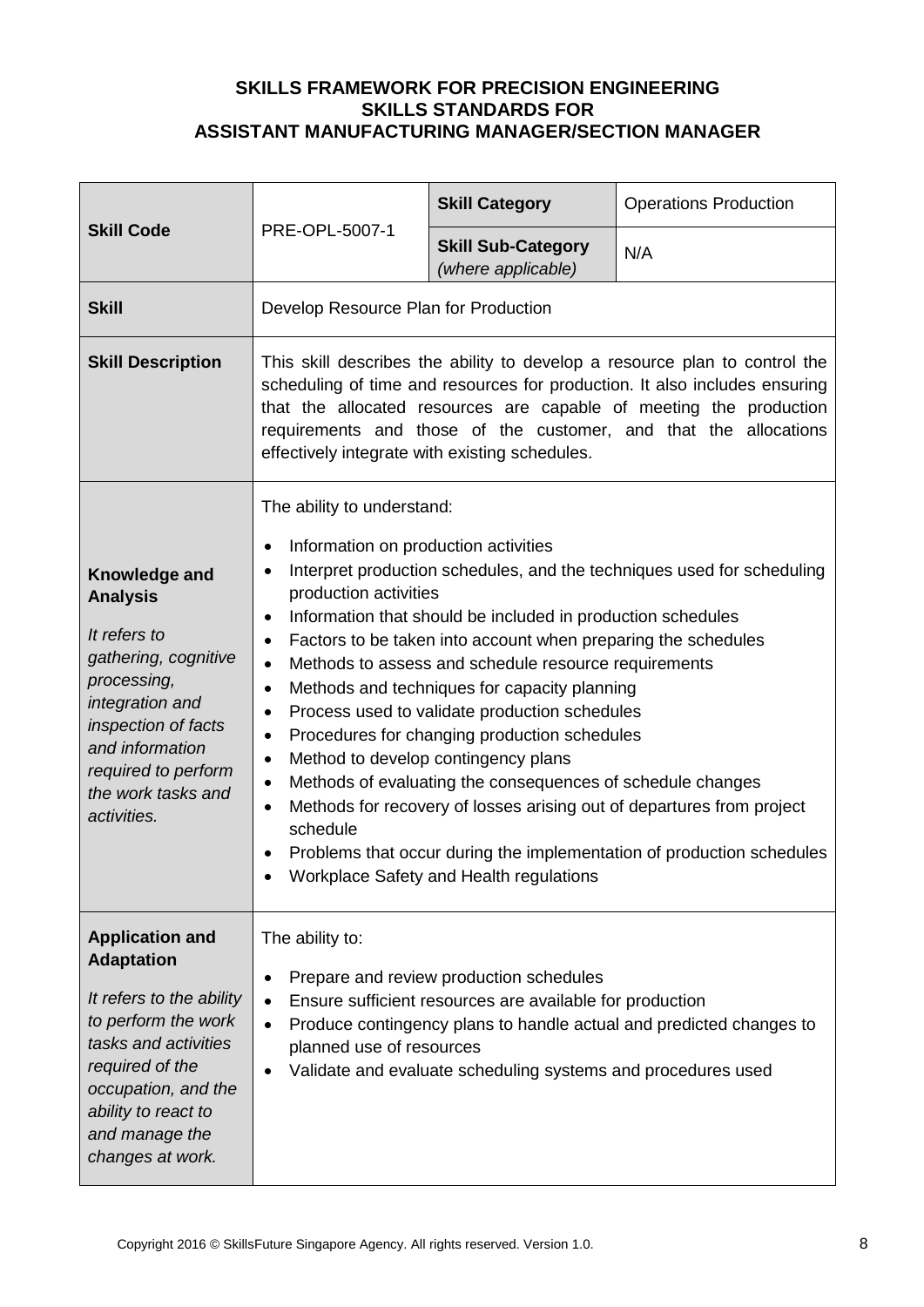| <b>Innovation and</b><br><b>Value Creation</b><br>It refers to the ability<br>to generate<br>purposive ideas to<br>improve work<br>performance and/or<br>enhance business<br>values that are<br>aligned to<br>organisational | The ability to:<br>Seek suggestions on improvements to production scheduling                                        |
|------------------------------------------------------------------------------------------------------------------------------------------------------------------------------------------------------------------------------|---------------------------------------------------------------------------------------------------------------------|
| <b>Social Intelligence</b><br>and Ethics<br>It refers to the ability<br>to use affective<br>factors in<br>leadership,<br>relationship and<br>diversity<br>management guided<br>by professional<br>codes of ethics.           | The ability to:<br>Consult with the production team on resources required for production<br>$\bullet$<br>activities |
| <b>Learning to Learn</b><br>It refers to the ability<br>to develop and<br>improve one's self<br>within and outside of<br>one's area of work.                                                                                 | N/A                                                                                                                 |
| <b>Range of</b><br><b>Application</b><br>(where applicable)<br>It refers to the<br>critical<br>circumstances and<br>contexts that the<br>skill may be<br>demonstrated.                                                       | N/A                                                                                                                 |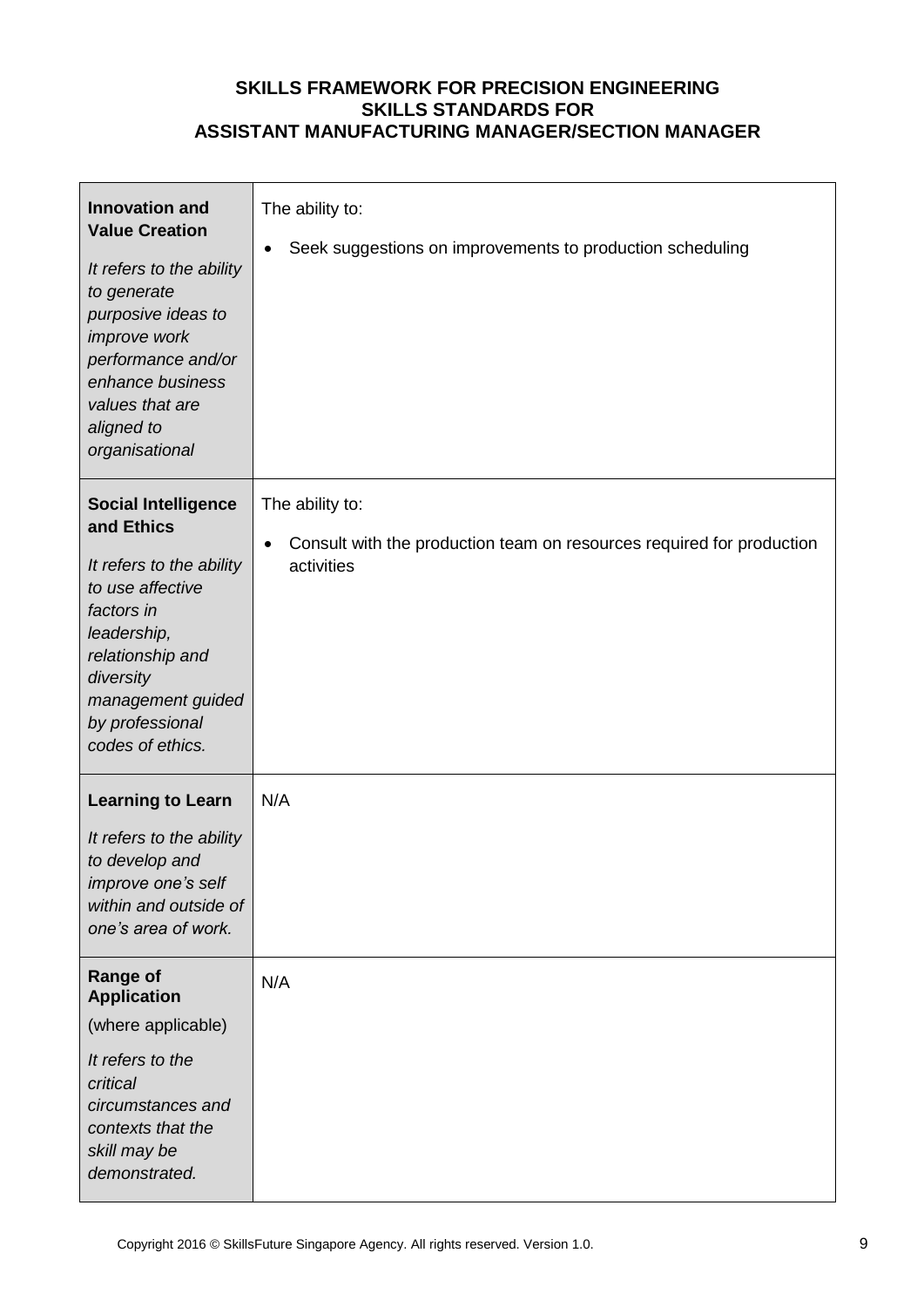|                                                                                                                                                                                                                               | <b>Skill Category</b>                                                                                                                                                                                                                                                                                                                                                                                                                                                             |                                                             | <b>Operations Production</b> |
|-------------------------------------------------------------------------------------------------------------------------------------------------------------------------------------------------------------------------------|-----------------------------------------------------------------------------------------------------------------------------------------------------------------------------------------------------------------------------------------------------------------------------------------------------------------------------------------------------------------------------------------------------------------------------------------------------------------------------------|-------------------------------------------------------------|------------------------------|
| <b>Skill Code</b>                                                                                                                                                                                                             | PRE-OPR-5004-1                                                                                                                                                                                                                                                                                                                                                                                                                                                                    | <b>Skill Sub-Category</b><br>(where applicable)             | N/A                          |
| <b>Skill</b>                                                                                                                                                                                                                  |                                                                                                                                                                                                                                                                                                                                                                                                                                                                                   | Develop Operational Plans to Meet Operational Targets       |                              |
| <b>Skill Description</b>                                                                                                                                                                                                      | This skill describes the ability to develop operational plans to meet the<br>organisation's production targets. It also includes planning, acquiring and<br>managing resources and executing operational plans.                                                                                                                                                                                                                                                                   |                                                             |                              |
| Knowledge and<br><b>Analysis</b><br>It refers to gathering,<br>cognitive<br>processing,<br>integration and<br>inspection of facts<br>and information<br>required to perform<br>the work tasks and<br>activities.              | The ability to understand:<br>Planning techniques and tools<br>$\bullet$<br>Resource management<br>$\bullet$<br>Risk management<br>٠<br>Analytical problem solving techniques<br>Continuous improvement process<br>Strategies for monitoring and improving performance<br>Reporting and record management<br>Workplace Safety and Health regulations                                                                                                                              |                                                             |                              |
| <b>Application and</b><br><b>Adaptation</b><br>It refers to the ability<br>to perform the work<br>tasks and activities<br>required of the<br>occupation, and the<br>ability to react to and<br>manage the<br>changes at work. | The ability to:<br>Develop the organisation's operational plan in accordance with the<br>$\bullet$<br>organisation's business plan and production targets<br>Identify key performance indicators to measure the effectiveness of the<br>operational plan<br>Identify and manage the requisite physical and human resources to<br>execute the operational plan<br>Implement the operational plan and monitor key performance<br>indicators to assess the effectiveness of the plan |                                                             |                              |
| <b>Innovation and</b><br><b>Value Creation</b><br>It refers to the ability<br>to generate<br>purposive ideas to<br><i>improve</i> work<br>performance and/or                                                                  | The ability to:<br>$\bullet$<br>effectiveness                                                                                                                                                                                                                                                                                                                                                                                                                                     | Propose improvements to the operational plan to enhance its |                              |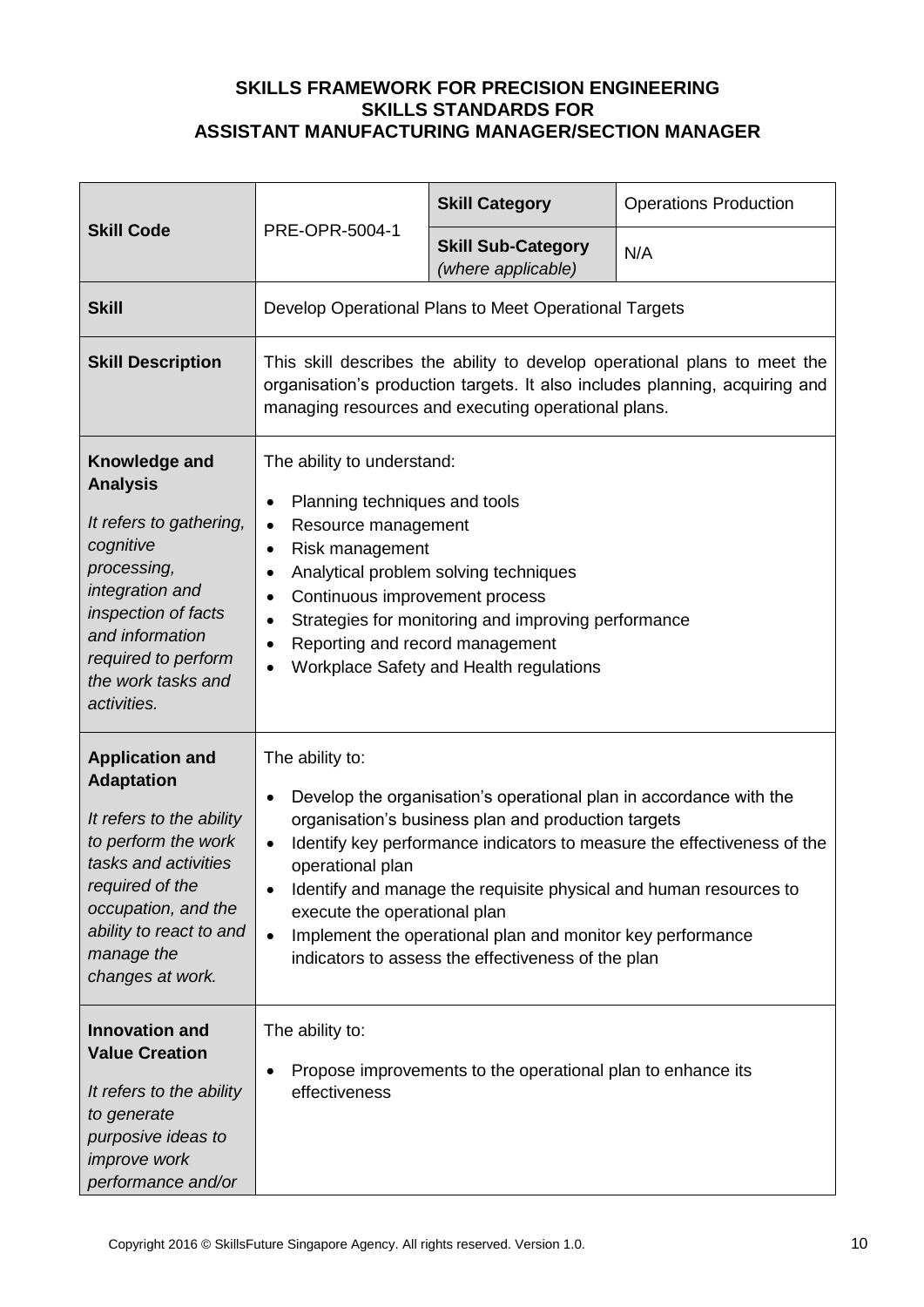| enhance business<br>values that are<br>aligned to<br>organisational                                                                                                                                             |                                                                                                                                                                                                     |
|-----------------------------------------------------------------------------------------------------------------------------------------------------------------------------------------------------------------|-----------------------------------------------------------------------------------------------------------------------------------------------------------------------------------------------------|
| <b>Social Intelligence</b><br>and Ethics<br>It refers to the ability<br>to use affective<br>factors in leadership,<br>relationship and<br>diversity<br>management guided<br>by professional<br>codes of ethics. | The ability to:<br>Consult key stakeholders and the production team when developing<br>$\bullet$<br>operational plan<br>Seek endorsement on the operational plan from key stakeholders<br>$\bullet$ |
| <b>Learning to Learn</b><br>It refers to the ability<br>to develop and<br>improve one's self<br>within and outside of<br>one's area of work.                                                                    | N/A                                                                                                                                                                                                 |
| <b>Range of</b><br><b>Application</b><br>(where applicable)<br>It refers to the critical<br>circumstances and<br>contexts that the skill<br>may be<br>demonstrated.                                             | N/A                                                                                                                                                                                                 |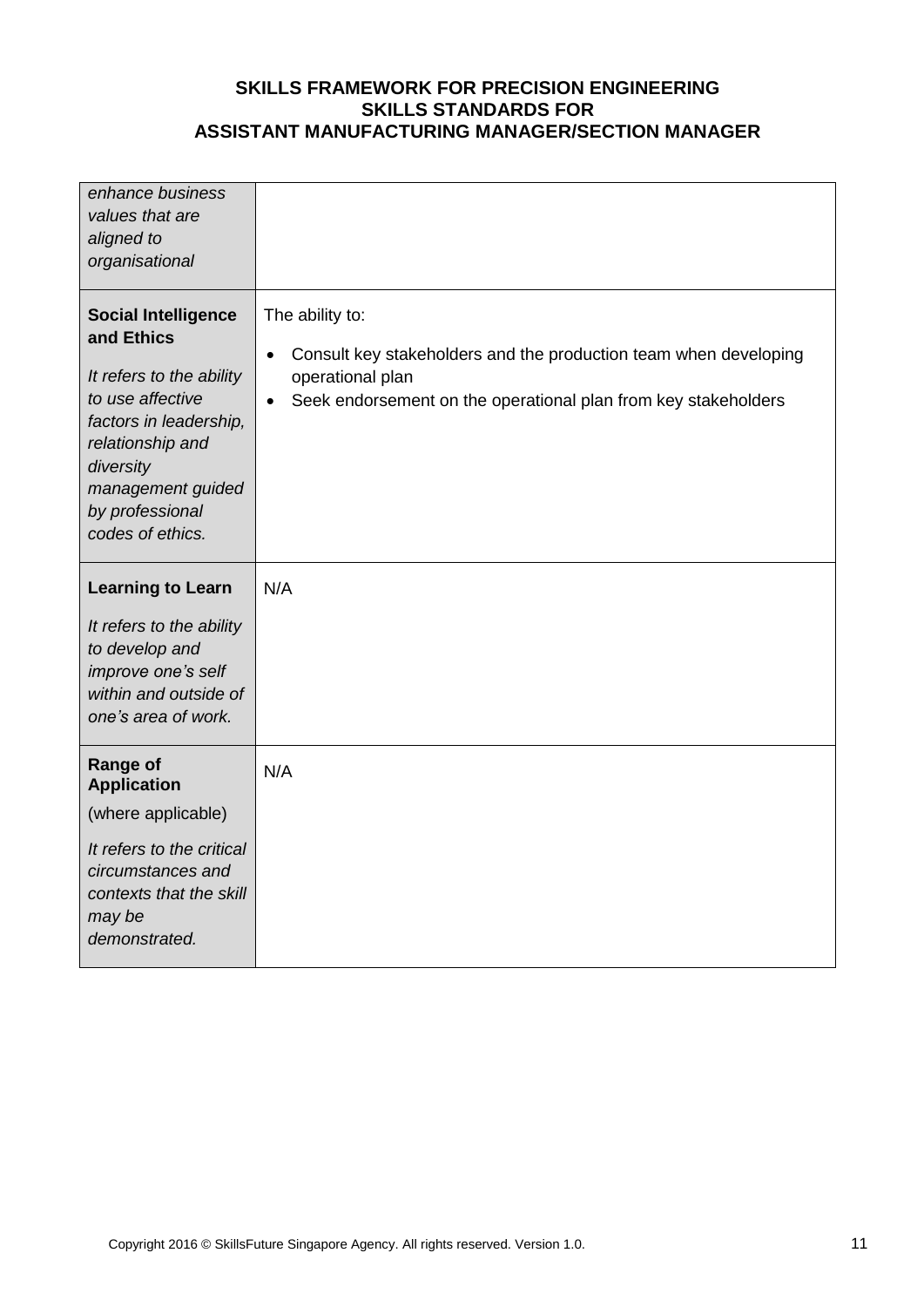|                                                                                                                                                                                                                               |                                                                                                                                                                                                                                                                                                                                                                                                                                                                                                                                                                                                                                                                  | <b>Skill Category</b>                                                                                                                                                                                                                                | <b>Operations Production</b>                                      |
|-------------------------------------------------------------------------------------------------------------------------------------------------------------------------------------------------------------------------------|------------------------------------------------------------------------------------------------------------------------------------------------------------------------------------------------------------------------------------------------------------------------------------------------------------------------------------------------------------------------------------------------------------------------------------------------------------------------------------------------------------------------------------------------------------------------------------------------------------------------------------------------------------------|------------------------------------------------------------------------------------------------------------------------------------------------------------------------------------------------------------------------------------------------------|-------------------------------------------------------------------|
| <b>Skill Code</b>                                                                                                                                                                                                             | PRE-OPR-5005-1                                                                                                                                                                                                                                                                                                                                                                                                                                                                                                                                                                                                                                                   | <b>Skill Sub-Category</b><br>(where applicable)                                                                                                                                                                                                      | N/A                                                               |
| <b>Skill</b>                                                                                                                                                                                                                  | <b>Execution Systems</b>                                                                                                                                                                                                                                                                                                                                                                                                                                                                                                                                                                                                                                         | Develop Shop Floor Tracking and Control Plan through Management                                                                                                                                                                                      |                                                                   |
| <b>Skill Description</b>                                                                                                                                                                                                      | This skill describes the ability to apply shop floor tracking and control<br>through the use of a manufacturing execution system (MES).<br><b>This</b><br>includes the ability to model a manufacturing shop floor environment and<br>conduct tracking and monitoring, the ability to determine the overall<br>equipment effectiveness (OEE), and the ability to control shop floor<br>operations.                                                                                                                                                                                                                                                               |                                                                                                                                                                                                                                                      |                                                                   |
| Knowledge and<br><b>Analysis</b><br>It refers to gathering,<br>cognitive<br>processing,<br>integration and<br>inspection of facts<br>and information<br>required to perform<br>the work tasks and<br>activities.              | The ability to understand:<br>Metrics and key performance indicators (KPIs)<br>٠<br>Metric system implementation<br>$\bullet$<br>Components and functionality of Management Execution System<br>$\bullet$<br>(MES) production tracking system<br>ISA-95 standards and the hierarchy model<br>$\bullet$<br>Concepts of overall equipment effectiveness (OEE)<br>٠<br>Common causes of equipment-related losses<br>$\bullet$<br>Concept and usefulness of Work Order (WO) tracking<br>٠<br>Optimisation methods to solve dynamic resource allocatio problems<br>٠<br>Product traceability and technologies<br>$\bullet$<br>Workplace Safety and Health regulations |                                                                                                                                                                                                                                                      |                                                                   |
| <b>Application and</b><br><b>Adaptation</b><br>It refers to the ability<br>to perform the work<br>tasks and activities<br>required of the<br>occupation, and the<br>ability to react to and<br>manage the<br>changes at work. | The ability to:<br>$\bullet$<br>$\bullet$<br>$\bullet$<br>and operations metrics<br>$\bullet$<br>routes<br>$\bullet$                                                                                                                                                                                                                                                                                                                                                                                                                                                                                                                                             | Contextualise performance indicators based on company indicators<br>Use metrics to diagnose a business problem<br>Use configuration functions to define machine parts and configure<br>Use WO functions to generate, dispatch, track and monitor WOs | Calculate overall equipment effectiveness (OEE) performance index |
| <b>Innovation and</b><br><b>Value Creation</b><br>It refers to the ability                                                                                                                                                    | The ability to:<br>$\bullet$<br>problems                                                                                                                                                                                                                                                                                                                                                                                                                                                                                                                                                                                                                         | Use resource optimisation methods to solve dynamic allocation                                                                                                                                                                                        |                                                                   |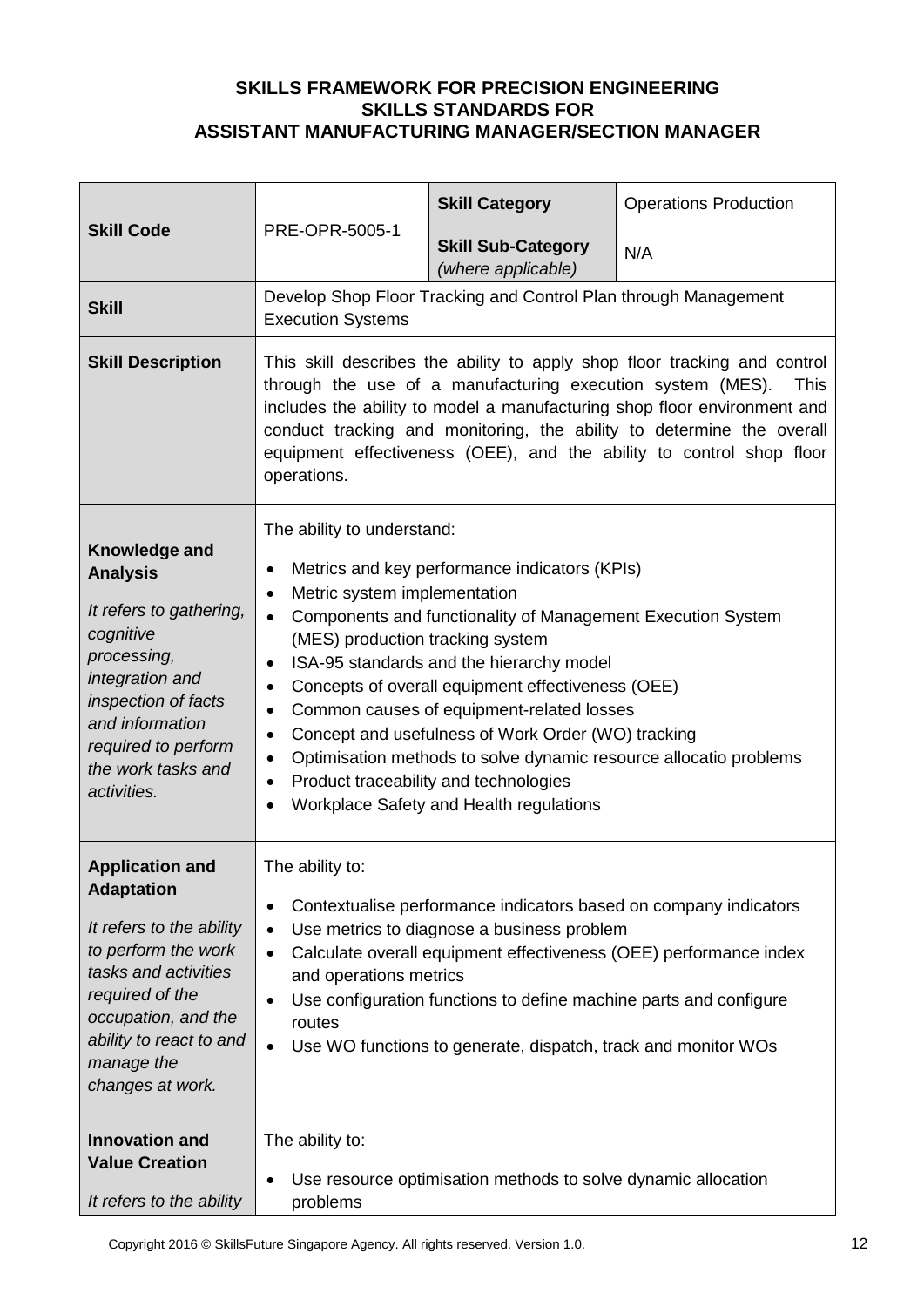| to generate<br>purposive ideas to<br>improve work<br>performance and/or<br>enhance business<br>values that are<br>aligned to<br>organisational                                                                  | Identify optimal maintenance strategy with production resource<br>$\bullet$<br>constraints              |
|-----------------------------------------------------------------------------------------------------------------------------------------------------------------------------------------------------------------|---------------------------------------------------------------------------------------------------------|
| <b>Social Intelligence</b><br>and Ethics<br>It refers to the ability<br>to use affective<br>factors in leadership,<br>relationship and<br>diversity<br>management guided<br>by professional<br>codes of ethics. | N/A                                                                                                     |
| <b>Learning to Learn</b><br>It refers to the ability<br>to develop and<br>improve one's self<br>within and outside of<br>one's area of work.                                                                    | The ability to:<br>Keep abreast of developments in MES to ensure that the latest metrics<br>are applied |
| <b>Range of</b><br><b>Application</b><br>(where applicable)<br>It refers to the critical                                                                                                                        | N/A                                                                                                     |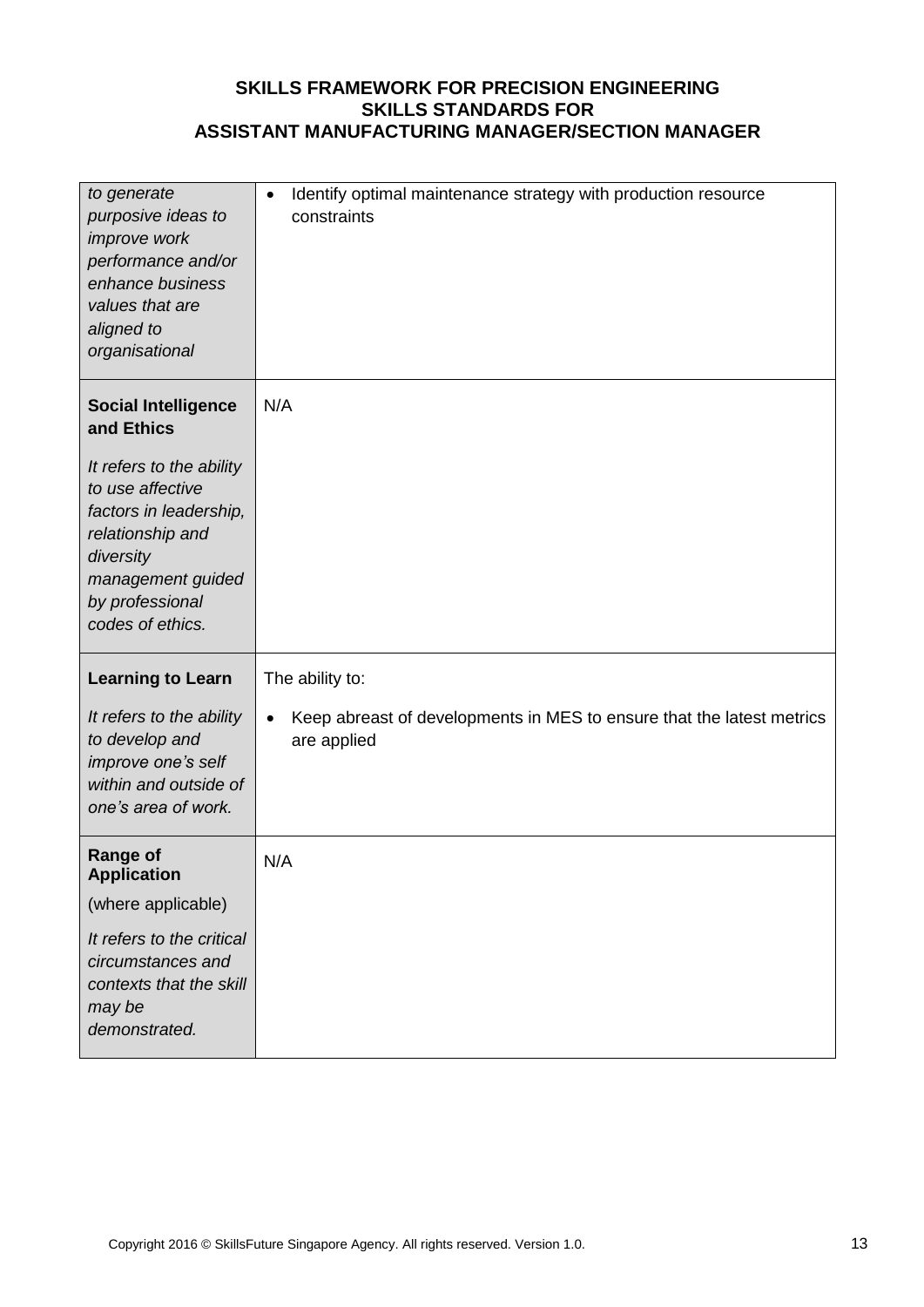| <b>Skill Code</b>                                                                                                                                                                                                | PRE-MAI-5008-1                                                                                                                                                                                                                                                                                                                               | <b>Skill Category</b>                                                                                                                                                                                                                                                                                                                                                                                                                                                                                                                                                                                                                                                                                                                                                                                                                                                                               | Maintenance                                                                                                                                                                                                                                                                                                                                                    |
|------------------------------------------------------------------------------------------------------------------------------------------------------------------------------------------------------------------|----------------------------------------------------------------------------------------------------------------------------------------------------------------------------------------------------------------------------------------------------------------------------------------------------------------------------------------------|-----------------------------------------------------------------------------------------------------------------------------------------------------------------------------------------------------------------------------------------------------------------------------------------------------------------------------------------------------------------------------------------------------------------------------------------------------------------------------------------------------------------------------------------------------------------------------------------------------------------------------------------------------------------------------------------------------------------------------------------------------------------------------------------------------------------------------------------------------------------------------------------------------|----------------------------------------------------------------------------------------------------------------------------------------------------------------------------------------------------------------------------------------------------------------------------------------------------------------------------------------------------------------|
|                                                                                                                                                                                                                  |                                                                                                                                                                                                                                                                                                                                              | <b>Skill Sub-Category</b><br>(where applicable)                                                                                                                                                                                                                                                                                                                                                                                                                                                                                                                                                                                                                                                                                                                                                                                                                                                     | N/A                                                                                                                                                                                                                                                                                                                                                            |
| <b>Skill</b>                                                                                                                                                                                                     | Develop a Maintenance Plan                                                                                                                                                                                                                                                                                                                   |                                                                                                                                                                                                                                                                                                                                                                                                                                                                                                                                                                                                                                                                                                                                                                                                                                                                                                     |                                                                                                                                                                                                                                                                                                                                                                |
| <b>Skill Description</b>                                                                                                                                                                                         | This skill describes the ability to develop the organisation's maintenance<br>plan in accordance with the organisation's overall maintenance strategy<br>and systems. It also includes determining resources required to undertake<br>maintenance activities and handling requests for changes in maintenance<br>schedules and requirements. |                                                                                                                                                                                                                                                                                                                                                                                                                                                                                                                                                                                                                                                                                                                                                                                                                                                                                                     |                                                                                                                                                                                                                                                                                                                                                                |
| Knowledge and<br><b>Analysis</b><br>It refers to gathering,<br>cognitive<br>processing,<br>integration and<br>inspection of facts<br>and information<br>required to perform<br>the work tasks and<br>activities. | The ability to understand:<br>maintenance activities<br>$\bullet$<br>$\bullet$<br>documentation and/or reports<br>maintenance activity<br>types of materials<br>$\bullet$<br>various types of assemblies<br>$\bullet$<br>relate work activities to them<br>systems<br>minimise them                                                          | Types of maintenance programmes and their benefits<br>Principles of how equipment functions, operation sequence, working<br>purpose of individual units or components and how they interact<br>and other consumables necessary for maintenance activities<br>Method to determine resources needed for maintenance activities<br>Methods and parameters used to calculate duration of specific<br>Organisation's policies and procedures relating to repair or<br>Organisation's policies and procedures relating to maintenance<br>Equipment operating and control procedures to be applied during<br>Procedures to be adopted for the dismantling or re-assembly of<br>Hazards associated with manufacturing activities and methods to<br>Method to deal with changes to maintenance schedules<br>Maintenance teams training and development programmes<br>Workplace Safety and Health regulations | Procedures for purchasing or obtaining replacement parts, materials<br>replacement of equipment or components during maintenance process<br>Organisational procedures relating to the safe disposal of waste of all<br>Procedure to create Standard Operating Procedures (SOPs) and co-<br>Techniques required to communicate information using visual control |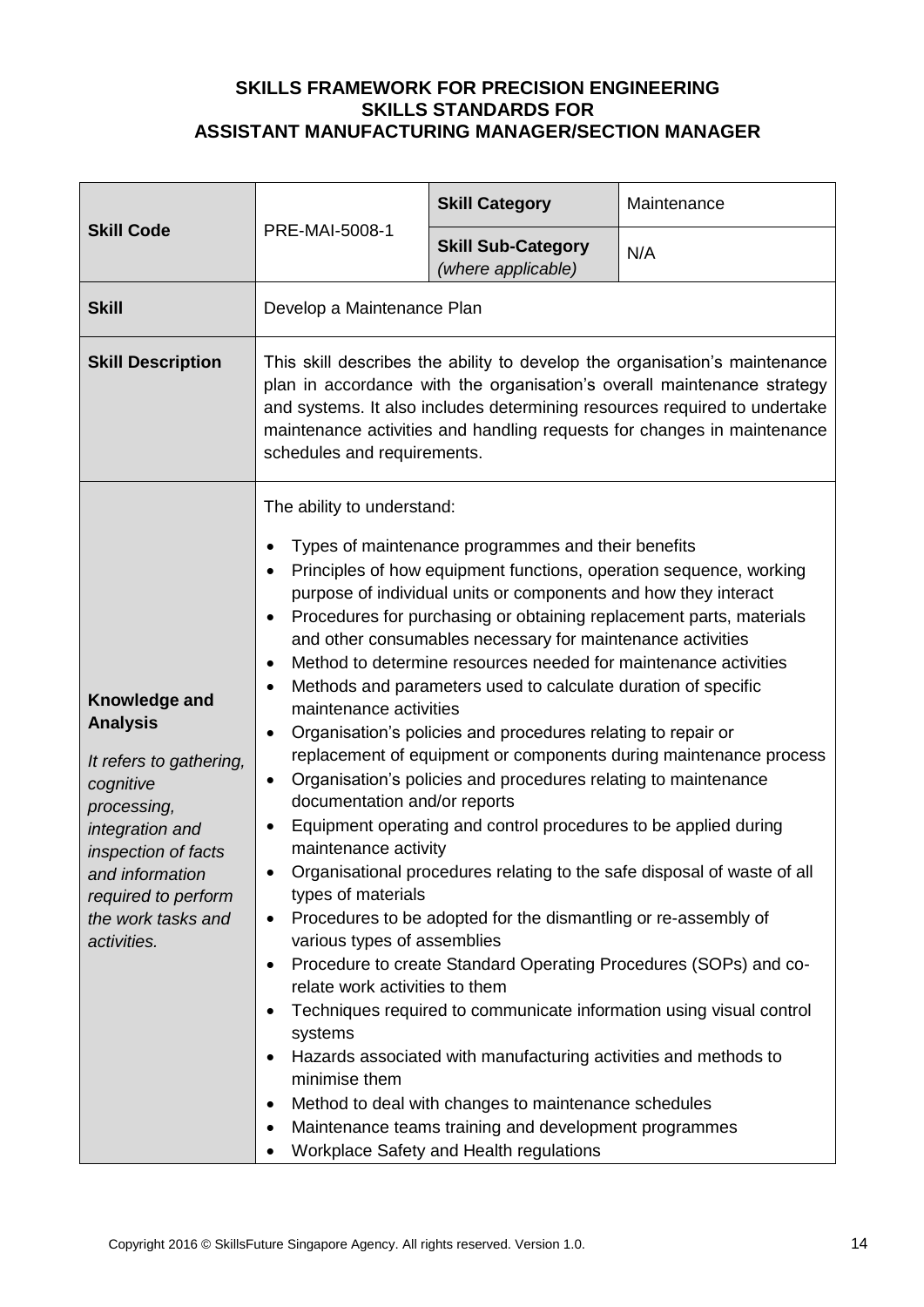| <b>Application and</b><br><b>Adaptation</b><br>It refers to the ability<br>to perform the work<br>tasks and activities<br>required of the<br>occupation, and the<br>ability to react to and<br>manage the<br>changes at work.       | The ability to:<br>Produce, agree and update maintenance procedures, schedules and<br>$\bullet$<br>plans<br>Ensure that schedules and plans are capable of meeting all relevant<br>$\bullet$<br>outputs required<br>Manage changes requested to maintenance schedules from the<br>$\bullet$<br>production team<br>Complete and store relevant maintenance data and documentation<br>$\bullet$<br>accurately<br>Ensure maintenance activities are carried out correctly in line with<br>$\bullet$<br>agreed organisational processes and procedures |
|-------------------------------------------------------------------------------------------------------------------------------------------------------------------------------------------------------------------------------------|----------------------------------------------------------------------------------------------------------------------------------------------------------------------------------------------------------------------------------------------------------------------------------------------------------------------------------------------------------------------------------------------------------------------------------------------------------------------------------------------------------------------------------------------------|
| <b>Innovation and</b><br><b>Value Creation</b><br>It refers to the ability<br>to generate<br>purposive ideas to<br><i>improve</i> work<br>performance and/or<br>enhance business<br>values that are<br>aligned to<br>organisational | The ability to:<br>Propose improvements that may enhance the organisation's<br>$\bullet$<br>maintenance strategy and systems                                                                                                                                                                                                                                                                                                                                                                                                                       |
| <b>Social Intelligence</b><br>and Ethics<br>It refers to the ability<br>to use affective<br>factors in leadership,<br>relationship and<br>diversity<br>management guided<br>by professional<br>codes of ethics.                     | The ability to:<br>Lead maintenance activities within the department<br>$\bullet$<br>Communicate maintenance activities to the team<br>Seek appropriate approval on changes to maintenance schedules                                                                                                                                                                                                                                                                                                                                               |
| <b>Learning to Learn</b><br>It refers to the ability<br>to develop and<br>improve one's self<br>within and outside of                                                                                                               | The ability to:<br>Maintain departmental competency skills matrix of team members in<br>the area of maintenance                                                                                                                                                                                                                                                                                                                                                                                                                                    |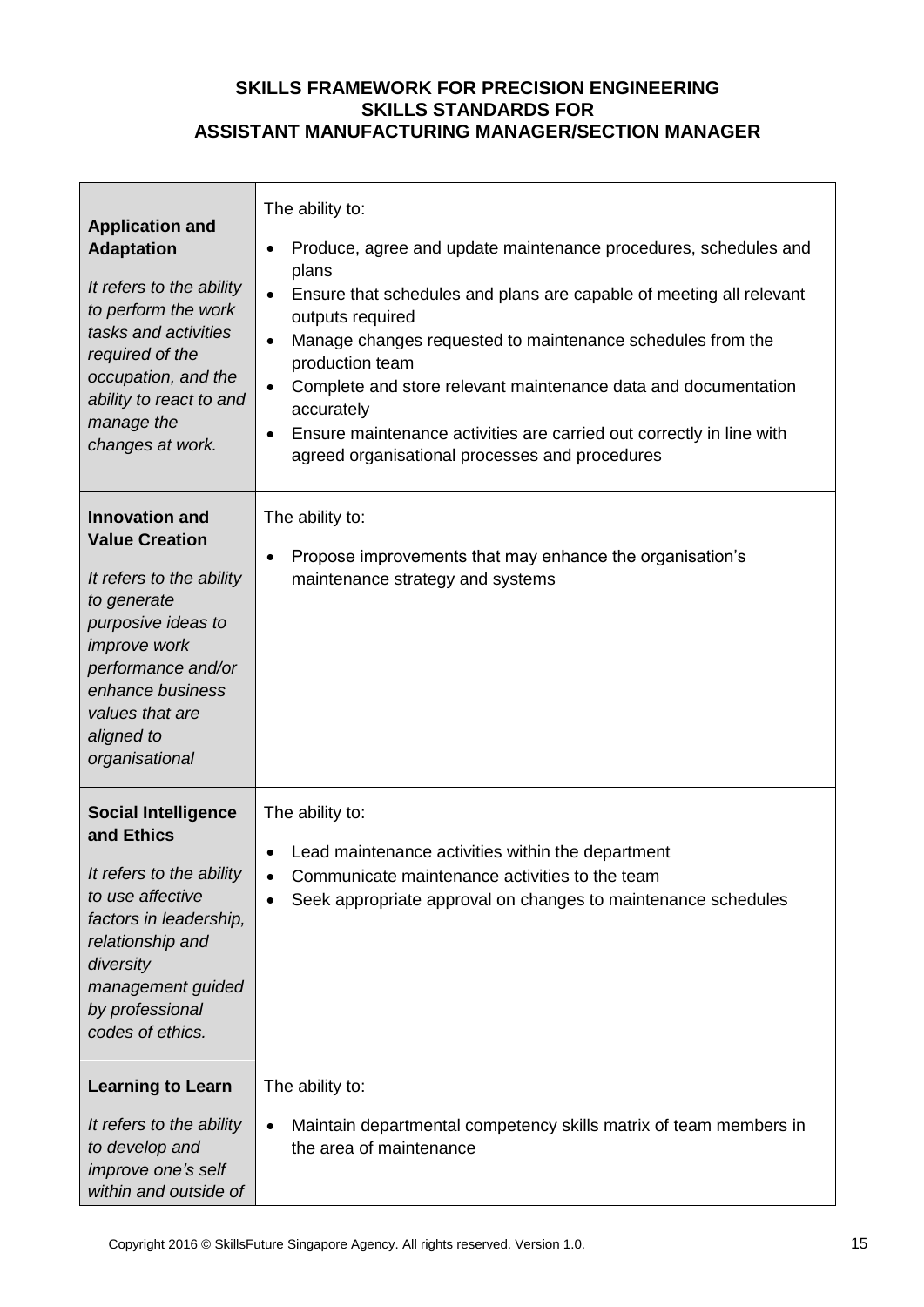| one's area of work.                                                                                                                                                 |                                                                                                                                                                                                                                                                                                                                                                                                                                                                                                                                                                                                                                                                                                                                                                                                                                                                                                                                                |
|---------------------------------------------------------------------------------------------------------------------------------------------------------------------|------------------------------------------------------------------------------------------------------------------------------------------------------------------------------------------------------------------------------------------------------------------------------------------------------------------------------------------------------------------------------------------------------------------------------------------------------------------------------------------------------------------------------------------------------------------------------------------------------------------------------------------------------------------------------------------------------------------------------------------------------------------------------------------------------------------------------------------------------------------------------------------------------------------------------------------------|
| <b>Range of</b><br><b>Application</b><br>(where applicable)<br>It refers to the critical<br>circumstances and<br>contexts that the skill<br>may be<br>demonstrated. | Types of maintenance programmes must include:<br>Preventive maintenance (routine inspections and adjustments)<br>$\bullet$<br>Corrective maintenance (activities identified from preventive<br>maintenance activities)<br>Predictive maintenance (analysis of equipment's condition)<br>$\bullet$<br>Reactive maintenance (unexpected equipment/component failure)<br>$\bullet$<br>Maintenance prevention (equipment / component design and<br>$\bullet$<br>development)<br>Hazards associated with carrying out maintenance activities must include:<br>Handling oils, greases<br>$\bullet$<br>Stored pressure/force<br>$\bullet$<br>Misuse of tools<br>Using damaged or badly maintained tools and equipment<br>Techniques required to communicate information using visual control<br>systems must include:<br>Card systems<br>Colour coding<br><b>Floor footprints</b><br>Graphs and charts<br>Team boards<br>Tool/Equipment shadow boards |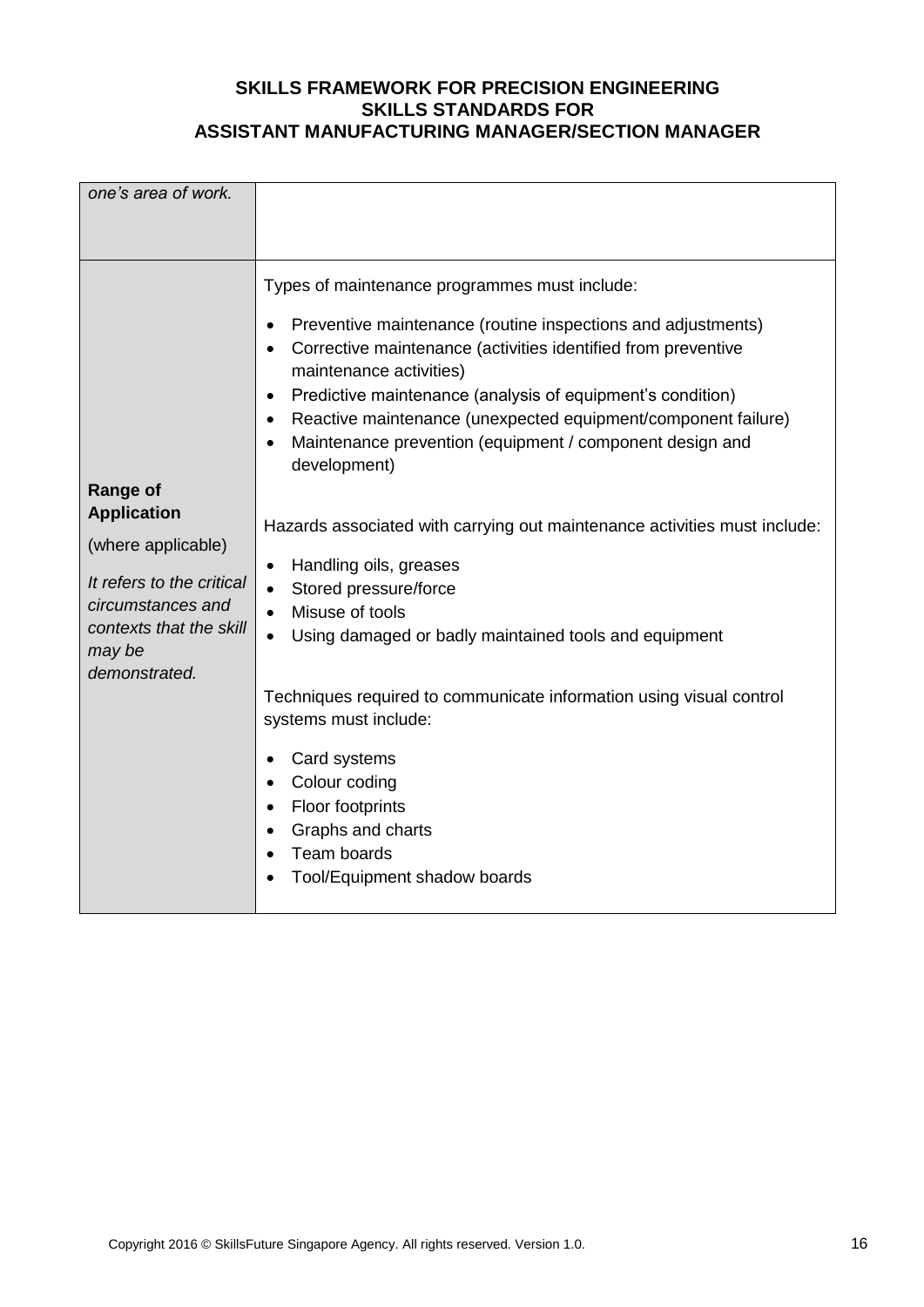|                                                                                                                                                                                                                               |                                                                                                                                                                                                                                                                                                                                                                           | <b>Skill Category</b>                                                                                                                                                        | Sustainable Manufacturing                                                                                                                                                                                                                                                                                     |
|-------------------------------------------------------------------------------------------------------------------------------------------------------------------------------------------------------------------------------|---------------------------------------------------------------------------------------------------------------------------------------------------------------------------------------------------------------------------------------------------------------------------------------------------------------------------------------------------------------------------|------------------------------------------------------------------------------------------------------------------------------------------------------------------------------|---------------------------------------------------------------------------------------------------------------------------------------------------------------------------------------------------------------------------------------------------------------------------------------------------------------|
| <b>Skill Code</b>                                                                                                                                                                                                             | PRE-SMN-5002-1                                                                                                                                                                                                                                                                                                                                                            | <b>Skill Sub-Category</b><br>(where applicable)                                                                                                                              | N/A                                                                                                                                                                                                                                                                                                           |
| <b>Skill</b>                                                                                                                                                                                                                  | Operations                                                                                                                                                                                                                                                                                                                                                                | Develop Sustainable Manufacturing Framework for Management of                                                                                                                |                                                                                                                                                                                                                                                                                                               |
| <b>Skill Description</b>                                                                                                                                                                                                      |                                                                                                                                                                                                                                                                                                                                                                           | theoretical and actual resource consumption.                                                                                                                                 | This skill describes the ability to develop a sustainable manufacturing<br>framework by identifying strategies for more sustainable use of resources.<br>It also includes the identification of waste as part of the plan for achieving<br>better sustainability outcomes in a process as well as quantifying |
| Knowledge and<br><b>Analysis</b><br>It refers to gathering,<br>cognitive<br>processing,<br>integration and<br>inspection of facts<br>and information<br>required to perform<br>the work tasks and<br>activities.              | The ability to understand:<br>Methods of material balancing<br>$\bullet$<br>Methods of energy balancing<br>$\bullet$<br>$\bullet$<br>$\bullet$<br>consumed<br>$\bullet$<br>Concept of waste                                                                                                                                                                               | Methods of comparing theoretical with actual resource consumption<br>Methods for mapping manufacturing processes and resources<br>Methods of measuring actual resource usage |                                                                                                                                                                                                                                                                                                               |
| <b>Application and</b><br><b>Adaptation</b><br>It refers to the ability<br>to perform the work<br>tasks and activities<br>required of the<br>occupation, and the<br>ability to react to and<br>manage the<br>changes at work. | The ability to:<br>Identify all significant resources used in the production process<br>Identify consumption measurements for each resource<br>Determine consumption for each resource<br>$\bullet$<br>Analyse processes to determine root causes of emission<br>$\bullet$<br>Compile data, implications and recommendations to prepare resource<br>٠<br>use audit report |                                                                                                                                                                              |                                                                                                                                                                                                                                                                                                               |
| <b>Innovation and</b><br><b>Value Creation</b><br>It refers to the ability<br>to generate<br>purposive ideas to                                                                                                               | The ability to:<br>٠<br>reducing waste                                                                                                                                                                                                                                                                                                                                    | Compare consumption of each resource to determine the loss<br>Develop strategies and recommendations for improvements in                                                     |                                                                                                                                                                                                                                                                                                               |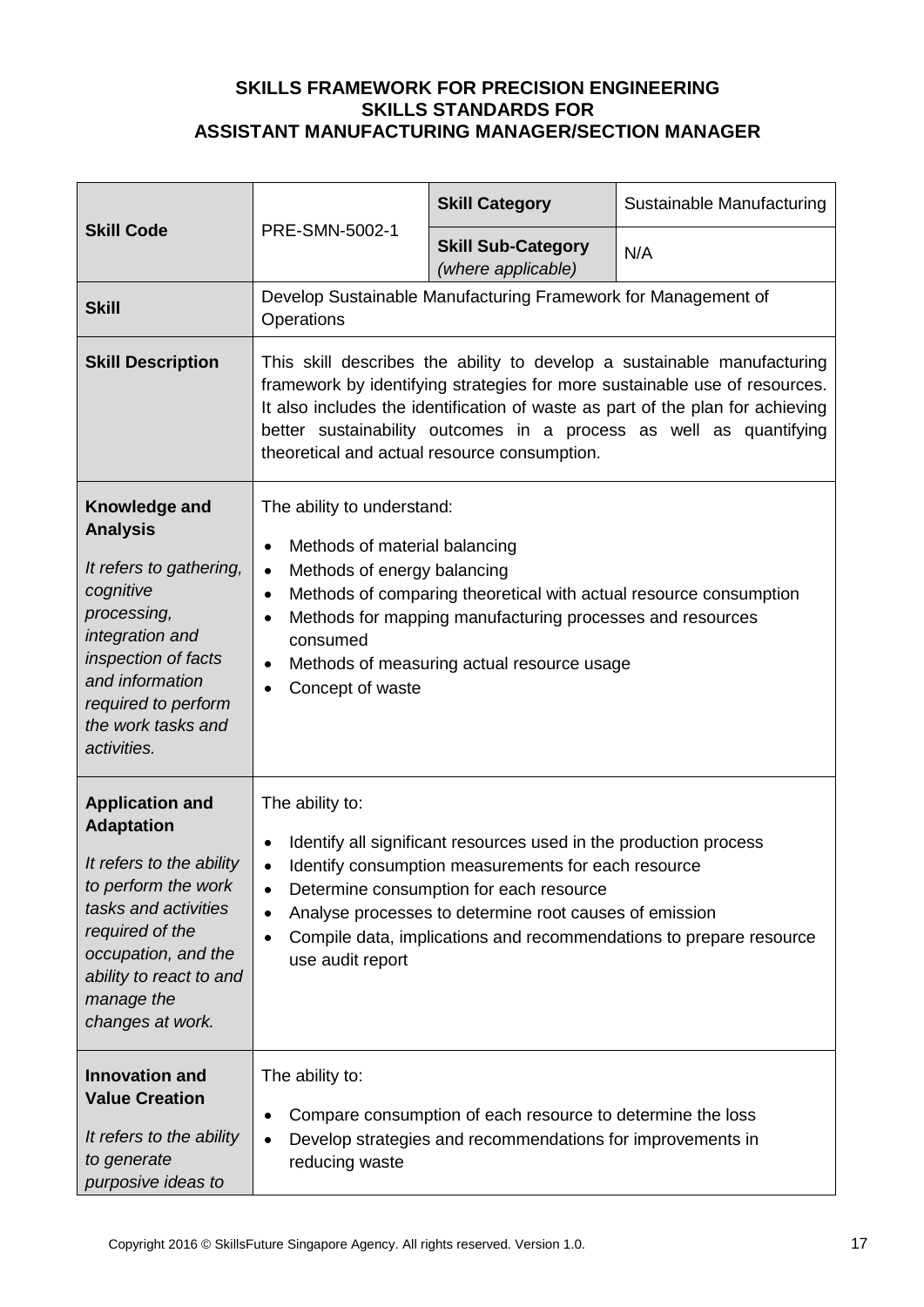| <i>improve</i> work<br>performance and/or<br>enhance business<br>values that are<br>aligned to<br>organisational                                                                                                |                                                                                                                                                                   |
|-----------------------------------------------------------------------------------------------------------------------------------------------------------------------------------------------------------------|-------------------------------------------------------------------------------------------------------------------------------------------------------------------|
| <b>Social Intelligence</b><br>and Ethics<br>It refers to the ability<br>to use affective<br>factors in leadership,<br>relationship and<br>diversity<br>management guided<br>by professional<br>codes of ethics. | The ability to:<br>Consult with stakeholders in the preparation of the resource use audit<br>$\bullet$<br>report                                                  |
| <b>Learning to Learn</b>                                                                                                                                                                                        | The ability to:                                                                                                                                                   |
| It refers to the ability<br>to develop and<br>improve one's self<br>within and outside of<br>one's area of work.                                                                                                | Keep abreast of management of sustainable manufacturing through<br>$\bullet$<br>industry networks and diverse learning platforms                                  |
| <b>Range of</b><br><b>Application</b><br>(where applicable)<br>It refers to the critical<br>circumstances and<br>contexts that the skill<br>may be<br>demonstrated.                                             | Theoretical consumption of resources refers to the minimum amount of<br>resources per product as defined by the consumer multiplied by the rate of<br>production. |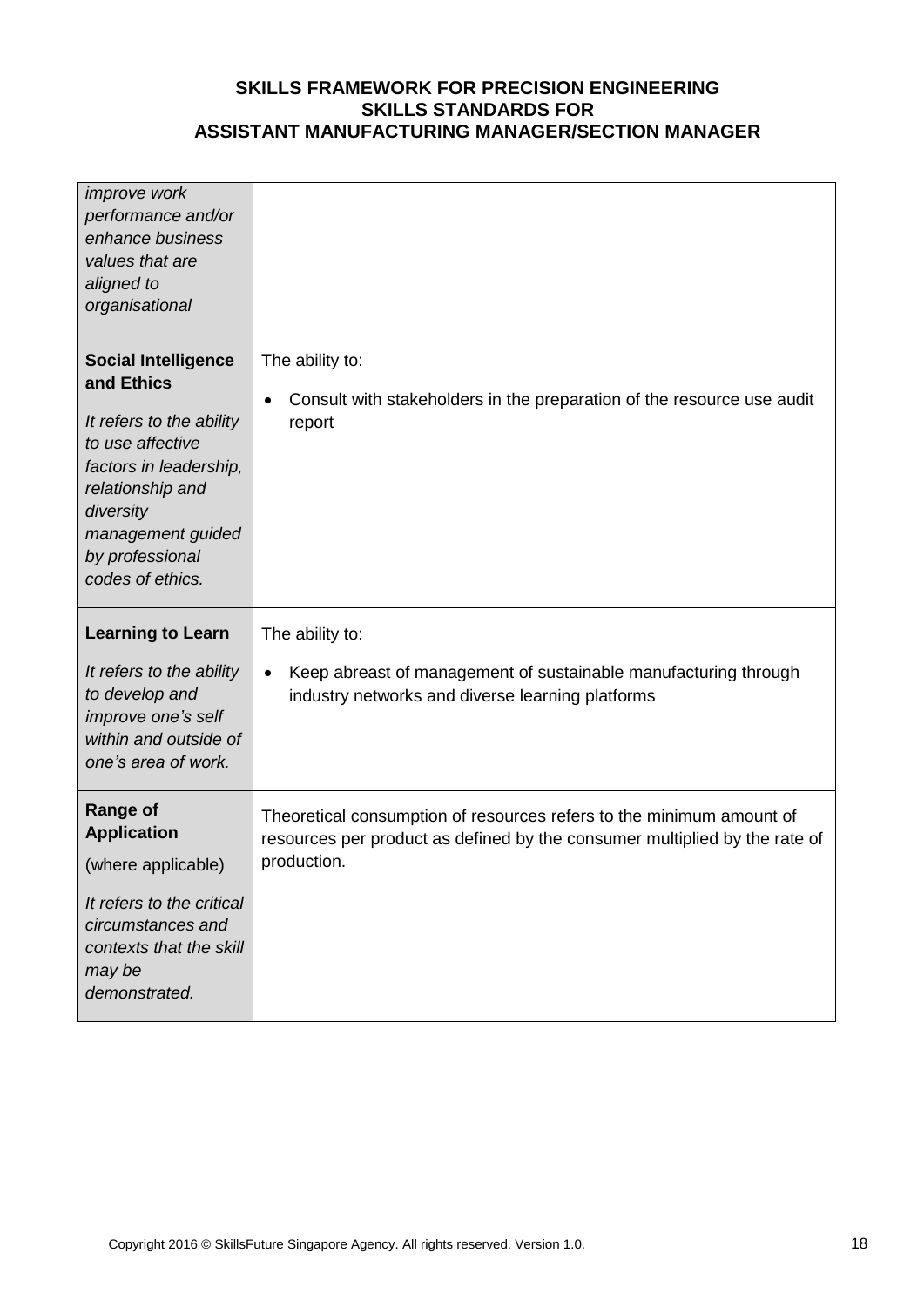|                                                                                                                                                                                                                               | PRE-SMN-5003-1                                                                                                                                                                                                                                                                                                                                                                                                                                                                                                                                                                                                                                                                                                                                                                                                                                                                                                                                            | <b>Skill Category</b>                                               | Sustainable Manufacturing                                                                                                                               |
|-------------------------------------------------------------------------------------------------------------------------------------------------------------------------------------------------------------------------------|-----------------------------------------------------------------------------------------------------------------------------------------------------------------------------------------------------------------------------------------------------------------------------------------------------------------------------------------------------------------------------------------------------------------------------------------------------------------------------------------------------------------------------------------------------------------------------------------------------------------------------------------------------------------------------------------------------------------------------------------------------------------------------------------------------------------------------------------------------------------------------------------------------------------------------------------------------------|---------------------------------------------------------------------|---------------------------------------------------------------------------------------------------------------------------------------------------------|
| <b>Skill Code</b>                                                                                                                                                                                                             |                                                                                                                                                                                                                                                                                                                                                                                                                                                                                                                                                                                                                                                                                                                                                                                                                                                                                                                                                           | <b>Skill Sub-Category</b><br>(where applicable)                     | N/A                                                                                                                                                     |
| <b>Skill</b>                                                                                                                                                                                                                  |                                                                                                                                                                                                                                                                                                                                                                                                                                                                                                                                                                                                                                                                                                                                                                                                                                                                                                                                                           | Develop Carbon Footprint Reduction Implementation Plan              |                                                                                                                                                         |
| <b>Skill Description</b>                                                                                                                                                                                                      | This skill describes the ability to lead in an organisation's efforts to reduce<br>its carbon footprint. It also includes developing implementation plans and<br>monitoring it for efficiency improvement.                                                                                                                                                                                                                                                                                                                                                                                                                                                                                                                                                                                                                                                                                                                                                |                                                                     |                                                                                                                                                         |
| Knowledge and<br><b>Analysis</b><br>It refers to<br>gathering, cognitive<br>processing,<br>integration and<br>inspection of facts<br>and information<br>required to perform<br>the work tasks and<br>activities.              | The ability to understand:<br>Fundamentals of Environment Management System (EMS) as defined<br>$\bullet$<br>by ISO 14001<br>Methods by which the carbon footprint reduction plan can contribute to<br>$\bullet$<br>the implementation of ISO 14001<br>Methodology and key components of CAR2E<br>$\bullet$<br>Methods to screen and select potential 'hot spots'<br>$\bullet$<br>Methods for projecting carbon reduction potentials<br>$\bullet$<br>Methods to identify suitable and feasible technology to address carbon<br>$\bullet$<br>footprint 'hot spots'<br>Key components of carbon footprint reduction plan<br>$\bullet$<br>Tools and techniques to analyse costs and benefits of implementing<br>$\bullet$<br>carbon footprint reduction initiatives<br>Tools and techniques to prioritise carbon footprint reduction initiatives<br>$\bullet$<br>Tools and techniques to develop action plans for carbon footprint<br>$\bullet$<br>reduction |                                                                     |                                                                                                                                                         |
| <b>Application and</b><br><b>Adaptation</b><br>It refers to the ability<br>to perform the work<br>tasks and activities<br>required of the<br>occupation, and the<br>ability to react to<br>and manage the<br>changes at work. | The ability to:<br>$\bullet$<br>$\bullet$<br>on organisational requirements<br>$\bullet$                                                                                                                                                                                                                                                                                                                                                                                                                                                                                                                                                                                                                                                                                                                                                                                                                                                                  | Analyse the potential of 'hot spots' for carbon footprint reduction | Prioritise carbon footprint reduction initiatives for implementation based<br>Develop carbon footprint reduction plan for implementation of initiatives |
| <b>Innovation and</b><br><b>Value Creation</b>                                                                                                                                                                                | The ability to:<br>$\bullet$                                                                                                                                                                                                                                                                                                                                                                                                                                                                                                                                                                                                                                                                                                                                                                                                                                                                                                                              | Evaluate potential initiatives for carbon footprint reduction plan  |                                                                                                                                                         |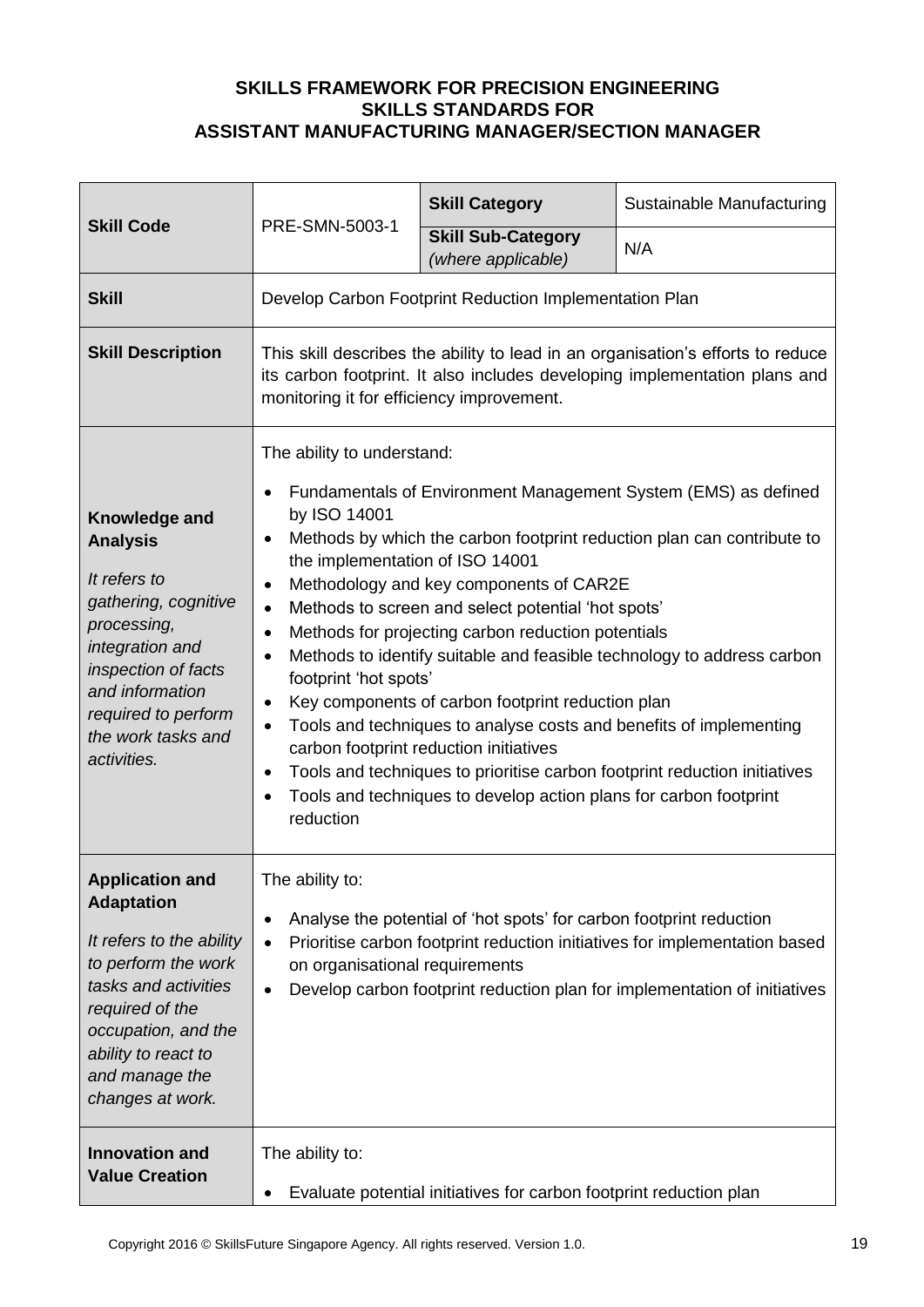| It refers to the ability<br>to generate<br>purposive ideas to<br>improve work<br>performance and/or<br>enhance business<br>values that are<br>aligned to<br>organisational                                         |                                                                                                                              |
|--------------------------------------------------------------------------------------------------------------------------------------------------------------------------------------------------------------------|------------------------------------------------------------------------------------------------------------------------------|
| <b>Social Intelligence</b><br>and Ethics<br>It refers to the ability<br>to use affective<br>factors in<br>leadership,<br>relationship and<br>diversity<br>management guided<br>by professional<br>codes of ethics. | The ability to:<br>Validate carbon footprint reduction implementation plan with key<br>$\bullet$<br>stakeholders             |
| <b>Learning to Learn</b><br>It refers to the ability<br>to develop and<br>improve one's self<br>within and outside of<br>one's area of work.                                                                       | The ability to:<br>Keep abreast of changes in carbon footprint reduction technology and<br>$\bullet$<br>relevant legislation |
| <b>Range of</b><br><b>Application</b><br>(where applicable)<br>It refers to the<br>critical<br>circumstances and<br>contexts that the<br>skill may be<br>demonstrated.                                             | N/A                                                                                                                          |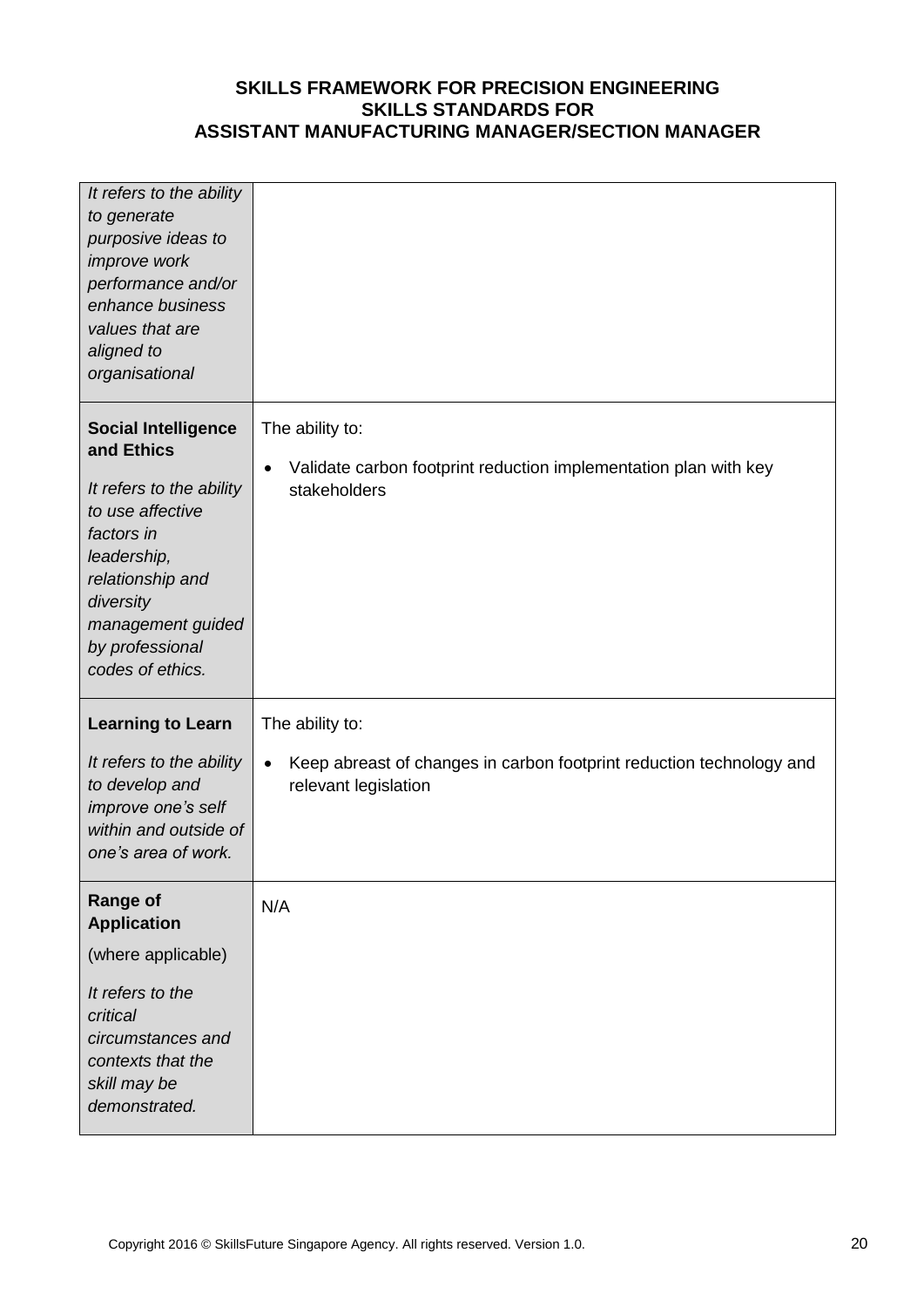| <b>Skill Code</b>                                                                                                                                                                                                             |                                                                                                                                                                                                                                                                                                                                                                                                                                                                                                                                            | <b>Skill Category</b>                                    | <b>Value Analysis</b> |
|-------------------------------------------------------------------------------------------------------------------------------------------------------------------------------------------------------------------------------|--------------------------------------------------------------------------------------------------------------------------------------------------------------------------------------------------------------------------------------------------------------------------------------------------------------------------------------------------------------------------------------------------------------------------------------------------------------------------------------------------------------------------------------------|----------------------------------------------------------|-----------------------|
|                                                                                                                                                                                                                               | PRE-VEN-5001-1                                                                                                                                                                                                                                                                                                                                                                                                                                                                                                                             | <b>Skill Sub-Category</b><br>(where applicable)          | N/A                   |
| <b>Skill</b>                                                                                                                                                                                                                  | <b>Develop Cost Reduction Strategies</b>                                                                                                                                                                                                                                                                                                                                                                                                                                                                                                   |                                                          |                       |
| <b>Skill Description</b>                                                                                                                                                                                                      | This skill describes the ability to examine the costs of a product or service<br>with a view to reducing costs. This includes conducting a detailed study of<br>a product or service's costs, analysing it by cost components to determine<br>the best method of lowering the overall costs.                                                                                                                                                                                                                                               |                                                          |                       |
| Knowledge and<br><b>Analysis</b><br>It refers to<br>gathering, cognitive<br>processing,<br>integration and<br>inspection of facts<br>and information<br>required to perform<br>the work tasks and<br>activities.              | The ability to understand:<br>Cost components of product<br>٠<br>Major cost which are controllable and how to control them<br>$\bullet$<br>Concept and types of waste<br>$\bullet$<br>Interrelationship of cost components and benefits<br>$\bullet$<br>Methods of estimating costs/benefits<br>$\bullet$<br>Acceptable costs/benefits ratio<br>$\bullet$<br>Workplace Safety and Health regulations<br>$\bullet$                                                                                                                          |                                                          |                       |
| <b>Application and</b><br><b>Adaptation</b><br>It refers to the ability<br>to perform the work<br>tasks and activities<br>required of the<br>occupation, and the<br>ability to react to<br>and manage the<br>changes at work. | The ability to:<br>Identify and analyse relevant cost component categories for<br>$\bullet$<br>organisation, product and process<br>Identify customers, including final features or benefits valued by<br>$\bullet$<br>customer<br>Express features or benefits in cost terms<br>٠<br>Determine methods of increasing costs/benefits ratio<br>$\bullet$<br>Analyse interactions between cost components<br>$\bullet$<br>Develop cost optimisation plans<br>٠<br>Implement and monitor the implementation of cost optimisation<br>$\bullet$ |                                                          |                       |
| <b>Innovation and</b><br><b>Value Creation</b><br>It refers to the ability<br>to generate<br>purposive ideas to<br>improve work                                                                                               | The ability to:<br>Analyse causes of waste costs<br>$\bullet$<br>$\bullet$                                                                                                                                                                                                                                                                                                                                                                                                                                                                 | Determine methods of reducing or eliminating waste costs |                       |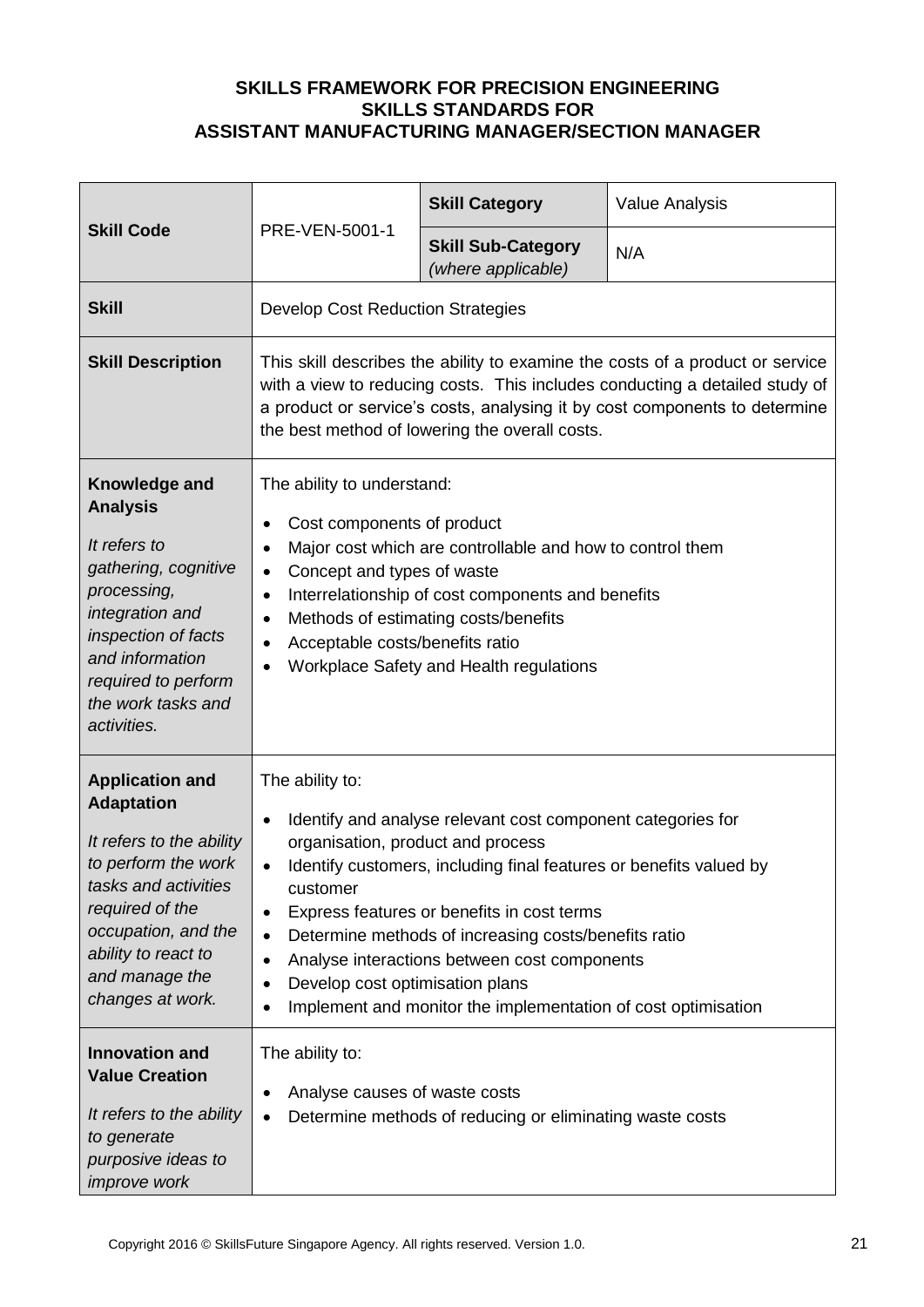| performance and/or<br>enhance business<br>values that are<br>aligned to<br>organisational                                                                                                                             |                                                                                                                                                                                                                                                                                                                                                                                                                                                                                                                                 |
|-----------------------------------------------------------------------------------------------------------------------------------------------------------------------------------------------------------------------|---------------------------------------------------------------------------------------------------------------------------------------------------------------------------------------------------------------------------------------------------------------------------------------------------------------------------------------------------------------------------------------------------------------------------------------------------------------------------------------------------------------------------------|
| <b>Social Intelligence</b><br>and Ethics<br>It refers to the ability<br>to use affective<br>factors in<br>leadership,<br>relationship and<br>diversity<br>management<br>guided by<br>professional codes<br>of ethics. | The ability to:<br>Communicate cost reduction strategy to stakeholders to gain buy-in<br>and seek endorsement                                                                                                                                                                                                                                                                                                                                                                                                                   |
| <b>Learning to Learn</b><br>It refers to the ability<br>to develop and<br>improve one's self<br>within and outside<br>of one's area of<br>work.                                                                       | The ability to:<br>Keep abreast of new methods or processes which may potentially lead<br>٠<br>to reduction in costs                                                                                                                                                                                                                                                                                                                                                                                                            |
| <b>Range of</b><br><b>Application</b><br>(where applicable)<br>It refers to the<br>critical<br>circumstances and<br>contexts that the<br>skill may be<br>demonstrated.                                                | Waste is any activity which does not contribute to customer benefit /<br>features in the product. Within operations, categories of waste must<br>include:<br>Excess production and early production<br>$\bullet$<br>Delays<br>٠<br>Movement and transport<br>Poor process design<br>Inventory<br>٠<br>Inefficient performance of a process<br>$\bullet$<br>Making defective items<br>٠<br>Activities which do not yield any benefit to the organisation or any<br>benefit to the organisation's customers<br>Cost must include: |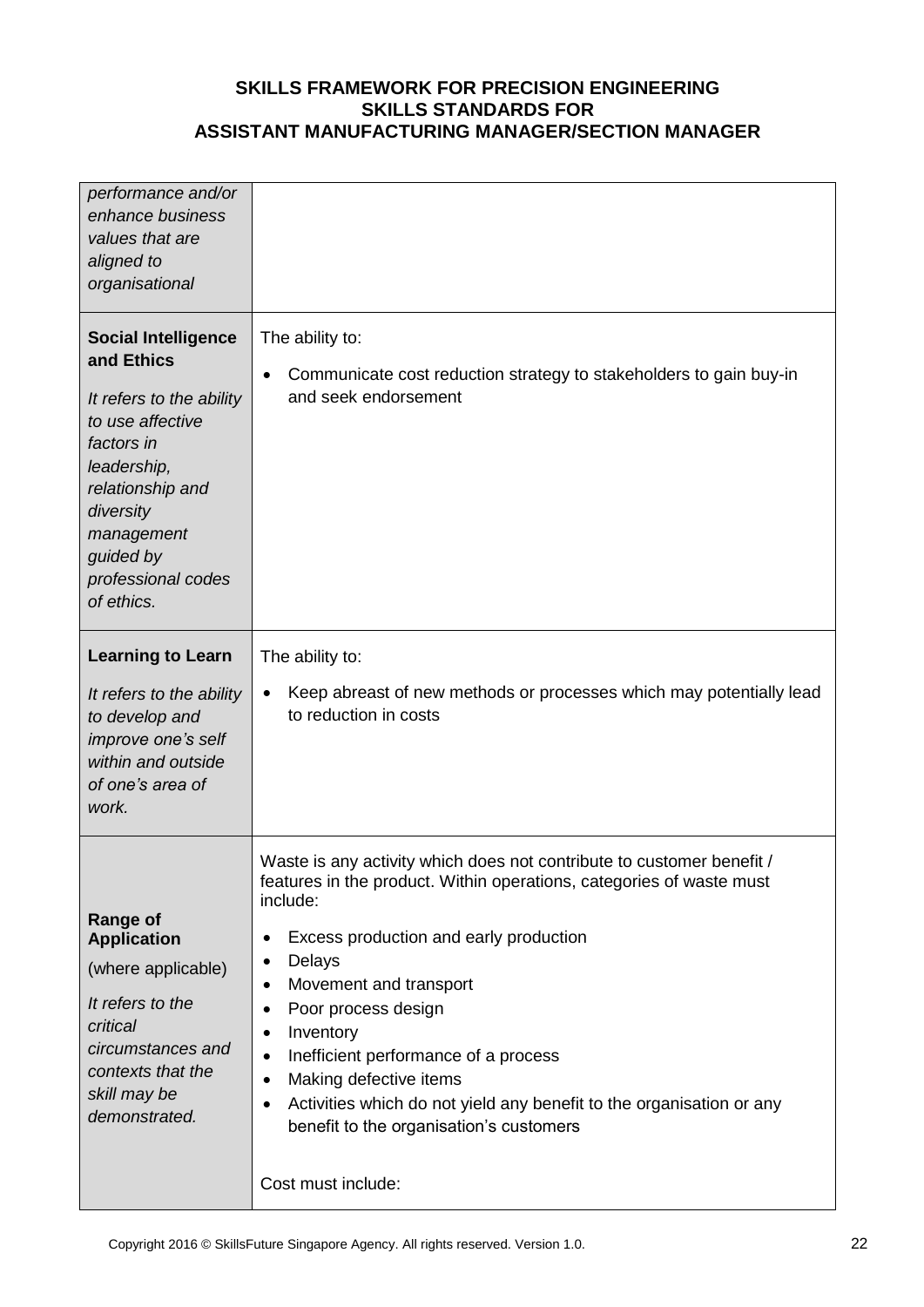| The monetary value of expenditures able to be directly identified for<br>$\bullet$<br>supplies, services, direct labour, materials, components, cost of<br>inventory, faults and re-works, rejects / scrap, equipment and other<br>items used in the production of the product<br>Allocations and estimates for indirect costs (e.g. indirect labour, rent,<br>$\bullet$<br>energy, water and cost of capital) where a direct monetary value<br>cannot be identified |
|----------------------------------------------------------------------------------------------------------------------------------------------------------------------------------------------------------------------------------------------------------------------------------------------------------------------------------------------------------------------------------------------------------------------------------------------------------------------|
| Cost optimisation plans must include:<br>Application scope (e.g. product(s), services, areas, employees and<br>suppliers included in plan)<br>Target costs and target costs reductions<br>$\bullet$<br>Implementation period<br>$\bullet$<br>Method of monitoring<br>$\bullet$<br>Method of communicating progress to stakeholders<br>$\bullet$                                                                                                                      |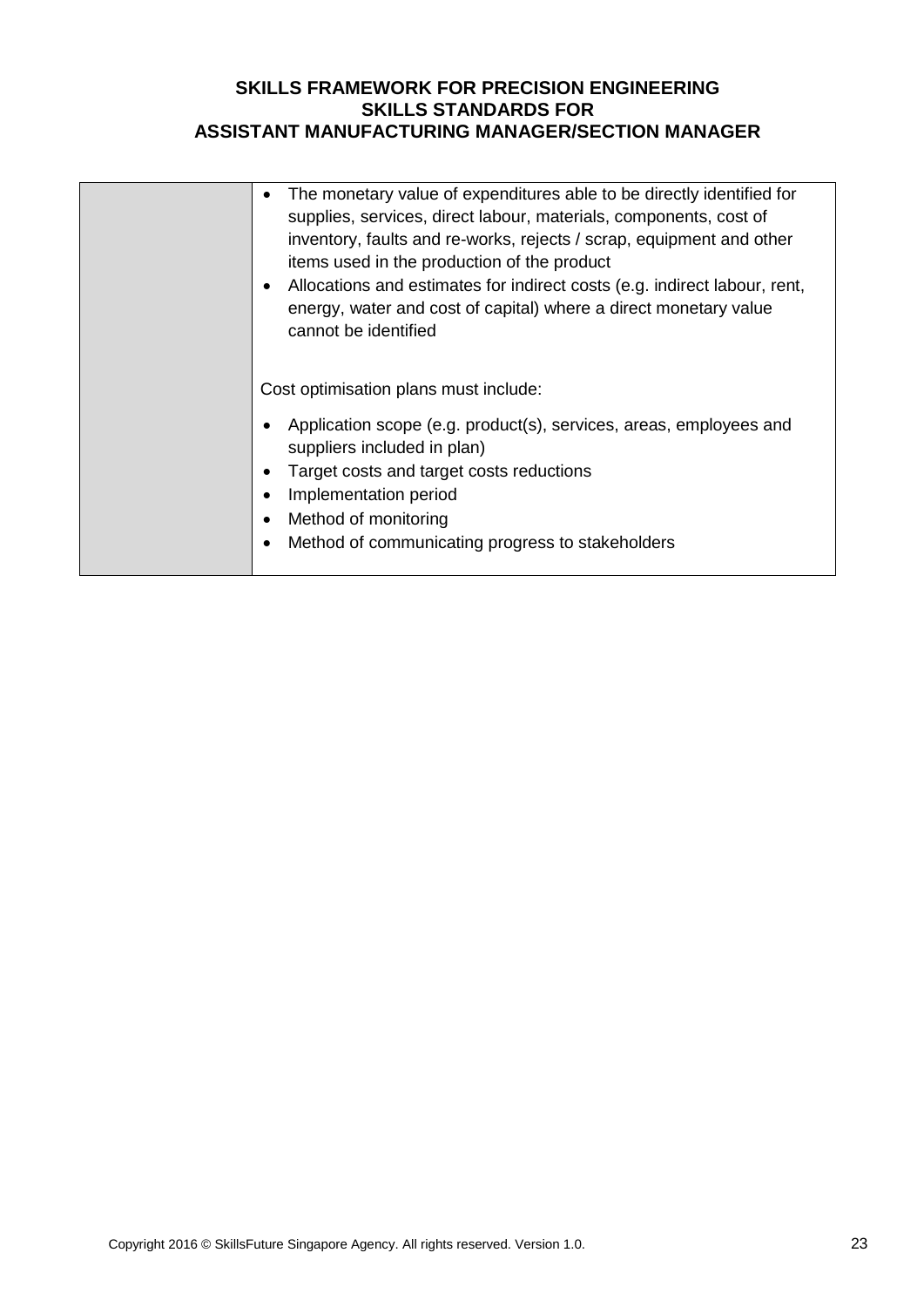| <b>Skill Code</b>                                                                                                                                                                                                             |                                                                                                                                                                                                                                                                                                       | <b>Skill Category</b>                                                                                                                                                                                                | <b>Manufacturing Productivity</b><br>and Innovation                                                                                                     |
|-------------------------------------------------------------------------------------------------------------------------------------------------------------------------------------------------------------------------------|-------------------------------------------------------------------------------------------------------------------------------------------------------------------------------------------------------------------------------------------------------------------------------------------------------|----------------------------------------------------------------------------------------------------------------------------------------------------------------------------------------------------------------------|---------------------------------------------------------------------------------------------------------------------------------------------------------|
|                                                                                                                                                                                                                               | PRE-MPI-5018-1                                                                                                                                                                                                                                                                                        | <b>Skill Sub-Category</b><br>(where applicable)                                                                                                                                                                      | N/A                                                                                                                                                     |
| <b>Skill</b>                                                                                                                                                                                                                  | Design Continuous Improvement Systems                                                                                                                                                                                                                                                                 |                                                                                                                                                                                                                      |                                                                                                                                                         |
| <b>Skill Description</b>                                                                                                                                                                                                      | continuous improvement.                                                                                                                                                                                                                                                                               | systems and processes related to continuous improvement.                                                                                                                                                             | This skill describes the ability to design and manage an organisation's<br>It also<br>includes the use of change management to implement and facilitate |
| Knowledge and<br><b>Analysis</b><br>It refers to<br>gathering, cognitive<br>processing,<br>integration and<br>inspection of facts<br>and information<br>required to perform<br>the work tasks and<br>activities.              | The ability to understand:<br>$\bullet$<br>$\bullet$<br>systems and processes<br>$\bullet$<br>$\bullet$<br>$\bullet$                                                                                                                                                                                  | Organisational continuous improvement goals and targets<br>Information gathering for improvement processes<br>Assess feedback and suggestions for improvement opportunities<br>Change management tools and practices | Organisation's continuous improvement systems, tools, techniques,                                                                                       |
| <b>Application and</b><br><b>Adaptation</b><br>It refers to the ability<br>to perform the work<br>tasks and activities<br>required of the<br>occupation, and the<br>ability to react to<br>and manage the<br>changes at work. | The ability to:<br>Identify improvement opportunities in line with organisation's<br>$\bullet$<br>continuous improvement goals and targets<br>Develop recommendations and plans for improvements<br>$\bullet$<br>Implement systems and processes to facilitate continuous<br>$\bullet$<br>improvement |                                                                                                                                                                                                                      |                                                                                                                                                         |
| <b>Innovation and</b><br><b>Value Creation</b><br>It refers to the ability<br>to generate<br>purposive ideas to<br><i>improve</i> work                                                                                        | The ability to:<br>$\bullet$<br>further refinements                                                                                                                                                                                                                                                   |                                                                                                                                                                                                                      | Monitor and evaluate continuous improvement processes to identify                                                                                       |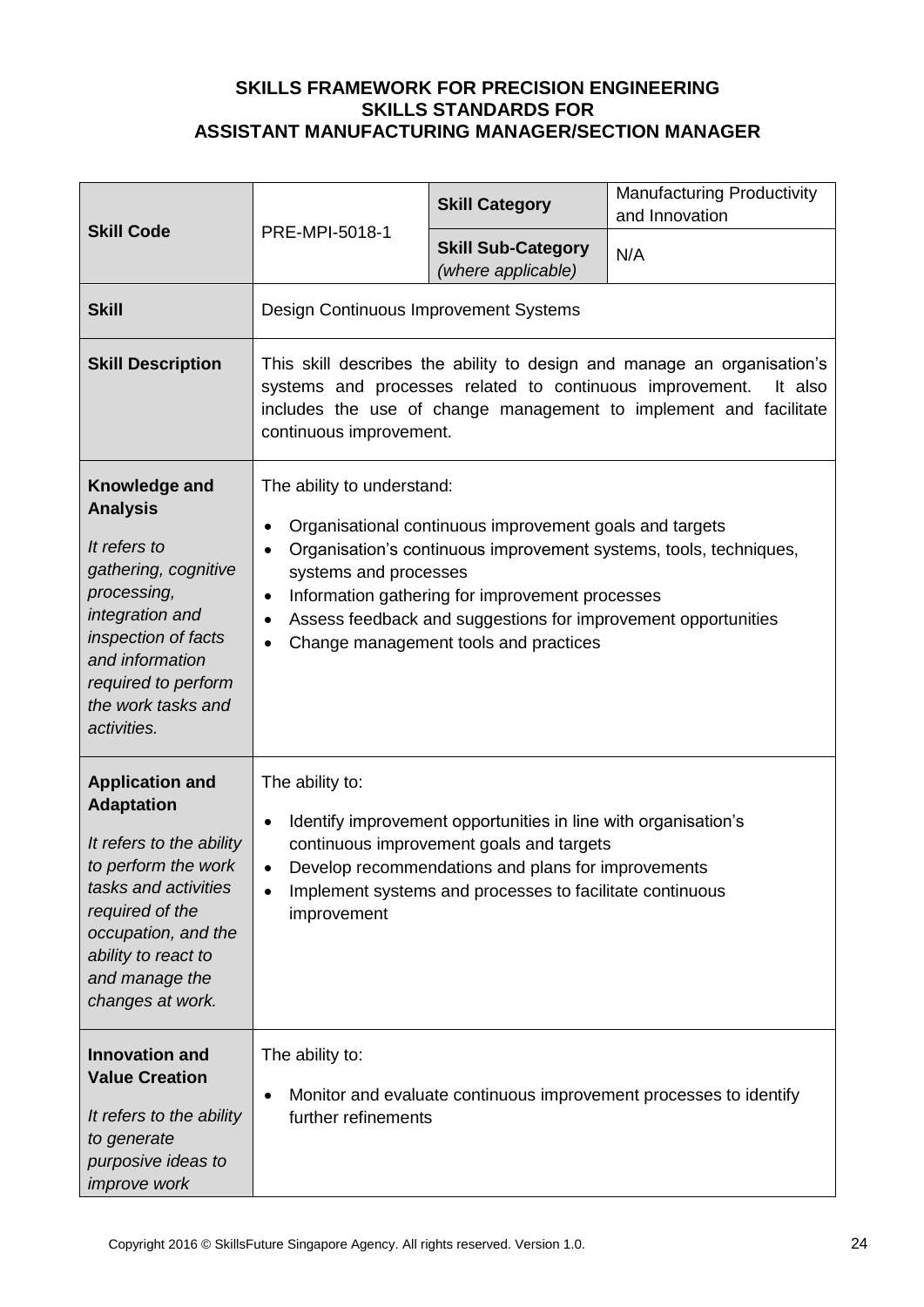| performance and/or<br>enhance business<br>values that are<br>aligned to<br>organisational                                                                                                                          |                                                                                                                                                                                                                      |
|--------------------------------------------------------------------------------------------------------------------------------------------------------------------------------------------------------------------|----------------------------------------------------------------------------------------------------------------------------------------------------------------------------------------------------------------------|
| <b>Social Intelligence</b><br>and Ethics<br>It refers to the ability<br>to use affective<br>factors in<br>leadership,<br>relationship and<br>diversity<br>management guided<br>by professional<br>codes of ethics. | The ability to:<br>Lead a work team to participate in identifying improvement<br>$\bullet$<br>opportunities<br>Seek approval from relevant stakeholders on recommendations and<br>$\bullet$<br>plans for improvement |
| <b>Learning to Learn</b><br>It refers to the ability<br>to develop and<br>improve one's self<br>within and outside of<br>one's area of work.                                                                       | N/A                                                                                                                                                                                                                  |
| <b>Range of</b><br><b>Application</b><br>(where applicable)<br>It refers to the<br>critical<br>circumstances and<br>contexts that the<br>skill may be<br>demonstrated.                                             | N/A                                                                                                                                                                                                                  |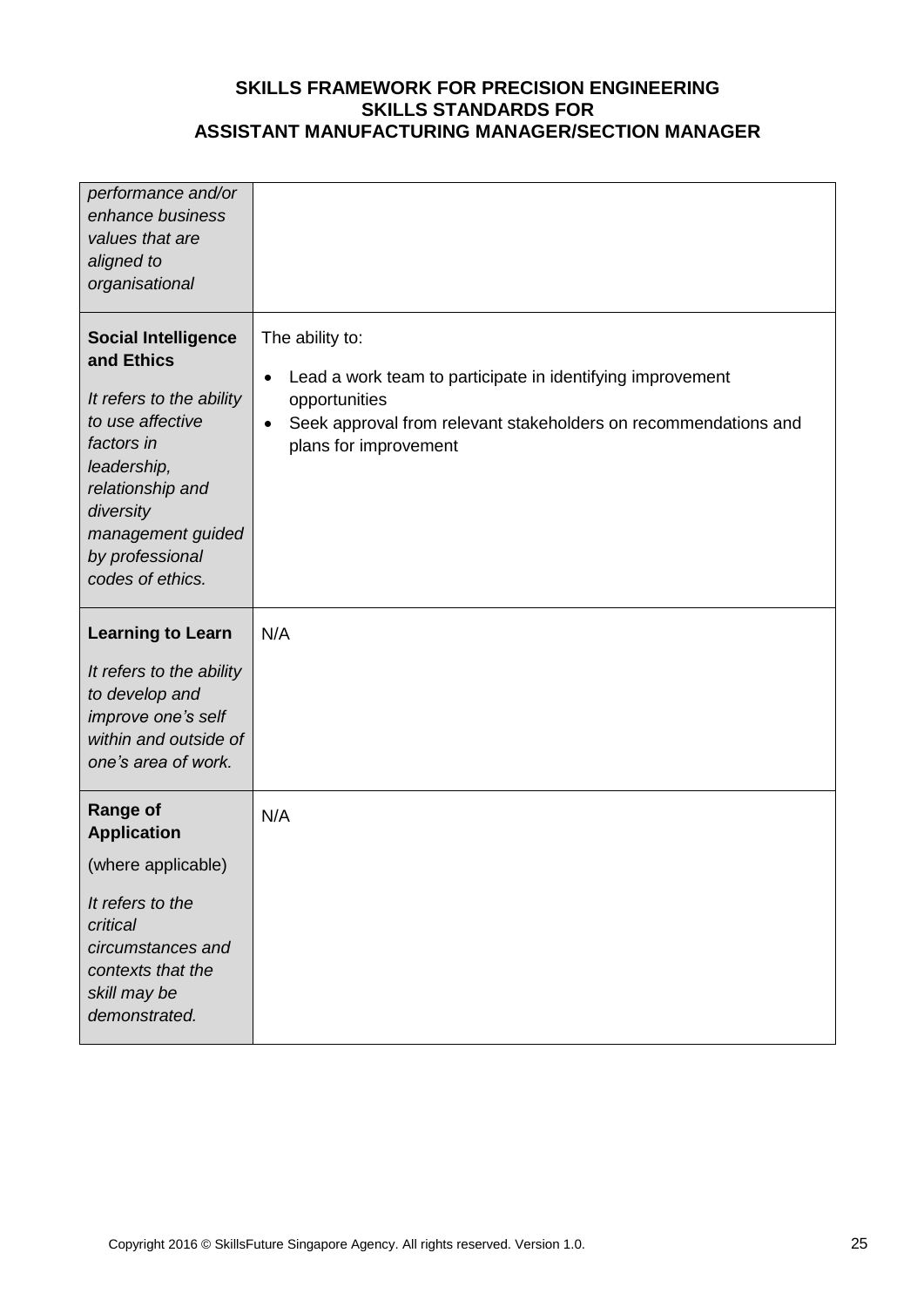| <b>Skill Code</b>                                                                                                                                                                                                             | PRE-MPI-5019-1                                                                                                                                                                                                                                                                                                                                                                                                        | <b>Skill Category</b>                                       | <b>Manufacturing Productivity</b><br>and Innovation |
|-------------------------------------------------------------------------------------------------------------------------------------------------------------------------------------------------------------------------------|-----------------------------------------------------------------------------------------------------------------------------------------------------------------------------------------------------------------------------------------------------------------------------------------------------------------------------------------------------------------------------------------------------------------------|-------------------------------------------------------------|-----------------------------------------------------|
|                                                                                                                                                                                                                               |                                                                                                                                                                                                                                                                                                                                                                                                                       | <b>Skill Sub-Category</b><br>(where applicable)             | N/A                                                 |
| <b>Skill</b>                                                                                                                                                                                                                  |                                                                                                                                                                                                                                                                                                                                                                                                                       | Develop Lean Manufacturing using Six Sigma                  |                                                     |
| <b>Skill Description</b>                                                                                                                                                                                                      | This skill describes the ability to leverage on Lean Six Sigma to develop<br>'lean' manufacturing plans for the organisation. It also includes introducing<br>ways to enhance existing manufacturing processes.                                                                                                                                                                                                       |                                                             |                                                     |
| Knowledge and<br><b>Analysis</b><br>It refers to<br>gathering, cognitive<br>processing,<br>integration and<br>inspection of facts<br>and information<br>required to perform<br>the work tasks and<br>activities.              | The ability to understand:<br>Evolution of 'Lean'<br>$\bullet$<br>Framework for Lean Thinking<br>$\bullet$<br>Creating 'lean' enterprise<br>$\bullet$<br>Illustrations of 'lean' in different sectors<br>$\bullet$<br>Principles and applications of Lean Six Sigma<br>$\bullet$<br>'Lean' audits<br>$\bullet$<br>'Lean'implementation and sustainability<br>$\bullet$<br>Tools and techniques of 'lean'<br>$\bullet$ |                                                             |                                                     |
| <b>Application and</b><br><b>Adaptation</b><br>It refers to the ability<br>to perform the work<br>tasks and activities<br>required of the<br>occupation, and the<br>ability to react to<br>and manage the<br>changes at work. | The ability to:<br>Identify a framework for Lean Thinking and the benefits a 'lean'<br>$\bullet$<br>approach can afford<br>Develop a manufacturing plan using Lean Six Sigma<br>$\bullet$<br>Implement manufacturing plan and communicate changes to the<br>$\bullet$<br>production team                                                                                                                              |                                                             |                                                     |
| <b>Innovation and</b><br><b>Value Creation</b><br>It refers to the ability<br>to generate<br>purposive ideas to<br>improve work<br>performance and/or                                                                         | The ability to:<br>through the use of Lean Six Sigma                                                                                                                                                                                                                                                                                                                                                                  | Assess how existing manufacturing processes can be improved |                                                     |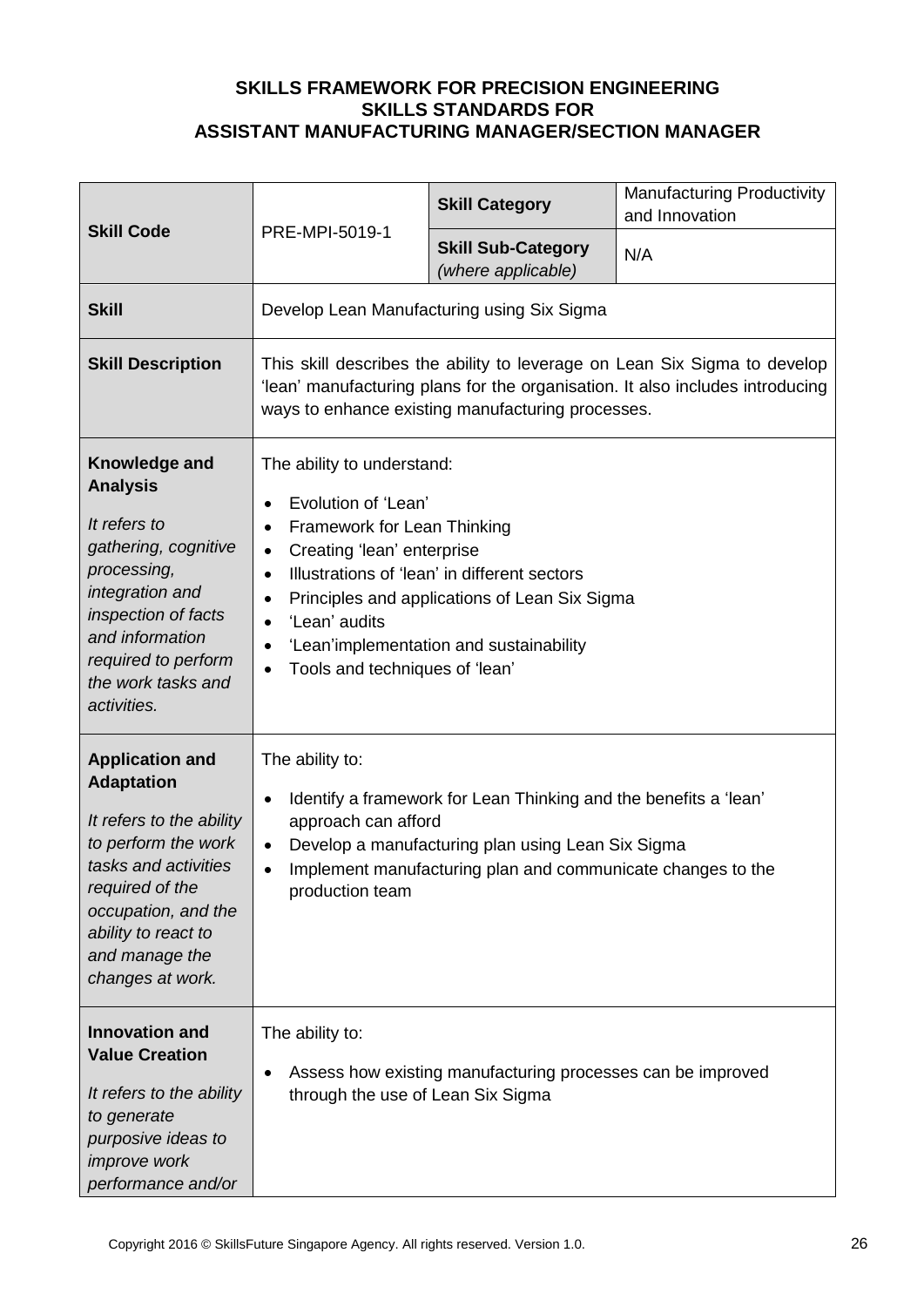| enhance business<br>values that are<br>aligned to<br>organisational                                                                                                                                                |                                                                                                                                                                                                                                                                                                                                                                                                                                                                                                                                                                                                                                                                                                                                                              |
|--------------------------------------------------------------------------------------------------------------------------------------------------------------------------------------------------------------------|--------------------------------------------------------------------------------------------------------------------------------------------------------------------------------------------------------------------------------------------------------------------------------------------------------------------------------------------------------------------------------------------------------------------------------------------------------------------------------------------------------------------------------------------------------------------------------------------------------------------------------------------------------------------------------------------------------------------------------------------------------------|
| <b>Social Intelligence</b><br>and Ethics<br>It refers to the ability<br>to use affective<br>factors in<br>leadership,<br>relationship and<br>diversity<br>management guided<br>by professional<br>codes of ethics. | The ability to:<br>Seek key stakeholders' endorsement on the 'lean' manufacturing plan                                                                                                                                                                                                                                                                                                                                                                                                                                                                                                                                                                                                                                                                       |
| <b>Learning to Learn</b><br>It refers to the ability<br>to develop and<br>improve one's self<br>within and outside of<br>one's area of work.                                                                       | N/A                                                                                                                                                                                                                                                                                                                                                                                                                                                                                                                                                                                                                                                                                                                                                          |
| <b>Range of</b><br><b>Application</b><br>(where applicable)<br>It refers to the<br>critical<br>circumstances and<br>contexts that the<br>skill may be<br>demonstrated.                                             | Framework for 'lean' and the benefits of lean approach must include:<br>Introduction, 'lean' foundations and business priorities<br>٠<br>'Lean' simulation run<br>Understanding the customers' needs (Specifying value)<br>٠<br>Principles of Scientific Management that were developed by F.W.<br>Taylor<br>Henry Ford's approach in the development of the paced, moving<br>٠<br>assembly line<br>Toyota production system (Ohno '88)<br>٠<br>Standardisation and interchangeability of parts<br>$\bullet$<br>Total quality management system (TMS)<br>$\bullet$<br>Total productive maintenance (TPM) system<br>٠<br>Application of appropriate approach to designing 'lean' enterprise must<br>include:<br>Underlying concepts: Muda, Mura and Muri<br>٠ |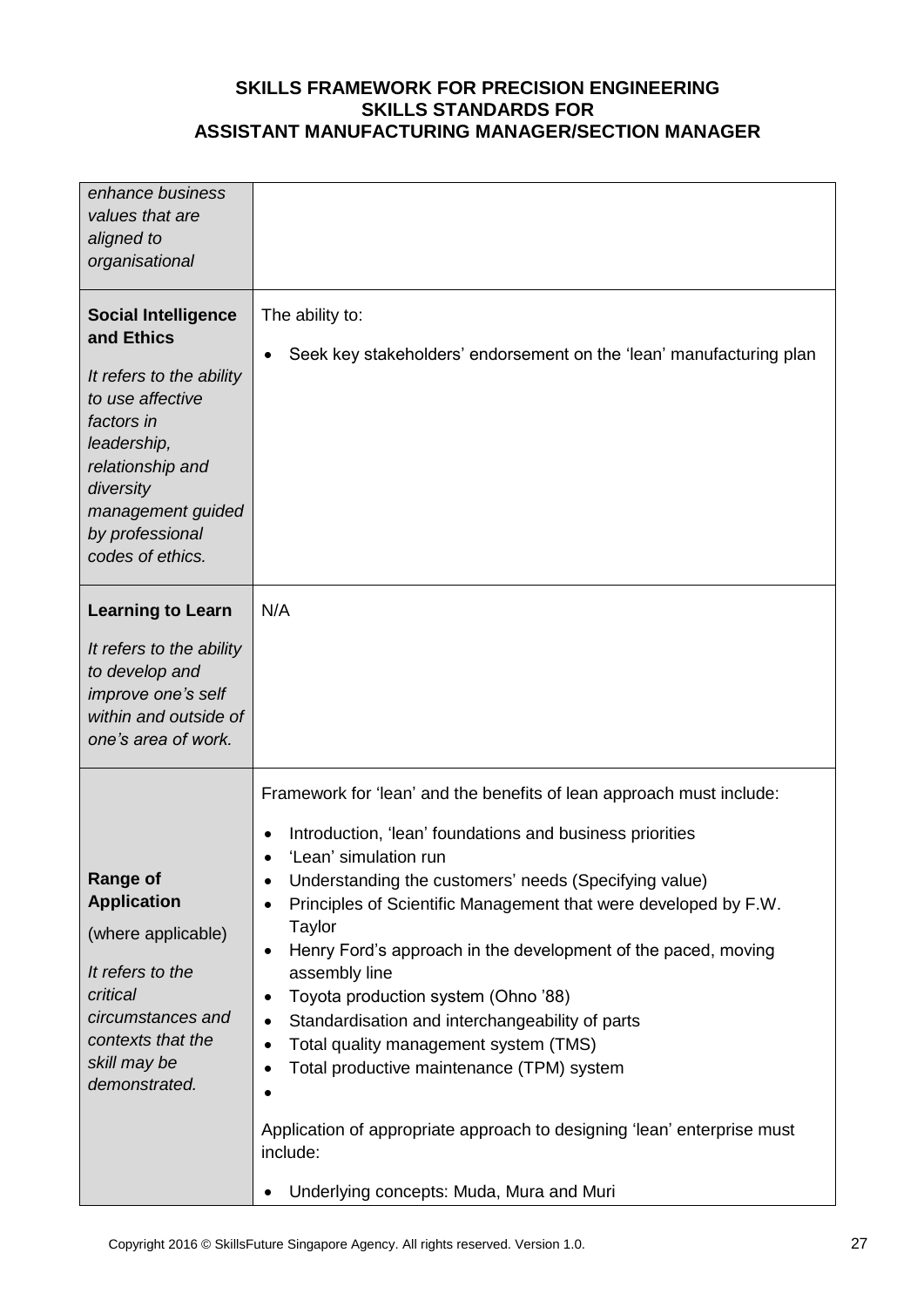| Identifying value and eliminating waste<br>٠                                                                                                                                                                                                                                                                                                                                                            |
|---------------------------------------------------------------------------------------------------------------------------------------------------------------------------------------------------------------------------------------------------------------------------------------------------------------------------------------------------------------------------------------------------------|
| Identifying the value stream<br>$\bullet$                                                                                                                                                                                                                                                                                                                                                               |
| Mapping the current state<br>$\bullet$                                                                                                                                                                                                                                                                                                                                                                  |
| 'Lean' simulation<br>$\bullet$                                                                                                                                                                                                                                                                                                                                                                          |
| Concepts of 'lean'<br>$\bullet$                                                                                                                                                                                                                                                                                                                                                                         |
| Value stream mapping<br>$\bullet$                                                                                                                                                                                                                                                                                                                                                                       |
| 'Lean' responses to customer needs<br>$\bullet$                                                                                                                                                                                                                                                                                                                                                         |
| Process improvement<br>$\bullet$                                                                                                                                                                                                                                                                                                                                                                        |
| Lean Management<br>$\bullet$                                                                                                                                                                                                                                                                                                                                                                            |
| Recommending an appropriate approach to implementing sustainable<br>Lean Enterprise must include:<br>Future state mapping<br>٠<br>'Lean' in the extended enterprise<br>$\bullet$<br>Preparing for implementation, 5S<br>$\bullet$<br>Lean Management: Respect for humanity<br>$\bullet$<br>Lean management: Hoshin planning<br>$\bullet$<br>Development of a 'lean' culture<br>$\bullet$<br>Toyota Kata |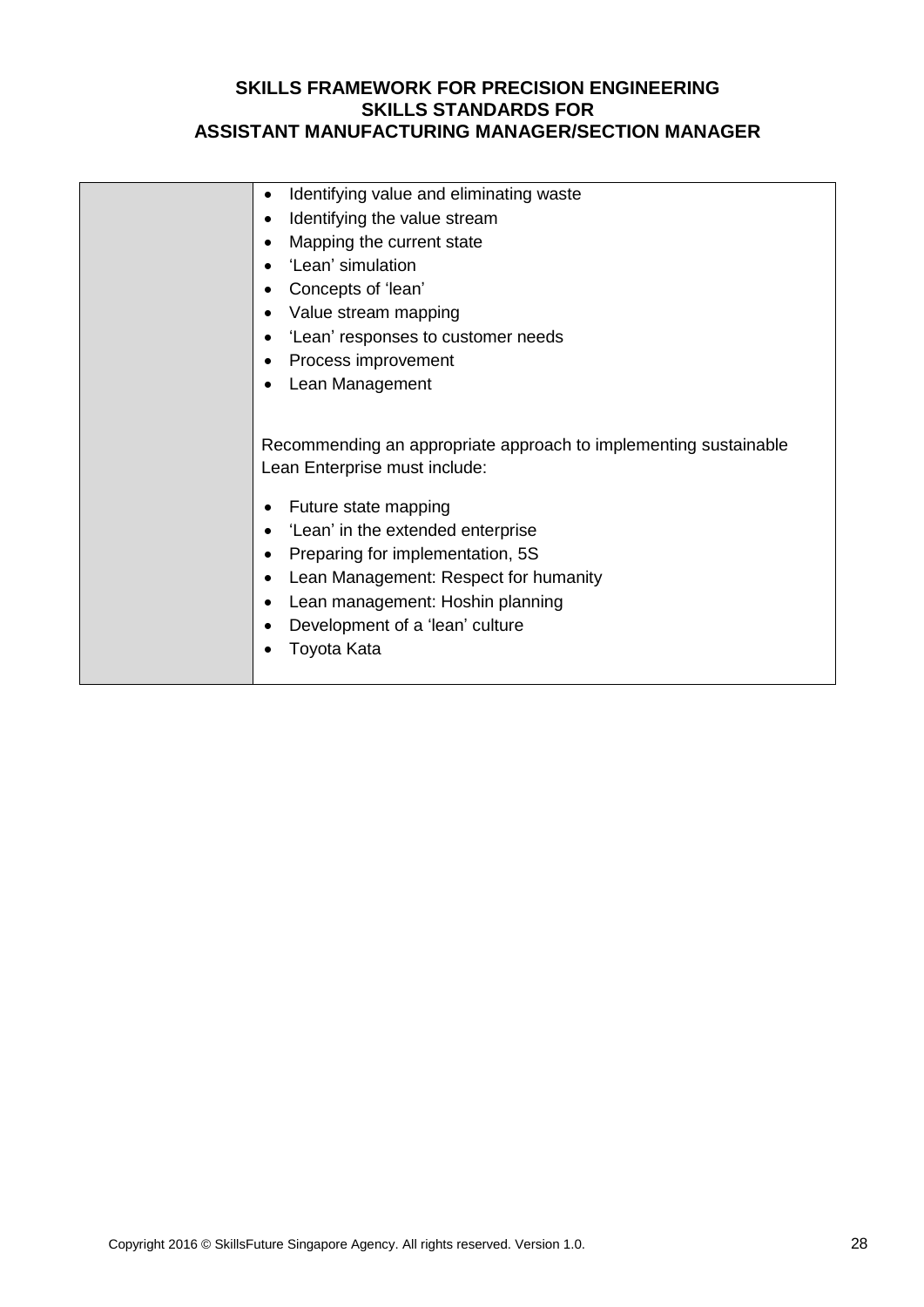| <b>Skill Code</b>                                                                                                                                                                                                             |                                                                                                                                                                                                                                                     | <b>Skill Category</b>                                                                                                                                                                                                                                        | <b>Manufacturing Productivity</b><br>and Innovation                                                                                                                                                                                                                                                                                                                                                                                                |
|-------------------------------------------------------------------------------------------------------------------------------------------------------------------------------------------------------------------------------|-----------------------------------------------------------------------------------------------------------------------------------------------------------------------------------------------------------------------------------------------------|--------------------------------------------------------------------------------------------------------------------------------------------------------------------------------------------------------------------------------------------------------------|----------------------------------------------------------------------------------------------------------------------------------------------------------------------------------------------------------------------------------------------------------------------------------------------------------------------------------------------------------------------------------------------------------------------------------------------------|
|                                                                                                                                                                                                                               | PRE-MPI-5020-1                                                                                                                                                                                                                                      | <b>Skill Sub-Category</b><br>(where applicable)                                                                                                                                                                                                              | N/A                                                                                                                                                                                                                                                                                                                                                                                                                                                |
| <b>Skill</b>                                                                                                                                                                                                                  | Develop Successful Innovation Projects                                                                                                                                                                                                              |                                                                                                                                                                                                                                                              |                                                                                                                                                                                                                                                                                                                                                                                                                                                    |
| <b>Skill Description</b>                                                                                                                                                                                                      | This skill describes the ability to put in place the appropriate frameworks to<br>successfully develop innovation projects.                                                                                                                         |                                                                                                                                                                                                                                                              |                                                                                                                                                                                                                                                                                                                                                                                                                                                    |
| Knowledge and<br><b>Analysis</b><br>It refers to<br>gathering, cognitive<br>processing,<br>integration and<br>inspection of facts<br>and information<br>required to perform<br>the work tasks and<br>activities.              | The ability to understand:<br>$\bullet$<br>financial benefits<br>Process of implementation planning<br>$\bullet$<br>$\bullet$<br>innovation projects<br>$\bullet$<br>$\bullet$<br>$\bullet$<br>roles and responsibilities<br>$\bullet$<br>$\bullet$ | implementation of innovation projects<br>Appropriate commercial route for innovation projects<br>merits of the adoption of an innovation project                                                                                                             | Process of evaluating innovation projects in terms of financial and non-<br>Appropriate vehicle for prototyping, trialing or development needs of<br>Challenges with regards to the implementation of innovation projects<br>Process of evaluating and mitigating potential risks with regards to the<br>Detailed business plan with logical and achievable stage gate dates,<br>Coherent and compelling argument to senior managers outlining the |
| <b>Application and</b><br><b>Adaptation</b><br>It refers to the ability<br>to perform the work<br>tasks and activities<br>required of the<br>occupation, and the<br>ability to react to<br>and manage the<br>changes at work. | The ability to:<br>innovation project<br>launch<br>$\bullet$<br>innovation project                                                                                                                                                                  | Develop implementation plan to successful exploit the proposed<br>Perform risk analysis in the adoption of innovation project<br>Develop a coherent business plan for the innovation project<br>Determine the appropriate commercialisation strategy for the | Determine the strategy to evaluate innovation project prior to market                                                                                                                                                                                                                                                                                                                                                                              |
| <b>Innovation and</b><br><b>Value Creation</b><br>It refers to the ability<br>to generate<br>purposive ideas to                                                                                                               | The ability to:<br>$\bullet$                                                                                                                                                                                                                        | Analyse return of investment (ROI) on a potential innovation project                                                                                                                                                                                         |                                                                                                                                                                                                                                                                                                                                                                                                                                                    |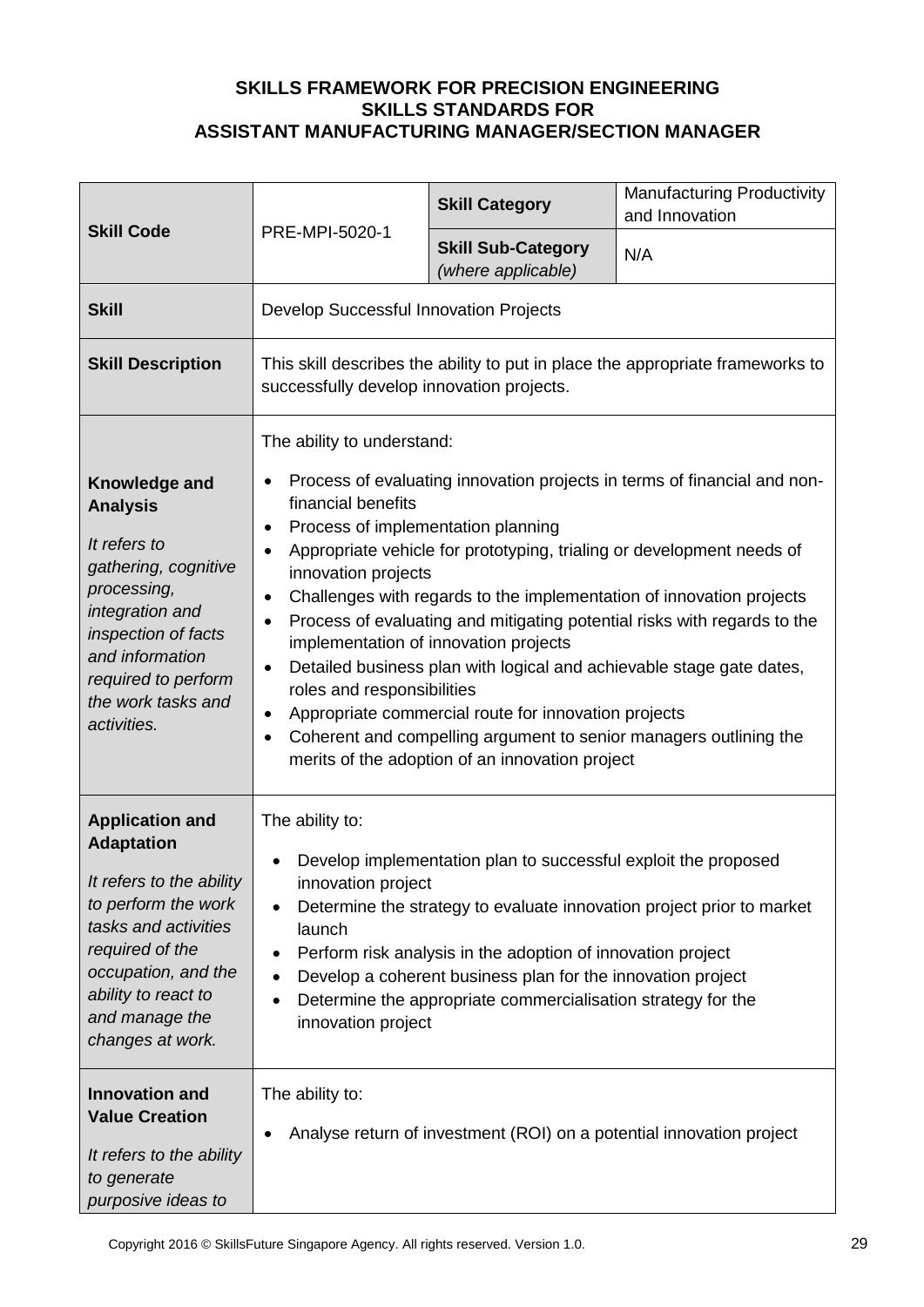| improve work<br>performance and/or<br>enhance business<br>values that are<br>aligned to<br>organisational                                                                                                          |                                                                                                                                                |
|--------------------------------------------------------------------------------------------------------------------------------------------------------------------------------------------------------------------|------------------------------------------------------------------------------------------------------------------------------------------------|
| <b>Social Intelligence</b><br>and Ethics<br>It refers to the ability<br>to use affective<br>factors in<br>leadership,<br>relationship and<br>diversity<br>management guided<br>by professional<br>codes of ethics. | The ability to:<br>Generate a coherent elevator pitch to the senior management team for<br>$\bullet$<br>the adoption of the innovation project |
| <b>Learning to Learn</b><br>It refers to the ability<br>to develop and<br>improve one's self<br>within and outside of<br>one's area of work.                                                                       | N/A                                                                                                                                            |
| <b>Range of</b><br><b>Application</b><br>(where applicable)<br>It refers to the<br>critical<br>circumstances and<br>contexts that the<br>skill may be<br>demonstrated.                                             | N/A                                                                                                                                            |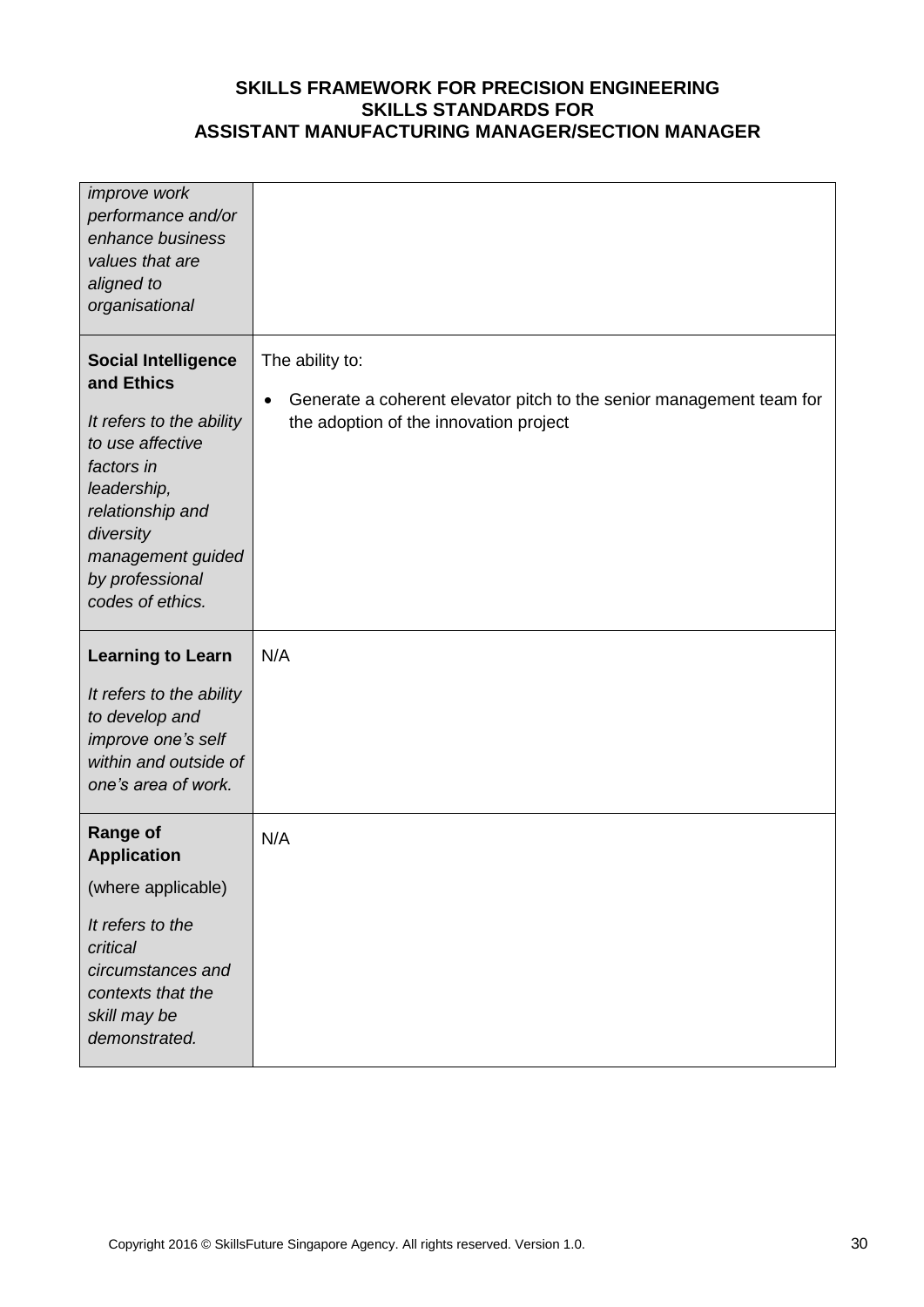|                                                                                                                                                                                                                               | PRE-MPI-5021-1                                                                                                                                                                                                                                                                                                                                                         | <b>Skill Category</b>                                                                                                                                                                                                                                                                                                                                                                                    | <b>Manufacturing Productivity</b><br>and Innovation                                                                                                               |
|-------------------------------------------------------------------------------------------------------------------------------------------------------------------------------------------------------------------------------|------------------------------------------------------------------------------------------------------------------------------------------------------------------------------------------------------------------------------------------------------------------------------------------------------------------------------------------------------------------------|----------------------------------------------------------------------------------------------------------------------------------------------------------------------------------------------------------------------------------------------------------------------------------------------------------------------------------------------------------------------------------------------------------|-------------------------------------------------------------------------------------------------------------------------------------------------------------------|
| <b>Skill Code</b>                                                                                                                                                                                                             |                                                                                                                                                                                                                                                                                                                                                                        | <b>Skill Sub-Category</b><br>(where applicable)                                                                                                                                                                                                                                                                                                                                                          | N/A                                                                                                                                                               |
| <b>Skill</b>                                                                                                                                                                                                                  |                                                                                                                                                                                                                                                                                                                                                                        | Design Productivity Improvement Programmes                                                                                                                                                                                                                                                                                                                                                               |                                                                                                                                                                   |
| <b>Skill Description</b>                                                                                                                                                                                                      | to                                                                                                                                                                                                                                                                                                                                                                     | design productivity improvement programmes. It also<br>project progress tracking systems and planning incentives.                                                                                                                                                                                                                                                                                        | This skill describes the ability to apply strategies, methods and tools used<br>includes<br>implementing productivity measurement metrics, implement productivity |
| Knowledge and<br><b>Analysis</b><br>It refers to<br>gathering, cognitive<br>processing,<br>integration and<br>inspection of facts<br>and information<br>required to perform<br>the work tasks and<br>activities.              | The ability to understand:<br>٠<br>$\bullet$<br>$\bullet$<br>$\bullet$<br>$\bullet$<br>improvement programmes<br>$\bullet$<br>organisation<br>$\bullet$                                                                                                                                                                                                                | Productivity principles and techniques<br>Characteristics of productivity improvement programes<br>Workplace and organisational improvement goals<br>Methodology on identifying improvement opportunities<br>Methodology on tracking, monitoring and reviewing results of<br>Methodology on incorporating rewards and recognition into<br>Methodology on confirming effectiveness of strategies deployed |                                                                                                                                                                   |
| <b>Application and</b><br><b>Adaptation</b><br>It refers to the ability<br>to perform the work<br>tasks and activities<br>required of the<br>occupation, and the<br>ability to react to<br>and manage the<br>changes at work. | The ability to:<br>Define the scope of the programme in consultation with key<br>$\bullet$<br>stakeholders<br>Develop the productivity improvement programme and provide<br>estimates of the necessary human resource time and cost using<br>appropriate project management tools<br>Define milestones for the programme and identify unmet goals or gaps<br>$\bullet$ |                                                                                                                                                                                                                                                                                                                                                                                                          |                                                                                                                                                                   |
| <b>Innovation and</b><br><b>Value Creation</b><br>It refers to the ability<br>to generate<br>purposive ideas to<br><i>improve</i> work                                                                                        | The ability to:<br>$\bullet$                                                                                                                                                                                                                                                                                                                                           | in accordance with organisational objectives                                                                                                                                                                                                                                                                                                                                                             | Review the effectiveness of the productivity improvement programme                                                                                                |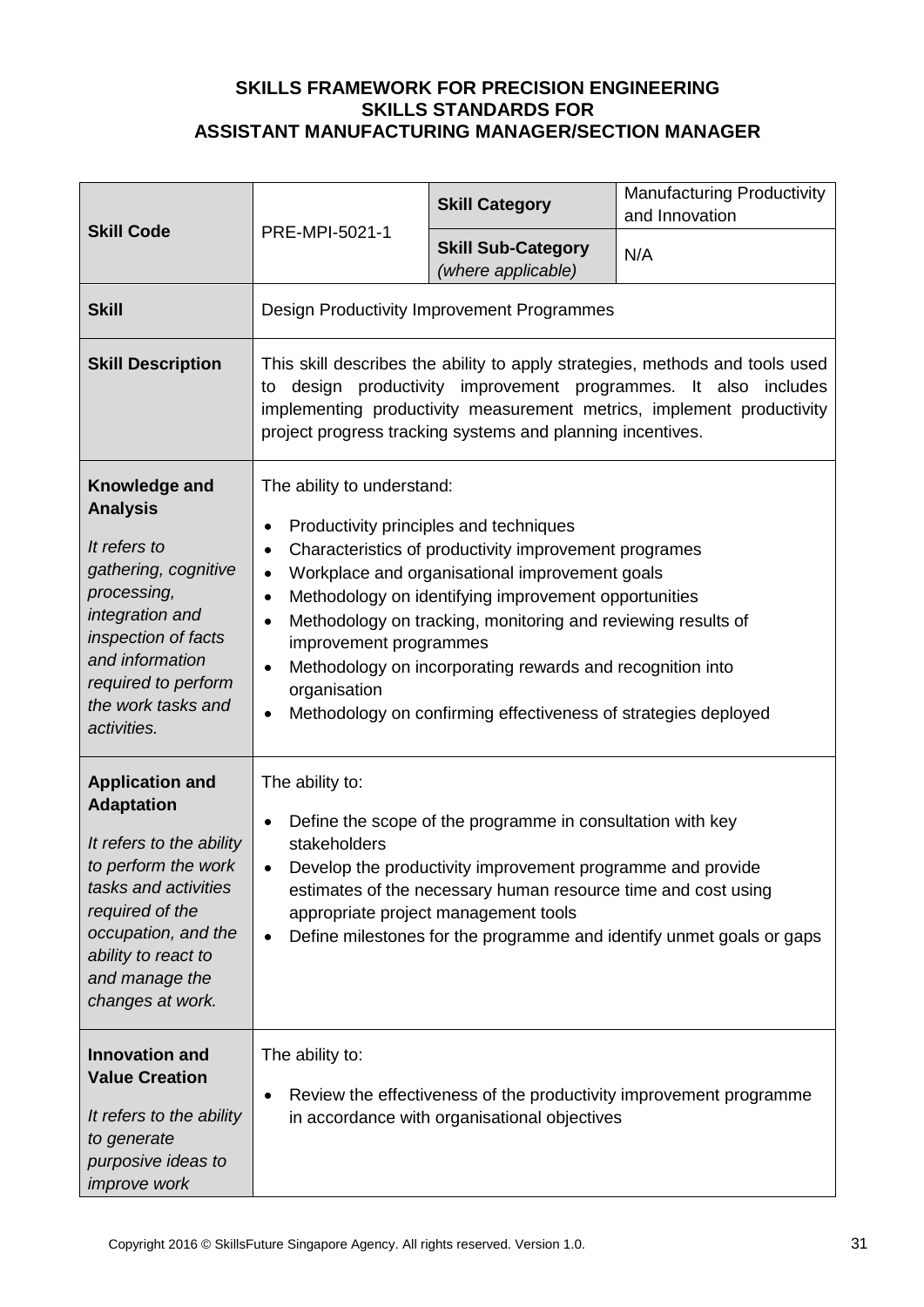| performance and/or<br>enhance business<br>values that are<br>aligned to<br>organisational                                                                                                                          |                                                                                                                                                                                                   |
|--------------------------------------------------------------------------------------------------------------------------------------------------------------------------------------------------------------------|---------------------------------------------------------------------------------------------------------------------------------------------------------------------------------------------------|
| <b>Social Intelligence</b><br>and Ethics<br>It refers to the ability<br>to use affective<br>factors in<br>leadership,<br>relationship and<br>diversity<br>management guided<br>by professional<br>codes of ethics. | The ability to:<br>Seek endorsement from key stakeholders on productivity improvement<br>$\bullet$<br>programmes<br>Communicate productivity improvement programmes to key personnel<br>$\bullet$ |
| <b>Learning to Learn</b><br>It refers to the ability<br>to develop and<br>improve one's self<br>within and outside of<br>one's area of work.                                                                       | N/A                                                                                                                                                                                               |
| <b>Range of</b><br><b>Application</b><br>(where applicable)<br>It refers to the<br>critical<br>circumstances and<br>contexts that the<br>skill may be<br>demonstrated.                                             | N/A                                                                                                                                                                                               |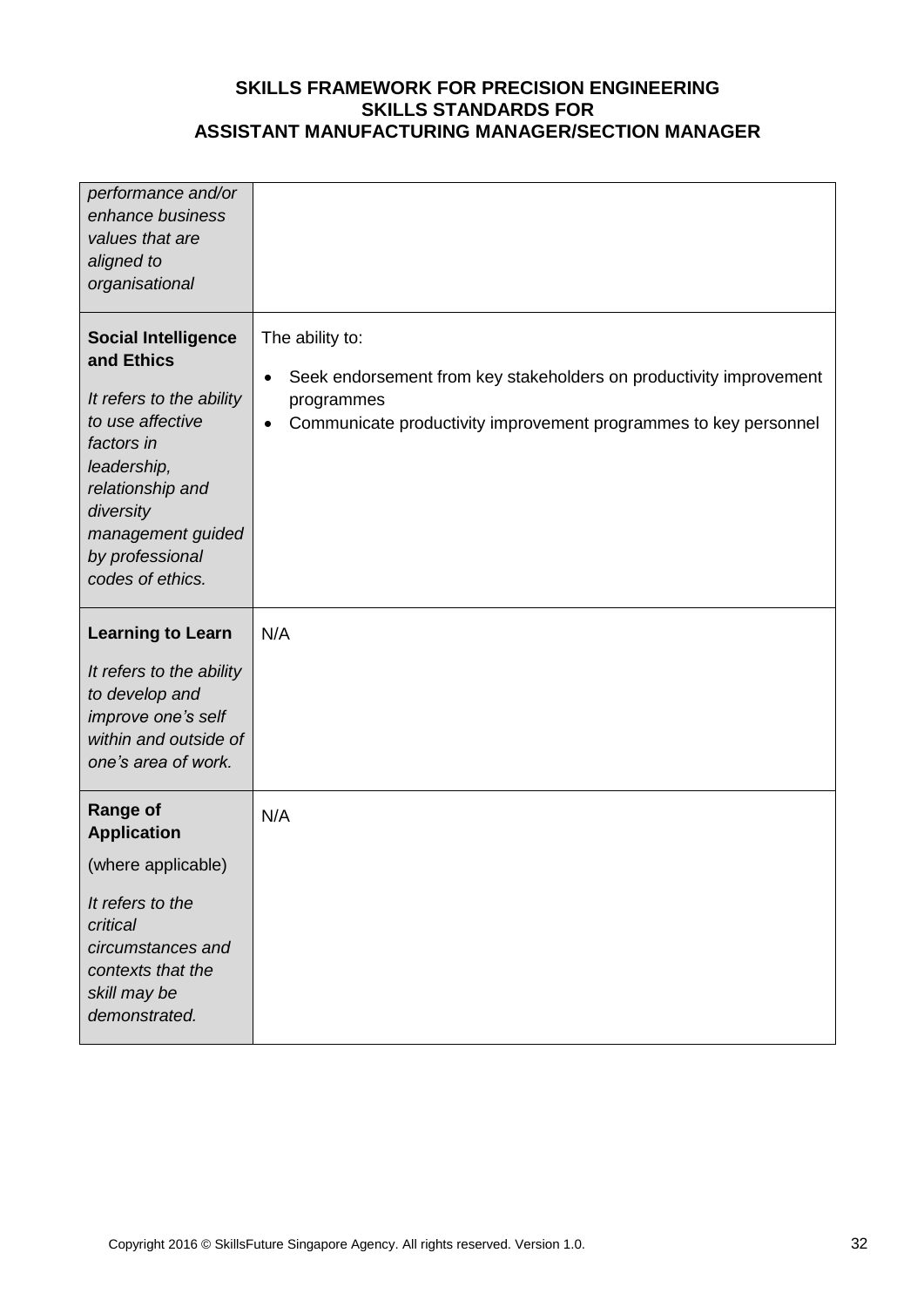| <b>Skill Code</b>                                                                                                                                                                                                             |                                                                                                                                                                                                                                                                                                                                               | <b>Skill Category</b>                                    | <b>Quality Management</b><br><b>Systems</b>                       |
|-------------------------------------------------------------------------------------------------------------------------------------------------------------------------------------------------------------------------------|-----------------------------------------------------------------------------------------------------------------------------------------------------------------------------------------------------------------------------------------------------------------------------------------------------------------------------------------------|----------------------------------------------------------|-------------------------------------------------------------------|
|                                                                                                                                                                                                                               | PRE-QMS-5002-1                                                                                                                                                                                                                                                                                                                                | <b>Skill Sub-Category</b><br>(where applicable)          | N/A                                                               |
| <b>Skill</b>                                                                                                                                                                                                                  | <b>Design Quality Systems</b>                                                                                                                                                                                                                                                                                                                 |                                                          |                                                                   |
| <b>Skill Description</b>                                                                                                                                                                                                      | This skill describes the ability to manage the development of internal<br>quality systems and external quality systems in accordance with<br>organisational procedures. It also includes identifying and maintaining<br>documentation for the quality systems.                                                                                |                                                          |                                                                   |
| Knowledge and<br><b>Analysis</b><br>It refers to<br>gathering, cognitive<br>processing,<br>integration and<br>inspection of facts<br>and information<br>required to perform<br>the work tasks and<br>activities.              | The ability to understand:<br>Quality standards and regulations<br>$\bullet$<br><b>Customer requirements</b><br>$\bullet$<br>Sources of quality assurance information<br>$\bullet$<br>Documentation requirements of quality systems<br>$\bullet$<br>Organisational quality assurance and quality control procedures<br>$\bullet$              |                                                          |                                                                   |
| <b>Application and</b><br><b>Adaptation</b><br>It refers to the ability<br>to perform the work<br>tasks and activities<br>required of the<br>occupation, and the<br>ability to react to<br>and manage the<br>changes at work. | The ability to:<br>Develop relevant procedures in line with the organisation's quality<br>$\bullet$<br>management strategy<br>Identify quality documentation required, including records of<br>$\bullet$<br>improvement and initiatives<br>Undertake regular audits of quality management system, its policies<br>$\bullet$<br>and procedures |                                                          |                                                                   |
| <b>Innovation and</b><br><b>Value Creation</b><br>It refers to the ability<br>to generate<br>purposive ideas to<br><i>improve</i> work                                                                                        | The ability to:<br>$\bullet$<br>performance                                                                                                                                                                                                                                                                                                   | ascertain procedures that may enhance the organisation's | Review organisation's performance in meeting quality standards to |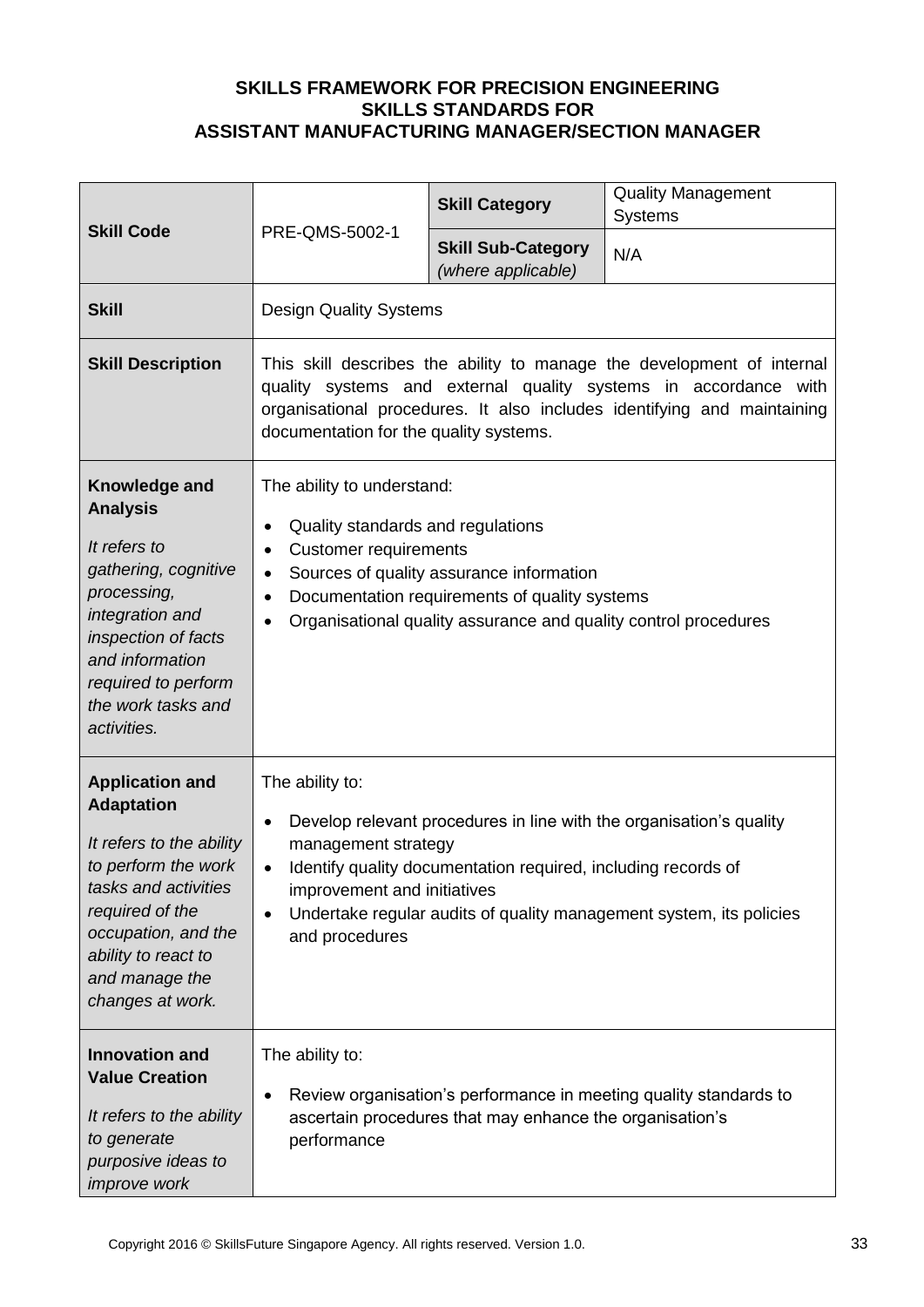| performance and/or<br>enhance business<br>values that are<br>aligned to<br>organisational                                                                                                                          |                                                                                                                                                                                                  |
|--------------------------------------------------------------------------------------------------------------------------------------------------------------------------------------------------------------------|--------------------------------------------------------------------------------------------------------------------------------------------------------------------------------------------------|
| <b>Social Intelligence</b><br>and Ethics<br>It refers to the ability<br>to use affective<br>factors in<br>leadership,<br>relationship and<br>diversity<br>management guided<br>by professional<br>codes of ethics. | The ability to:<br>Consult with key personnel to define roles in quality management<br>$\bullet$<br>system<br>Communicate quality message to the production team to ensure<br>٠<br>understanding |
| <b>Learning to Learn</b><br>It refers to the ability<br>to develop and<br>improve one's self<br>within and outside of<br>one's area of work.                                                                       | The ability to:<br>Implement structured training programmes in accordance with quality<br>$\bullet$<br>system requirements                                                                       |
| <b>Range of</b><br><b>Application</b><br>(where applicable)<br>It refers to the<br>critical<br>circumstances and<br>contexts that the<br>skill may be<br>demonstrated.                                             | N/A                                                                                                                                                                                              |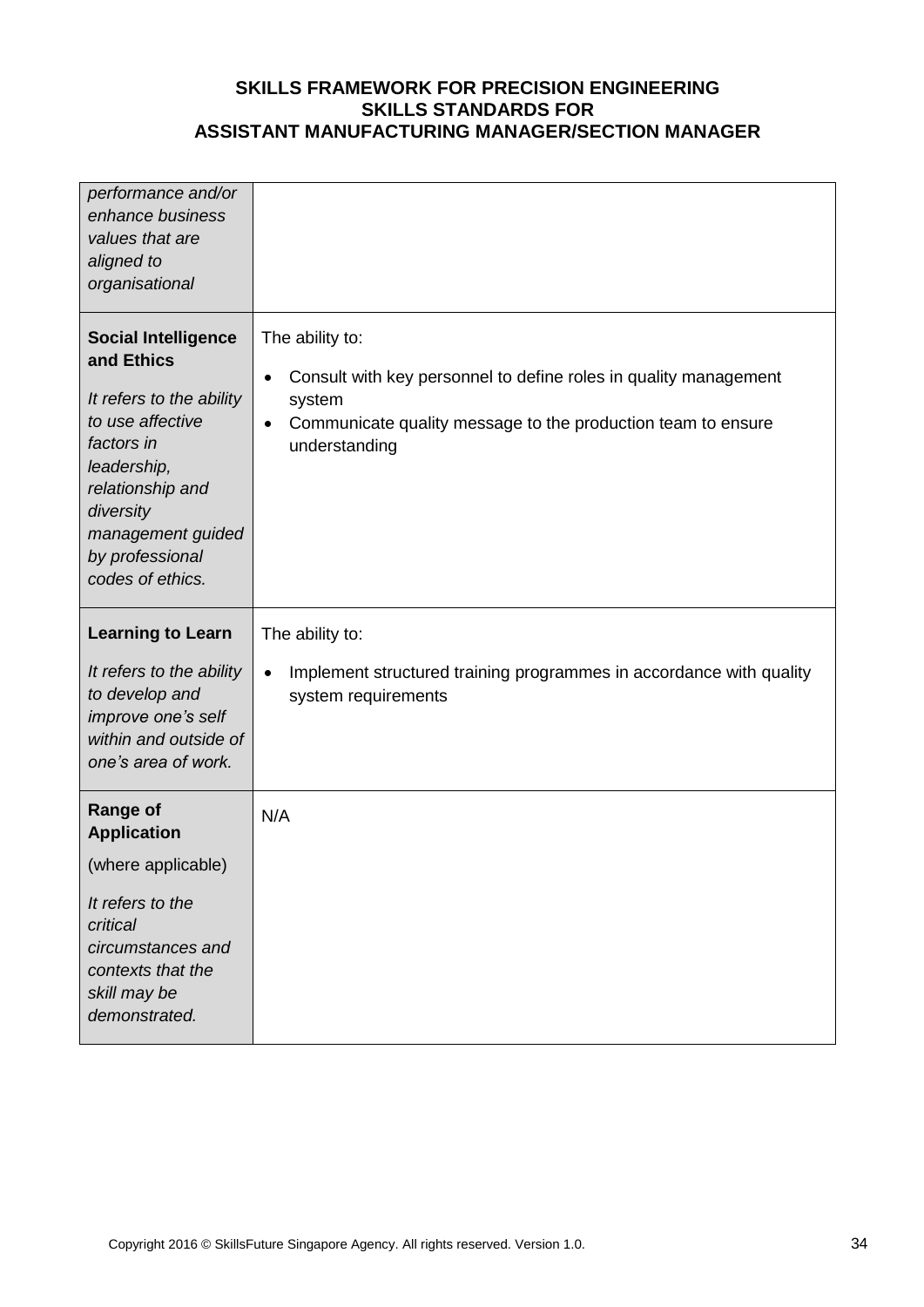| <b>Skill Code</b>                                                                                                                                                                                                | PRE-SCL-5005-1                                                                                                                                                                                                                                                     | <b>Skill Category</b>                                                                                                                                                                                                                                                                                                                                                                                                                                                                                                                                                                                                                                                                                                                                                                                                                                                                                                                                                                                                                                                                                                                                                            | Supply Chain and<br><b>Logistics Management</b>                                                                                                                                                                                                                                                                                                                      |
|------------------------------------------------------------------------------------------------------------------------------------------------------------------------------------------------------------------|--------------------------------------------------------------------------------------------------------------------------------------------------------------------------------------------------------------------------------------------------------------------|----------------------------------------------------------------------------------------------------------------------------------------------------------------------------------------------------------------------------------------------------------------------------------------------------------------------------------------------------------------------------------------------------------------------------------------------------------------------------------------------------------------------------------------------------------------------------------------------------------------------------------------------------------------------------------------------------------------------------------------------------------------------------------------------------------------------------------------------------------------------------------------------------------------------------------------------------------------------------------------------------------------------------------------------------------------------------------------------------------------------------------------------------------------------------------|----------------------------------------------------------------------------------------------------------------------------------------------------------------------------------------------------------------------------------------------------------------------------------------------------------------------------------------------------------------------|
|                                                                                                                                                                                                                  |                                                                                                                                                                                                                                                                    | <b>Skill Sub-Category</b><br>(where applicable)                                                                                                                                                                                                                                                                                                                                                                                                                                                                                                                                                                                                                                                                                                                                                                                                                                                                                                                                                                                                                                                                                                                                  | N/A                                                                                                                                                                                                                                                                                                                                                                  |
| <b>Skill</b>                                                                                                                                                                                                     |                                                                                                                                                                                                                                                                    | Design Manufacturing and Supply Chain Management Plan                                                                                                                                                                                                                                                                                                                                                                                                                                                                                                                                                                                                                                                                                                                                                                                                                                                                                                                                                                                                                                                                                                                            |                                                                                                                                                                                                                                                                                                                                                                      |
| <b>Skill Description</b>                                                                                                                                                                                         | This skill describes the ability to understand how manufacturing and supply<br>chain management processes are inter-related and monitoring solutions. It<br>also includes identifying gaps in the organisation's existing supply chain to<br>propose improvements. |                                                                                                                                                                                                                                                                                                                                                                                                                                                                                                                                                                                                                                                                                                                                                                                                                                                                                                                                                                                                                                                                                                                                                                                  |                                                                                                                                                                                                                                                                                                                                                                      |
| Knowledge and<br><b>Analysis</b><br>It refers to<br>gathering, cognitive<br>processing,<br>integration and<br>inspection of facts<br>and information<br>required to perform<br>the work tasks and<br>activities. | The ability to understand:<br>$\bullet$<br>$\bullet$<br>٠<br>٠<br>$\bullet$<br>chain<br>$\bullet$<br>$\bullet$<br>$\bullet$<br>evaluating Auto ID systems<br>$\bullet$<br>$\bullet$<br>٠<br>condition and methodology<br>٠<br>implement OEE                        | Fundamental concept of manufacturing, SCM, ERP, MES, inventory<br>management, product quality control, remote monitoring, and data<br>systems and the methods and techniques used<br>Logic and approach to generate MPS in different manufacturing<br>environment (Make-to-order, Make-to-stock, Assemble-to-order)<br>Logic and approach to generate MRP, including different Bill of<br>Material (BOM) structures, and some basic MRP techniques<br>Emerging techniques and trends in ERP systems<br>Methods for dynamic resource allocation and their mechanics,<br>including characteristics of dispatching rules<br>Fundamental concept of Auto ID systems, current major Auto ID<br>players, key modules in Auto ID systems<br>Types of data collection devices & auto-ID technologies and<br>implementation considerations, methodology<br>Quality assurance analysis for manufacturing processes, and<br>correlation modelling using statistics and neural networks<br>Wireless communications fundamentals & architectures<br>Machine or device interface, human-machine interface, design<br>OEE factors: Availability, Reliability, and Maintainability - the metrics | processing and analysis, including the key layers and modules of these<br>Basic inventory models and advanced inventory policies used in supply<br>Emerging techniques and trends in Auto ID systems and approach of<br>Fundamental concept and International Standards of OEE, considering<br>used to measure plants' efficiency and effectiveness, and approach to |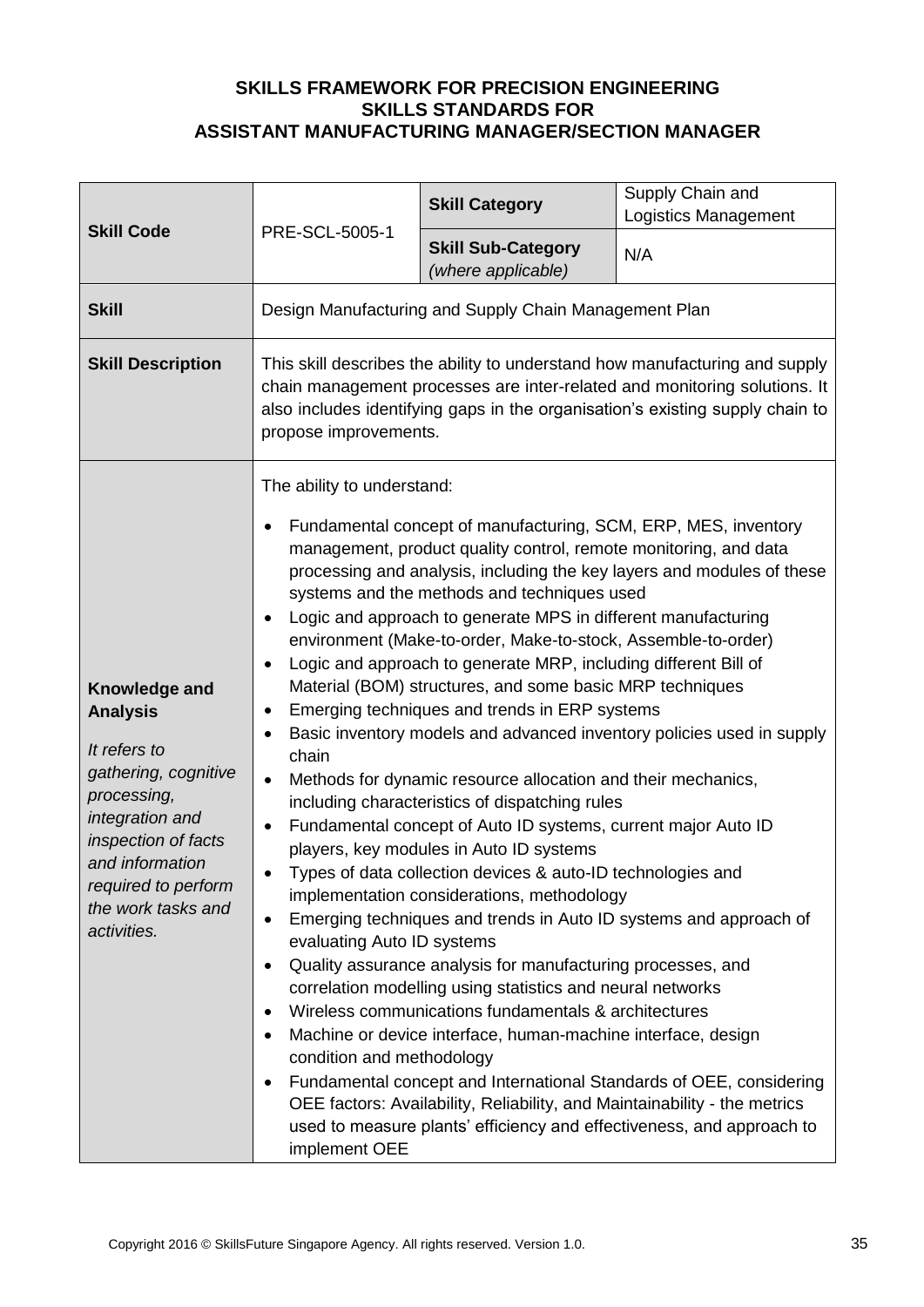| <b>Application and</b><br><b>Adaptation</b><br>It refers to the ability<br>to perform the work<br>tasks and activities<br>required of the<br>occupation, and the<br>ability to react to<br>and manage the<br>changes at work. | The ability to:<br>Plan, map, audit and manage the organisation's supply chain<br>$\bullet$<br>Apply knowledge of ERP and Extended ERP system and plan MPS<br>$\bullet$<br>and MRP based on sales plan, sales orders and production capacity<br>Manage the behaviour of inventory, and inventory models and service<br>$\bullet$<br>levels for inventory management in a supply chain<br>Apply basic inventory models and advanced inventory policies catering<br>$\bullet$<br>to uncertainty in the supply chain<br>Understand the mechanics of resource allocation, strategies &<br>$\bullet$<br>methods for dynamic resource allocation, and apply dynamic resource<br>allocation and dispatch optimization methods<br>Prepare shop floor tracking and monitoring plans for production status<br>٠<br>and machine process or tool condition monitoring<br>Select suitable cost effective data collection devices, auto-ID and<br>٠<br>sensing devices<br>Conduct bottom up data analysis and design the physical database for<br>$\bullet$<br>storing shop floor data<br>Apply statistical and neutral networks in data mining for product quality<br>٠<br>control |
|-------------------------------------------------------------------------------------------------------------------------------------------------------------------------------------------------------------------------------|-----------------------------------------------------------------------------------------------------------------------------------------------------------------------------------------------------------------------------------------------------------------------------------------------------------------------------------------------------------------------------------------------------------------------------------------------------------------------------------------------------------------------------------------------------------------------------------------------------------------------------------------------------------------------------------------------------------------------------------------------------------------------------------------------------------------------------------------------------------------------------------------------------------------------------------------------------------------------------------------------------------------------------------------------------------------------------------------------------------------------------------------------------------------------|
| <b>Innovation and</b><br><b>Value Creation</b><br>It refers to the ability<br>to generate<br>purposive ideas to<br>improve work<br>performance and/or<br>enhance business<br>values that are<br>aligned to<br>organisational  | The ability to:<br>Analyse gaps in the organisation's existing supply chain to ascertain<br>٠<br>improvements that will enhance the organisation's business<br>competitiveness                                                                                                                                                                                                                                                                                                                                                                                                                                                                                                                                                                                                                                                                                                                                                                                                                                                                                                                                                                                        |
| <b>Social Intelligence</b><br>and Ethics<br>It refers to the ability<br>to use affective<br>factors in<br>leadership,<br>relationship and<br>diversity<br>management guided                                                   | The ability to:<br>Seek endorsement on the organisation's supply chain management<br>plan from key stakeholders<br>Communicate supply chain management plan to the production team<br>$\bullet$                                                                                                                                                                                                                                                                                                                                                                                                                                                                                                                                                                                                                                                                                                                                                                                                                                                                                                                                                                       |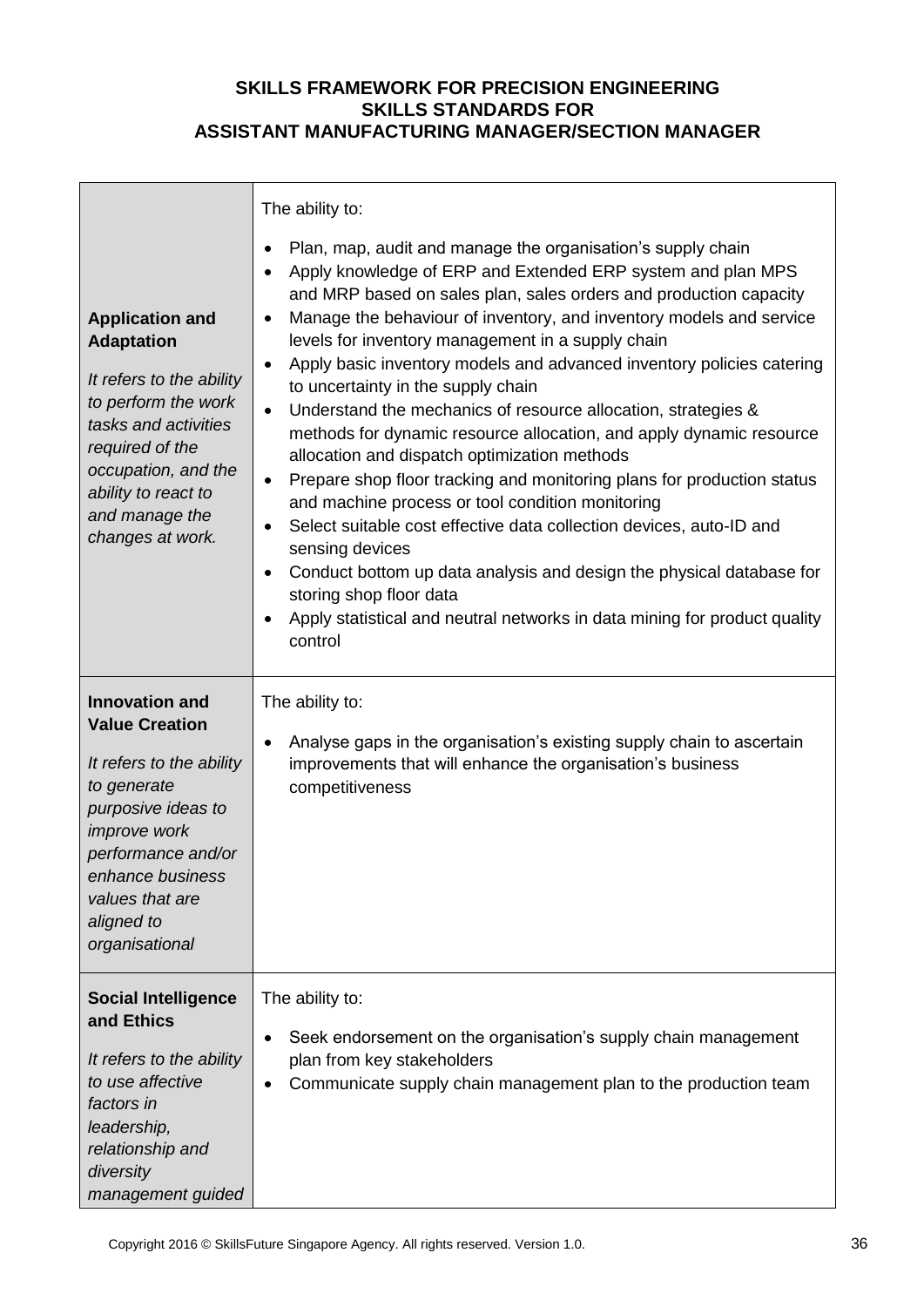| by professional<br>codes of ethics.                                                                                                                                    |                                                                                                                                                                           |
|------------------------------------------------------------------------------------------------------------------------------------------------------------------------|---------------------------------------------------------------------------------------------------------------------------------------------------------------------------|
| <b>Learning to Learn</b><br>It refers to the ability<br>to develop and<br>improve one's self<br>within and outside of<br>one's area of work.                           | The ability to:<br>Keep abreast of emerging techniques and trends in auto-ID systems<br>$\bullet$<br>and approach of evaluating auto-ID systems through industry networks |
| <b>Range of</b><br><b>Application</b><br>(where applicable)<br>It refers to the<br>critical<br>circumstances and<br>contexts that the<br>skill may be<br>demonstrated. | N/A                                                                                                                                                                       |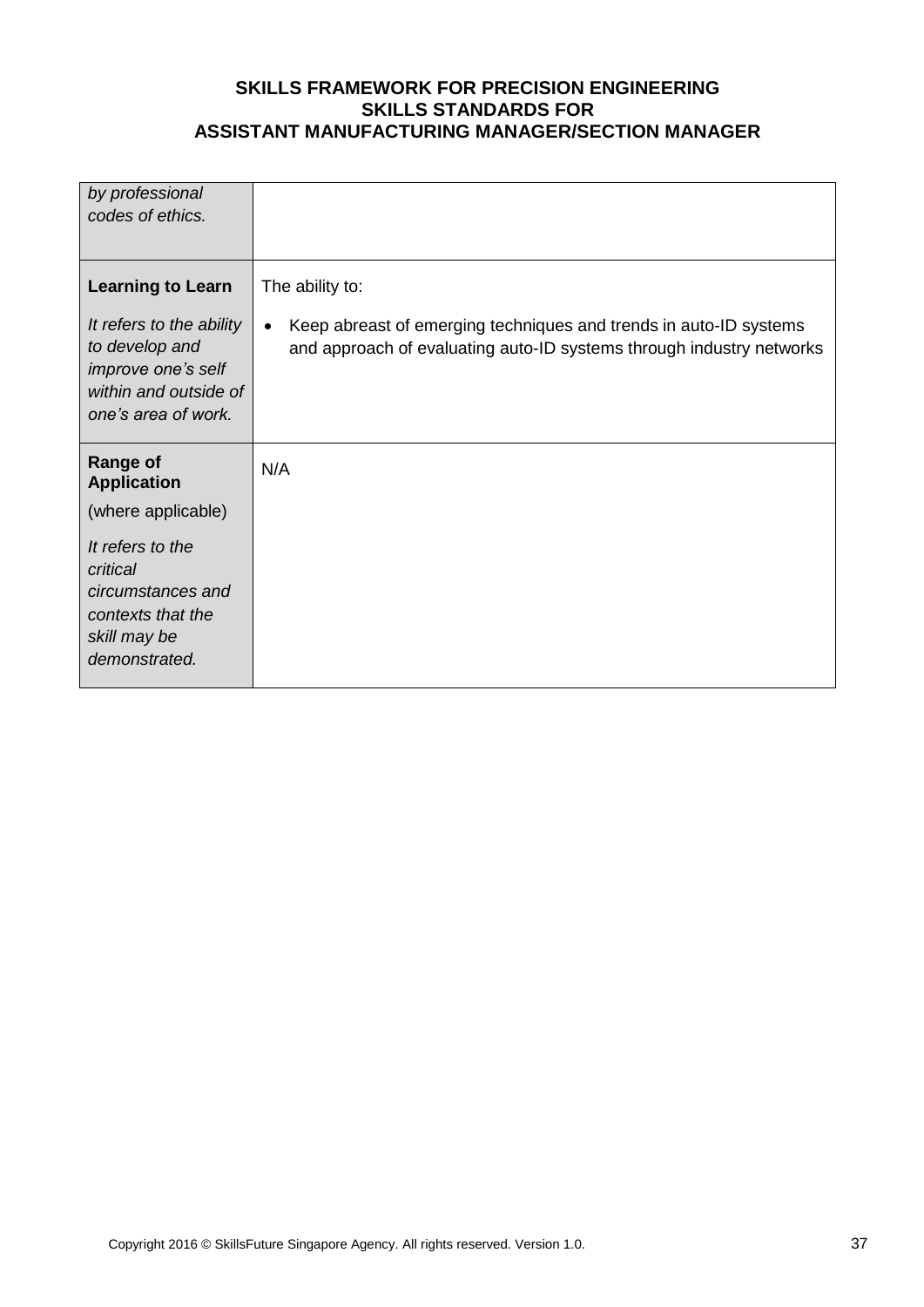|                                                                                                                                                                                                                               |                                                                                                                                                                                                                                                                                                                                                                                                                                                                                                                 | <b>Skill Category</b>                                                                                                               | Supply Chain and<br><b>Logistics Management</b>                  |
|-------------------------------------------------------------------------------------------------------------------------------------------------------------------------------------------------------------------------------|-----------------------------------------------------------------------------------------------------------------------------------------------------------------------------------------------------------------------------------------------------------------------------------------------------------------------------------------------------------------------------------------------------------------------------------------------------------------------------------------------------------------|-------------------------------------------------------------------------------------------------------------------------------------|------------------------------------------------------------------|
| <b>Skill Code</b>                                                                                                                                                                                                             | PRE-SCL-5004-1                                                                                                                                                                                                                                                                                                                                                                                                                                                                                                  | <b>Skill Sub-Category</b><br>(where applicable)                                                                                     | N/A                                                              |
| <b>Skill</b>                                                                                                                                                                                                                  | Develop Relationships with Supply Chain                                                                                                                                                                                                                                                                                                                                                                                                                                                                         |                                                                                                                                     |                                                                  |
| <b>Skill Description</b>                                                                                                                                                                                                      | This skill describes the ability to developing, maintaining and improving<br>current relationships with the organisation's supply chain. It also includes<br>exploring the benefits of risks of such relationships and resolving any<br>problems.                                                                                                                                                                                                                                                               |                                                                                                                                     |                                                                  |
| Knowledge and<br><b>Analysis</b><br>It refers to<br>gathering, cognitive<br>processing,<br>integration and<br>inspection of facts<br>and information<br>required to perform<br>the work tasks and<br>activities.              | The ability to understand:<br>Analysis methods and procedures<br>$\bullet$<br>Cost and benefit analysis methods and procedures<br>$\bullet$<br>Database management and monitoring methods and procedures<br>$\bullet$<br>Information sources on supply chain processes<br>$\bullet$<br>Supply chain management theories, models and practices<br>$\bullet$<br>Market research methods and procedures<br>$\bullet$<br>Organisational procedures and policies relating to supply chain<br>$\bullet$<br>management |                                                                                                                                     |                                                                  |
| <b>Application and</b><br><b>Adaptation</b><br>It refers to the ability<br>to perform the work<br>tasks and activities<br>required of the<br>occupation, and the<br>ability to react to<br>and manage the<br>changes at work. | The ability to:<br>$\bullet$<br>strengths and weaknesses<br>$\bullet$                                                                                                                                                                                                                                                                                                                                                                                                                                           | Evaluate current relationships within the supply chain to identify<br>Resolve issues within the supply chain to minimise disruption |                                                                  |
| <b>Innovation and</b><br><b>Value Creation</b><br>It refers to the ability<br>to generate<br>purposive ideas to<br><i>improve</i> work                                                                                        | The ability to:                                                                                                                                                                                                                                                                                                                                                                                                                                                                                                 |                                                                                                                                     | Propose improvements that may enhance supply chain relationships |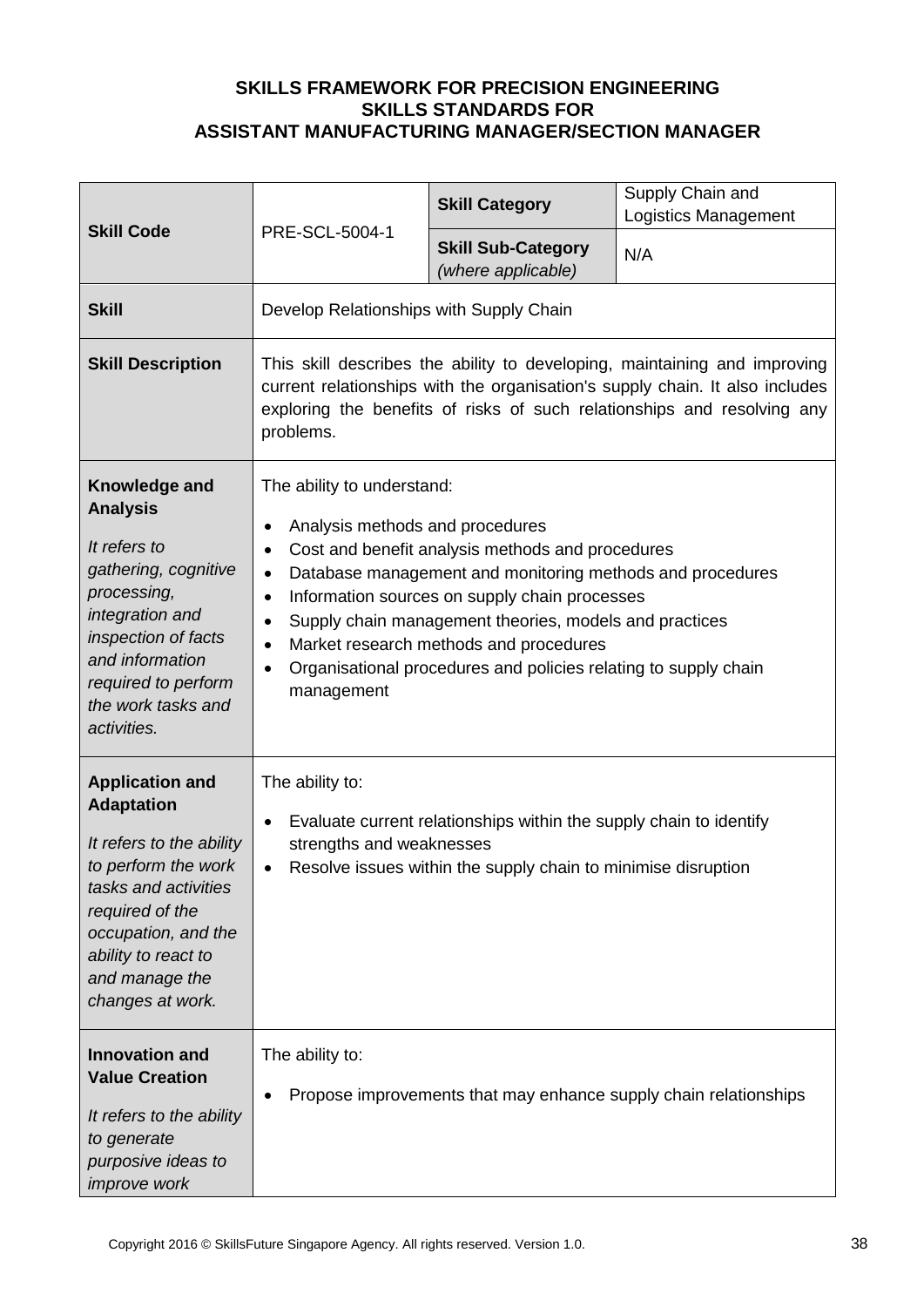| performance and/or<br>enhance business<br>values that are<br>aligned to<br>organisational                                                                                                                          |                                                                                                            |
|--------------------------------------------------------------------------------------------------------------------------------------------------------------------------------------------------------------------|------------------------------------------------------------------------------------------------------------|
| <b>Social Intelligence</b><br>and Ethics<br>It refers to the ability<br>to use affective<br>factors in<br>leadership,<br>relationship and<br>diversity<br>management guided<br>by professional<br>codes of ethics. | The ability to:<br>Maintain and improve relationships with the supply chain<br>$\bullet$                   |
| <b>Learning to Learn</b><br>It refers to the ability<br>to develop and<br>improve one's self<br>within and outside of<br>one's area of work.                                                                       | The ability to:<br>Keep abreast of developments in the supply chain through network<br>$\bullet$<br>events |
| <b>Range of</b><br><b>Application</b><br>(where applicable)<br>It refers to the<br>critical<br>circumstances and<br>contexts that the<br>skill may be<br>demonstrated.                                             | N/A                                                                                                        |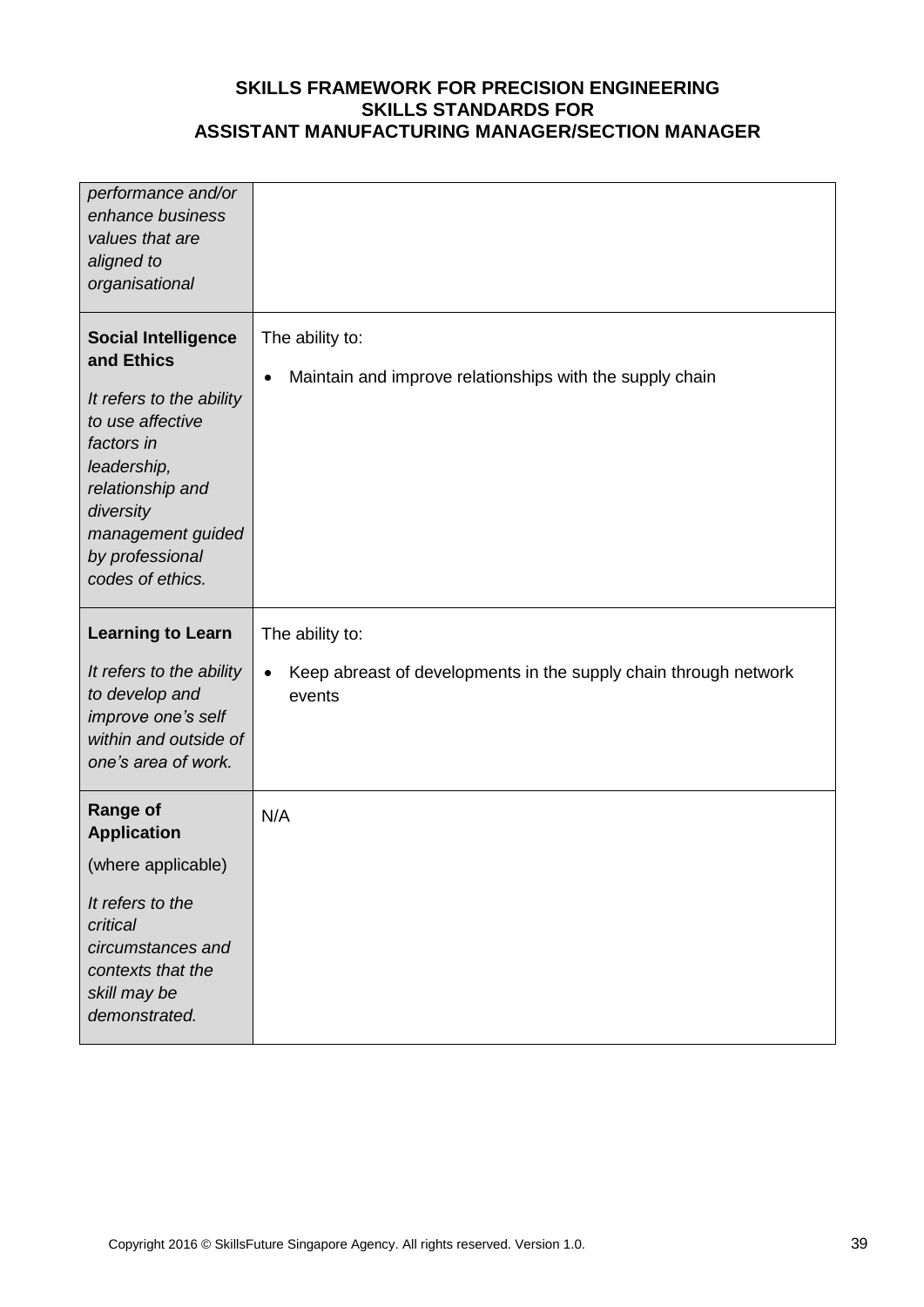|                                                                                                                                                                                                                               | PRE-WSH-5009-1                                                                                                                                                                                                                                                                               | <b>Skill Category</b>                                                                                               | Workplace Safety and<br>Health                                                                                                                                                                                                                                                    |
|-------------------------------------------------------------------------------------------------------------------------------------------------------------------------------------------------------------------------------|----------------------------------------------------------------------------------------------------------------------------------------------------------------------------------------------------------------------------------------------------------------------------------------------|---------------------------------------------------------------------------------------------------------------------|-----------------------------------------------------------------------------------------------------------------------------------------------------------------------------------------------------------------------------------------------------------------------------------|
| <b>Skill Code</b>                                                                                                                                                                                                             |                                                                                                                                                                                                                                                                                              | <b>Skill Sub-Category</b><br>(where applicable)                                                                     | N/A                                                                                                                                                                                                                                                                               |
| <b>Skill</b>                                                                                                                                                                                                                  |                                                                                                                                                                                                                                                                                              | Develop a Business Case for Workplace Safety and Health                                                             |                                                                                                                                                                                                                                                                                   |
| <b>Skill Description</b>                                                                                                                                                                                                      | This skill describes the ability to analyse, create and communicate a<br>successful business case to meet an organisation's Workplace Safety and<br>(WSH) needs. It also includes formulating<br>Health<br>strategies to<br>communicate the business case to decision makers.                |                                                                                                                     |                                                                                                                                                                                                                                                                                   |
| Knowledge and<br><b>Analysis</b><br>It refers to<br>gathering, cognitive<br>processing,<br>integration and<br>inspection of facts<br>and information<br>required to perform<br>the work tasks and<br>activities.              | The ability to understand:<br>Decision makers in the organisation<br>$\bullet$<br><b>Business and WSH needs</b><br>$\bullet$<br><b>Business Planning Cycle</b><br>$\bullet$<br>$\bullet$<br>$\bullet$<br>$\bullet$<br>Format of a business case<br>$\bullet$<br>$\bullet$<br>decision makers | Types of business-related evaluation techniques<br>Evaluation criteria to shortlist viable business recommendations | Types and sources of input and information required for evaluation<br>Source of different perspectives and decision-making styles of various                                                                                                                                      |
| <b>Application and</b><br><b>Adaptation</b><br>It refers to the ability<br>to perform the work<br>tasks and activities<br>required of the<br>occupation, and the<br>ability to react to<br>and manage the<br>changes at work. | The ability to:<br>$\bullet$<br>$\bullet$<br>need<br>$\bullet$<br>$\bullet$<br>makers                                                                                                                                                                                                        | and organisational business planning cycle<br>address decision makers' business needs                               | Establish the organisational WSH need in relation to business needs<br>Shortlist viable recommendations to meet the organisational WSH<br>Analyse the business aspects of the shortlisted recommendations to<br>Formulate a strategy to communicate the business case to decision |
| <b>Innovation and</b><br><b>Value Creation</b><br>It refers to the ability<br>to generate<br>purposive ideas to<br><i>improve</i> work                                                                                        | N/A                                                                                                                                                                                                                                                                                          |                                                                                                                     |                                                                                                                                                                                                                                                                                   |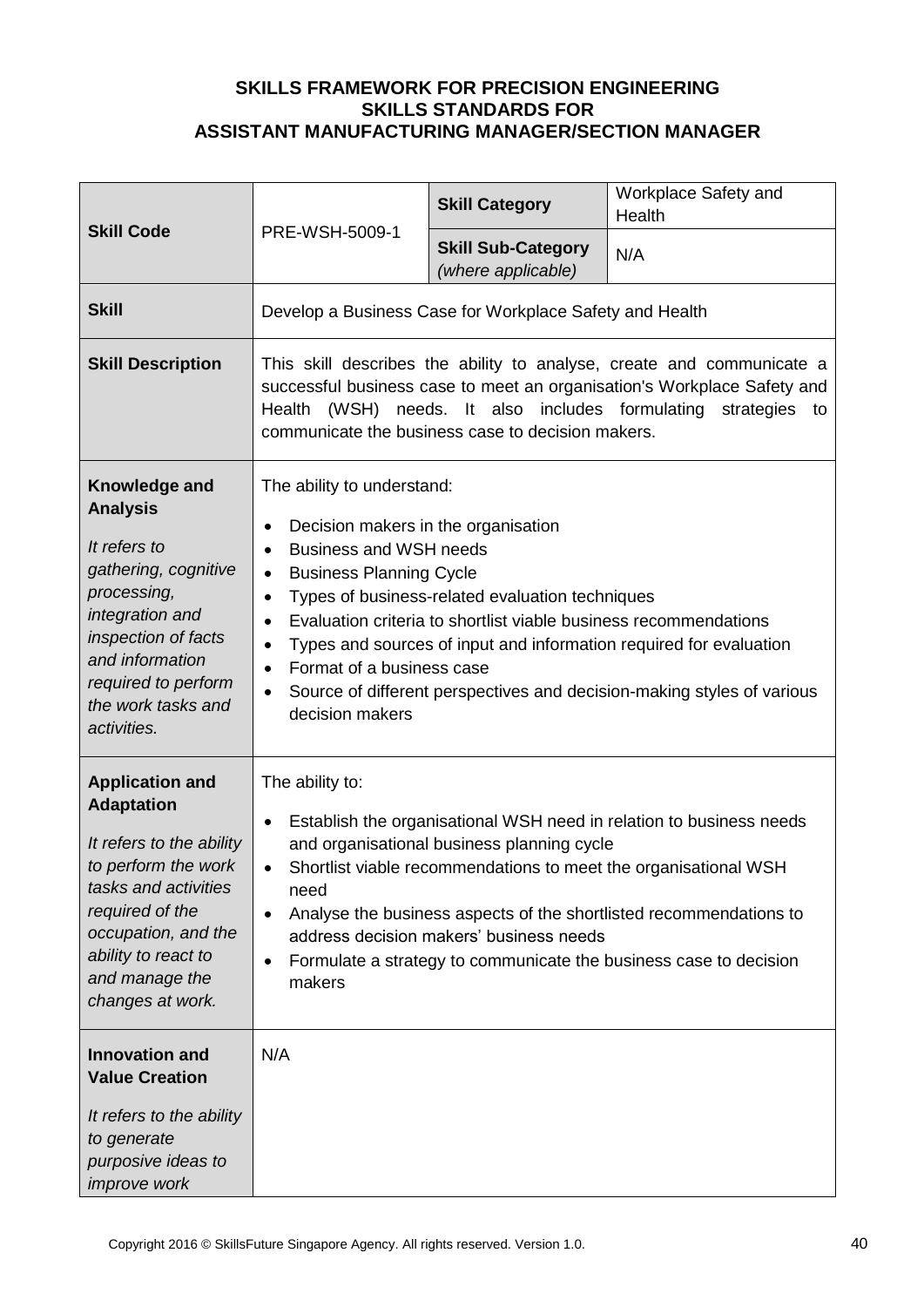| performance and/or<br>enhance business<br>values that are<br>aligned to<br>organisational                                                                              |     |
|------------------------------------------------------------------------------------------------------------------------------------------------------------------------|-----|
| <b>Social Intelligence</b><br>and Ethics                                                                                                                               | N/A |
| It refers to the ability<br>to use affective<br>factors in<br>leadership,<br>relationship and<br>diversity<br>management guided<br>by professional<br>codes of ethics. |     |
|                                                                                                                                                                        |     |
| <b>Learning to Learn</b>                                                                                                                                               | N/A |
| It refers to the ability<br>to develop and<br>improve one's self<br>within and outside of<br>one's area of work.                                                       |     |
| <b>Range of</b><br><b>Application</b>                                                                                                                                  | N/A |
| (where applicable)                                                                                                                                                     |     |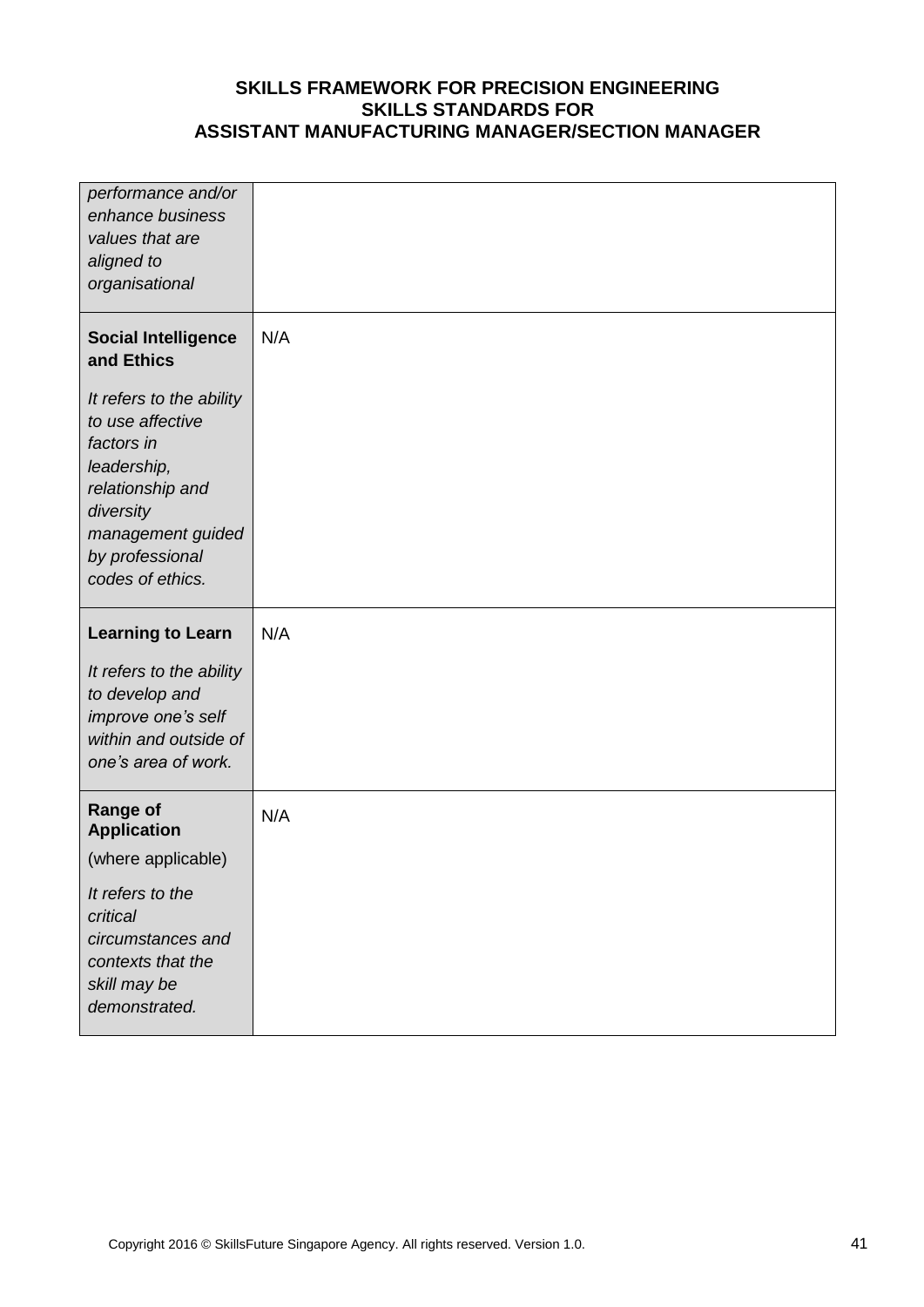|                                                                                                                                                                                                                               |                                                                                                                                                                                                                                                                                                            | <b>Skill Category</b>                                                                                                                                                                                       | Workplace Safety and<br>Health |
|-------------------------------------------------------------------------------------------------------------------------------------------------------------------------------------------------------------------------------|------------------------------------------------------------------------------------------------------------------------------------------------------------------------------------------------------------------------------------------------------------------------------------------------------------|-------------------------------------------------------------------------------------------------------------------------------------------------------------------------------------------------------------|--------------------------------|
| <b>Skill Code</b>                                                                                                                                                                                                             | PRE-WSH-5008-1                                                                                                                                                                                                                                                                                             | <b>Skill Sub-Category</b><br>(where applicable)                                                                                                                                                             | N/A                            |
| <b>Skill</b>                                                                                                                                                                                                                  |                                                                                                                                                                                                                                                                                                            | Design and Lead Workplace Safety and Health Systems                                                                                                                                                         |                                |
| <b>Skill Description</b>                                                                                                                                                                                                      | This skill describes the ability to design and lead workplace safety and<br>health (WSH) procedures and practices to ensure safety at the workplace.<br>It also includes overseeing and ensuring compliance with standards and<br>designing and leading identification of hazards and assessment of risks. |                                                                                                                                                                                                             |                                |
| Knowledge and<br><b>Analysis</b><br>It refers to<br>gathering, cognitive<br>processing,<br>integration and<br>inspection of facts<br>and information<br>required to perform<br>the work tasks and<br>activities.              | The ability to understand:<br>$\bullet$<br>٠<br>environment<br>$\bullet$<br>Safety signs and symbols<br>$\bullet$                                                                                                                                                                                          | Workplace procedures for reporting WSH issues<br>Requirements and tools available to monitor the workplace<br>Industry codes of practice and Singapore Standards<br>Workplace Safety and Health regulations |                                |
| <b>Application and</b><br><b>Adaptation</b><br>It refers to the ability<br>to perform the work<br>tasks and activities<br>required of the<br>occupation, and the<br>ability to react to<br>and manage the<br>changes at work. | The ability to:<br>$\bullet$<br>$\bullet$<br>$\bullet$                                                                                                                                                                                                                                                     | Design and lead WSH and environmental practices<br>Design and lead identification of hazards and assessment of risks<br>Design and lead and apply control measures                                          |                                |
| <b>Innovation and</b><br><b>Value Creation</b><br>It refers to the ability<br>to generate<br>purposive ideas to<br><i>improve</i> work                                                                                        | The ability to:                                                                                                                                                                                                                                                                                            | Manage, maintain and review risk control measures                                                                                                                                                           |                                |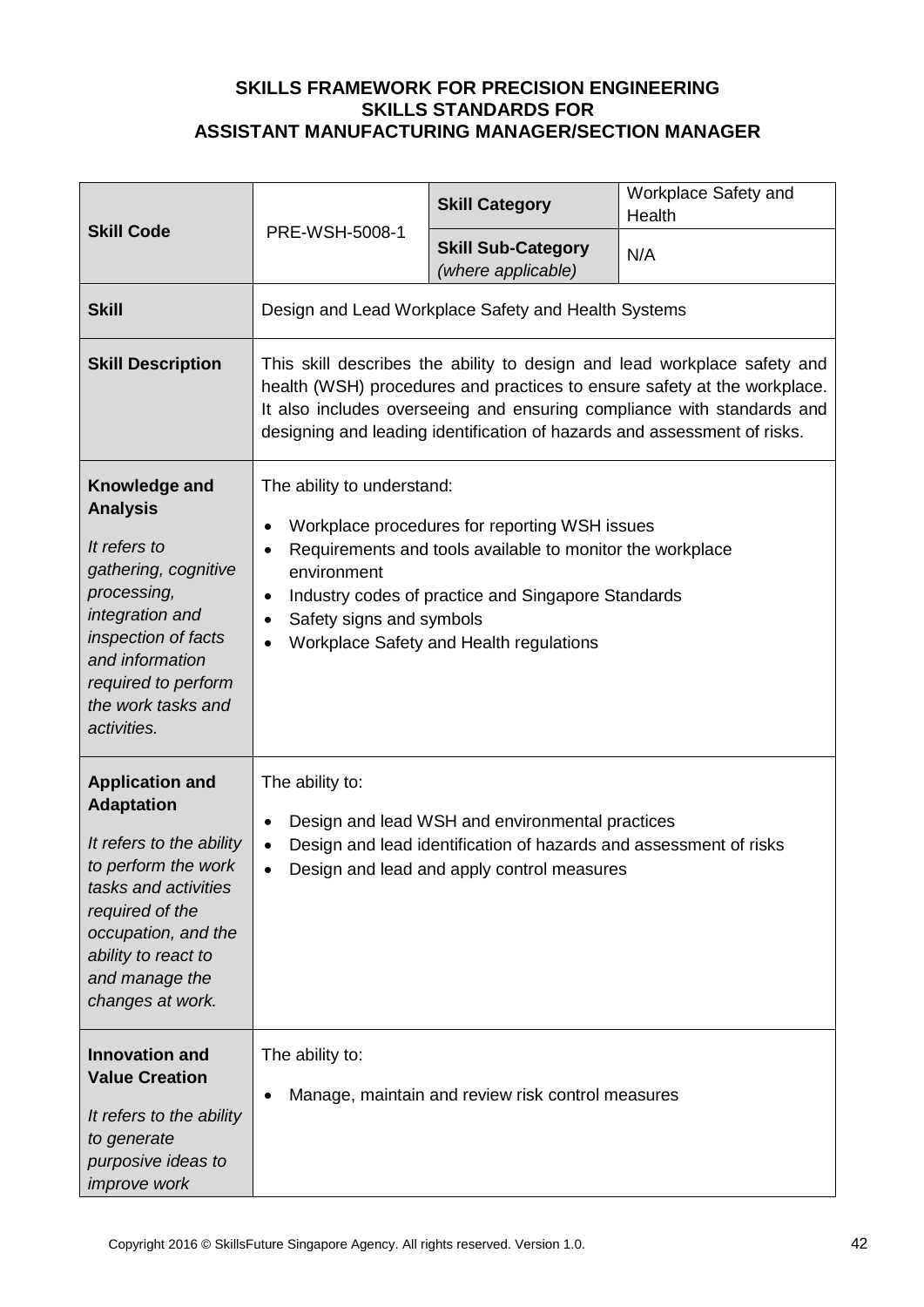| performance and/or<br>enhance business<br>values that are<br>aligned to<br>organisational                                                                              |                                                                                                                                                                                                                                                                                                                                                                                                                                                                                                                                                                                                              |
|------------------------------------------------------------------------------------------------------------------------------------------------------------------------|--------------------------------------------------------------------------------------------------------------------------------------------------------------------------------------------------------------------------------------------------------------------------------------------------------------------------------------------------------------------------------------------------------------------------------------------------------------------------------------------------------------------------------------------------------------------------------------------------------------|
| <b>Social Intelligence</b><br>and Ethics                                                                                                                               | N/A                                                                                                                                                                                                                                                                                                                                                                                                                                                                                                                                                                                                          |
| It refers to the ability<br>to use affective<br>factors in<br>leadership,<br>relationship and<br>diversity<br>management guided<br>by professional<br>codes of ethics. |                                                                                                                                                                                                                                                                                                                                                                                                                                                                                                                                                                                                              |
| <b>Learning to Learn</b>                                                                                                                                               | N/A                                                                                                                                                                                                                                                                                                                                                                                                                                                                                                                                                                                                          |
| It refers to the ability<br>to develop and<br>improve one's self<br>within and outside of<br>one's area of work.                                                       |                                                                                                                                                                                                                                                                                                                                                                                                                                                                                                                                                                                                              |
|                                                                                                                                                                        | Relevant industry codes of practice (CP) and Singapore Standards (SS)                                                                                                                                                                                                                                                                                                                                                                                                                                                                                                                                        |
| <b>Range of</b><br><b>Application</b><br>(where applicable)<br>It refers to the<br>critical<br>circumstances and<br>contexts that the<br>skill may be<br>demonstrated. | CP for safety in welding and cutting (and other operations involving the<br>$\bullet$<br>use of heat)<br>CP for selection, use and maintenance of respiratory protective<br>٠<br>devices<br>CP for selection, use, care and maintenance of hearing protectors<br>٠<br>SS 217, Specification for industrial safety signs<br>٠<br>SS 473, Specification for personal eye-protectors - Part 1: General<br>$\bullet$<br>requirements<br>SS 473, Specification for personal eye-protectors - Part 2: Selection,<br>٠<br>use and maintenance<br>CP 98, Material Safety Data Sheet (Safety Data Sheet)<br>$\bullet$ |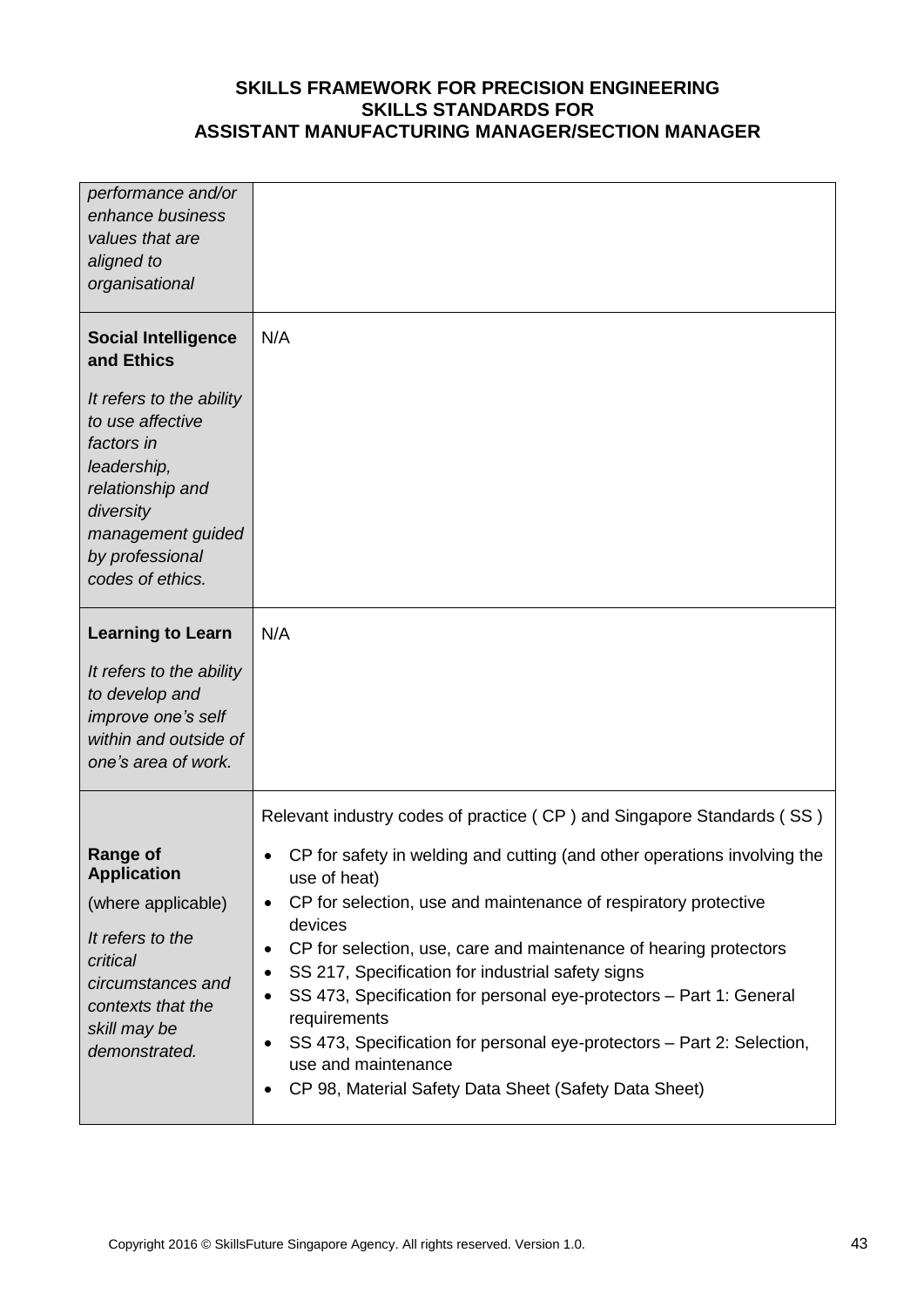| <b>Skill Code</b>                                                                                                                                                                                                                                                               | PRE-BAN-5003-1                                                                                                                                                                                                                                                                                                                                | <b>Skill Category</b>                                                                                                                                                              | <b>Business Analytics</b>                                                                                                                                                                                               |
|---------------------------------------------------------------------------------------------------------------------------------------------------------------------------------------------------------------------------------------------------------------------------------|-----------------------------------------------------------------------------------------------------------------------------------------------------------------------------------------------------------------------------------------------------------------------------------------------------------------------------------------------|------------------------------------------------------------------------------------------------------------------------------------------------------------------------------------|-------------------------------------------------------------------------------------------------------------------------------------------------------------------------------------------------------------------------|
|                                                                                                                                                                                                                                                                                 |                                                                                                                                                                                                                                                                                                                                               | <b>Skill Sub-Category</b><br>(where applicable)                                                                                                                                    | N/A                                                                                                                                                                                                                     |
| <b>Skill</b>                                                                                                                                                                                                                                                                    | <b>Operationalise Analytics Models</b>                                                                                                                                                                                                                                                                                                        |                                                                                                                                                                                    |                                                                                                                                                                                                                         |
| <b>Skill Description</b>                                                                                                                                                                                                                                                        | This skill describes the ability to deploy the agreed statistical models into<br>the production environment for users' operational use. It also includes<br>working with relevant stakeholders to define the requirements of the<br>deployed model, educating users and monitoring the model to ensure it<br>stays aligned with the business. |                                                                                                                                                                                    |                                                                                                                                                                                                                         |
| Knowledge and<br><b>Analysis</b><br>It refers to<br>gathering, cognitive<br>processing,<br>integration and<br>inspection of facts<br>and information<br>required to perform<br>the work tasks and<br>activities.                                                                | The ability to understand:<br>Considerations of analytics architecture<br>٠<br>Analytics architecture<br>$\bullet$<br>Existing analytical tools or data warehouse in the organisation<br>$\bullet$                                                                                                                                            |                                                                                                                                                                                    |                                                                                                                                                                                                                         |
| <b>Application and</b><br><b>Adaptation</b><br>It refers to the ability<br>to perform the work<br>tasks and activities<br>required of the<br>occupation, and the<br>ability to react to<br>and manage the<br>changes at work.<br><b>Innovation and</b><br><b>Value Creation</b> | The ability to:<br>$\bullet$<br>statistical models<br>٠<br>٠<br>relevant<br>stakeholders<br>$\bullet$<br>٠<br>N/A                                                                                                                                                                                                                             | and user requirements, with the relevant stakeholders<br>Monitor and tune the deployed models to ensure they deliver the<br>expected outcomes and aligns with the business changes | Select runtime environments for the statistical models to be deployed,<br>Define analytics architecture requirements with IT teams to deploy the<br>Develop the processes, to support the operations of the model, with |
| It refers to the ability<br>to generate                                                                                                                                                                                                                                         |                                                                                                                                                                                                                                                                                                                                               |                                                                                                                                                                                    |                                                                                                                                                                                                                         |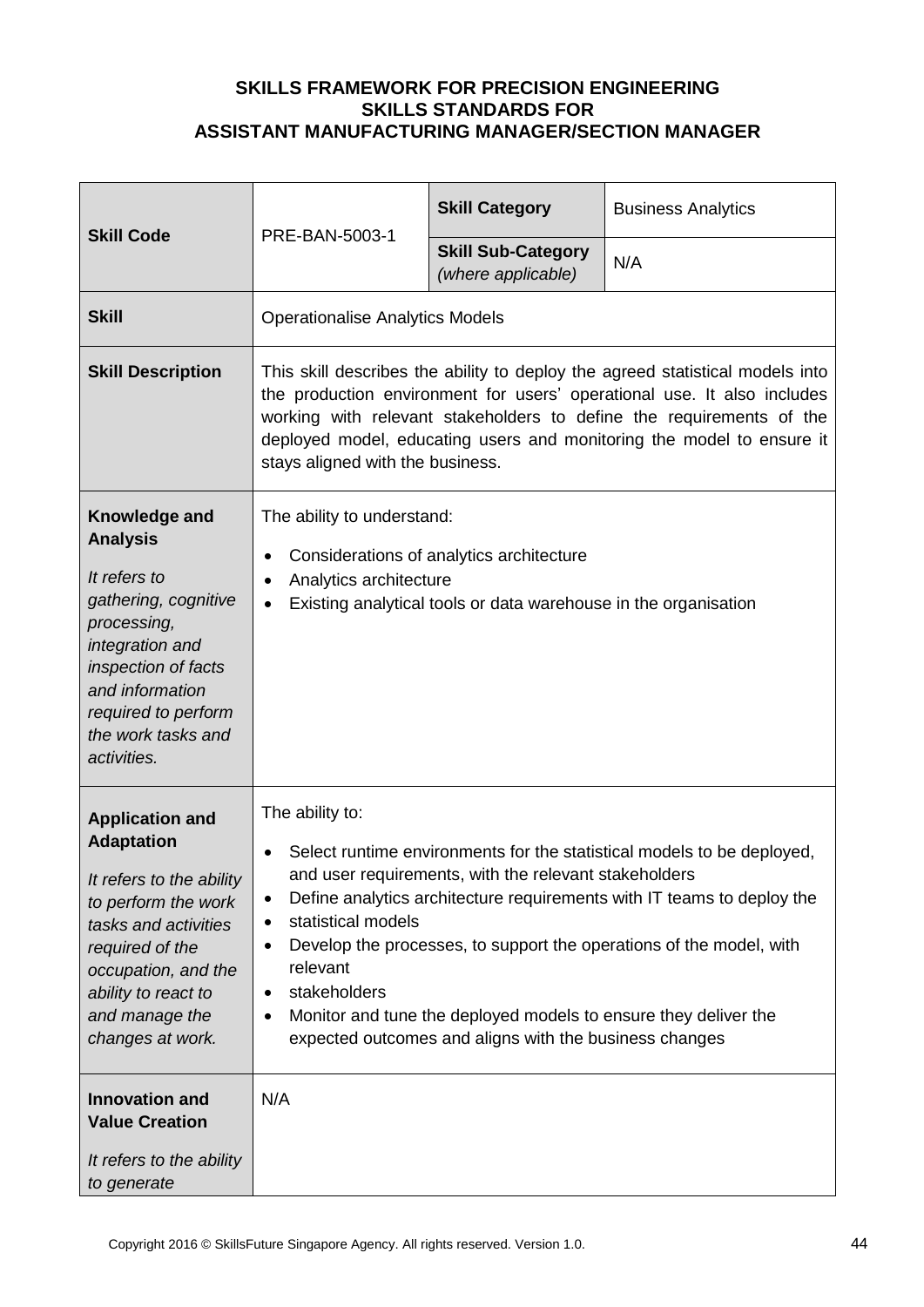| purposive ideas to<br><i>improve</i> work<br>performance and/or<br>enhance business<br>values that are<br>aligned to<br>organisational                                      |                                                                                                                                                                                          |
|-----------------------------------------------------------------------------------------------------------------------------------------------------------------------------|------------------------------------------------------------------------------------------------------------------------------------------------------------------------------------------|
| <b>Social Intelligence</b><br>and Ethics<br>It refers to the ability<br>to use affective<br>factors in<br>leadership,<br>relationship and<br>diversity<br>management guided | N/A                                                                                                                                                                                      |
| by professional<br>codes of ethics.<br><b>Learning to Learn</b>                                                                                                             | N/A                                                                                                                                                                                      |
| It refers to the ability<br>to develop and<br>improve one's self<br>within and outside of<br>one's area of work.                                                            |                                                                                                                                                                                          |
| <b>Range of</b><br><b>Application</b><br>(where applicable)<br>It refers to the<br>critical<br>circumstances and<br>contexts that the<br>skill may be<br>demonstrated.      | Considerations of analytics architecture must include:<br>Performance of the analytical architecture<br>٠<br>Access to data<br>٠<br>Data security<br>٠<br>Users' skill sets<br>$\bullet$ |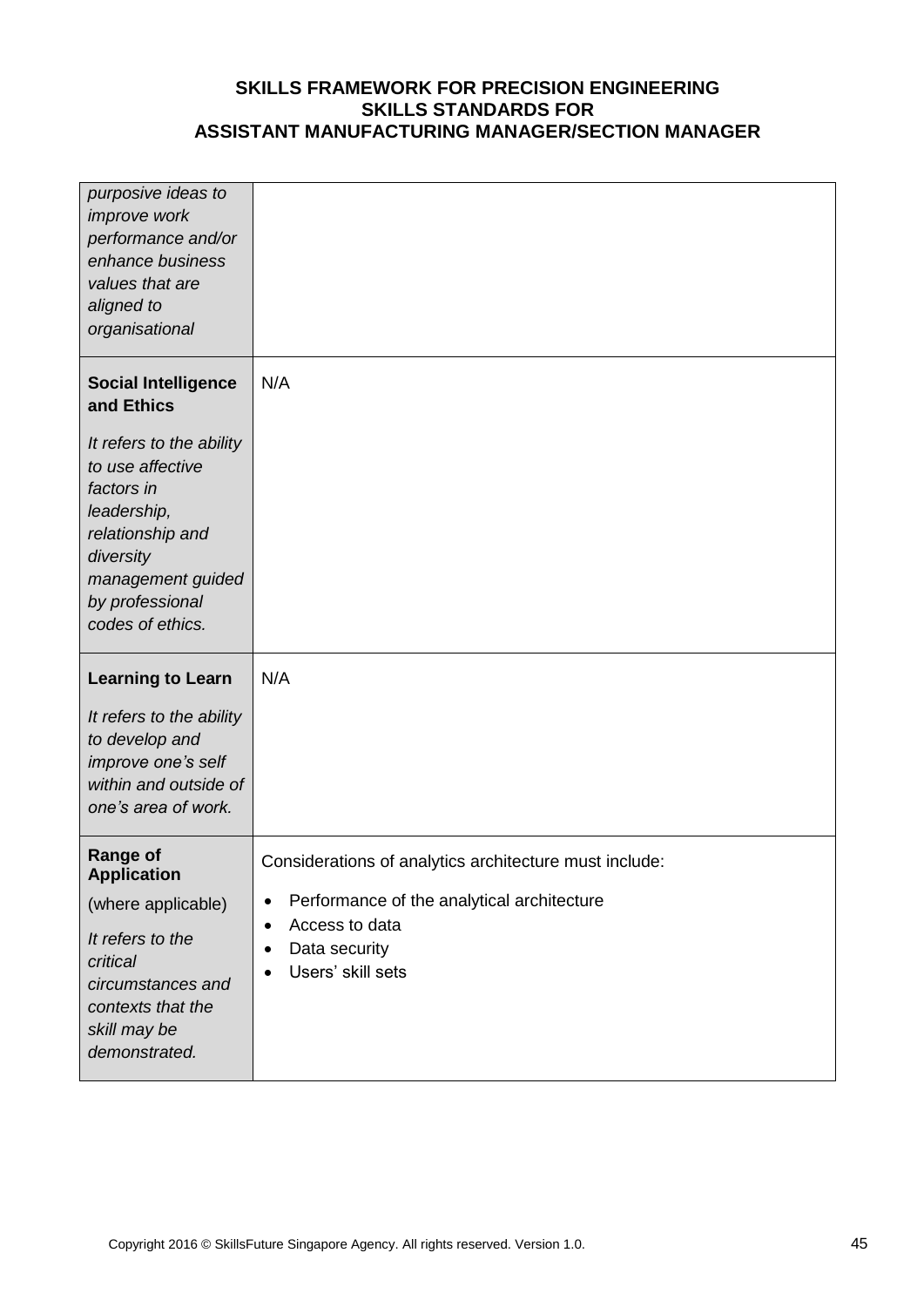|                                                                                                                                                                                                                               |                                                                                                                                                                                                                                                                                                                                                                                                                                                                                                                                                                                                                                                                                                                                                                                | <b>Skill Category</b>                                                                                                                                                                                                                                                                                                                                                                                             | <b>Business Analytics</b>                                                                                                                |
|-------------------------------------------------------------------------------------------------------------------------------------------------------------------------------------------------------------------------------|--------------------------------------------------------------------------------------------------------------------------------------------------------------------------------------------------------------------------------------------------------------------------------------------------------------------------------------------------------------------------------------------------------------------------------------------------------------------------------------------------------------------------------------------------------------------------------------------------------------------------------------------------------------------------------------------------------------------------------------------------------------------------------|-------------------------------------------------------------------------------------------------------------------------------------------------------------------------------------------------------------------------------------------------------------------------------------------------------------------------------------------------------------------------------------------------------------------|------------------------------------------------------------------------------------------------------------------------------------------|
| <b>Skill Code</b>                                                                                                                                                                                                             | PRE-BAN-5004-1                                                                                                                                                                                                                                                                                                                                                                                                                                                                                                                                                                                                                                                                                                                                                                 | <b>Skill Sub-Category</b><br>(where applicable)                                                                                                                                                                                                                                                                                                                                                                   | N/A                                                                                                                                      |
| <b>Skill</b>                                                                                                                                                                                                                  |                                                                                                                                                                                                                                                                                                                                                                                                                                                                                                                                                                                                                                                                                                                                                                                | Leverage on Data Mining Techniques for Manufacturing Excellence                                                                                                                                                                                                                                                                                                                                                   |                                                                                                                                          |
| <b>Skill Description</b>                                                                                                                                                                                                      | This skill describes the ability to leverage on the fundamentals of data<br>warehouse and data mining techniques for different manufacturing process<br>applications. It also includes developing models for process or equipment<br>performance data analysis through the use of data mining techniques.                                                                                                                                                                                                                                                                                                                                                                                                                                                                      |                                                                                                                                                                                                                                                                                                                                                                                                                   |                                                                                                                                          |
| Knowledge and<br><b>Analysis</b><br>It refers to<br>gathering, cognitive<br>processing,<br>integration and<br>inspection of facts<br>and information<br>required to perform<br>the work tasks and<br>activities.              | The ability to understand:<br>Motivation of data mining<br>٠<br>Concept of data cube<br>$\bullet$<br>Type of data clustering and their features<br>$\bullet$<br>Steps of K-means clustering<br>٠<br>Basic terms such as mean, variance, standard division and correlation<br>٠<br>Concept of model coefficient and residual error<br>٠<br>Basic terms such as total sum of squares (SST), sum of squares due<br>$\bullet$<br>to regression (SSR), sum of squares due to error (SSE), T-test,<br>confidence interval<br>Guideline to evaluate the time series forecasting model.<br>$\bullet$<br>Difference between regression and ARMA models.<br>$\bullet$<br>Structure of BP neural network<br>$\bullet$<br>Advantages of neural networks<br>$\bullet$<br>Data normalisation |                                                                                                                                                                                                                                                                                                                                                                                                                   |                                                                                                                                          |
| <b>Application and</b><br><b>Adaptation</b><br>It refers to the ability<br>to perform the work<br>tasks and activities<br>required of the<br>occupation, and the<br>ability to react to<br>and manage the<br>changes at work. | The ability to:<br>$\bullet$<br>٠<br>٠<br>$\bullet$<br>٠<br>Build linear regression model<br>٠<br>$\bullet$<br><b>Build ARMA model</b><br>٠<br>$\bullet$<br>process<br>$\bullet$<br>٠                                                                                                                                                                                                                                                                                                                                                                                                                                                                                                                                                                                          | Identify potential data mining applications for company.<br>Design a data cube and a data schema<br>Apply hierarchical clustering technique for quality control.<br>Apply K-means clustering technique for quality control<br>Measure correlation and dependency between process variables<br>Develop a neural network using feed forward propagation<br>Develop a neural network using back propagation learning | Evaluate regression model accuracy and model coefficient significance<br>Develop regression mode and ARMA model for equipment auto-mould |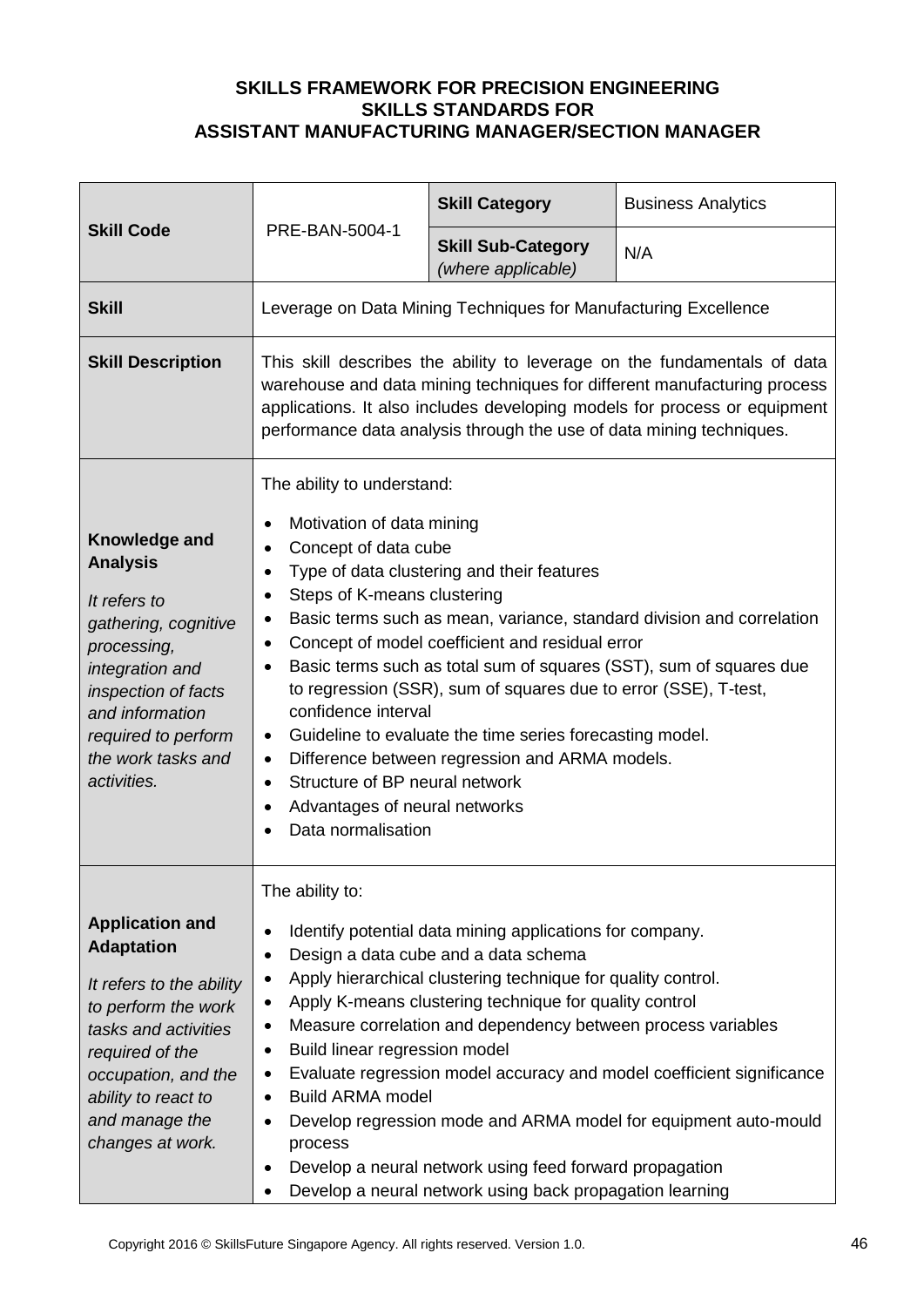|                                                                                                                                                                            | Develop neural network for predicting process yield<br>$\bullet$                                                                                 |
|----------------------------------------------------------------------------------------------------------------------------------------------------------------------------|--------------------------------------------------------------------------------------------------------------------------------------------------|
| <b>Innovation and</b><br><b>Value Creation</b>                                                                                                                             | N/A                                                                                                                                              |
| It refers to the ability<br>to generate<br>purposive ideas to<br>improve work<br>performance and/or<br>enhance business<br>values that are<br>aligned to<br>organisational |                                                                                                                                                  |
| <b>Social Intelligence</b><br>and Ethics                                                                                                                                   | N/A                                                                                                                                              |
| It refers to the ability<br>to use affective<br>factors in<br>leadership,<br>relationship and<br>diversity<br>management guided<br>by professional<br>codes of ethics.     |                                                                                                                                                  |
| <b>Learning to Learn</b><br>It refers to the ability<br>to develop and<br>improve one's self<br>within and outside of<br>one's area of work.                               | N/A                                                                                                                                              |
| <b>Range of</b><br><b>Application</b><br>(where applicable)<br>It refers to the<br>critical                                                                                | Software must include:<br>Microsoft excel<br>$\bullet$<br>Data mining software tools<br>$\bullet$<br>MatLab<br>$\bullet$<br>LabView<br>$\bullet$ |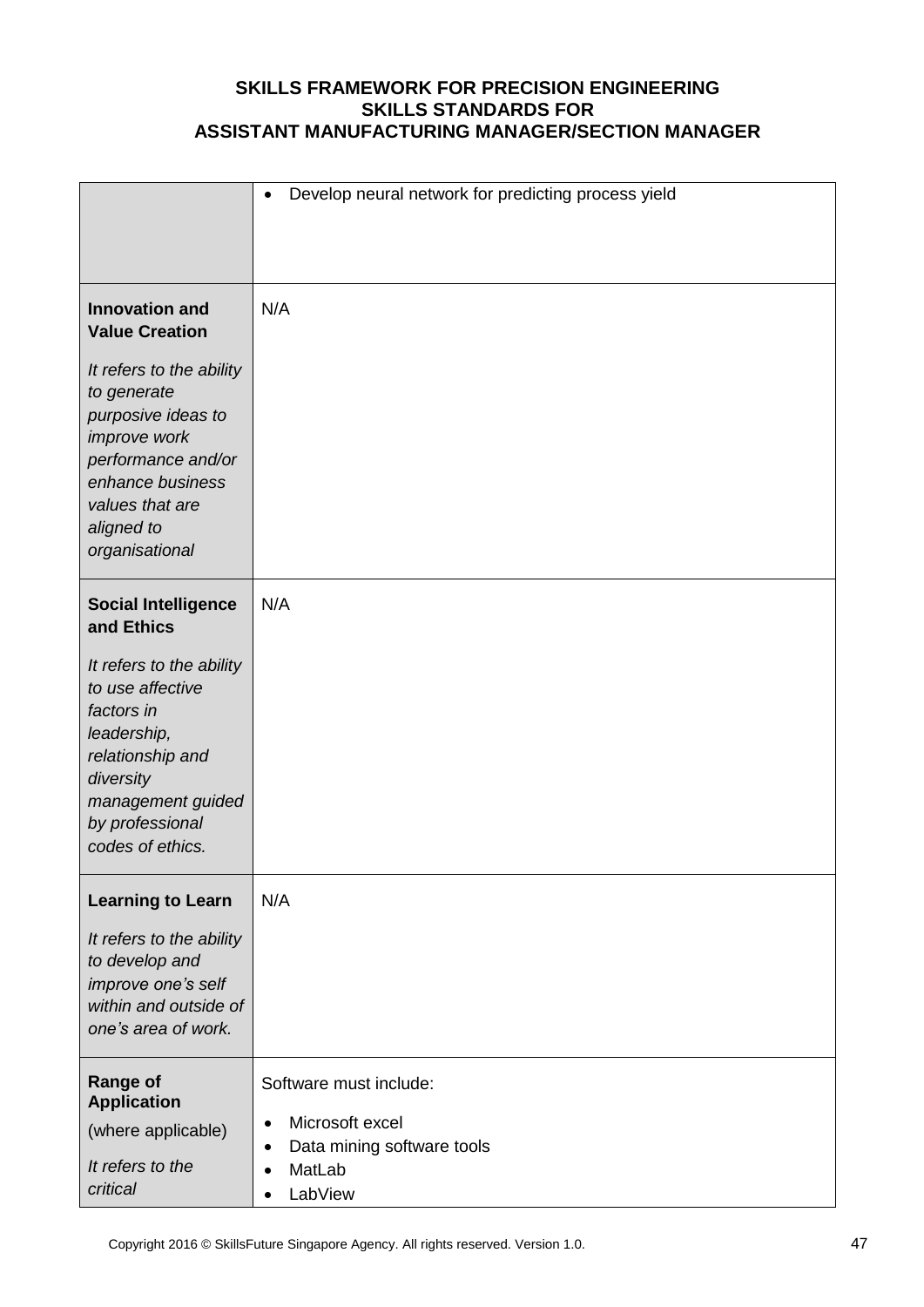| circumstances and |  |
|-------------------|--|
| contexts that the |  |
| skill may be      |  |
| demonstrated.     |  |
|                   |  |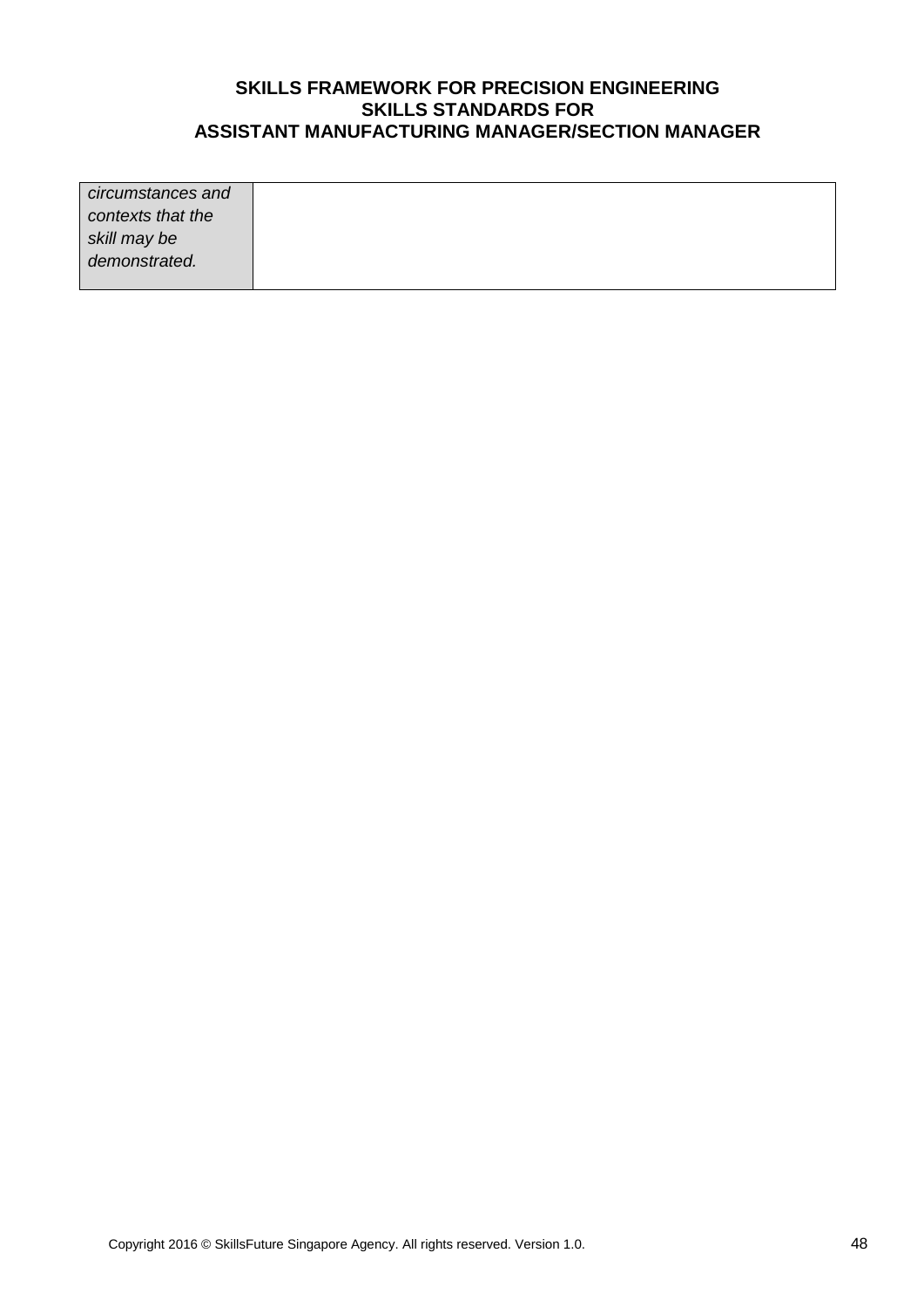| <b>Skill Code</b>                                                                                                                                                                                                             | BM-BN-501E-1                                                                                                                                                                                                                                                                   | <b>Skill Category</b>                           | <b>Business Negotiation</b> |
|-------------------------------------------------------------------------------------------------------------------------------------------------------------------------------------------------------------------------------|--------------------------------------------------------------------------------------------------------------------------------------------------------------------------------------------------------------------------------------------------------------------------------|-------------------------------------------------|-----------------------------|
|                                                                                                                                                                                                                               |                                                                                                                                                                                                                                                                                | <b>Skill Sub-Category</b><br>(where applicable) | N/A                         |
| <b>Skill</b>                                                                                                                                                                                                                  | Manage and Direct Negotiations                                                                                                                                                                                                                                                 |                                                 |                             |
| <b>Skill Description</b>                                                                                                                                                                                                      | This skill describes the ability to manage and direct negotiations to achieve<br>organisation's desired outcomes. It also includes planning and preparing<br>for negotiation, implementing negotiation guidelines and providing<br>feedback for negotiation policy refinement. |                                                 |                             |
| Knowledge and<br><b>Analysis</b><br>It refers to gathering,<br>cognitive<br>processing,<br>integration and<br>inspection of facts<br>and information<br>required to perform<br>the work tasks and<br>activities.              | The ability to understand:<br><b>Negotiation styles</b><br>٠<br>Results of effective negotiation<br>$\bullet$<br>Conditions for successful negotiation<br>$\bullet$                                                                                                            |                                                 |                             |
| <b>Application and</b><br><b>Adaptation</b><br>It refers to the ability<br>to perform the work<br>tasks and activities<br>required of the<br>occupation, and the<br>ability to react to and<br>manage the<br>changes at work. | The ability to:<br>Plan and prepare for negotiation in accordance with negotiation<br>$\bullet$<br>strategies to achieve desired negotiation outcomes<br>Implement negotiation guidelines during negotiation process to achieve<br>desired outcomes                            |                                                 |                             |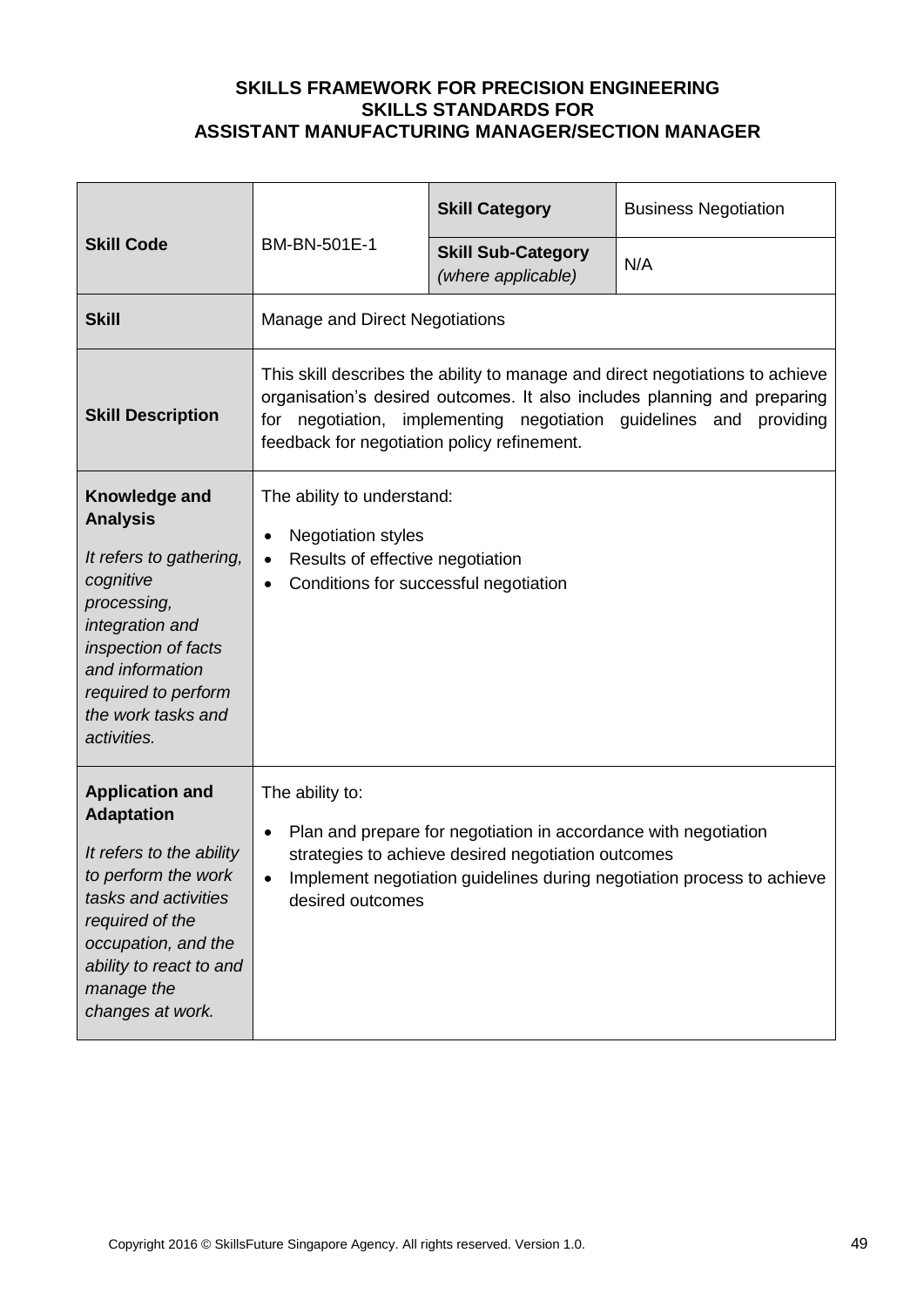| <b>Innovation and</b><br><b>Value Creation</b><br>It refers to the ability<br>to generate<br>purposive ideas to<br>improve work<br>performance and/or<br>enhance business<br>values that are<br>aligned to<br>organisational goals. | The ability to:<br>Provide feedback to relevant parties to refine negotiation policy                                                                                                           |
|-------------------------------------------------------------------------------------------------------------------------------------------------------------------------------------------------------------------------------------|------------------------------------------------------------------------------------------------------------------------------------------------------------------------------------------------|
| <b>Social Intelligence</b><br>and Ethics<br>It refers to the ability<br>to use affective<br>factors in leadership,<br>relationship and<br>diversity<br>management guided<br>by professional<br>codes of ethics.                     | The ability to:<br>Identify and address needs and concerns of negotiating team with<br>regard to negotiation process, roles and responsibilities to maintain<br>positive working relationships |
| <b>Learning to Learn</b><br>It refers to the ability<br>to develop and<br>improve one's self<br>within and outside of<br>one's area of work.                                                                                        | The ability to:<br>Source for past negotiation plans to gain insights to develop current<br>negotiation plan to achieve desired outcomes                                                       |
| <b>Range of</b><br><b>Application</b><br>(where applicable)<br>It refers to the critical<br>circumstances and<br>contexts that the skill<br>may be<br>demonstrated.                                                                 | N/A                                                                                                                                                                                            |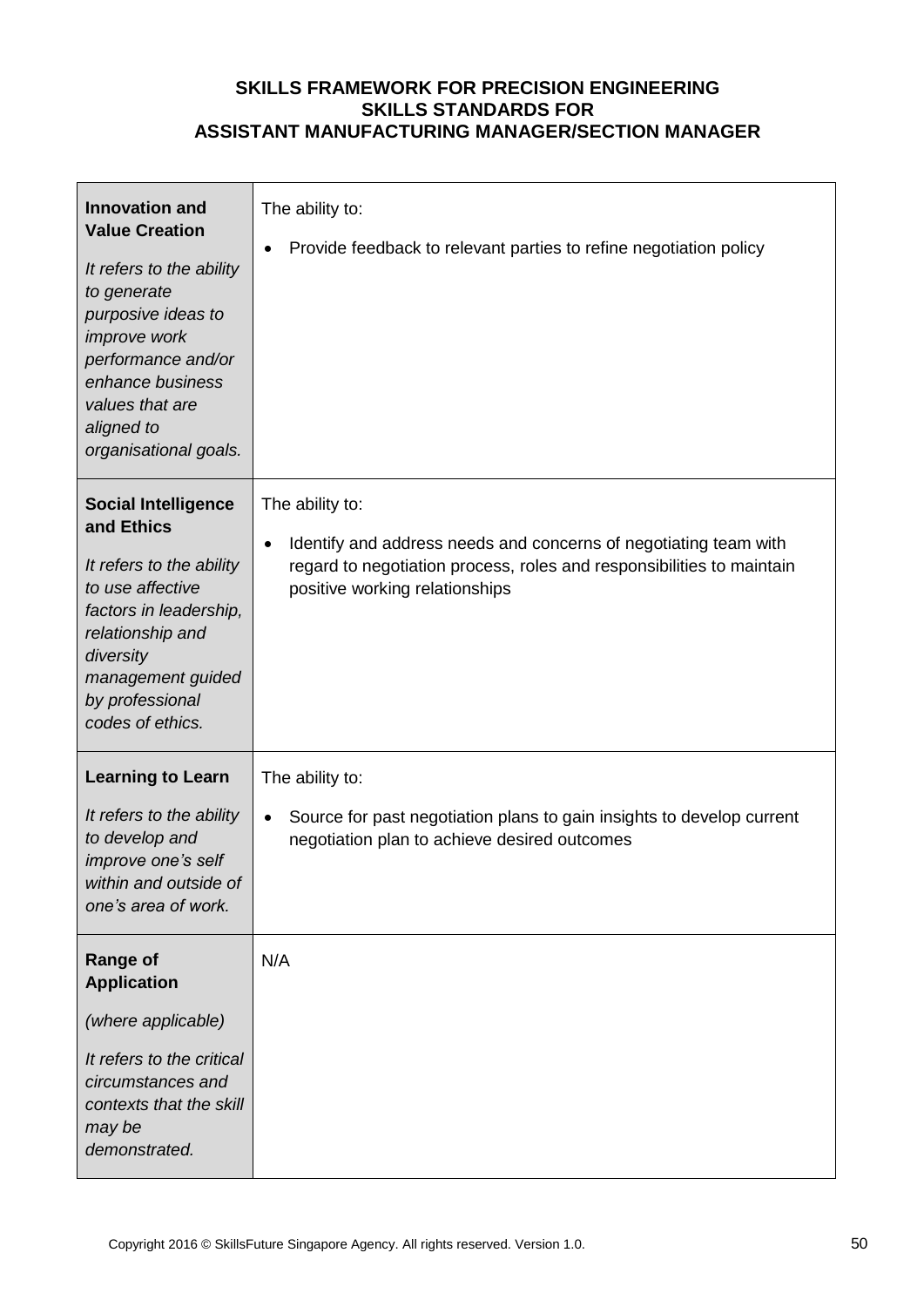| <b>Skill Code</b><br><b>BM-COM-502E-1</b>                                                                                                                                                                                     |                                                                                                                                                                                                                                                                                                                                                                                                                                                                                                                   | <b>Skill Category</b>                                                                                              | Communication |
|-------------------------------------------------------------------------------------------------------------------------------------------------------------------------------------------------------------------------------|-------------------------------------------------------------------------------------------------------------------------------------------------------------------------------------------------------------------------------------------------------------------------------------------------------------------------------------------------------------------------------------------------------------------------------------------------------------------------------------------------------------------|--------------------------------------------------------------------------------------------------------------------|---------------|
|                                                                                                                                                                                                                               |                                                                                                                                                                                                                                                                                                                                                                                                                                                                                                                   | <b>Skill Sub-Category</b><br>(where applicable)                                                                    | N/A           |
| <b>Skill</b>                                                                                                                                                                                                                  |                                                                                                                                                                                                                                                                                                                                                                                                                                                                                                                   | <b>Establish and Maintain Strategic Business Partner Relationships</b>                                             |               |
| <b>Skill Description</b>                                                                                                                                                                                                      | This skill describes the ability to establish and maintain strategic business<br>partner relationships. It includes identifying strategic business partners,<br>evaluating their contributions towards organisational objectives, developing<br>action plans to enhance relationships as well as reviewing the quality of<br>relationships with strategic business partners.                                                                                                                                      |                                                                                                                    |               |
| Knowledge and<br><b>Analysis</b><br>It refers to<br>gathering, cognitive<br>processing,<br>integration and<br>inspection of facts<br>and information<br>required to perform<br>the work tasks and<br>activities.              | The ability to understand:<br>Strategic business partners' and their issues of interest<br>$\bullet$<br>Ways that organisation's strategic business partners may contribute to<br>$\bullet$<br>its strategic objectives<br>Contributions made by strategic business partners<br>$\bullet$<br>Agreements between organisation and strategic business partners<br>٠<br>Legal, regulatory, ethical and socio-cultural considerations related to<br>$\bullet$<br>maintaining strategic business partner relationships |                                                                                                                    |               |
| <b>Application and</b><br><b>Adaptation</b><br>It refers to the ability<br>to perform the work<br>tasks and activities<br>required of the<br>occupation, and the<br>ability to react to<br>and manage the<br>changes at work. | The ability to:<br>Identify strategic business partners who may contribute to<br>$\bullet$<br>organisational strategies and objectives to establish and maintain<br>business relationships<br>Evaluate strategic business partners' contributions to achieving<br>$\bullet$<br>organisational strategies and objectives to determine action plans to<br>enhance business relationships<br>Develop action plans to enhance relationships with strategic business<br>٠<br>partners                                  |                                                                                                                    |               |
| <b>Innovation and</b><br><b>Value Creation</b><br>It refers to the ability<br>to generate<br>purposive ideas to                                                                                                               | The ability to:<br>٠                                                                                                                                                                                                                                                                                                                                                                                                                                                                                              | Review quality of professional relationships with strategic business<br>partners to identify areas for improvement |               |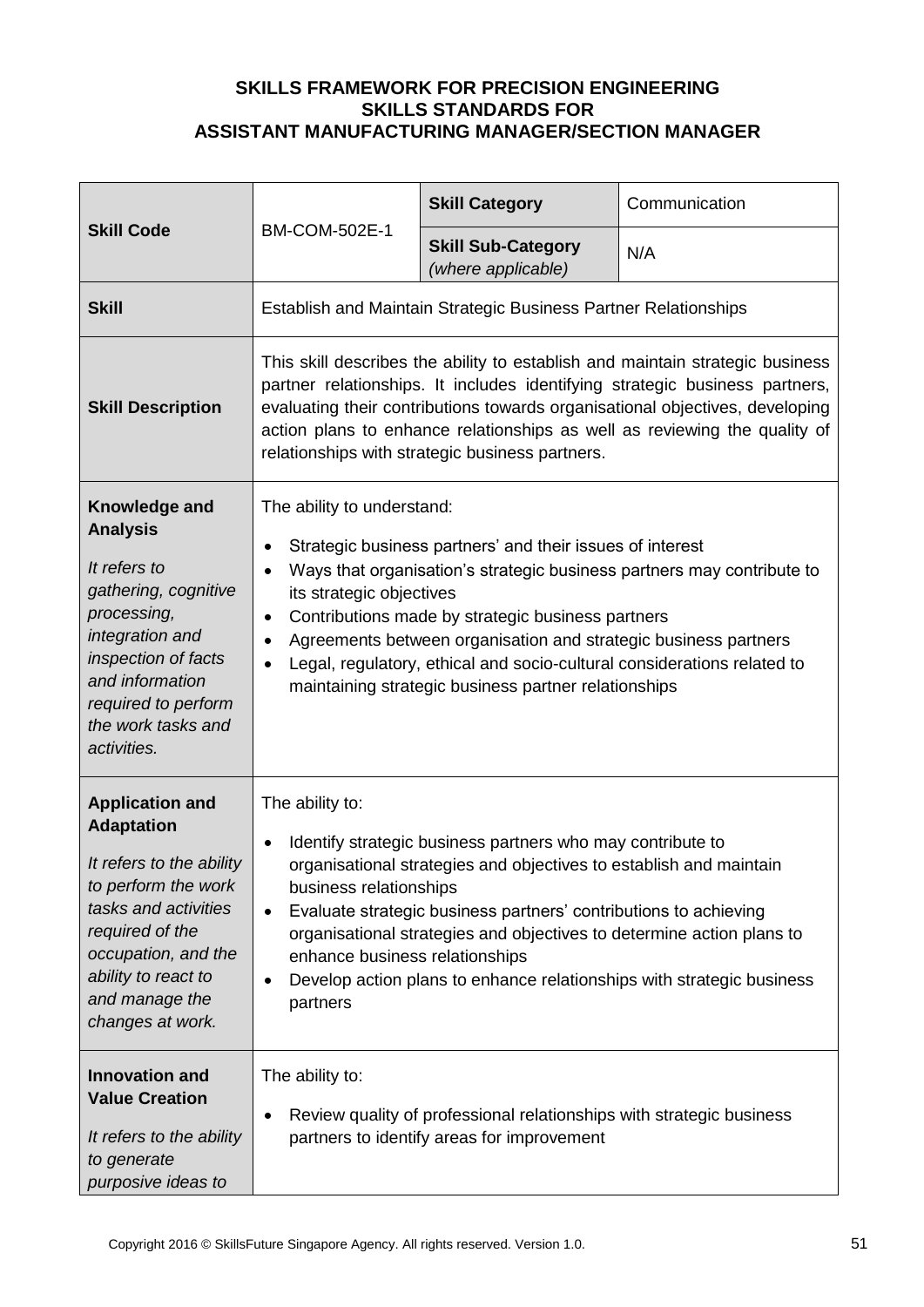| <i>improve</i> work<br>performance and/or<br>enhance business<br>values that are<br>aligned to<br>organisational                                                                                                   |                                                                                                                                                                                                                                                                                                                                                                                    |
|--------------------------------------------------------------------------------------------------------------------------------------------------------------------------------------------------------------------|------------------------------------------------------------------------------------------------------------------------------------------------------------------------------------------------------------------------------------------------------------------------------------------------------------------------------------------------------------------------------------|
| <b>Social Intelligence</b><br>and Ethics<br>It refers to the ability<br>to use affective<br>factors in<br>leadership,<br>relationship and<br>diversity<br>management guided<br>by professional<br>codes of ethics. | The ability to:<br>Sustain professional relationships with strategic business partners to<br>$\bullet$<br>support organisational strategies and objectives                                                                                                                                                                                                                         |
| <b>Learning to Learn</b><br>It refers to the ability<br>to develop and<br>improve one's self<br>within and outside of<br>one's area of work.                                                                       | The ability to:<br>Engage in self-reflection to identify new platforms which offer<br>$\bullet$<br>opportunities to establish strategic business relationships with potential<br>partners to support organisational objectives                                                                                                                                                     |
| <b>Range of</b><br><b>Application</b><br>(where applicable)<br>It refers to the<br>critical<br>circumstances and<br>contexts that the<br>skill may be<br>demonstrated.                                             | Legal, regulatory, ethical and socio-cultural constraints related to<br>maintaining strategic business partner relationships must include:<br>Relevant legislation<br>٠<br>Codes of practice<br>$\bullet$<br><b>Business ethics</b><br>٠<br>Policies and guidelines<br>٠<br>Social responsibilities<br>$\bullet$<br>Cultural and societal expectations and influences<br>$\bullet$ |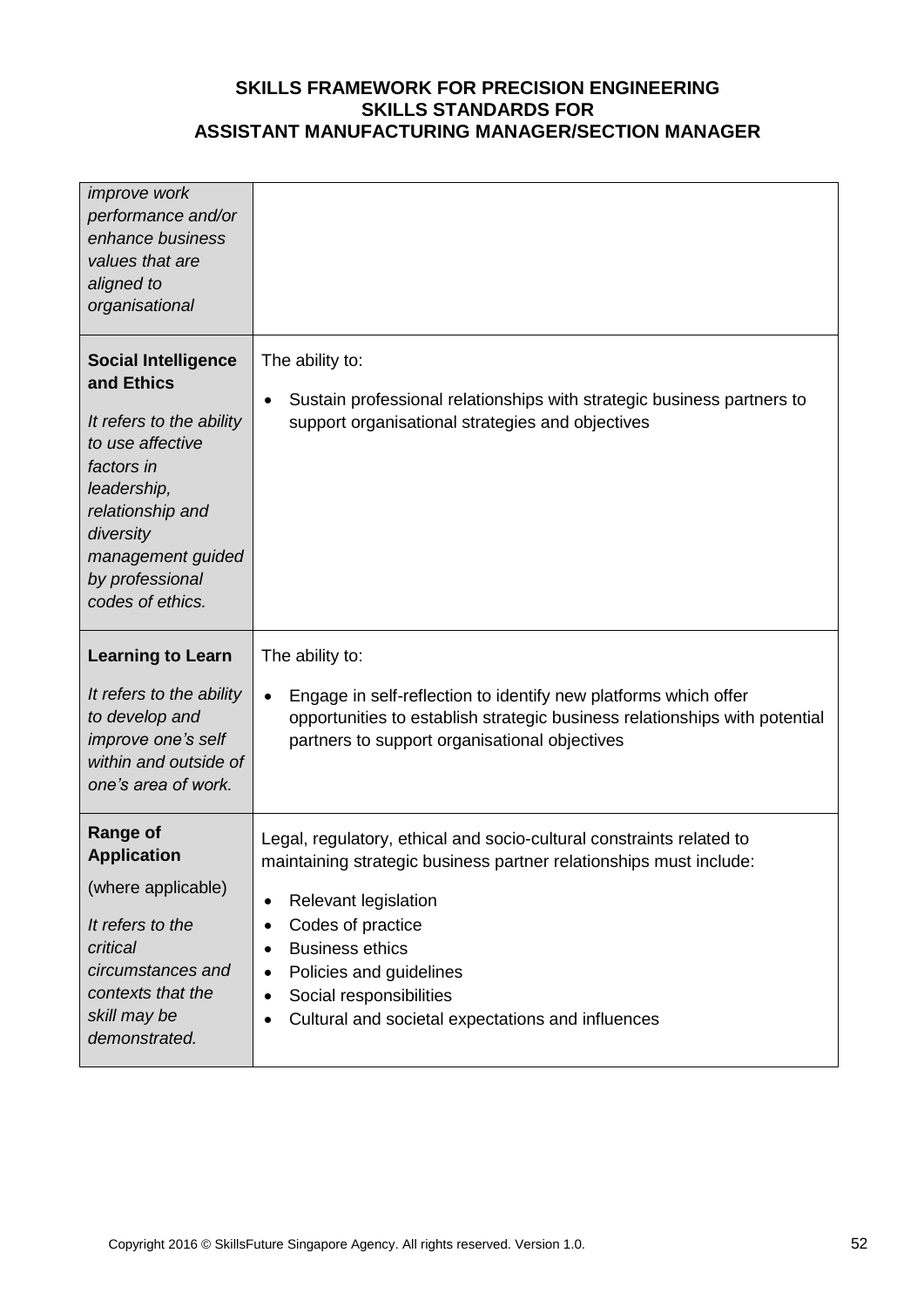|                                                                                                                                                                                                                               |                                                                                                                                                                                                                                                                                                                                                       | <b>Skill Category</b>                            | Communications |
|-------------------------------------------------------------------------------------------------------------------------------------------------------------------------------------------------------------------------------|-------------------------------------------------------------------------------------------------------------------------------------------------------------------------------------------------------------------------------------------------------------------------------------------------------------------------------------------------------|--------------------------------------------------|----------------|
| <b>Skill Code</b>                                                                                                                                                                                                             | <b>BM-COM-506E-1</b>                                                                                                                                                                                                                                                                                                                                  | <b>Skill Sub-Category</b><br>(where applicable)  | N/A            |
| <b>Skill</b>                                                                                                                                                                                                                  |                                                                                                                                                                                                                                                                                                                                                       | <b>Conduct Presentation to Senior Management</b> |                |
| <b>Skill Description</b>                                                                                                                                                                                                      | skill describes the ability to conduct presentation to senior<br>This .<br>management. It also includes identifying presentation objectives and<br>modes, preparing collaterals, delivering key messages and reviewing<br>presentation outcomes to enhance future performance.                                                                        |                                                  |                |
| Knowledge and<br><b>Analysis</b><br>It refers to gathering,<br>cognitive<br>processing,<br>integration and<br>inspection of facts<br>and information<br>required to perform<br>the work tasks and<br>activities.              | The ability to understand:<br>Presentation guidelines to present to senior management<br>٠<br>Types of presentation collaterals<br>$\bullet$<br>Techniques to engage target audience<br>$\bullet$                                                                                                                                                     |                                                  |                |
| <b>Application and</b><br><b>Adaptation</b><br>It refers to the ability<br>to perform the work<br>tasks and activities<br>required of the<br>occupation, and the<br>ability to react to and<br>manage the<br>changes at work. | The ability to:<br>Establish objectives of presentation and identify appropriate<br>$\bullet$<br>presentation modes to meet organisational requirements<br>Determine deliverables for target audience to develop presentation<br>collaterals<br>Use appropriate presentation modes to deliver appropriate messages<br>$\bullet$<br>to target audience |                                                  |                |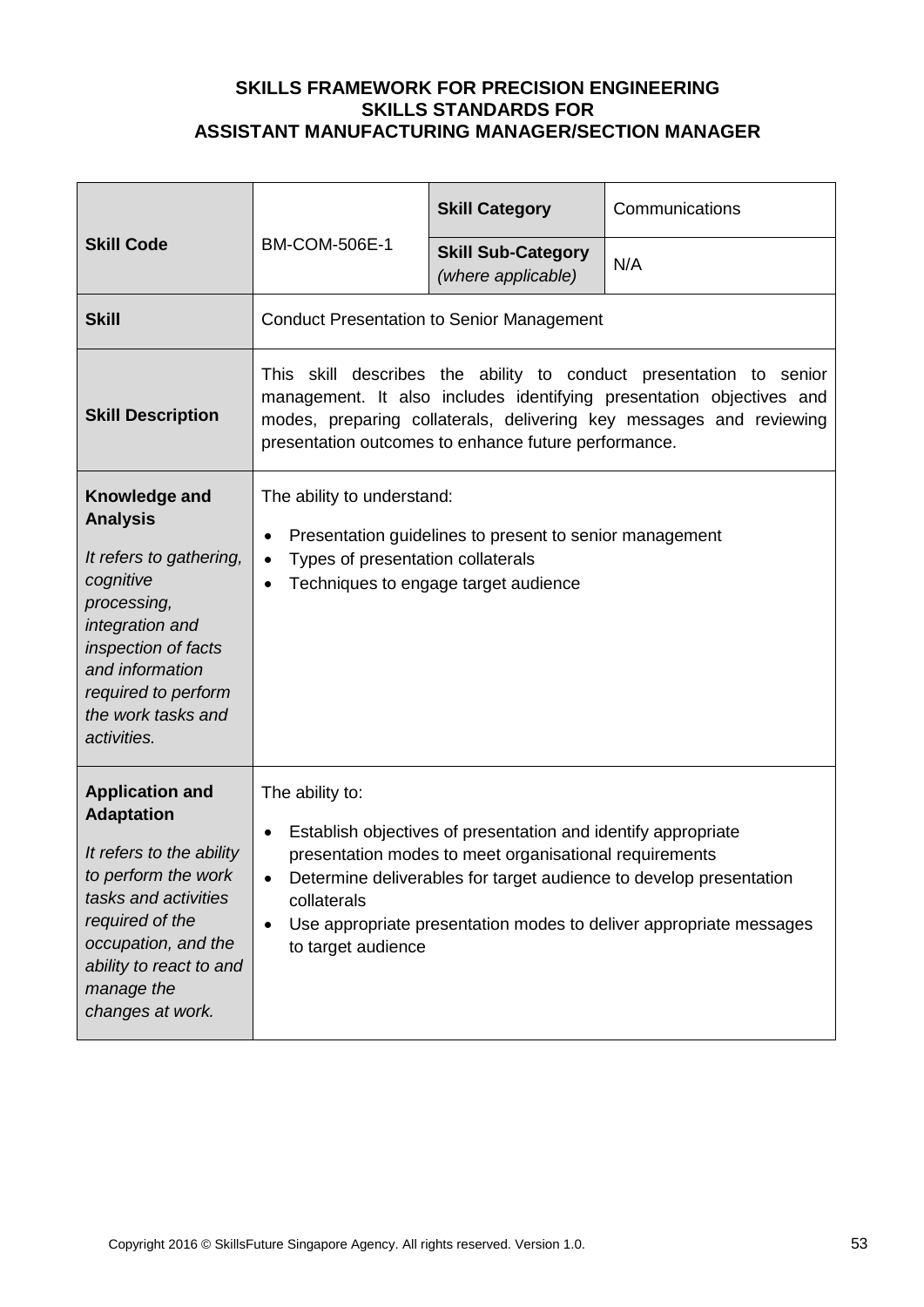| <b>Innovation and</b><br><b>Value Creation</b><br>It refers to the ability<br>to generate<br>purposive ideas to<br>improve work<br>performance and/or<br>enhance business<br>values that are<br>aligned to<br>organisational goals. | The ability to:<br>Review presentation outcomes to enhance future performance                                                             |
|-------------------------------------------------------------------------------------------------------------------------------------------------------------------------------------------------------------------------------------|-------------------------------------------------------------------------------------------------------------------------------------------|
| <b>Social Intelligence</b><br>and Ethics<br>It refers to the ability<br>to use affective<br>factors in leadership,<br>relationship and<br>diversity<br>management guided<br>by professional<br>codes of ethics.                     | The ability to:<br>Assess reactions of target audience towards the presentation to<br>respond appropriately to address their concerns     |
| <b>Learning to Learn</b><br>It refers to the ability<br>to develop and<br>improve one's self<br>within and outside of<br>one's area of work.                                                                                        | The ability to:<br>Seek guidance and advice from peers and supervisors on past<br>presentations to gain insights to plan the presentation |
| <b>Range of</b><br><b>Application</b><br>(where applicable)<br>It refers to the critical<br>circumstances and<br>contexts that the skill<br>may be<br>demonstrated.                                                                 | N/A                                                                                                                                       |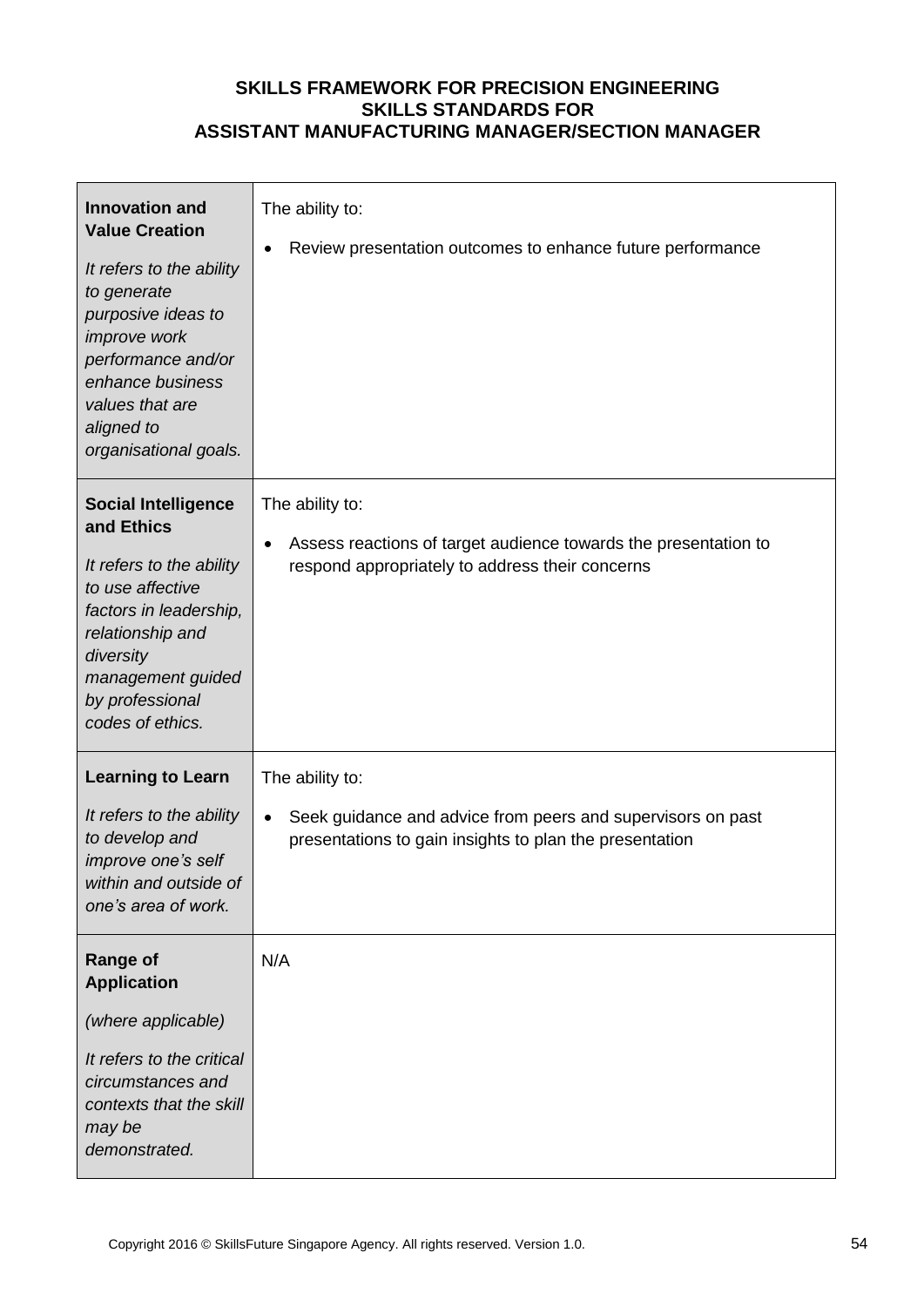| <b>Skill Code</b>                                                                                                                                                                                                             | BM-FIN-303E-1                                                                                                                                                                                                                                                                                                                                                                                                                                                                                                                                                                                                                                                                                                                                                                           | <b>Skill Category</b>                           | Finance |
|-------------------------------------------------------------------------------------------------------------------------------------------------------------------------------------------------------------------------------|-----------------------------------------------------------------------------------------------------------------------------------------------------------------------------------------------------------------------------------------------------------------------------------------------------------------------------------------------------------------------------------------------------------------------------------------------------------------------------------------------------------------------------------------------------------------------------------------------------------------------------------------------------------------------------------------------------------------------------------------------------------------------------------------|-------------------------------------------------|---------|
|                                                                                                                                                                                                                               |                                                                                                                                                                                                                                                                                                                                                                                                                                                                                                                                                                                                                                                                                                                                                                                         | <b>Skill Sub-Category</b><br>(where applicable) | N/A     |
| <b>Skill</b>                                                                                                                                                                                                                  | Prepare Budget for the Business Unit                                                                                                                                                                                                                                                                                                                                                                                                                                                                                                                                                                                                                                                                                                                                                    |                                                 |         |
| <b>Skill Description</b>                                                                                                                                                                                                      | This skill describes the ability to prepare budget and cash flow<br>requirements for the business unit based on business functional objectives<br>and operational plans. It also includes reporting budget calculations and<br>discrepancies to stakeholders for decision-making<br>and<br>ensuring<br>adherence to financial controls in accordance with policies and regulations.                                                                                                                                                                                                                                                                                                                                                                                                     |                                                 |         |
| Knowledge and<br><b>Analysis</b><br>It refers to gathering,<br>cognitive<br>processing,<br>integration and<br>inspection of facts<br>and information<br>required to perform<br>the work tasks and<br>activities.              | The ability to understand:<br>Objectives of budgets<br>$\bullet$<br>Parameters of budgets<br>٠<br>Types of budgets<br>$\bullet$<br>Key principles of accounting and financial systems<br>$\bullet$<br>Types of data sources and data required to prepare a budget<br>$\bullet$<br>Accounting principles and practices that are related to budget<br>٠<br>preparation<br>Key principles of budgetary control and budget plans<br>$\bullet$<br><b>Budgetary control techniques</b><br>٠<br>Requirements of Singapore's taxation policies<br>$\bullet$<br>Functional objectives and key requirements<br>$\bullet$<br>Organisational financial data<br>$\bullet$<br>Financial analytical techniques and methodology<br>$\bullet$<br>Relevant stakeholders to consult on budget calculations |                                                 |         |
| <b>Application and</b><br><b>Adaptation</b><br>It refers to the ability<br>to perform the work<br>tasks and activities<br>required of the<br>occupation, and the<br>ability to react to and<br>manage the<br>changes at work. | The ability to:<br>Analyse business function strategies, functional objectives and<br>$\bullet$<br>operational plans to facilitate accurate forecasting and budgeting for<br>the financial year<br>Calculate cash flow requirements of business unit to establish<br>$\bullet$<br>financing needs for the financial year<br>Compare previous actual data with estimations made by management<br>$\bullet$<br>to highlight discrepancies<br>Report budget calculations and discrepancies to relevant stakeholders<br>$\bullet$<br>to facilitate prompt management decision-making on budget allocation<br>Ensure adherence to financial controls to meet requirements of<br>٠<br>relevant organisational corporate governance and financial policies,                                    |                                                 |         |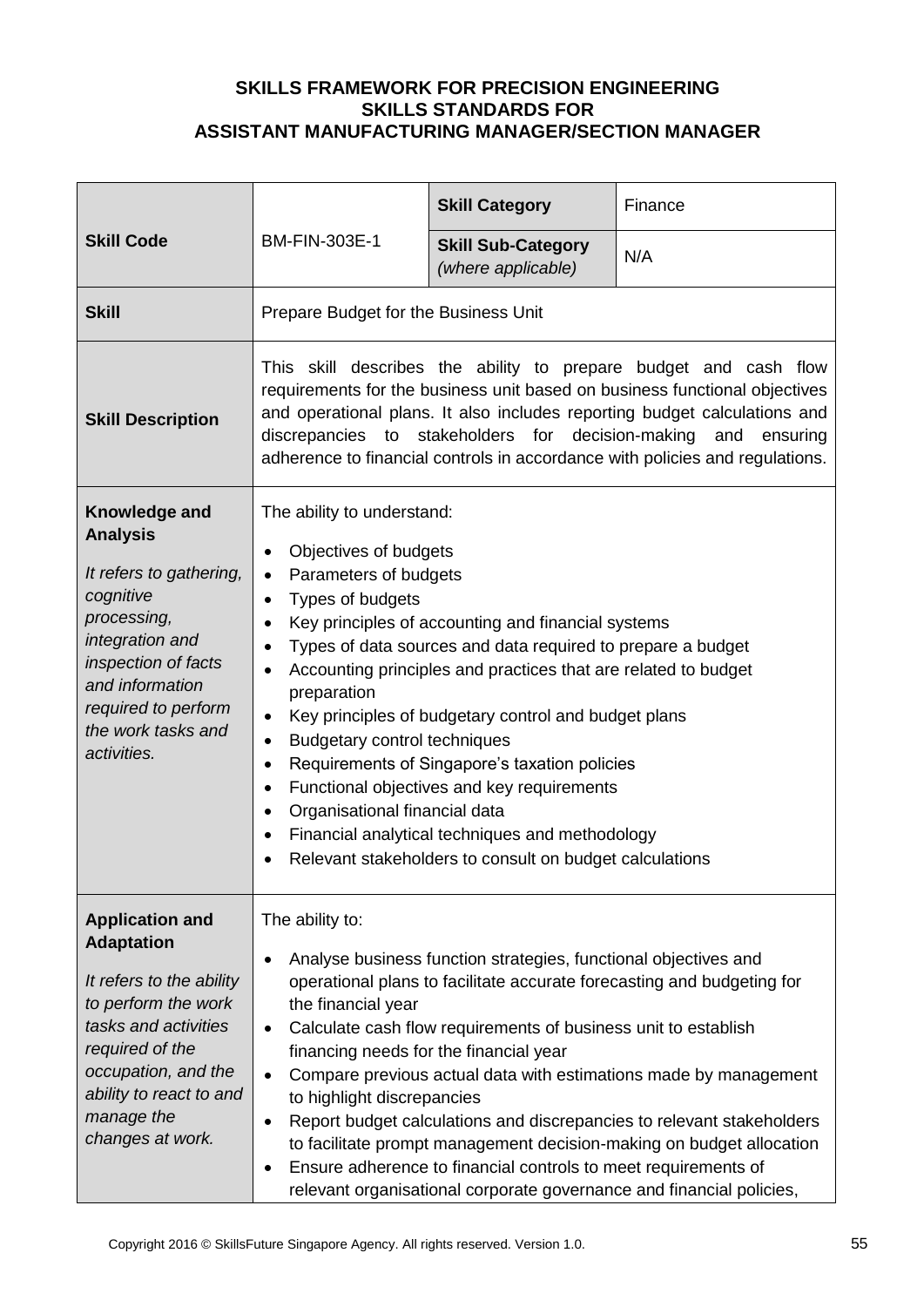|                                                                                                                                                                                                                                            | legislation and regulations                                                                                                                                                                                                                                                                                                                   |
|--------------------------------------------------------------------------------------------------------------------------------------------------------------------------------------------------------------------------------------------|-----------------------------------------------------------------------------------------------------------------------------------------------------------------------------------------------------------------------------------------------------------------------------------------------------------------------------------------------|
| <b>Innovation and</b><br><b>Value Creation</b><br>It refers to the ability<br>to generate<br>purposive ideas to<br><i>improve</i> work<br>performance and/or<br>enhance business<br>values that are<br>aligned to<br>organisational goals. | The ability to:<br>Identify opportunities for technological optimisation to enhance<br>$\bullet$<br>efficiency of the budget preparation process                                                                                                                                                                                              |
| <b>Social Intelligence</b><br>and Ethics<br>It refers to the ability<br>to use affective<br>factors in leadership,<br>relationship and<br>diversity<br>management guided<br>by professional<br>codes of ethics.                            | The ability to:<br>Adhere to organisational code of conduct, values and ethics when<br>$\bullet$<br>preparing budget for the business unit to ensure fair and accurate<br>reporting                                                                                                                                                           |
| <b>Learning to Learn</b><br>It refers to the ability<br>to develop and<br>improve one's self<br>within and outside of<br>one's area of work.                                                                                               | The ability to:<br>Improve own budget planning competency by subscribing to various<br>learning and peer discussion platforms to enhance workplace<br>performance                                                                                                                                                                             |
| <b>Range of</b><br><b>Application</b><br>(where applicable)<br>It refers to the critical<br>circumstances and<br>contexts that the skill<br>may be                                                                                         | Legislation and regulations must include:<br>Financial Reporting Standards (FRS), as issued by the Accounting<br>$\bullet$<br>Standards Council (ASC)<br><b>General Accepted Accounting Principles</b><br>$\bullet$<br>Companies' Act<br>٠<br>Sarbanes and Oxley Act<br>Internal control policies<br>Taxation periods and timing<br>$\bullet$ |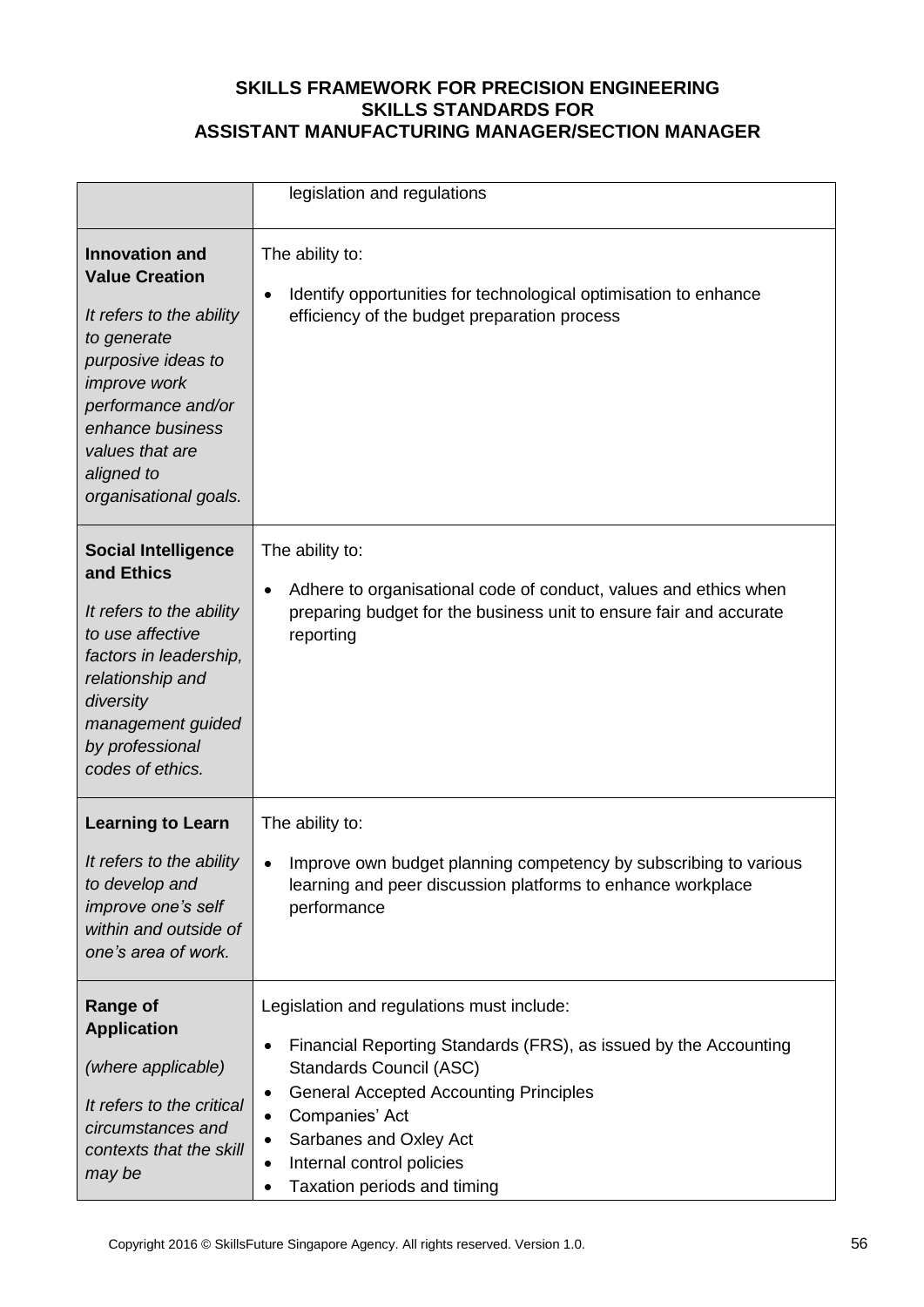*demonstrated.*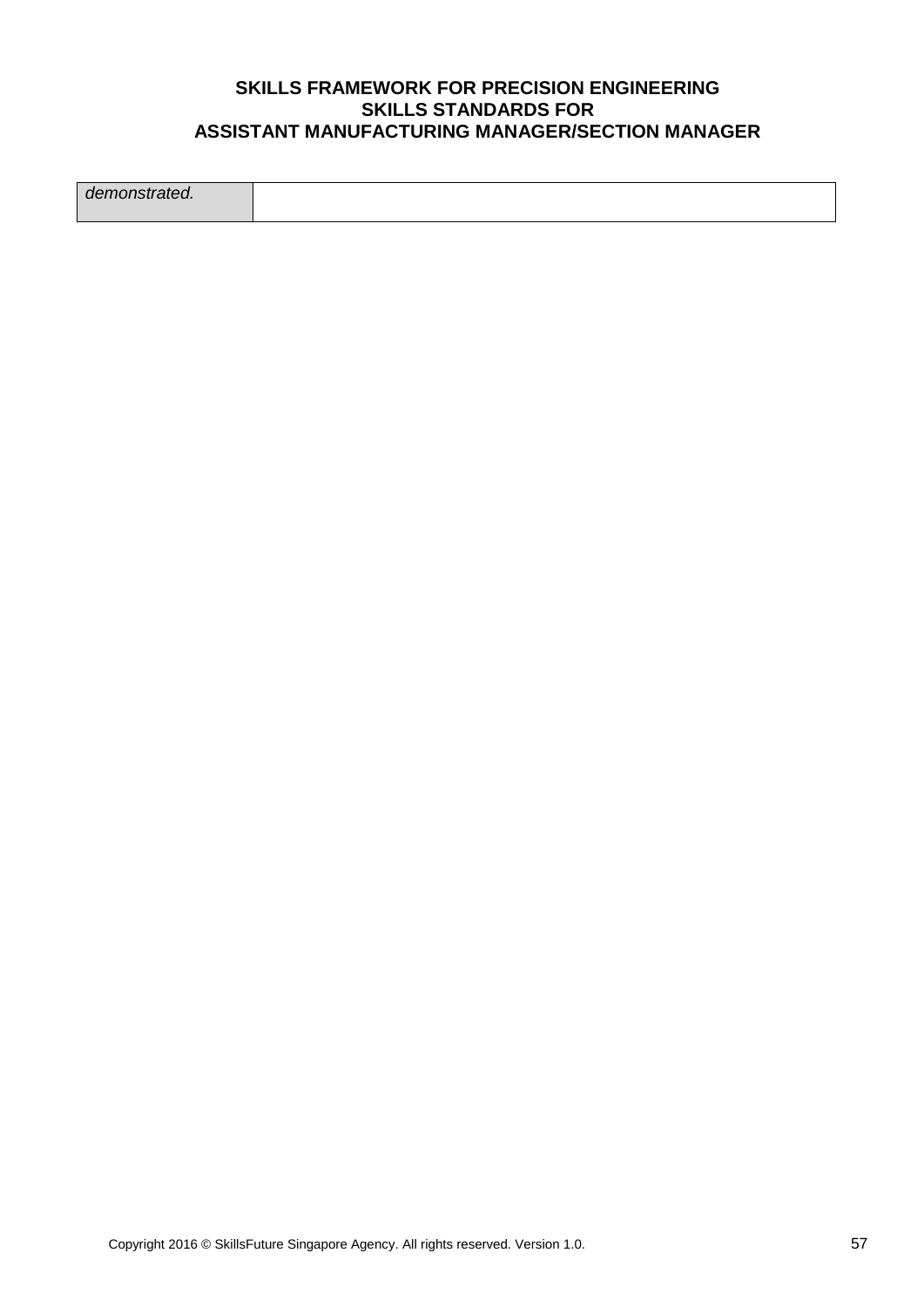| <b>Skill Code</b>                                                                                                                                                                                                | PRE-HRM-5005-1                                                                                                                                                                                                                                                                                                                                                                                                                                                                                                                                                                                                                                                                                                                                                                                                                                                                                                                                                                                                                                                                                                                                                                                                                                                                                                                                                                                  | <b>Skills Category</b>                                   | Human Resource<br>Management                                                                                                                     |
|------------------------------------------------------------------------------------------------------------------------------------------------------------------------------------------------------------------|-------------------------------------------------------------------------------------------------------------------------------------------------------------------------------------------------------------------------------------------------------------------------------------------------------------------------------------------------------------------------------------------------------------------------------------------------------------------------------------------------------------------------------------------------------------------------------------------------------------------------------------------------------------------------------------------------------------------------------------------------------------------------------------------------------------------------------------------------------------------------------------------------------------------------------------------------------------------------------------------------------------------------------------------------------------------------------------------------------------------------------------------------------------------------------------------------------------------------------------------------------------------------------------------------------------------------------------------------------------------------------------------------|----------------------------------------------------------|--------------------------------------------------------------------------------------------------------------------------------------------------|
|                                                                                                                                                                                                                  |                                                                                                                                                                                                                                                                                                                                                                                                                                                                                                                                                                                                                                                                                                                                                                                                                                                                                                                                                                                                                                                                                                                                                                                                                                                                                                                                                                                                 | <b>Skills Sub-Category</b><br>(where applicable)         | N/A                                                                                                                                              |
| <b>Skill</b>                                                                                                                                                                                                     | <b>Manage Industrial Relations Processes</b>                                                                                                                                                                                                                                                                                                                                                                                                                                                                                                                                                                                                                                                                                                                                                                                                                                                                                                                                                                                                                                                                                                                                                                                                                                                                                                                                                    |                                                          |                                                                                                                                                  |
| <b>Skill Description</b>                                                                                                                                                                                         | This skill describes the ability to support industrial relation activities. It also<br>includes collective bargaining and other activities relating to labour and<br>management relations.                                                                                                                                                                                                                                                                                                                                                                                                                                                                                                                                                                                                                                                                                                                                                                                                                                                                                                                                                                                                                                                                                                                                                                                                      |                                                          |                                                                                                                                                  |
| Knowledge and<br><b>Analysis</b><br>It refers to<br>gathering, cognitive<br>processing,<br>integration and<br>inspection of facts<br>and information<br>required to perform<br>the work tasks and<br>activities. | The ability to understand:<br>Organisational policies and procedures which provide clarification or<br>$\bullet$<br>assistance in the methods, techniques and tools to support industrial<br>practices<br>Models and methods for engaging, negotiating and communicating<br>$\bullet$<br>with stakeholders in labour and management relations<br>Details of organisational wage, performance and incentive systems<br>$\bullet$<br>Standards or codes of practice relating to industrial practices, collective<br>$\bullet$<br>agreements and terms and conditions of service<br>Communication techniques and channels relevant for engaging<br>٠<br>stakeholders<br>Evolution of tripartism in Singapore's Industrial Relations system and<br>$\bullet$<br>the roles<br>Tripartite parties (government, unions and employers)<br>$\bullet$<br>Ttripartite mechanisms including National Wage Council and Industrial<br>$\bullet$<br><b>Arbitration Court</b><br>Characteristics and motivations of individuals in the collective<br>$\bullet$<br>bargaining process<br>Models and methods for engaging, negotiating and communicating<br>$\bullet$<br>with stakeholders in labour and management relations<br>Roles of unions in the Singapore industrial relations system<br>$\bullet$<br>Characteristics and motivations of individuals in the collective<br>$\bullet$<br>bargaining process |                                                          |                                                                                                                                                  |
| <b>Application and</b><br><b>Adaptation</b><br>It refers to the ability<br>to perform the work<br>tasks and activities<br>required of the                                                                        | The ability to:<br>$\bullet$<br>organisational context<br>٠<br>labour and management activities                                                                                                                                                                                                                                                                                                                                                                                                                                                                                                                                                                                                                                                                                                                                                                                                                                                                                                                                                                                                                                                                                                                                                                                                                                                                                                 | practices and compliance requirements appropriate to the | Research legislative requirements and guidelines to identify industrial<br>Assist in the preparation and management of documentation relating to |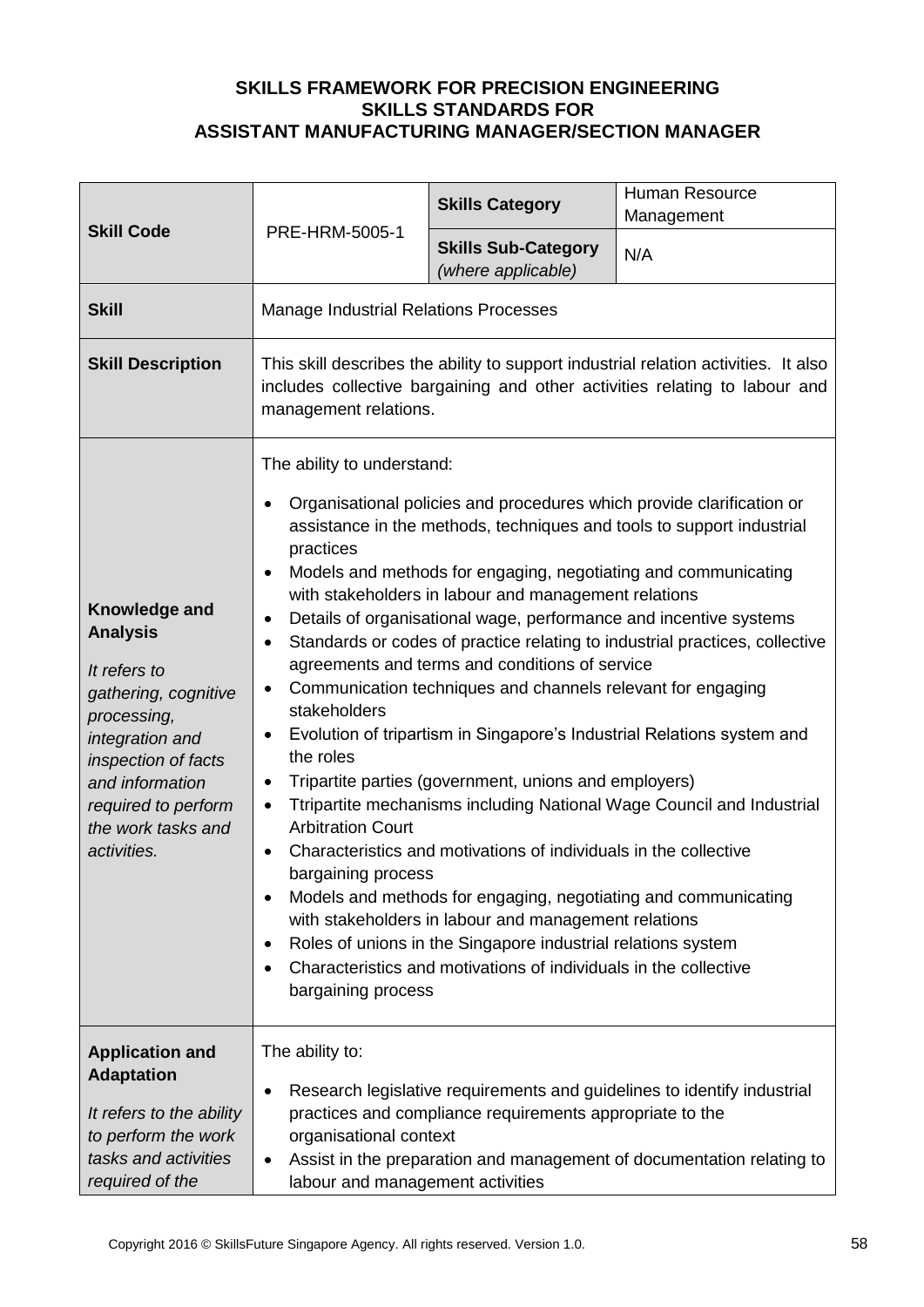| occupation, and the<br>ability to react to<br>and manage the<br>changes at work.                                                                                                                                             | Research the validity and credibility of claims of parties to support<br>$\bullet$<br>collective bargaining<br>Promote the preparation of possible responses or solutions based on<br>$\bullet$<br>initial review of information<br>Monitor and communicate on actions to close outstanding issues and<br>$\bullet$<br>ensure agreed outcomes are implemented |
|------------------------------------------------------------------------------------------------------------------------------------------------------------------------------------------------------------------------------|---------------------------------------------------------------------------------------------------------------------------------------------------------------------------------------------------------------------------------------------------------------------------------------------------------------------------------------------------------------|
| <b>Innovation and</b><br><b>Value Creation</b><br>It refers to the ability<br>to generate<br>purposive ideas to<br>improve work<br>performance and/or<br>enhance business<br>values that are<br>aligned to<br>organisational | N/A                                                                                                                                                                                                                                                                                                                                                           |
| <b>Social Intelligence</b><br>and Ethics<br>It refers to the ability<br>to use affective<br>factors in<br>leadership,<br>relationship and<br>diversity<br>management guided<br>by professional<br>codes of ethics.           | The ability to:<br>Promote communication practices to generate trust and honesty<br>$\bullet$<br>amongst stakeholders in labour and management relations                                                                                                                                                                                                      |
| <b>Learning to Learn</b><br>It refers to the ability<br>to develop and<br>improve one's self<br>within and outside of<br>one's area of work.                                                                                 | N/A                                                                                                                                                                                                                                                                                                                                                           |
| <b>Range of</b><br><b>Application</b>                                                                                                                                                                                        | N/A                                                                                                                                                                                                                                                                                                                                                           |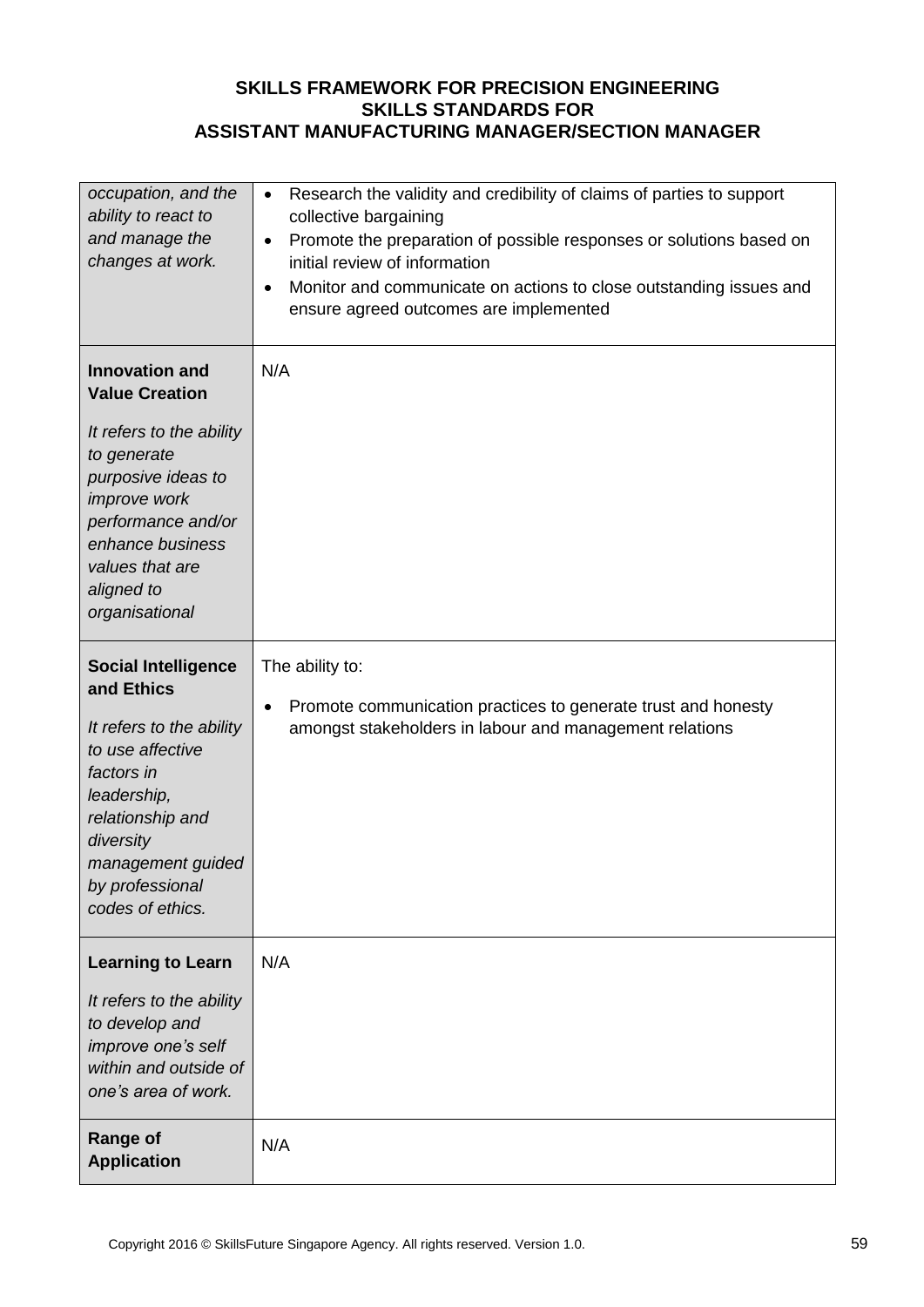| (where applicable)                                                                                      |  |
|---------------------------------------------------------------------------------------------------------|--|
| It refers to the<br>critical<br>circumstances and<br>contexts that the<br>skill may be<br>demonstrated. |  |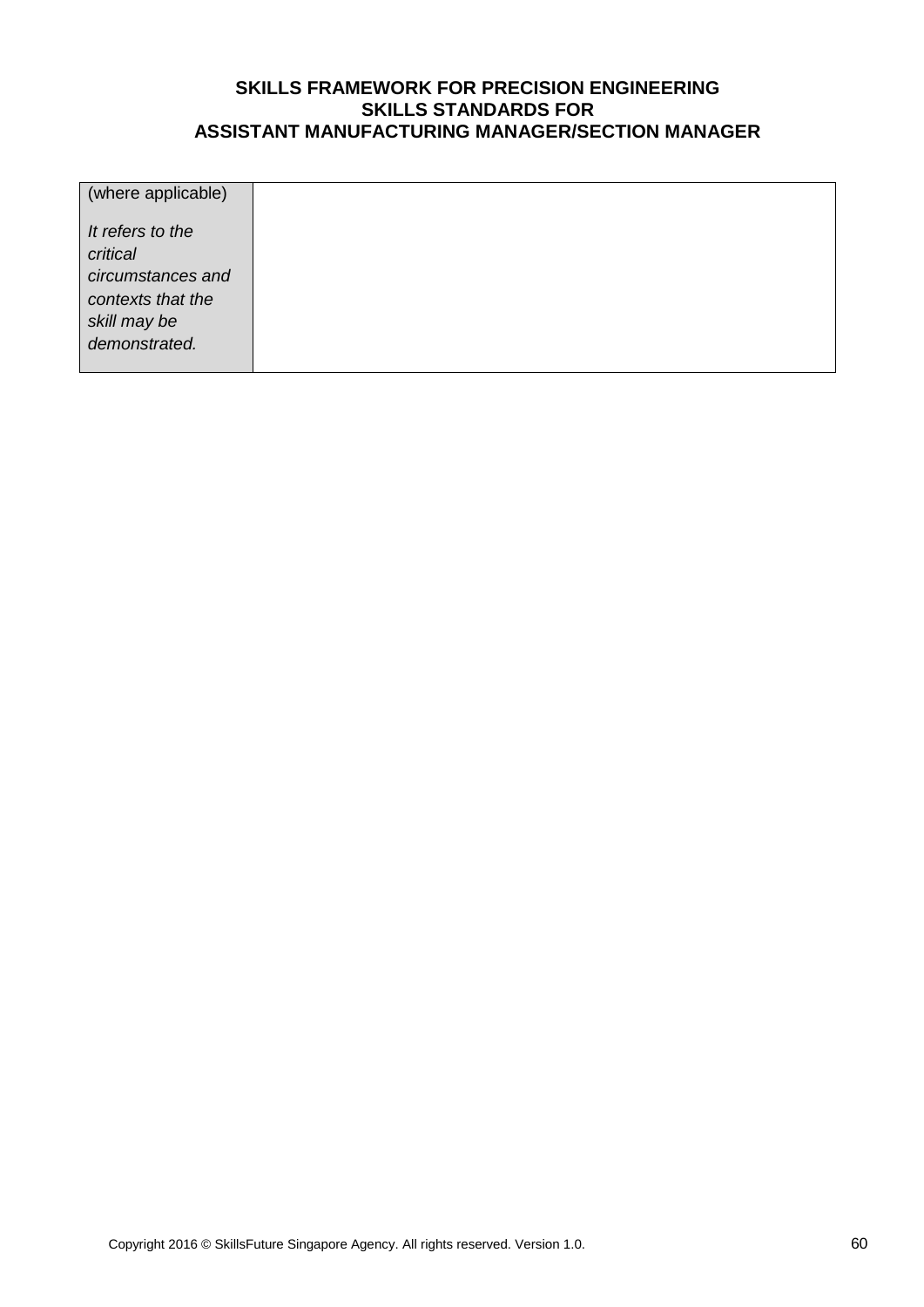| <b>Skill Code</b>                                                                                                                                                                                                             | PRE-IPR-5001-1                                                                                                                                                                                                                                                                                                                                                             | <b>Skill Category</b>                           | <b>Intellectual Property</b>                                              |
|-------------------------------------------------------------------------------------------------------------------------------------------------------------------------------------------------------------------------------|----------------------------------------------------------------------------------------------------------------------------------------------------------------------------------------------------------------------------------------------------------------------------------------------------------------------------------------------------------------------------|-------------------------------------------------|---------------------------------------------------------------------------|
|                                                                                                                                                                                                                               |                                                                                                                                                                                                                                                                                                                                                                            | <b>Skill Sub-Category</b><br>(where applicable) | N/A                                                                       |
| <b>Skill</b>                                                                                                                                                                                                                  | <b>Organisational Procedures</b>                                                                                                                                                                                                                                                                                                                                           |                                                 | Apply Basic Knowledge of Intellectual Property (IP) to support IP-related |
| <b>Skill Description</b>                                                                                                                                                                                                      | This skill describes the ability to analyse the various types of Intellectual<br>Property (IP) supporting organisational procedures and applying IP<br>knowledge to support implementation of IP registration procedures<br>Singapore.                                                                                                                                     |                                                 |                                                                           |
| Knowledge and<br><b>Analysis</b><br>It refers to<br>gathering, cognitive<br>processing,<br>integration and<br>inspection of facts<br>and information<br>required to perform<br>the work tasks and<br>activities.              | The ability to understand:<br>Definition of Intellectual Property (IP)<br>$\bullet$<br>Types of IP<br>$\bullet$<br>Sources from which information about IP can be obtained<br>$\bullet$<br>Registration procedures of various types of IP in Singapore<br>$\bullet$                                                                                                        |                                                 |                                                                           |
| <b>Application and</b><br><b>Adaptation</b><br>It refers to the ability<br>to perform the work<br>tasks and activities<br>required of the<br>occupation, and the<br>ability to react to<br>and manage the<br>changes at work. | The ability to:<br>Analyse various types of IP in accordance with organisational<br>$\bullet$<br>procedures<br>Collate necessary IP-related materials for IP applications<br>Support organisational procedures, in collaboration with appropriate IP<br>experts<br>Apply IP knowledge to support implementation of IP registration<br>$\bullet$<br>procedures in Singapore |                                                 |                                                                           |
| <b>Innovation and</b><br><b>Value Creation</b><br>It refers to the ability<br>to generate<br>purposive ideas to<br>improve work                                                                                               | The ability to:<br>٠                                                                                                                                                                                                                                                                                                                                                       | Implement organisational IP-review processes    |                                                                           |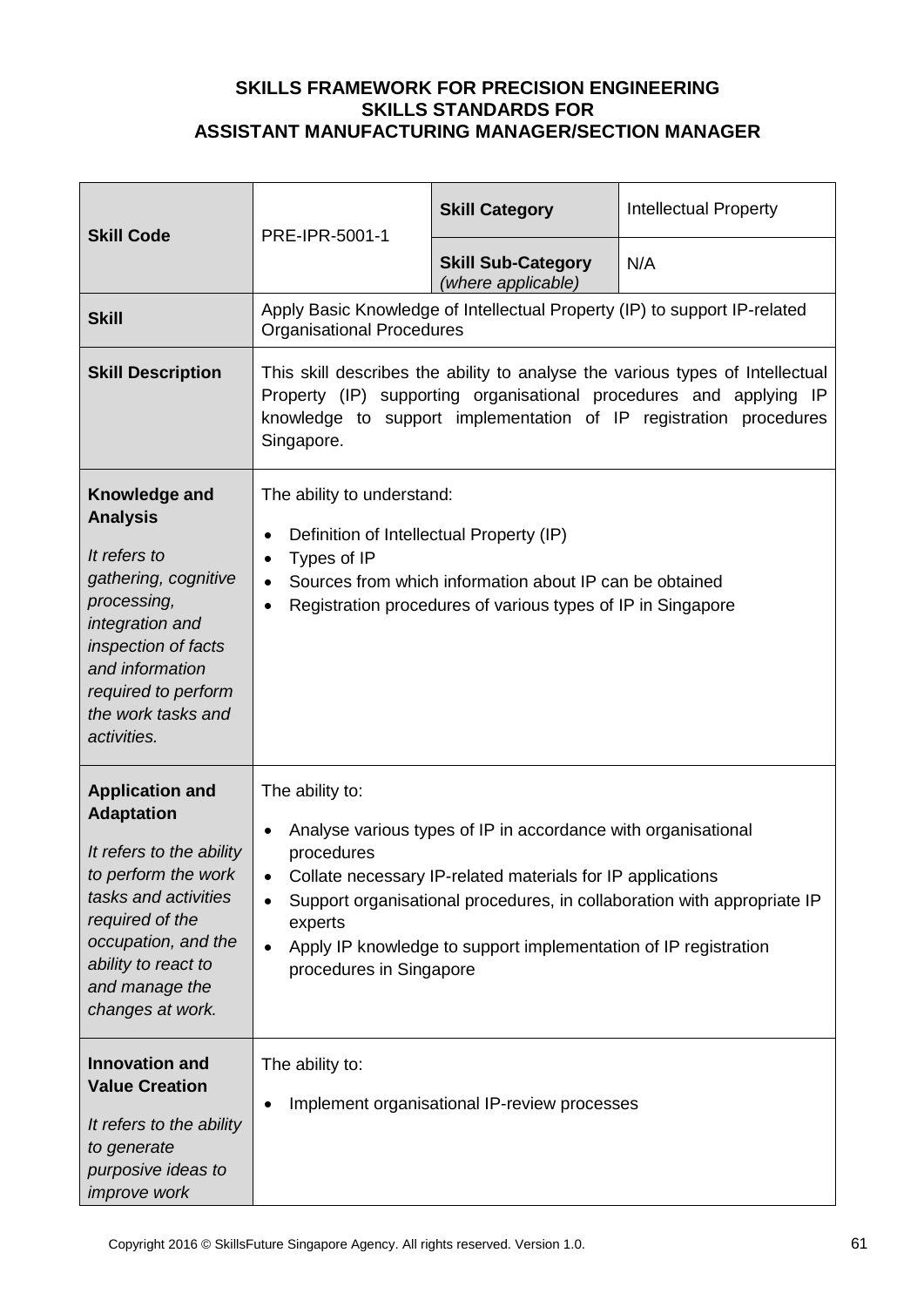| performance and/or<br>enhance business<br>values that are<br>aligned to<br>organisational                                                                              |                                                                                                                                                                                                                                                                                                                        |
|------------------------------------------------------------------------------------------------------------------------------------------------------------------------|------------------------------------------------------------------------------------------------------------------------------------------------------------------------------------------------------------------------------------------------------------------------------------------------------------------------|
| <b>Social Intelligence</b><br>and Ethics                                                                                                                               | N/A                                                                                                                                                                                                                                                                                                                    |
| It refers to the ability<br>to use affective<br>factors in<br>leadership,<br>relationship and<br>diversity<br>management guided<br>by professional<br>codes of ethics. |                                                                                                                                                                                                                                                                                                                        |
| <b>Learning to Learn</b>                                                                                                                                               | N/A                                                                                                                                                                                                                                                                                                                    |
| It refers to the ability<br>to develop and<br>improve one's self<br>within and outside of<br>one's area of work.                                                       |                                                                                                                                                                                                                                                                                                                        |
| <b>Range of</b>                                                                                                                                                        | Types of IP must include:                                                                                                                                                                                                                                                                                              |
| <b>Application</b><br>(where applicable)                                                                                                                               | Copyrights<br>٠<br>Registered and unregistered trade marks (including certification marks,<br>٠                                                                                                                                                                                                                        |
| It refers to the<br>critical<br>circumstances and<br>contexts that the<br>skill may be<br>demonstrated.                                                                | and a consideration of domain names and company/business names)<br>Patents, which may include software<br>٠<br>Trade secrets and confidential information<br>$\bullet$<br>Registered designs<br>٠<br><b>Plant varieties</b><br>$\bullet$<br>Geographical indications<br>٠<br>Layout-design of integrated circuits<br>٠ |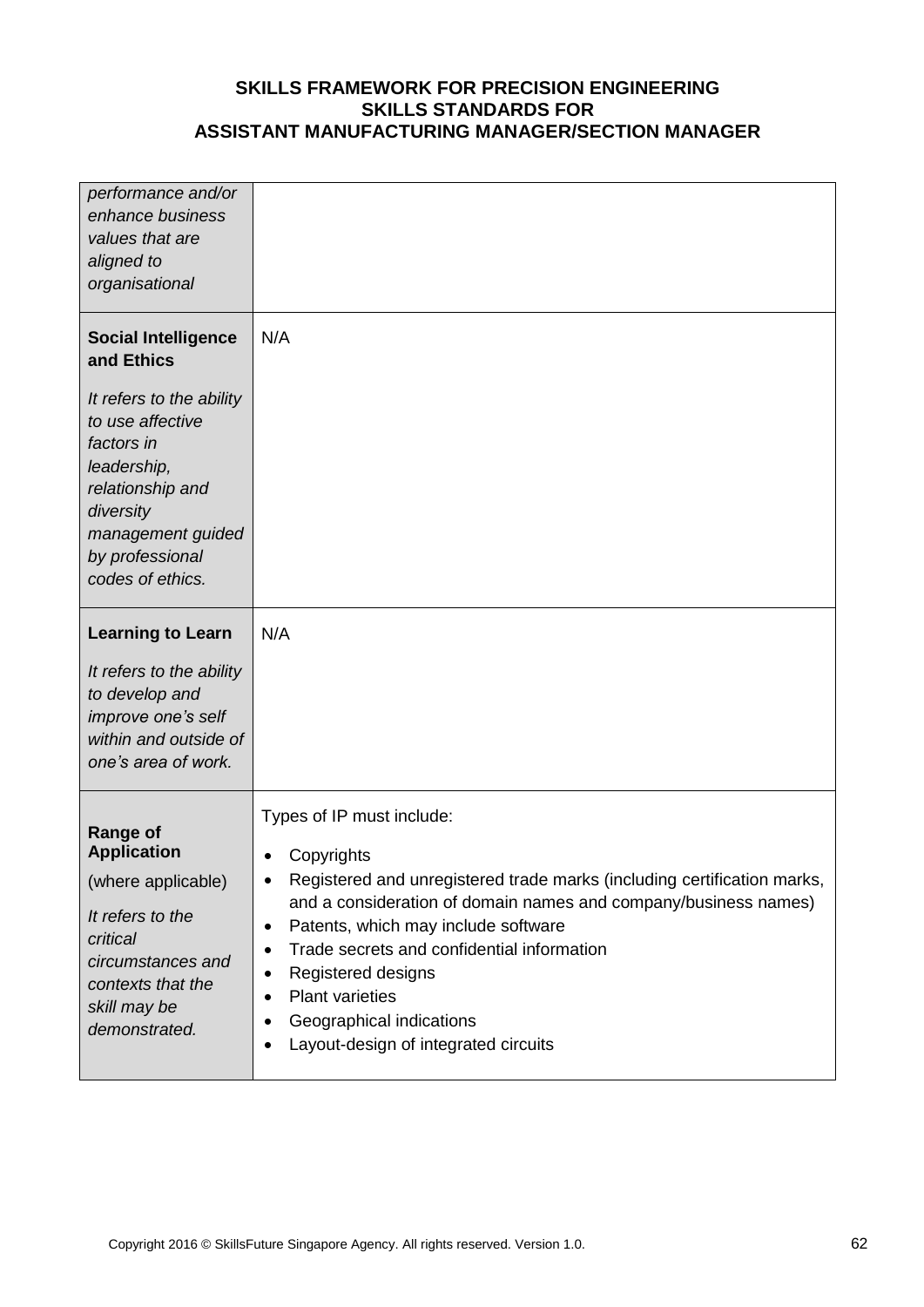| <b>Skill Code</b>                                                                                                                                                                                                             | LPM-VIS-401C-0                                                                                                                                                                                                                                                                                                                                                                                                                                                                                                                                                                                                                                                                                                                                                                                                                                                                                    | <b>Skill Category</b>                                                                                                                                                                      | Leadership                                                                                                                                                                                                                                                                               |
|-------------------------------------------------------------------------------------------------------------------------------------------------------------------------------------------------------------------------------|---------------------------------------------------------------------------------------------------------------------------------------------------------------------------------------------------------------------------------------------------------------------------------------------------------------------------------------------------------------------------------------------------------------------------------------------------------------------------------------------------------------------------------------------------------------------------------------------------------------------------------------------------------------------------------------------------------------------------------------------------------------------------------------------------------------------------------------------------------------------------------------------------|--------------------------------------------------------------------------------------------------------------------------------------------------------------------------------------------|------------------------------------------------------------------------------------------------------------------------------------------------------------------------------------------------------------------------------------------------------------------------------------------|
|                                                                                                                                                                                                                               |                                                                                                                                                                                                                                                                                                                                                                                                                                                                                                                                                                                                                                                                                                                                                                                                                                                                                                   | <b>Skill Sub-Category</b><br>(where applicable)                                                                                                                                            | N/A                                                                                                                                                                                                                                                                                      |
| <b>Skill</b>                                                                                                                                                                                                                  | Lead Team Leaders to Develop Business Strategies and Governance<br>Management                                                                                                                                                                                                                                                                                                                                                                                                                                                                                                                                                                                                                                                                                                                                                                                                                     |                                                                                                                                                                                            |                                                                                                                                                                                                                                                                                          |
| <b>Skill Description</b>                                                                                                                                                                                                      | This skill describes the ability to lead team leaders in the development of<br>business unit strategies, operational plans and corporate governance<br>management to meet organisational needs. It also includes providing<br>direction and guidance to team leaders through regular engagement,<br>modelling of leadership and expected behaviours.                                                                                                                                                                                                                                                                                                                                                                                                                                                                                                                                              |                                                                                                                                                                                            |                                                                                                                                                                                                                                                                                          |
| Knowledge and<br><b>Analysis</b><br>It refers to gathering,<br>cognitive<br>processing,<br>integration and<br>inspection of facts<br>and information<br>required to perform<br>the work tasks and<br>activities.              | The ability to understand:<br>The relationship between high level strategy and the development and<br>$\bullet$<br>implementation of team plans and processes<br>The relationship between high level strategy the development and<br>$\bullet$<br>implementation of business systems and processes to support<br>corporate governance<br>Organisational policies and procedures relating to the development of<br>$\bullet$<br>departmental or business unit strategies, and corporate governance<br>compliance management<br>Legal and ethical considerations relating to corporate governance<br>$\bullet$<br>Relevant professional or industry codes of practice and standards<br>$\bullet$<br>relating to corporate governance<br>Implications and impact on employees and the organisation arising<br>$\bullet$<br>from team planning process and corporate governance management<br>process |                                                                                                                                                                                            |                                                                                                                                                                                                                                                                                          |
| <b>Application and</b><br><b>Adaptation</b><br>It refers to the ability<br>to perform the work<br>tasks and activities<br>required of the<br>occupation, and the<br>ability to react to and<br>manage the<br>changes at work. | The ability to:<br>$\bullet$<br>$\bullet$<br>objectives<br>$\bullet$<br>performance<br>$\bullet$<br>achieve business unit goals                                                                                                                                                                                                                                                                                                                                                                                                                                                                                                                                                                                                                                                                                                                                                                   | Facilitate team leaders' involvement in the development of<br>Lead team leaders to identify trends and issues impacting team<br>the workplace to guide team leaders in their behaviour and | departmental or business unit strategies to achieve business objectives<br>performance and develop team operational plans to achieve team<br>Communicate organisational values and expectations of behaviour in<br>Engage regularly with team leaders to provide the required support to |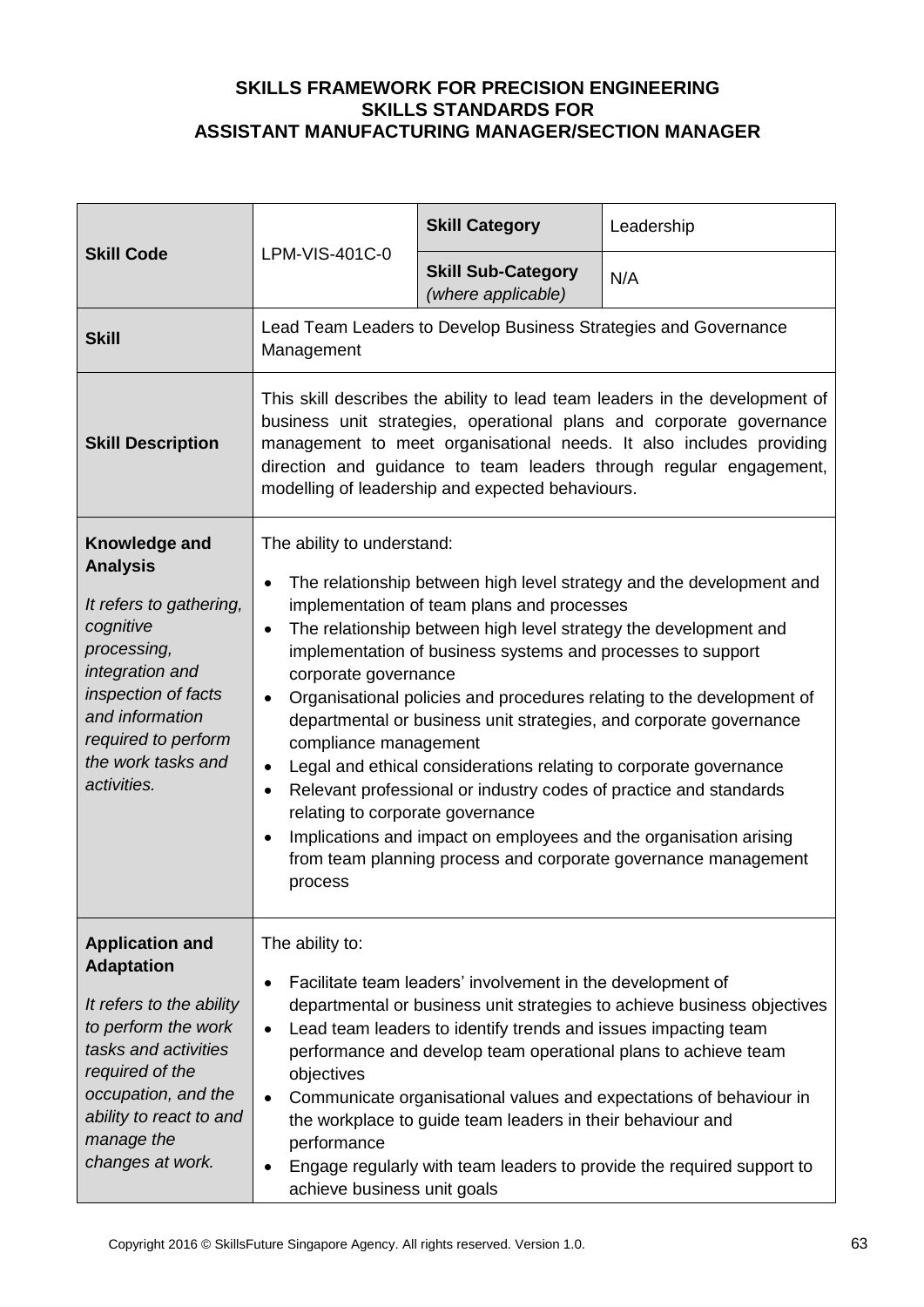|                                                                                                                                                                                                                                            | Model leadership and behaviours to demonstrate application of<br>$\bullet$<br>organisational values, behaviours and governance priorities in all<br>actions                                                                                                                                                          |
|--------------------------------------------------------------------------------------------------------------------------------------------------------------------------------------------------------------------------------------------|----------------------------------------------------------------------------------------------------------------------------------------------------------------------------------------------------------------------------------------------------------------------------------------------------------------------|
| <b>Innovation and</b><br><b>Value Creation</b><br>It refers to the ability<br>to generate<br>purposive ideas to<br><i>improve</i> work<br>performance and/or<br>enhance business<br>values that are<br>aligned to<br>organisational goals. | The ability to:<br>Develop and modify systems and processes to improve compliance<br>management on corporate governance and social responsibilities<br>requirements                                                                                                                                                  |
| <b>Social Intelligence</b><br>and Ethics<br>It refers to the ability<br>to use affective<br>factors in leadership,<br>relationship and<br>diversity<br>management guided<br>by professional<br>codes of ethics.                            | The ability to:<br>Communicate departmental or business unit strategic priorities to<br>stakeholders to garner their support and buy-in<br>Assess emotional states of team leaders and respond appropriately to<br>$\bullet$<br>emotional cues when leading team leaders to ensure individual needs<br>are addressed |
| <b>Learning to Learn</b><br>It refers to the ability<br>to develop and<br>improve one's self<br>within and outside of<br>one's area of work.                                                                                               | The ability to:<br>Engage in regular self-reflection to identify own areas for improvement<br>in leading strategy planning<br>Improve own strategy planning skills by subscribing to diverse learning<br>$\bullet$<br>channels and participating in peer review platforms to enhance<br>workplace performance        |
| <b>Range of</b><br><b>Application</b>                                                                                                                                                                                                      | N/A                                                                                                                                                                                                                                                                                                                  |
| (where applicable)<br>It refers to the critical<br>circumstances and                                                                                                                                                                       |                                                                                                                                                                                                                                                                                                                      |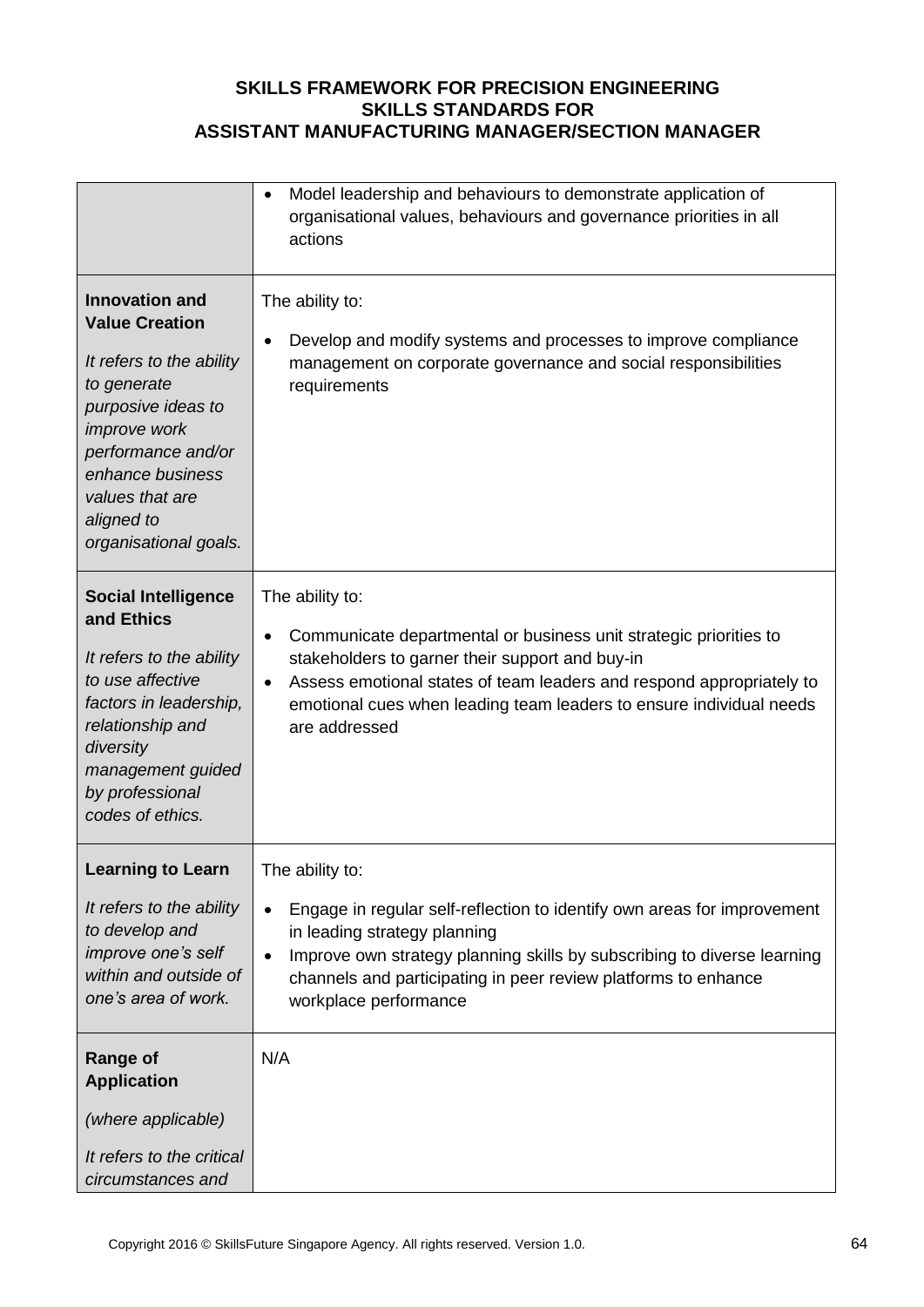| contexts that the skill |  |
|-------------------------|--|
| may be                  |  |
| demonstrated.           |  |
|                         |  |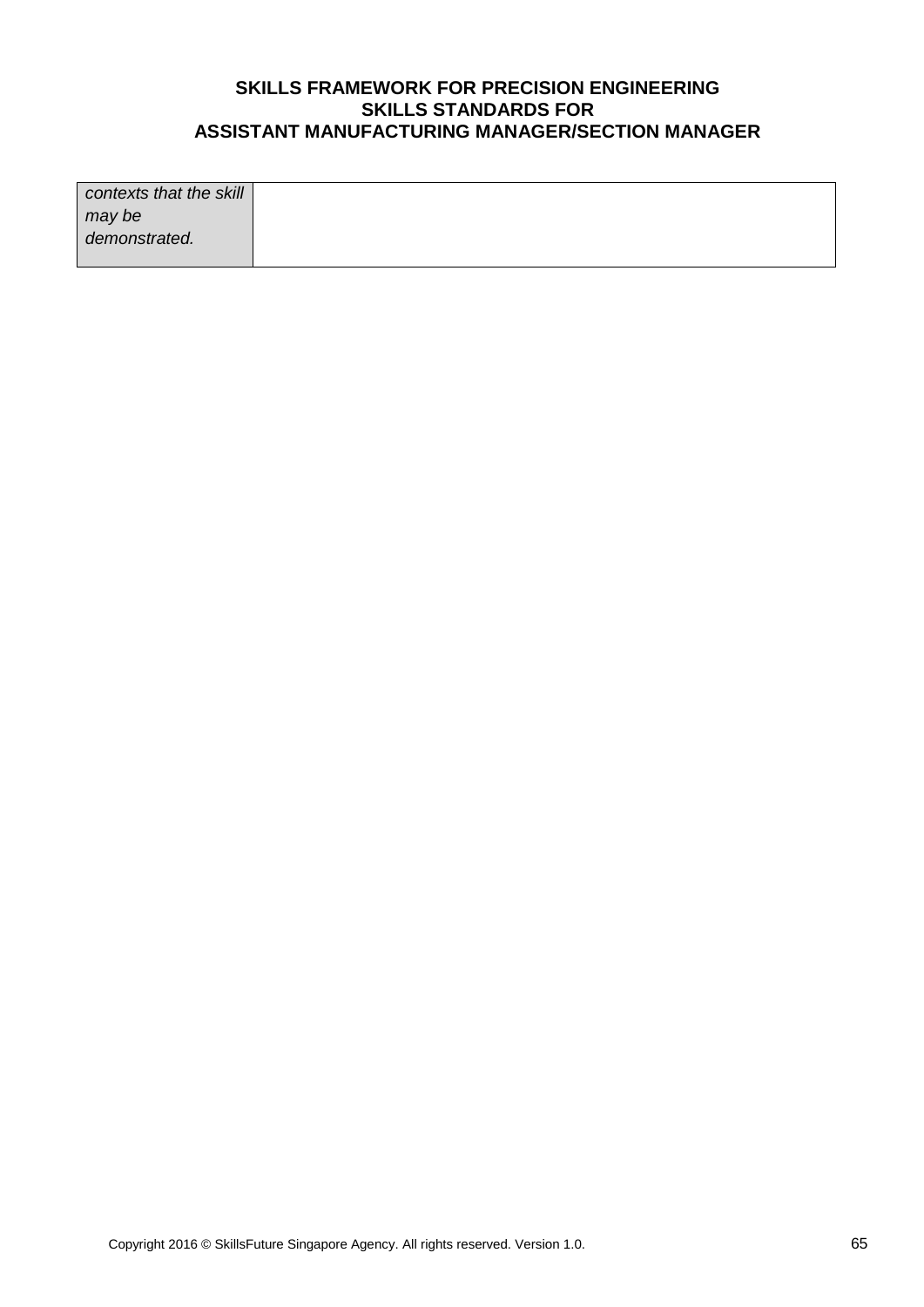| <b>Skill Code</b>                                                                                                                                                                                                             | LPM-CHG-401C-0                                                                                                                                                                                                                                                                                                                                                                                                                                                                                                                                                                                                                                                                                                                                                           | <b>Skill Category</b>                           | <b>Change Management</b> |
|-------------------------------------------------------------------------------------------------------------------------------------------------------------------------------------------------------------------------------|--------------------------------------------------------------------------------------------------------------------------------------------------------------------------------------------------------------------------------------------------------------------------------------------------------------------------------------------------------------------------------------------------------------------------------------------------------------------------------------------------------------------------------------------------------------------------------------------------------------------------------------------------------------------------------------------------------------------------------------------------------------------------|-------------------------------------------------|--------------------------|
|                                                                                                                                                                                                                               |                                                                                                                                                                                                                                                                                                                                                                                                                                                                                                                                                                                                                                                                                                                                                                          | <b>Skill Sub-Category</b><br>(where applicable) | N/A                      |
| <b>Skill</b>                                                                                                                                                                                                                  | Facilitate Innovation and Lead Team Leaders to Implement Change                                                                                                                                                                                                                                                                                                                                                                                                                                                                                                                                                                                                                                                                                                          |                                                 |                          |
| <b>Skill Description</b>                                                                                                                                                                                                      | This skill describes the ability to work with team leaders to manage change<br>processes. It also includes facilitating innovation at the workplace,<br>implementing change strategies and processes and evaluating the impact<br>of change.                                                                                                                                                                                                                                                                                                                                                                                                                                                                                                                             |                                                 |                          |
| Knowledge and<br><b>Analysis</b><br>It refers to gathering,<br>cognitive<br>processing,<br>integration and<br>inspection of facts<br>and information<br>required to perform<br>the work tasks and<br>activities.              | The ability to understand:<br>Legal and ethical considerations relating to change management<br>$\bullet$<br>Organisational policies and procedures relating to the change<br>$\bullet$<br>management<br>Relevant professional or industry codes of practice and standards<br>$\bullet$<br>relating to change management<br>Key concepts and importance of a learning organisation in relation to<br>$\bullet$<br>organisational change<br>Theories and principles of change management<br>٠<br>The differences between and attributes of positive and negative risks<br>$\bullet$                                                                                                                                                                                       |                                                 |                          |
| <b>Application and</b><br><b>Adaptation</b><br>It refers to the ability<br>to perform the work<br>tasks and activities<br>required of the<br>occupation, and the<br>ability to react to and<br>manage the<br>changes at work. | The ability to:<br>Support enterprising behaviour and risk taking among team leaders by<br>$\bullet$<br>modelling enterprising behaviours and rewarding innovation to<br>encourage desired behaviours<br>Assign roles and responsibilities to implement change strategies and<br>$\bullet$<br>processes<br>Identify systems and behaviours that may support or limit<br>$\bullet$<br>implementation activities to facilitate implementation<br>Work with team leaders to anticipate and plan for predictable<br>$\bullet$<br>consequences of change by applying systems thinking<br>Analyse data and feedback from team leaders to establish trends and<br>$\bullet$<br>identify actions and resources required to ensure change processes<br>generate required benefits |                                                 |                          |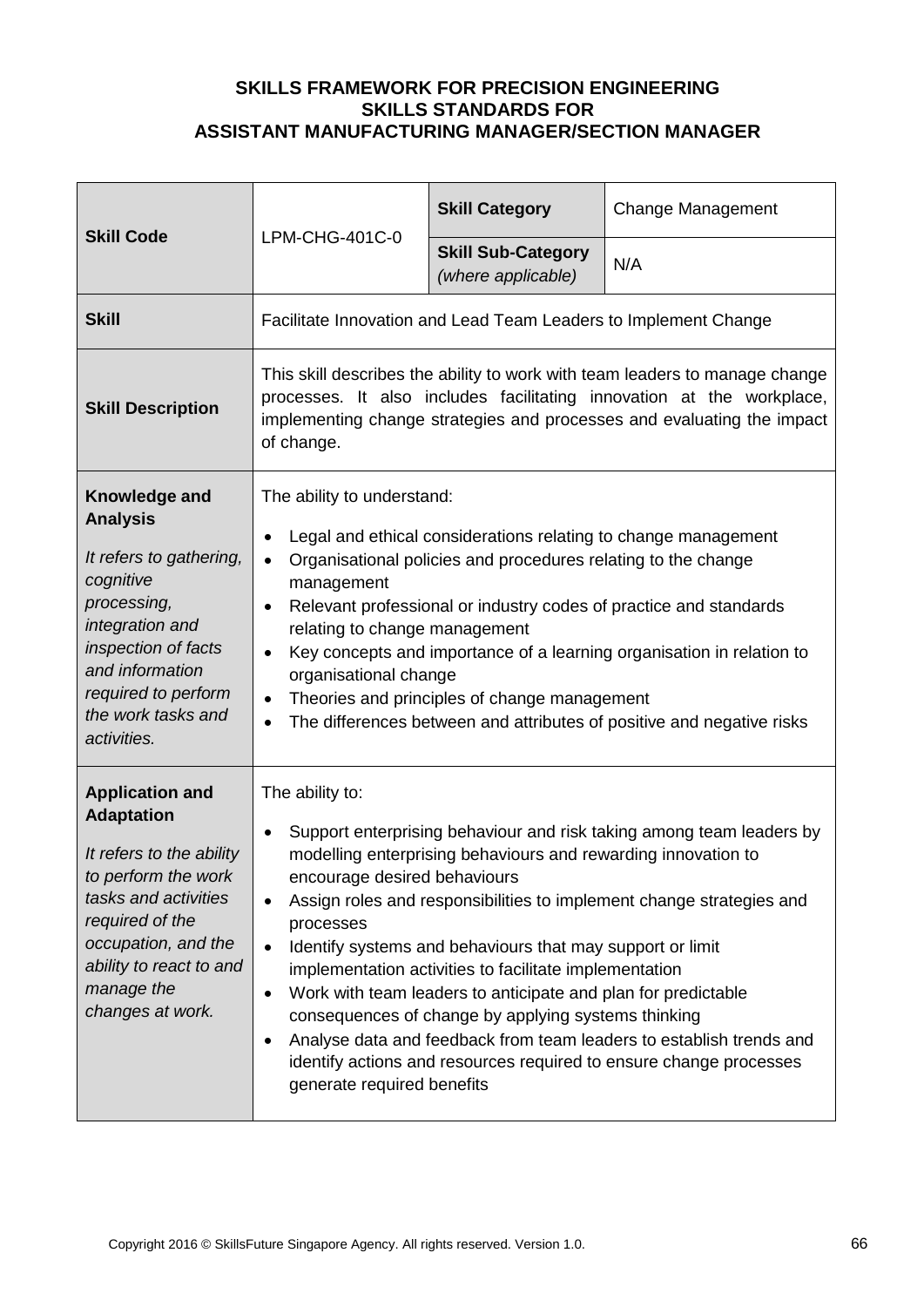| <b>Innovation and</b><br><b>Value Creation</b><br>It refers to the ability<br>to generate<br>purposive ideas to<br>improve work<br>performance and/or<br>enhance business<br>values that are<br>aligned to<br>organisational goals. | The ability to:<br>Identify opportunities for growth or improvement based on current<br>achievements<br>Develop and review systems to share learnings from change<br>implementation processes to guide future actions for improvement                                                                                                    |
|-------------------------------------------------------------------------------------------------------------------------------------------------------------------------------------------------------------------------------------|------------------------------------------------------------------------------------------------------------------------------------------------------------------------------------------------------------------------------------------------------------------------------------------------------------------------------------------|
| <b>Social Intelligence</b><br>and Ethics<br>It refers to the ability<br>to use affective<br>factors in leadership,<br>relationship and<br>diversity<br>management guided<br>by professional<br>codes of ethics.                     | The ability to:<br>Demonstrate empathy by acknowledging and addressing the feelings<br>and perspectives of team leaders arising from the impact of change<br>implementation to ensure individual needs are addressed                                                                                                                     |
| <b>Learning to Learn</b><br>It refers to the ability<br>to develop and<br>improve one's self<br>within and outside of<br>one's area of work.                                                                                        | The ability to:<br>Identify competencies to help individuals and teams to respond<br>positively to change<br>Keep abreast of change management systems and processes by<br>$\bullet$<br>subscribing to diverse learning channels and participating in peer<br>discussion platforms to enhance own knowledge for workplace<br>application |
| <b>Range of</b><br><b>Application</b><br>(where applicable)<br>It refers to the critical<br>circumstances and<br>contexts that the skill<br>may be<br>demonstrated.                                                                 | N/A                                                                                                                                                                                                                                                                                                                                      |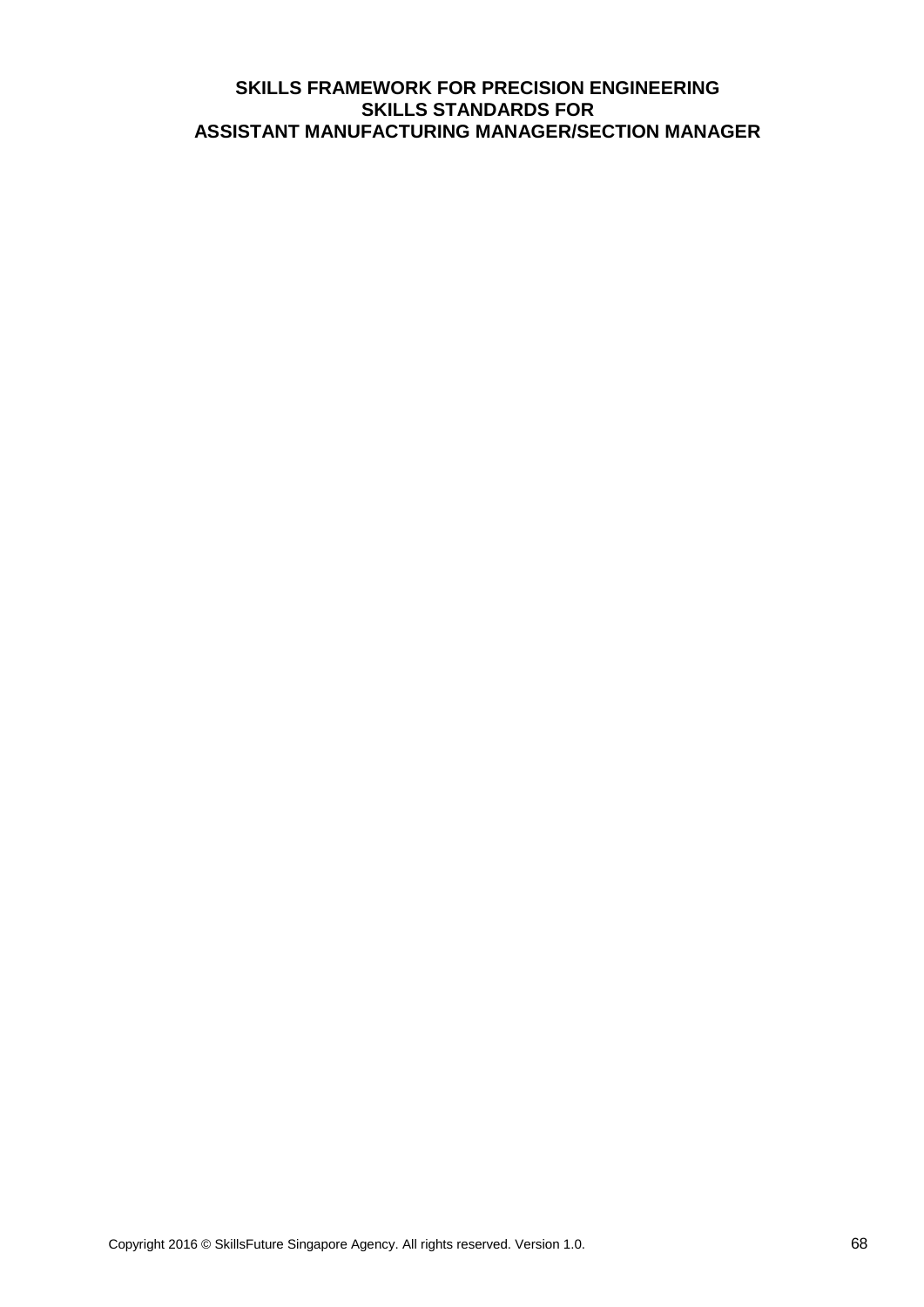| <b>Skill Code</b>                                                                                                                                                                                                             | LPM-RLT-401C-0                                                                                                                                                                                                                                                                                          | <b>Skill Category</b>                                                                                                                                                              | People and Relationship<br>Management                                                                                                                                                                                                                                                                                                                                 |
|-------------------------------------------------------------------------------------------------------------------------------------------------------------------------------------------------------------------------------|---------------------------------------------------------------------------------------------------------------------------------------------------------------------------------------------------------------------------------------------------------------------------------------------------------|------------------------------------------------------------------------------------------------------------------------------------------------------------------------------------|-----------------------------------------------------------------------------------------------------------------------------------------------------------------------------------------------------------------------------------------------------------------------------------------------------------------------------------------------------------------------|
|                                                                                                                                                                                                                               |                                                                                                                                                                                                                                                                                                         | <b>Skill Sub-Category</b><br>(where applicable)                                                                                                                                    | N/A                                                                                                                                                                                                                                                                                                                                                                   |
| <b>Skill</b>                                                                                                                                                                                                                  | <b>Cultivate Workplace Relationships and Diversity</b>                                                                                                                                                                                                                                                  |                                                                                                                                                                                    |                                                                                                                                                                                                                                                                                                                                                                       |
| <b>Skill Description</b>                                                                                                                                                                                                      | This skill describes the ability to cultivate collaborative and productive<br>relationships at the workplace to support organisational priorities. It also<br>includes building workplace relationships, promoting organisational<br>diversity through systems and processes and managing of conflicts. |                                                                                                                                                                                    |                                                                                                                                                                                                                                                                                                                                                                       |
| Knowledge and<br><b>Analysis</b><br>It refers to gathering,<br>cognitive<br>processing,<br>integration and<br>inspection of facts<br>and information<br>required to perform<br>the work tasks and<br>activities.              | The ability to understand:<br>diversity<br>$\bullet$<br>relating to business networking<br>on employees and the organisation<br>$\bullet$<br>Workforce characteristics and trends                                                                                                                       | Organisational policies and procedures relating to business<br>networking, organisational diversity and conflict management<br>Relevant local, regional and international networks | Legal and ethical considerations relating to participation in internal and<br>external networking opportunities, conflict management and workplace<br>Relevant professional or industry codes of practice and standards<br>Implications and impact of networking and collaboration opportunities<br>Common barriers to developing a diverse and cooperative workplace |
| <b>Application and</b><br><b>Adaptation</b><br>It refers to the ability<br>to perform the work<br>tasks and activities<br>required of the<br>occupation, and the<br>ability to react to and<br>manage the<br>changes at work. | The ability to:<br>٠<br>$\bullet$<br>$\bullet$<br>organisational and team priorities<br>$\bullet$<br>$\bullet$<br>acceptable outcomes                                                                                                                                                                   | knowledge sharing and networking opportunities<br>support organisational diversity strategies                                                                                      | Establish working relationships with network members to improve<br>Pursue collaborative opportunities to support beneficial outcomes<br>Facilitate information exchange among network members to support<br>Develop and monitor the implementation of systems and processes to<br>Identify sources of conflict and negotiate issues to reach mutually                 |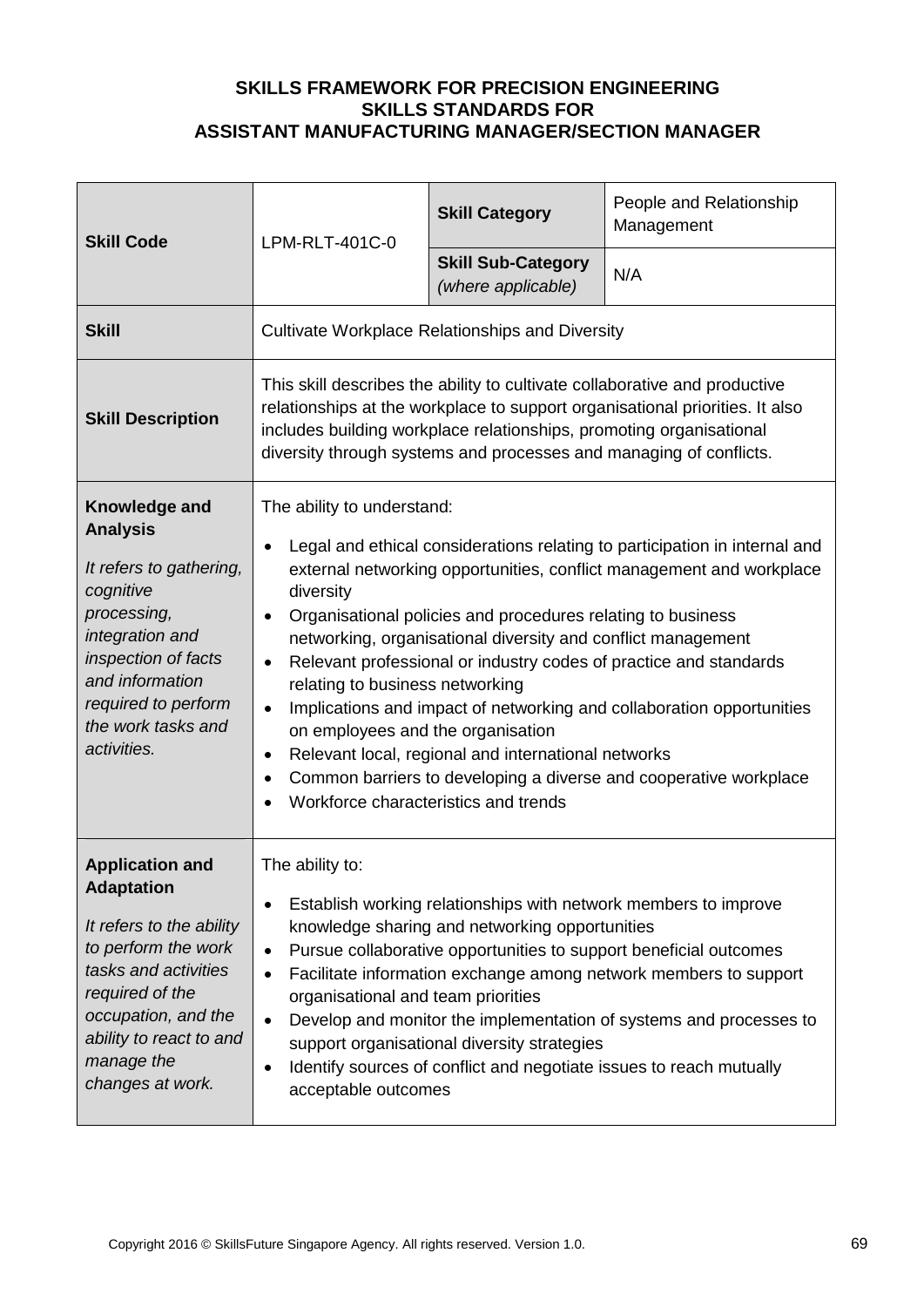| <b>Innovation and</b><br><b>Value Creation</b><br>It refers to the ability<br>to generate<br>purposive ideas to<br>improve work<br>performance and/or<br>enhance business<br>values that are<br>aligned to<br>organisational goals. | The ability to:<br>Review the effectiveness of the conflict resolution strategies and take<br>action to prevent the recurrence of conflict                                                                     |
|-------------------------------------------------------------------------------------------------------------------------------------------------------------------------------------------------------------------------------------|----------------------------------------------------------------------------------------------------------------------------------------------------------------------------------------------------------------|
| <b>Social Intelligence</b><br>and Ethics<br>It refers to the ability<br>to use affective<br>factors in leadership,<br>relationship and<br>diversity<br>management guided<br>by professional<br>codes of ethics.                     | The ability to:<br>Adjust interpersonal style and respond appropriately to emotional cues<br>when interacting with others to meet the requirements of the social and<br>cultural business context              |
| <b>Learning to Learn</b><br>It refers to the ability<br>to develop and<br>improve one's self<br>within and outside of<br>one's area of work.                                                                                        | The ability to:<br>Keep abreast of organisational diversity management systems and<br>$\bullet$<br>processes by subscribing to diverse learning channels to enhance own<br>knowledge for workplace application |
| <b>Range of</b><br><b>Application</b><br>(where applicable)<br>It refers to the critical<br>circumstances and<br>contexts that the skill<br>may be<br>demonstrated.                                                                 | N/A                                                                                                                                                                                                            |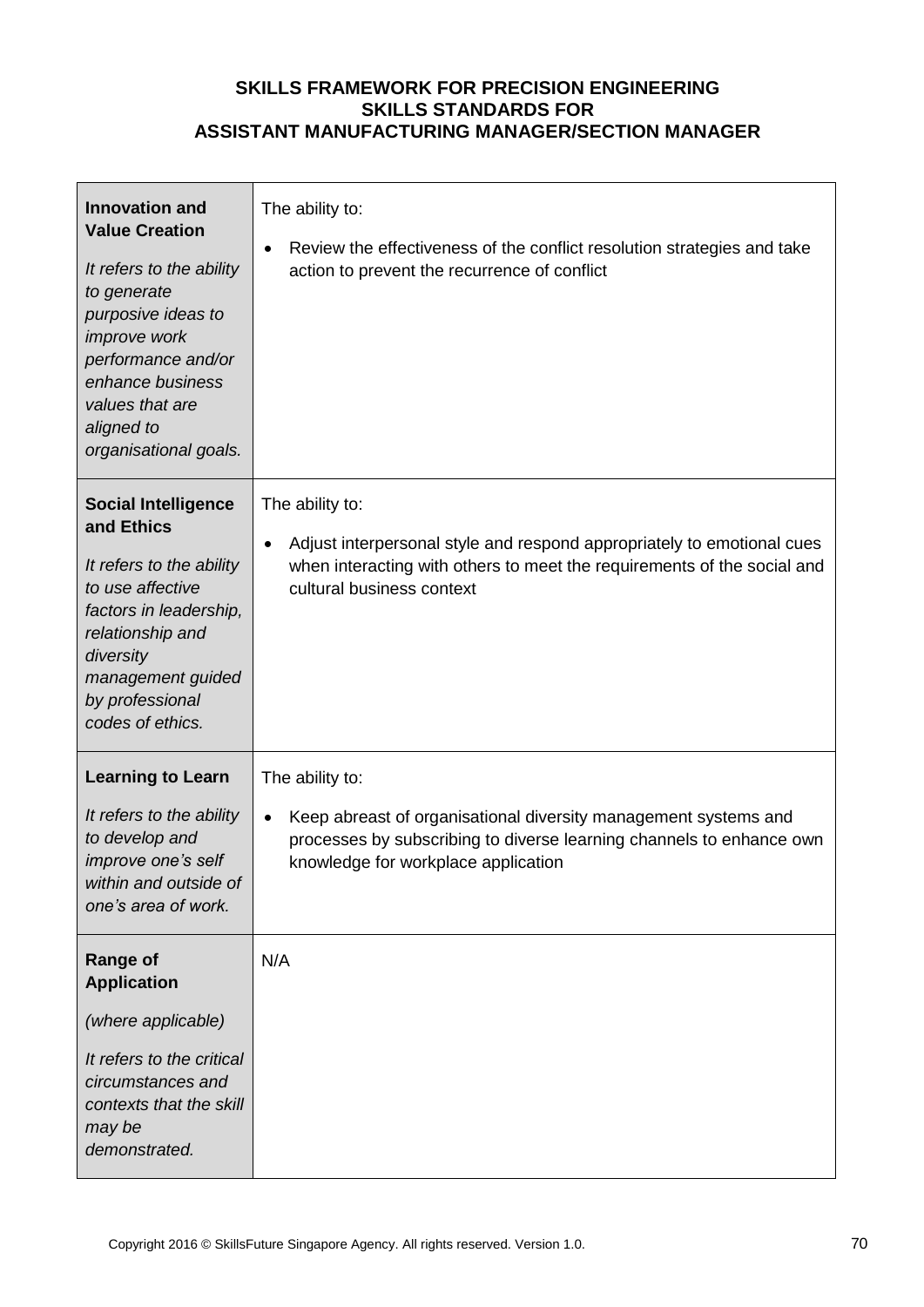| <b>Skill Code</b>                                                                                                                                                                                                             | LPM-DEV-401C-0                                                                                                                                                                           | <b>Skill Category</b>                                                                                                                                                                                                                                                                                                                                                                                                                                                              | People Management                                                                                                                                                                                                                       |
|-------------------------------------------------------------------------------------------------------------------------------------------------------------------------------------------------------------------------------|------------------------------------------------------------------------------------------------------------------------------------------------------------------------------------------|------------------------------------------------------------------------------------------------------------------------------------------------------------------------------------------------------------------------------------------------------------------------------------------------------------------------------------------------------------------------------------------------------------------------------------------------------------------------------------|-----------------------------------------------------------------------------------------------------------------------------------------------------------------------------------------------------------------------------------------|
|                                                                                                                                                                                                                               |                                                                                                                                                                                          | <b>Skill Sub-Category</b><br>(where applicable)                                                                                                                                                                                                                                                                                                                                                                                                                                    | N/A                                                                                                                                                                                                                                     |
| <b>Skill</b>                                                                                                                                                                                                                  | Develop Team Leaders through Capability Development and Coaching                                                                                                                         |                                                                                                                                                                                                                                                                                                                                                                                                                                                                                    |                                                                                                                                                                                                                                         |
| <b>Skill Description</b>                                                                                                                                                                                                      | gain confidence.                                                                                                                                                                         |                                                                                                                                                                                                                                                                                                                                                                                                                                                                                    | This skill describes the ability to identify team leaders' skill requirements<br>and facilitate their learning opportunities to enhance performance. It also<br>includes coaching of team leaders to help them develop their skills and |
| Knowledge and<br><b>Analysis</b><br>It refers to gathering,<br>cognitive<br>processing,<br>integration and<br>inspection of facts<br>and information<br>required to perform<br>the work tasks and<br>activities.              | The ability to understand:<br>$\bullet$<br>capability development<br>$\bullet$<br>development<br>$\bullet$<br>department or cross functional team<br>$\bullet$<br>$\bullet$<br>$\bullet$ | Legal and ethical considerations relating to the management of<br>Organisational policies and procedures relating to capability<br>Relevant professional or industry codes of practice and standards<br>Implications and impact of coaching and mentoring activities on the<br>individuals participating in the process<br>Models and methods of training needs analysis<br>Market trends and developments on new and emerging skill<br>requirements, and learning and development | relating to management of capability development as a manager of a                                                                                                                                                                      |
| <b>Application and</b><br><b>Adaptation</b><br>It refers to the ability<br>to perform the work<br>tasks and activities<br>required of the<br>occupation, and the<br>ability to react to and<br>manage the<br>changes at work. | The ability to:<br>$\bullet$<br>on team competency requirements<br>$\bullet$<br>tools to identify skills requirements<br>$\bullet$<br>learning and development plans<br>$\bullet$        | Work with team leaders to establish their learning priorities and<br>and support to facilitate the development of team leader skills                                                                                                                                                                                                                                                                                                                                               | Review organisational strategies and business plans to identify impact<br>Review current skills of team leaders using appropriate methods and<br>Identify learning and development opportunities and provide resources                  |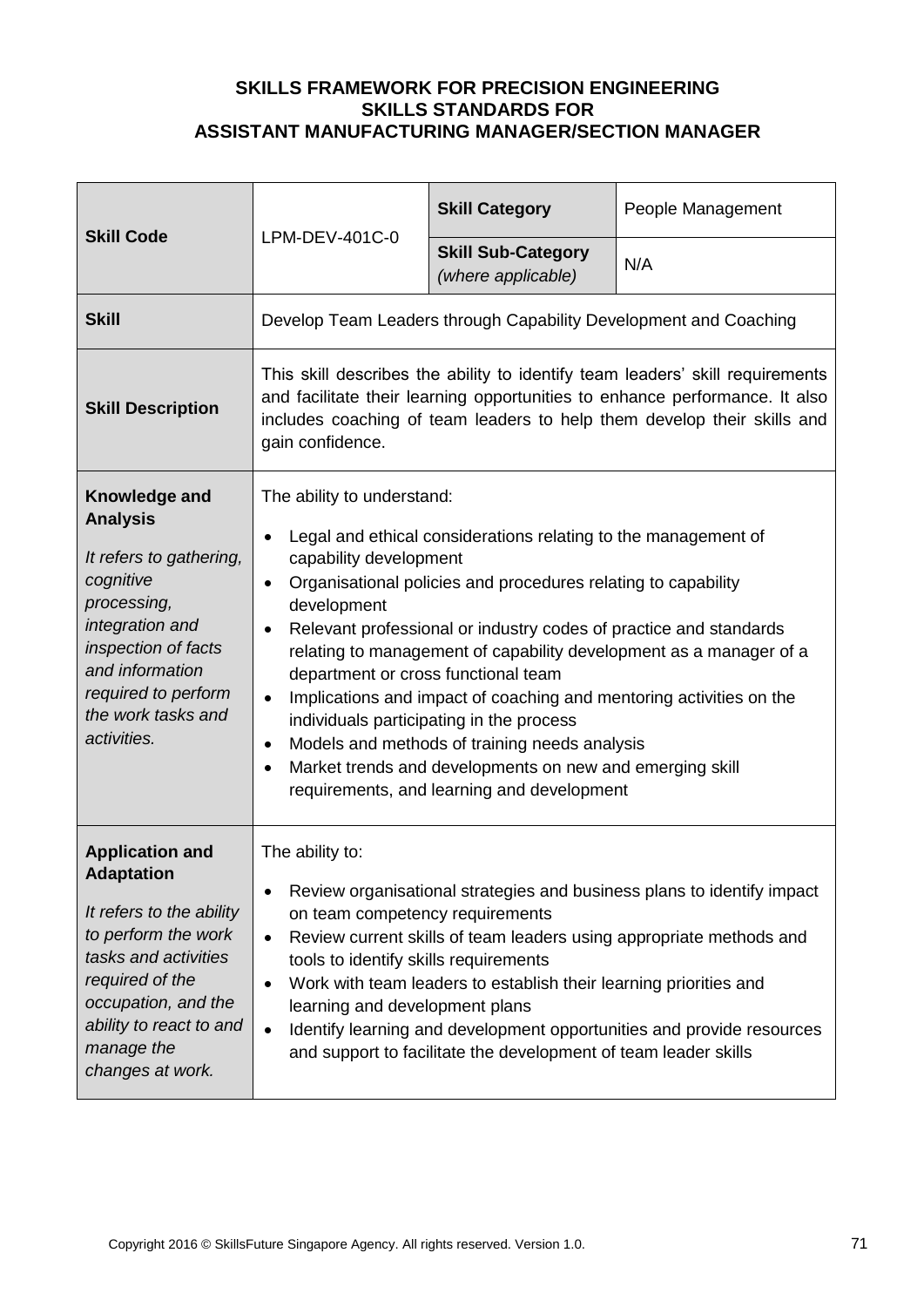| <b>Innovation and</b><br><b>Value Creation</b><br>It refers to the ability<br>to generate<br>purposive ideas to<br>improve work<br>performance and/or<br>enhance business<br>values that are<br>aligned to<br>organisational goals. | The ability to:<br>Review capability development approach for team leaders to identify<br>areas for improvement                                                                                                                                                                                               |
|-------------------------------------------------------------------------------------------------------------------------------------------------------------------------------------------------------------------------------------|---------------------------------------------------------------------------------------------------------------------------------------------------------------------------------------------------------------------------------------------------------------------------------------------------------------|
| <b>Social Intelligence</b><br>and Ethics<br>It refers to the ability<br>to use affective<br>factors in leadership,<br>relationship and<br>diversity<br>management guided<br>by professional<br>codes of ethics.                     | The ability to:<br>Provide coaching to team leaders to enhance their role performance,<br>taking into consideration their emotional states                                                                                                                                                                    |
| <b>Learning to Learn</b><br>It refers to the ability<br>to develop and<br>improve one's self<br>within and outside of<br>one's area of work.                                                                                        | The ability to:<br>Review coaching outcomes against coaching goals to identify areas for<br>$\bullet$<br>improvement in the coaching process<br>Improve own coaching skills by subscribing to diverse learning<br>channels and participating in peer discussion platforms to enhance<br>workplace performance |
| <b>Range of</b><br><b>Application</b><br>(where applicable)<br>It refers to the critical<br>circumstances and<br>contexts that the skill<br>may be<br>demonstrated.                                                                 | N/A                                                                                                                                                                                                                                                                                                           |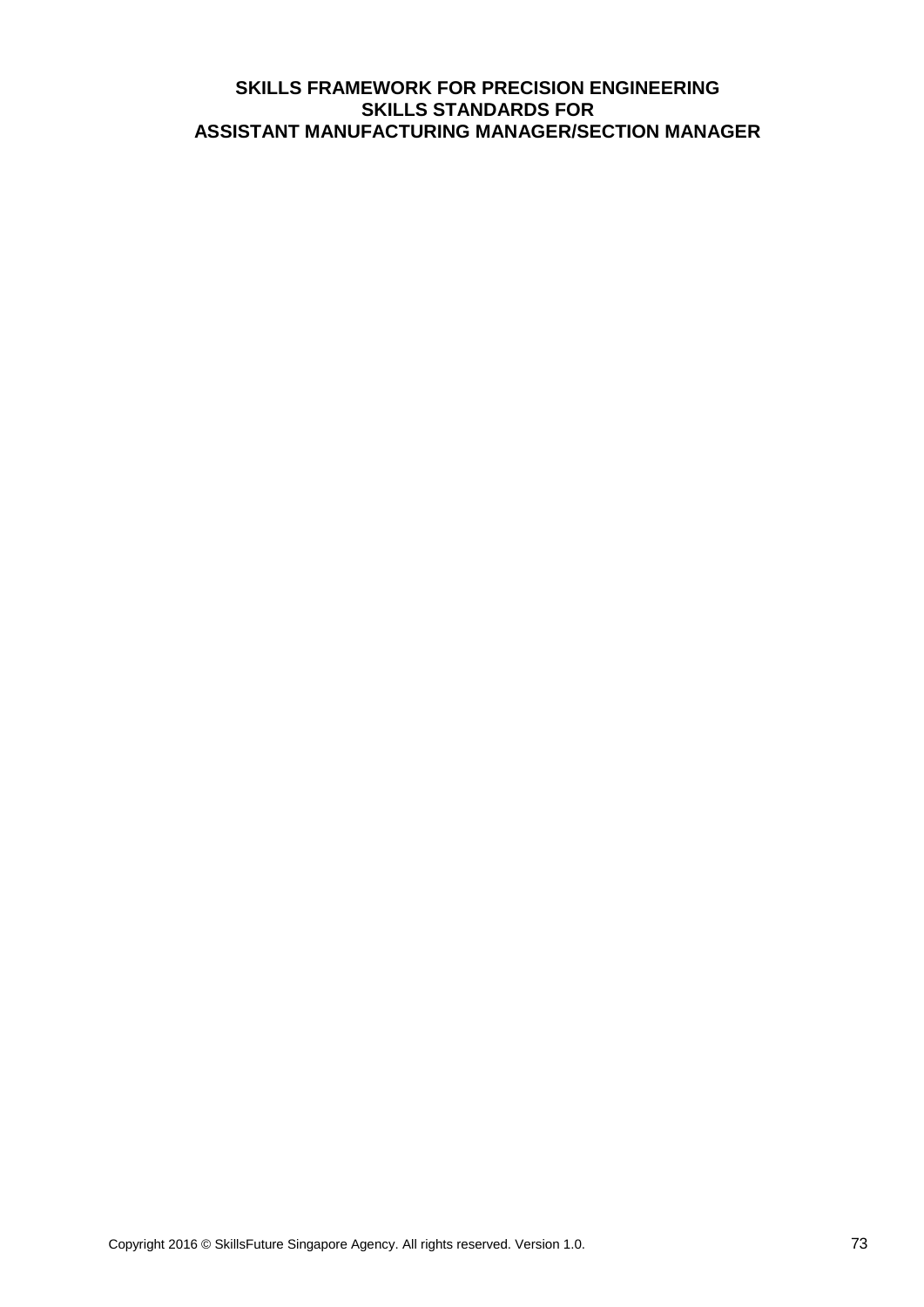| <b>Skill Code</b>                                                                                                                                                                                                             | LPM-RES-301C-0                                                                                                                                                                                                                                                                                                                                                                                                                                                                                                                                                                                                                                                                                                                                                                                                                            | <b>Skill Category</b>                           | <b>Results Achievement</b> |
|-------------------------------------------------------------------------------------------------------------------------------------------------------------------------------------------------------------------------------|-------------------------------------------------------------------------------------------------------------------------------------------------------------------------------------------------------------------------------------------------------------------------------------------------------------------------------------------------------------------------------------------------------------------------------------------------------------------------------------------------------------------------------------------------------------------------------------------------------------------------------------------------------------------------------------------------------------------------------------------------------------------------------------------------------------------------------------------|-------------------------------------------------|----------------------------|
|                                                                                                                                                                                                                               |                                                                                                                                                                                                                                                                                                                                                                                                                                                                                                                                                                                                                                                                                                                                                                                                                                           | <b>Skill Sub-Category</b><br>(where applicable) | N/A                        |
| <b>Skill</b>                                                                                                                                                                                                                  | Monitor and Reward Performance in a Team to Support Achievement of<br><b>Results</b>                                                                                                                                                                                                                                                                                                                                                                                                                                                                                                                                                                                                                                                                                                                                                      |                                                 |                            |
| <b>Skill Description</b>                                                                                                                                                                                                      | This skill describes the ability to implement team plans and monitor team's<br>progress towards the achievement of results. It also includes managing<br>and rewarding team performance.                                                                                                                                                                                                                                                                                                                                                                                                                                                                                                                                                                                                                                                  |                                                 |                            |
| Knowledge and<br><b>Analysis</b><br>It refers to gathering,<br>cognitive<br>processing,<br>integration and<br>inspection of facts<br>and information<br>required to perform<br>the work tasks and<br>activities.              | The ability to understand:<br>Organisational policies and procedures relating to interpretation and<br>$\bullet$<br>implementation of plans, and performance management processes<br>and tools<br>Legal and ethical considerations relating to performance management<br>$\bullet$<br>and performance contracts<br>The relationship between business objectives and the development<br>$\bullet$<br>and implementation of plans and processes at the team level<br>The relationship between high level strategy and performance<br>$\bullet$<br>management processes at the team level<br>Implications and impact of performance management process on<br>$\bullet$<br>employees and the organisation                                                                                                                                     |                                                 |                            |
| <b>Application and</b><br><b>Adaptation</b><br>It refers to the ability<br>to perform the work<br>tasks and activities<br>required of the<br>occupation, and the<br>ability to react to and<br>manage the<br>changes at work. | The ability to:<br>Work with team members to interpret team plans to seek common<br>٠<br>understanding<br>Allocate tasks and resources to team members based on each<br>$\bullet$<br>individual's skills, knowledge and experiences to ensure optimal<br>deployment of team members<br>Negotiate and document the deliverables and performance<br>$\bullet$<br>expectations of each team member to track achievement of results<br>Lead team performance and monitor implementation of team plans to<br>$\bullet$<br>generate desired results<br>Provide regular feedback to team members to maintain awareness of<br>$\bullet$<br>expected and actual performance<br>Monitor and assess emerging risks that may impact on team<br>$\bullet$<br>performance and identify appropriate control and contingency<br>measures to address risks |                                                 |                            |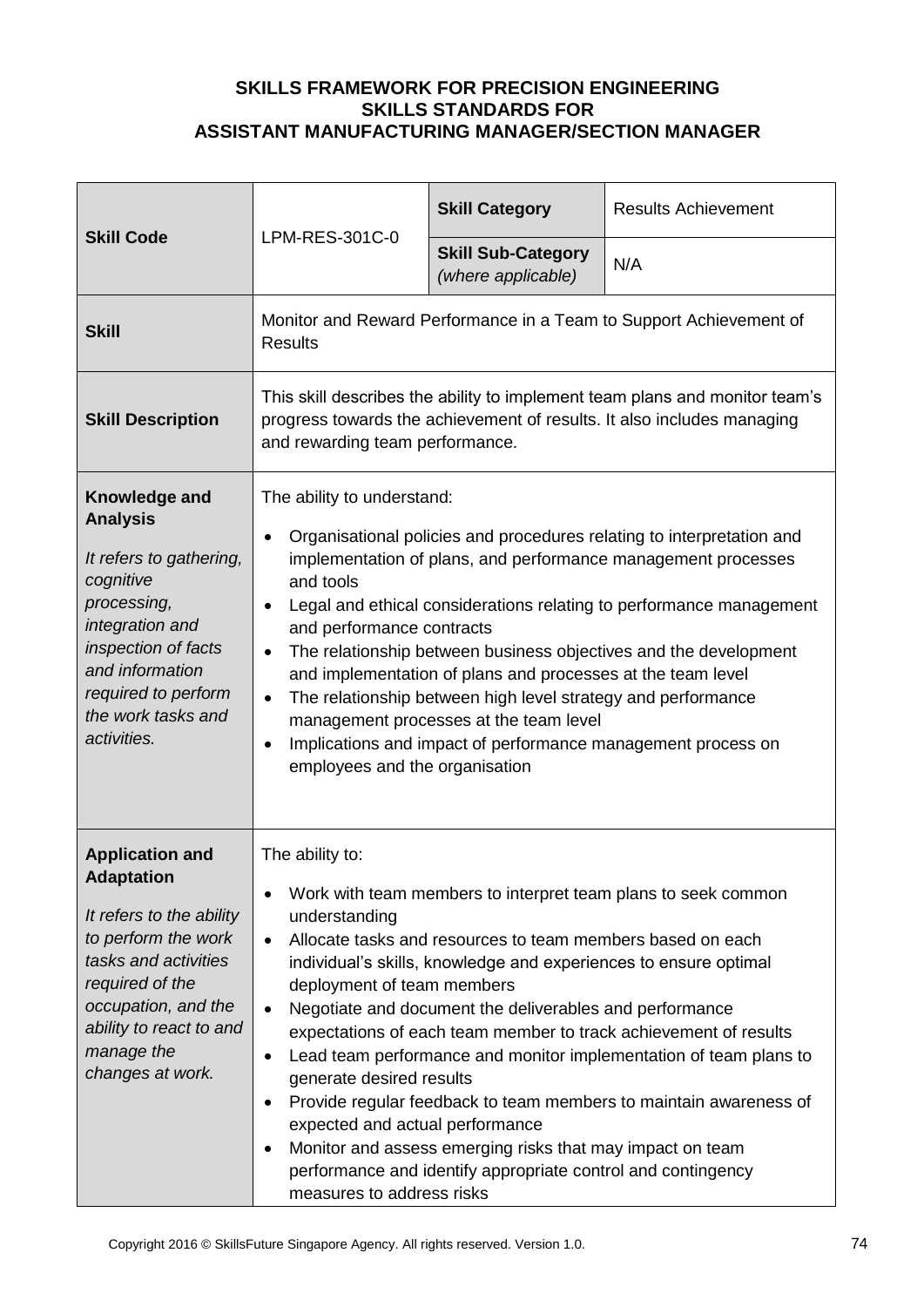|                                                                                                                                                                                                                                     | Report on evaluation of team plan implementation to update<br>management team<br>Manage and reward employee performance to ensure performance<br>standards are met in accordance to team requirements<br>Identify learning and development programmes to support team and<br>own performance |
|-------------------------------------------------------------------------------------------------------------------------------------------------------------------------------------------------------------------------------------|----------------------------------------------------------------------------------------------------------------------------------------------------------------------------------------------------------------------------------------------------------------------------------------------|
| <b>Innovation and</b><br><b>Value Creation</b><br>It refers to the ability<br>to generate<br>purposive ideas to<br>improve work<br>performance and/or<br>enhance business<br>values that are<br>aligned to<br>organisational goals. | The ability to:<br>Work with team members to evaluate outcomes of team plan<br>implementation and team performance against success criteria to<br>determine areas for improvements                                                                                                           |
| <b>Social Intelligence</b><br>and Ethics<br>It refers to the ability<br>to use affective<br>factors in leadership,<br>relationship and<br>diversity<br>management guided<br>by professional<br>codes of ethics.                     | The ability to:<br>Assess emotional states of team members and respond appropriately<br>$\bullet$<br>to emotional cues when managing team performance to ensure<br>individual needs are addressed                                                                                            |
| <b>Learning to Learn</b><br>It refers to the ability<br>to develop and<br>improve one's self<br>within and outside of<br>one's area of work.                                                                                        | The ability to:<br>Keep abreast of performance management processes by subscribing<br>to diverse learning channels and participating in peer discussions to<br>enhance own competence in managing performance management                                                                     |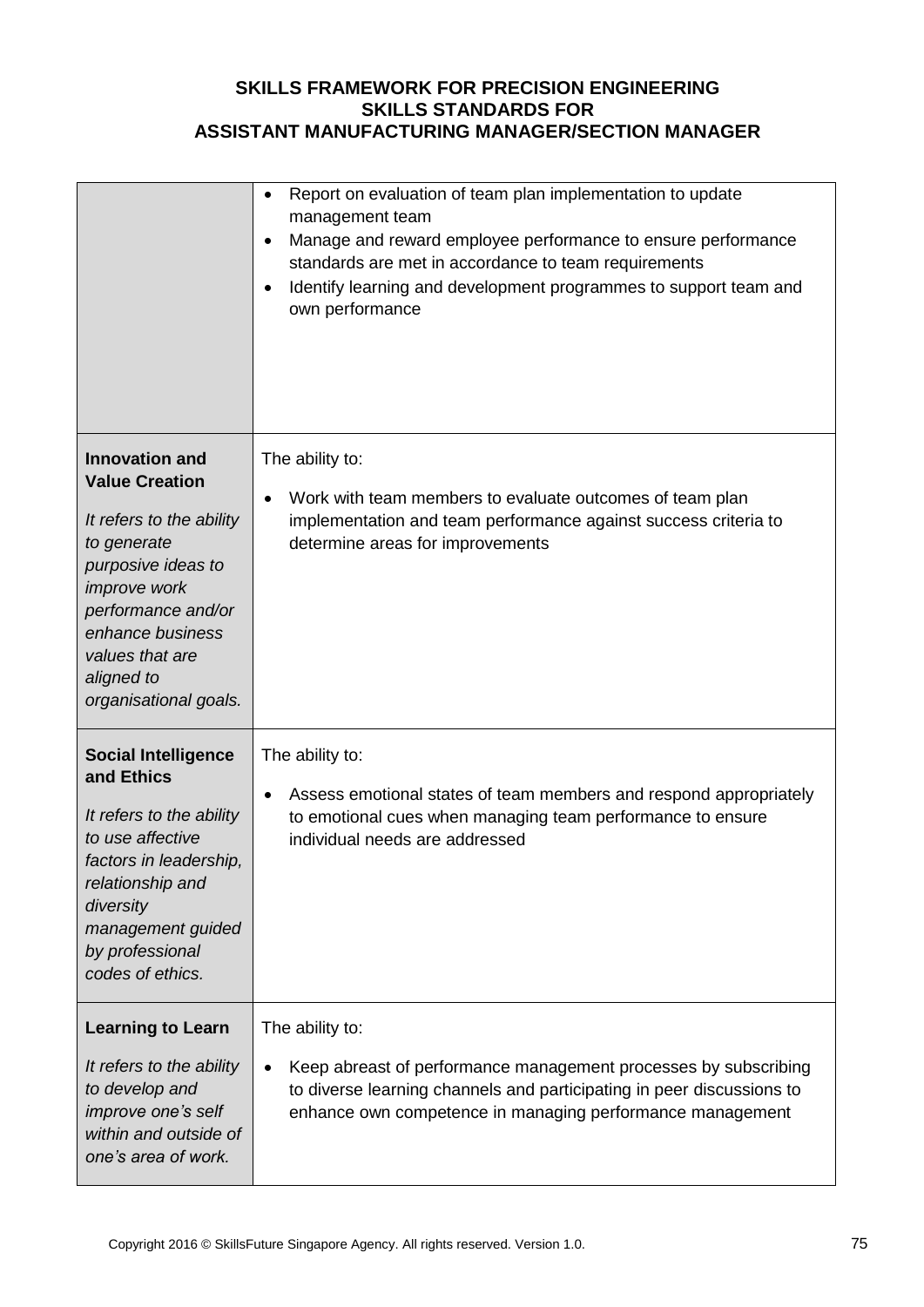| <b>Range of</b><br><b>Application</b>                                                                | N/A |
|------------------------------------------------------------------------------------------------------|-----|
| (where applicable)                                                                                   |     |
| It refers to the critical<br>circumstances and<br>contexts that the skill<br>may be<br>demonstrated. |     |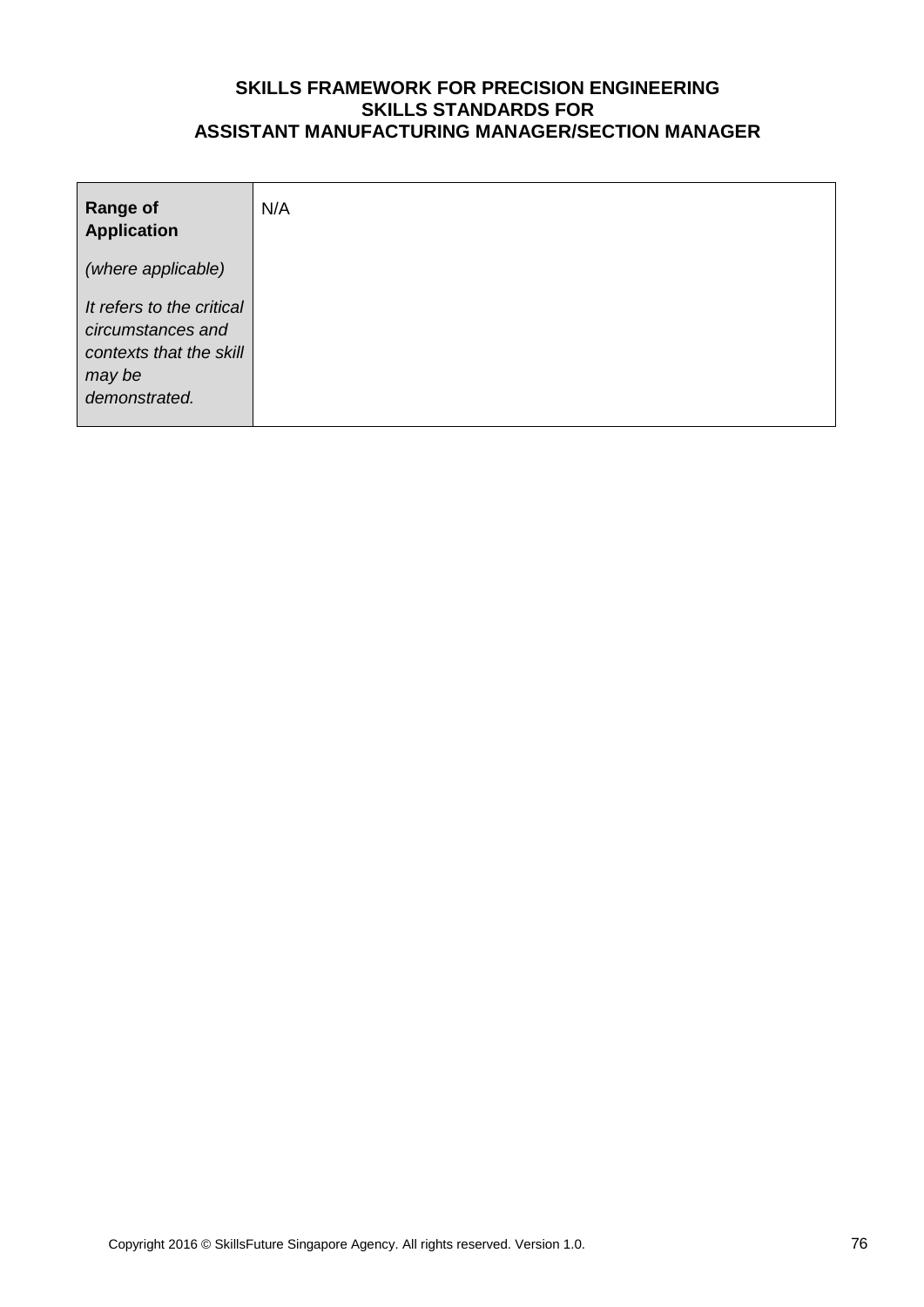| LPM-PER-401C-0<br><b>Skill Code</b>                                                                                                                                                                                           |                                                                                                                                                                                                                                                                                                                                                                                                                                                                                                                                                                                                                                                                                                                                     | <b>Skill Category</b> | Leadership and People<br>Management |
|-------------------------------------------------------------------------------------------------------------------------------------------------------------------------------------------------------------------------------|-------------------------------------------------------------------------------------------------------------------------------------------------------------------------------------------------------------------------------------------------------------------------------------------------------------------------------------------------------------------------------------------------------------------------------------------------------------------------------------------------------------------------------------------------------------------------------------------------------------------------------------------------------------------------------------------------------------------------------------|-----------------------|-------------------------------------|
|                                                                                                                                                                                                                               | <b>Skill Sub-Category</b><br>(if applicable)                                                                                                                                                                                                                                                                                                                                                                                                                                                                                                                                                                                                                                                                                        | N/A                   |                                     |
| <b>Skill</b>                                                                                                                                                                                                                  | Develop Self to Maintain Professional Competence at Managerial Level                                                                                                                                                                                                                                                                                                                                                                                                                                                                                                                                                                                                                                                                |                       |                                     |
| <b>Skill Description</b>                                                                                                                                                                                                      | This skill describes the ability to communicate effectively and influence<br>decision making as a manager of team leaders.<br>It also includes<br>demonstrating commitment to self- development.                                                                                                                                                                                                                                                                                                                                                                                                                                                                                                                                    |                       |                                     |
| Knowledge and<br><b>Analysis</b><br>It refers to gathering,<br>cognitive<br>processing,<br>integration and<br>inspection of facts<br>and information<br>required to perform<br>the work tasks and<br>activities.              | The ability to understand:<br>Legal and ethical considerations relating to organisational<br>$\bullet$<br>communication and decision making<br>Organisational policies and procedures relating to organisational<br>$\bullet$<br>communication and development of professional competence<br>The relationship between high level strategy and the development and<br>$\bullet$<br>implementation of business plans and processes at department level<br>Types of decision making models, methods and techniques<br>$\bullet$<br>Implications and impact of communication processes on stakeholders<br>$\bullet$<br>Implications and impact of own leadership style and capability on<br>$\bullet$<br>employees and the organisation |                       |                                     |
| <b>Application and</b><br><b>Adaptation</b><br>It refers to the ability<br>to perform the work<br>tasks and activities<br>required of the<br>occupation, and the<br>ability to react to and<br>manage the<br>changes at work. | The ability to:<br>Use appropriate methods of communication to delegate responsibilities<br>٠<br>and duties to team leaders<br>Seek feedback from team leaders to enhance team cohesion and<br>٠<br>ensure common understanding of goals and requirements<br>Model effective communication techniques and behaviours to<br>٠<br>demonstrate organisational values and ethics<br>Contribute to the development of implementation plans to support<br>$\bullet$<br>strategic priorities and facilitate decision making process to garner<br>support for the implementation plans                                                                                                                                                      |                       |                                     |
| <b>Innovation and</b><br><b>Value Creation</b><br>It refers to the ability<br>to generate<br>purposive ideas to<br><i>improve</i> work                                                                                        | The ability to:<br>Address barriers to communication to improve collaboration and<br>effectiveness when working with team leaders                                                                                                                                                                                                                                                                                                                                                                                                                                                                                                                                                                                                   |                       |                                     |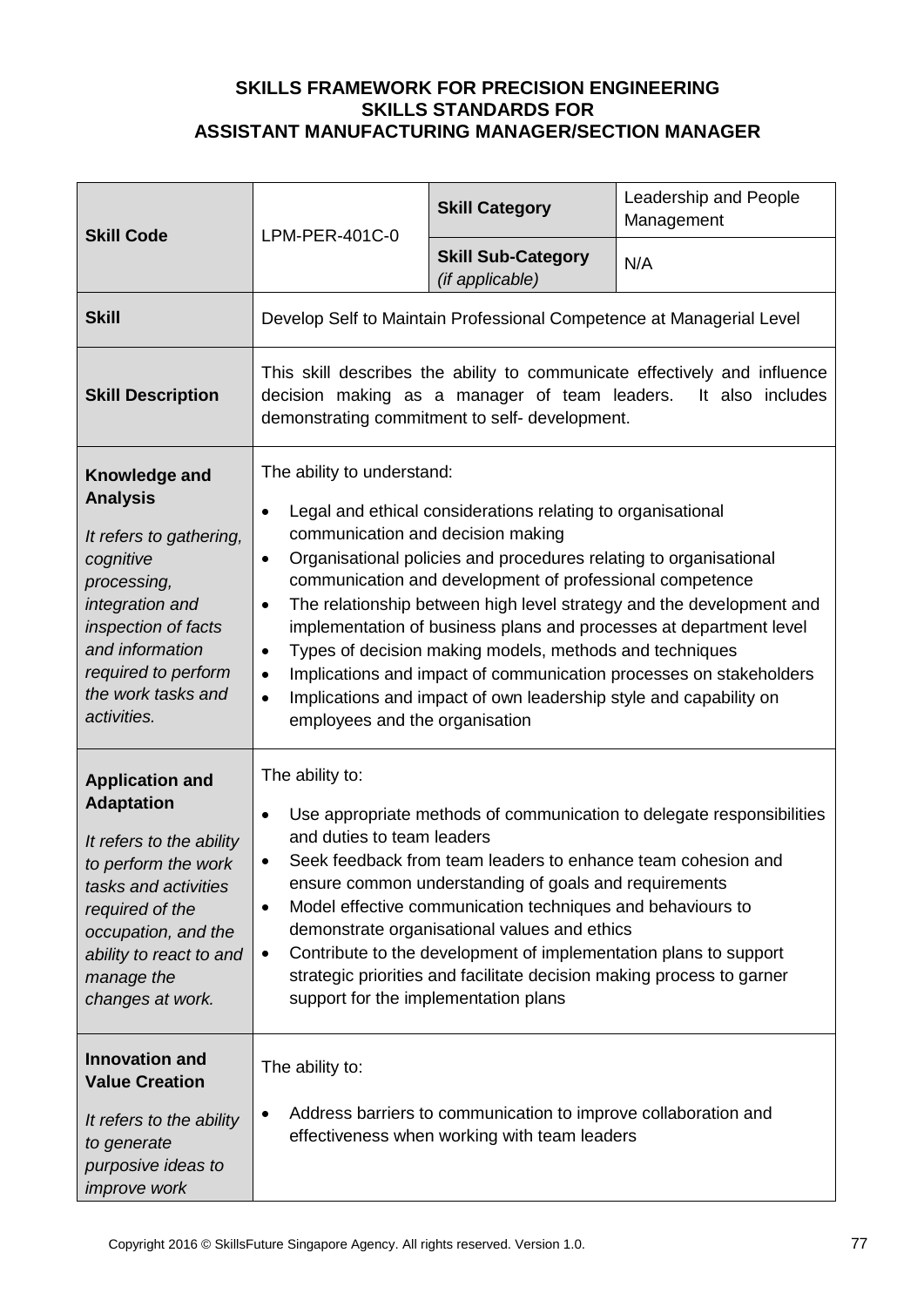| performance and/or<br>enhance business<br>values that are<br>aligned to<br>organisational                                                                                                                       |                                                                                                                                                                                                                                                                                                                      |
|-----------------------------------------------------------------------------------------------------------------------------------------------------------------------------------------------------------------|----------------------------------------------------------------------------------------------------------------------------------------------------------------------------------------------------------------------------------------------------------------------------------------------------------------------|
| <b>Social Intelligence</b><br>and Ethics<br>It refers to the ability<br>to use affective<br>factors in leadership,<br>relationship and<br>diversity<br>management guided<br>by professional<br>codes of ethics. | The ability to:<br>Influence team leaders to pursue actions to support the achievement of<br>$\bullet$<br>the organisation's strategic priorities<br>Recognise own emotional states, their causes and effects on one's<br>$\bullet$<br>communication with others to maintain positive interpersonal<br>relationships |
| <b>Learning to Learn</b><br>It refers to the ability<br>to develop and                                                                                                                                          | The ability to:<br>Identify areas for improvement and training to maintain currency of<br>$\bullet$<br>knowledge and skills through self-assessment and evaluation on                                                                                                                                                |
| improve one's self<br>within and outside of<br>one's area of work.                                                                                                                                              | current and future requirements of own work role                                                                                                                                                                                                                                                                     |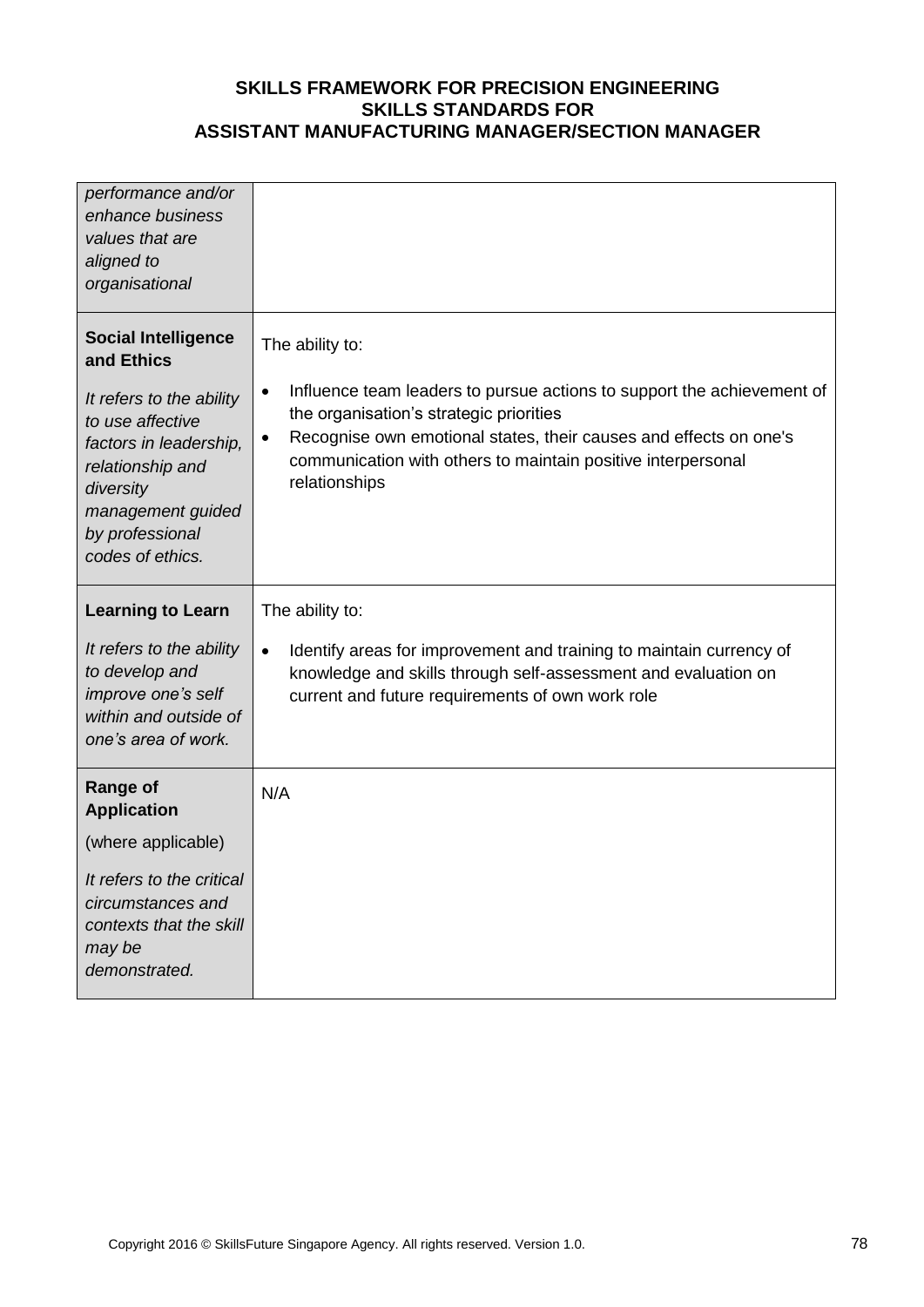|                                                                                                                                                                                                                               | <b>Skill Code</b><br>BM-PM-505E-1                                                                                                                                                                                                                                                                                                                                                                                        | <b>Skills Category</b>                           | <b>Project Management</b> |
|-------------------------------------------------------------------------------------------------------------------------------------------------------------------------------------------------------------------------------|--------------------------------------------------------------------------------------------------------------------------------------------------------------------------------------------------------------------------------------------------------------------------------------------------------------------------------------------------------------------------------------------------------------------------|--------------------------------------------------|---------------------------|
|                                                                                                                                                                                                                               |                                                                                                                                                                                                                                                                                                                                                                                                                          | <b>Skills Sub-Category</b><br>(where applicable) | N/A                       |
| <b>Skill</b>                                                                                                                                                                                                                  | Lead Programme and Project After-Action Review                                                                                                                                                                                                                                                                                                                                                                           |                                                  |                           |
| <b>Skill Description</b>                                                                                                                                                                                                      | This skill describes the ability to lead a programme and project after action<br>review (AAR). It includes setting programme and project AAR policies and<br>guidelines, directing AAR discussions, as well as evaluating and following<br>up on the implications of the AAR findings to establish improvements                                                                                                          |                                                  |                           |
| Knowledge and<br><b>Analysis</b><br>It refers to gathering,<br>cognitive<br>processing,<br>integration and<br>inspection of facts<br>and information<br>required to perform<br>the work tasks and<br>activities.              | The ability to understand:<br>Objectives of an after action review (AAR)<br>$\bullet$<br>Potential programme and project management issues<br>$\bullet$                                                                                                                                                                                                                                                                  |                                                  |                           |
| <b>Application and</b><br><b>Adaptation</b><br>It refers to the ability<br>to perform the work<br>tasks and activities<br>required of the<br>occupation, and the<br>ability to react to and<br>manage the<br>changes at work. | The ability to:<br>Set programme and project AAR policies and guidelines in order to<br>$\bullet$<br>encourage continuous improvement and learning<br>Direct discussion to assess programme and project management<br>outcomes<br>Evaluate implications of AAR findings and discussion topics on project<br>$\bullet$<br>management functions, organisational processes and procedures to<br>determine follow-up actions |                                                  |                           |
| <b>Innovation and</b><br><b>Value Creation</b><br>It refers to the ability<br>to generate<br>purposive ideas to<br>improve work                                                                                               | The ability to:<br>Establish improvements to project management functions and<br>$\bullet$<br>organisational processes and procedures based on AAR findings to<br>enhance organisational performance                                                                                                                                                                                                                     |                                                  |                           |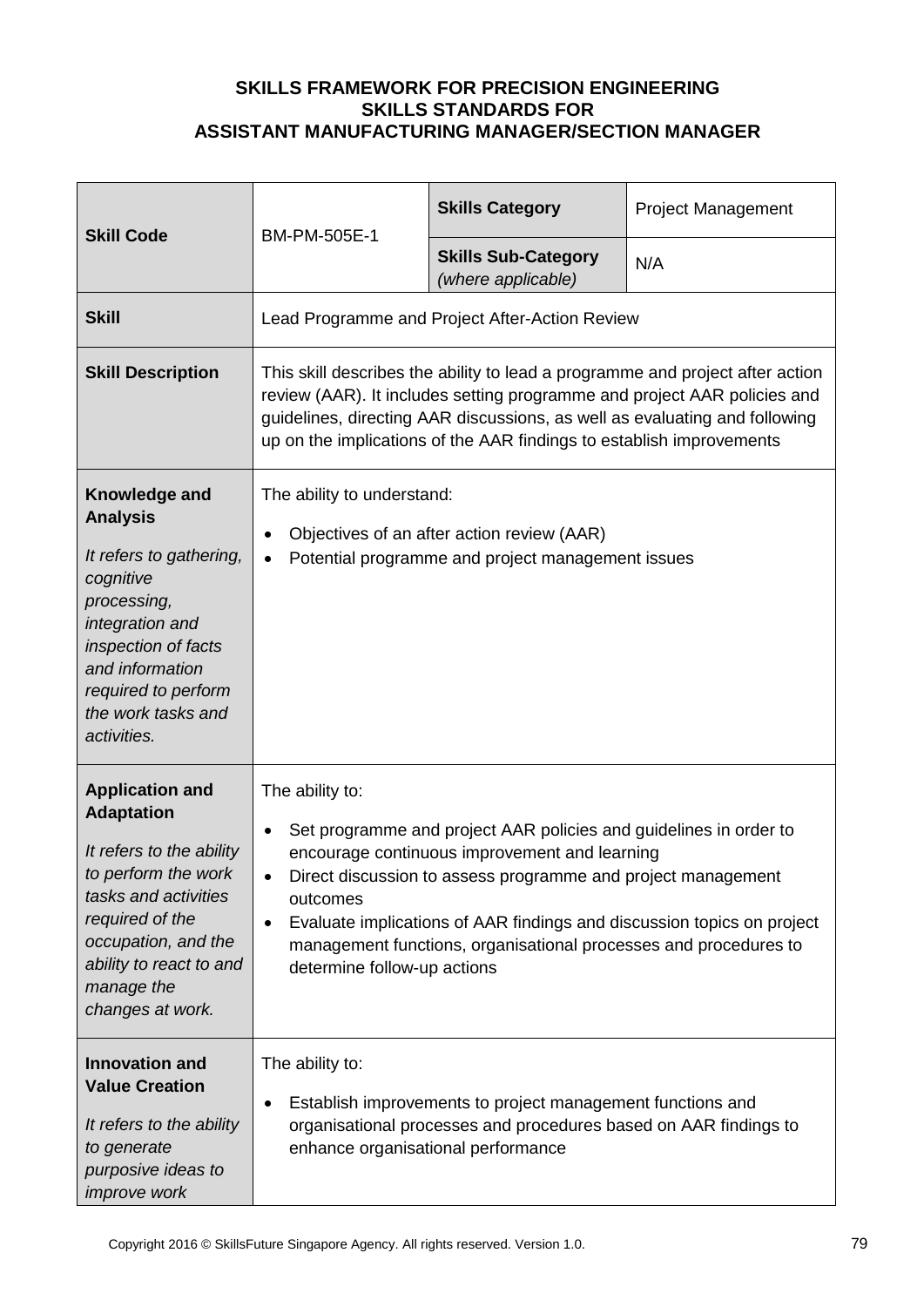| performance and/or<br>enhance business<br>values that are<br>aligned to<br>organisational                                                                                                                       |                                                                                                                                                                                   |
|-----------------------------------------------------------------------------------------------------------------------------------------------------------------------------------------------------------------|-----------------------------------------------------------------------------------------------------------------------------------------------------------------------------------|
| <b>Social Intelligence</b><br>and Ethics<br>It refers to the ability<br>to use affective<br>factors in leadership,<br>relationship and<br>diversity<br>management guided<br>by professional<br>codes of ethics. | The ability to:<br>Demonstrate openness to feedback to set an open atmosphere to<br>$\bullet$<br>encourage active participation in AAR discussions                                |
| <b>Learning to Learn</b><br>It refers to the ability<br>to develop and<br>improve one's self<br>within and outside of<br>one's area of work.                                                                    | The ability to:<br>Improve own capability in leading AAR by subscribing to diverse<br>$\bullet$<br>learning channels and discussion platforms to enhance workplace<br>performance |
| <b>Range of</b><br><b>Application</b><br>(where applicable)<br>It refers to the critical<br>circumstances and<br>contexts that the skill<br>may be<br>demonstrated.                                             | N/A                                                                                                                                                                               |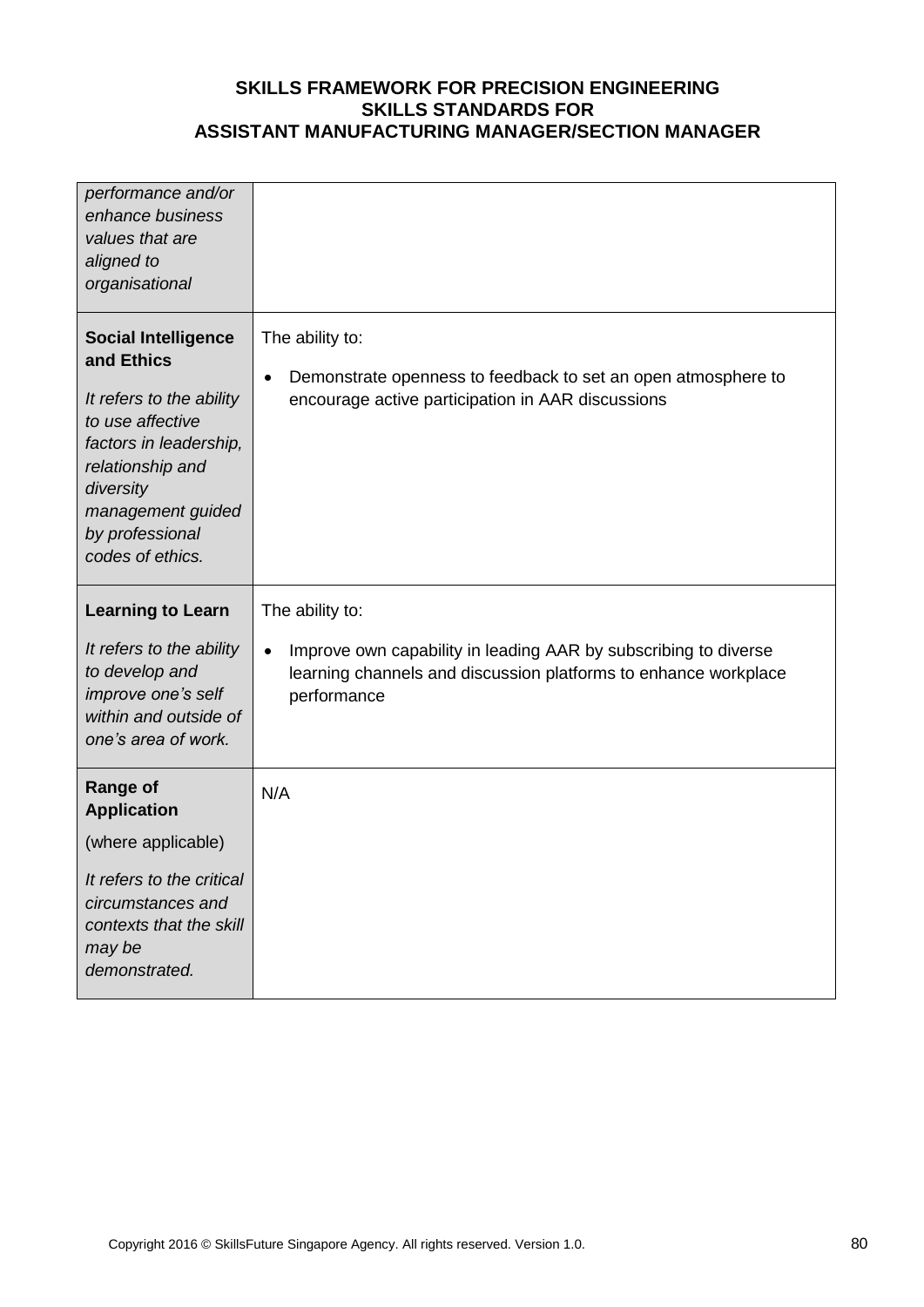| <b>Skill Code</b>                                                                                                                                                                                                             | BM-PM-502E-1                                                                                                                                                                                                                                                                                          | <b>Skills Category</b>                           | <b>Project Management</b> |
|-------------------------------------------------------------------------------------------------------------------------------------------------------------------------------------------------------------------------------|-------------------------------------------------------------------------------------------------------------------------------------------------------------------------------------------------------------------------------------------------------------------------------------------------------|--------------------------------------------------|---------------------------|
|                                                                                                                                                                                                                               |                                                                                                                                                                                                                                                                                                       | <b>Skills Sub-Category</b><br>(where applicable) | N/A                       |
| <b>Skill</b>                                                                                                                                                                                                                  | <b>Establish Project Feasibility</b>                                                                                                                                                                                                                                                                  |                                                  |                           |
| <b>Skill Description</b>                                                                                                                                                                                                      | This skill describes the ability to assess the feasibility of and authorise<br>projects based on feasibility assessment results. This includes carrying<br>out project feasibility studies.                                                                                                           |                                                  |                           |
| Knowledge and<br><b>Analysis</b><br>It refers to gathering,<br>cognitive<br>processing,<br>integration and<br>inspection of facts<br>and information<br>required to perform<br>the work tasks and<br>activities.              | The ability to understand:<br>Organisational objectives and capabilities<br>$\bullet$<br>Assessment process<br>$\bullet$<br>Methods to evaluate assessment models' findings<br>$\bullet$<br><b>Feasibility factors</b><br>$\bullet$<br>Measures of project benefits and outcomes<br>$\bullet$         |                                                  |                           |
| <b>Application and</b><br><b>Adaptation</b><br>It refers to the ability<br>to perform the work<br>tasks and activities<br>required of the<br>occupation, and the<br>ability to react to and<br>manage the<br>changes at work. | The ability to:<br>Evaluate alignment of project with organisational objectives<br>$\bullet$<br>Assess feasibility of carrying out project in accordance with<br>$\bullet$<br>organisational capabilities<br>Recommend authorisation of projects in accordance with feasibility<br>assessment results |                                                  |                           |
| <b>Innovation and</b><br><b>Value Creation</b><br>It refers to the ability<br>to generate<br>purposive ideas to<br><i>improve</i> work<br>performance and/or                                                                  | The ability to:<br>Seek inputs from supervisors to add value to the project feasibility<br>$\bullet$<br>assessment findings and recommendations                                                                                                                                                       |                                                  |                           |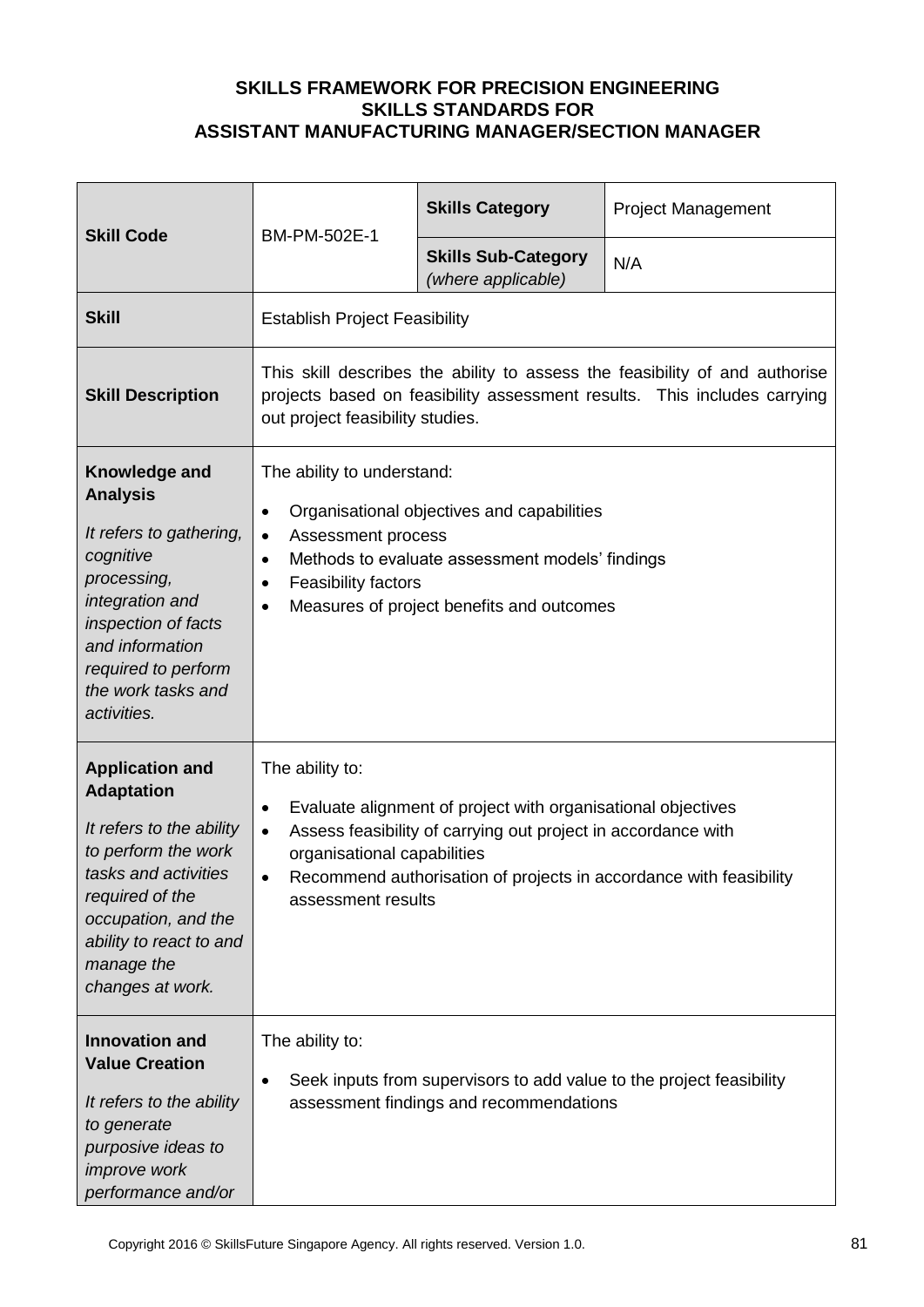| enhance business<br>values that are<br>aligned to<br>organisational                                                                                                                                             |                                                                                                                                                                                                             |
|-----------------------------------------------------------------------------------------------------------------------------------------------------------------------------------------------------------------|-------------------------------------------------------------------------------------------------------------------------------------------------------------------------------------------------------------|
| <b>Social Intelligence</b><br>and Ethics<br>It refers to the ability<br>to use affective<br>factors in leadership,<br>relationship and<br>diversity<br>management guided<br>by professional<br>codes of ethics. | The ability to:<br>Assess emotional states and respond appropriately to emotional cues<br>$\bullet$<br>when addressing project feasibility with project teams to maintain<br>positive working relationships |
| <b>Learning to Learn</b>                                                                                                                                                                                        | The ability to:                                                                                                                                                                                             |
| It refers to the ability<br>to develop and<br>improve one's self<br>within and outside of<br>one's area of work.                                                                                                | Improve own capability in conducting project feasibility assessment by<br>$\bullet$<br>subscribing to diverse learning channels and discussion platforms to<br>enhance workplace performance                |
|                                                                                                                                                                                                                 |                                                                                                                                                                                                             |
| <b>Range of</b><br><b>Application</b>                                                                                                                                                                           | N/A                                                                                                                                                                                                         |
| (where applicable)                                                                                                                                                                                              |                                                                                                                                                                                                             |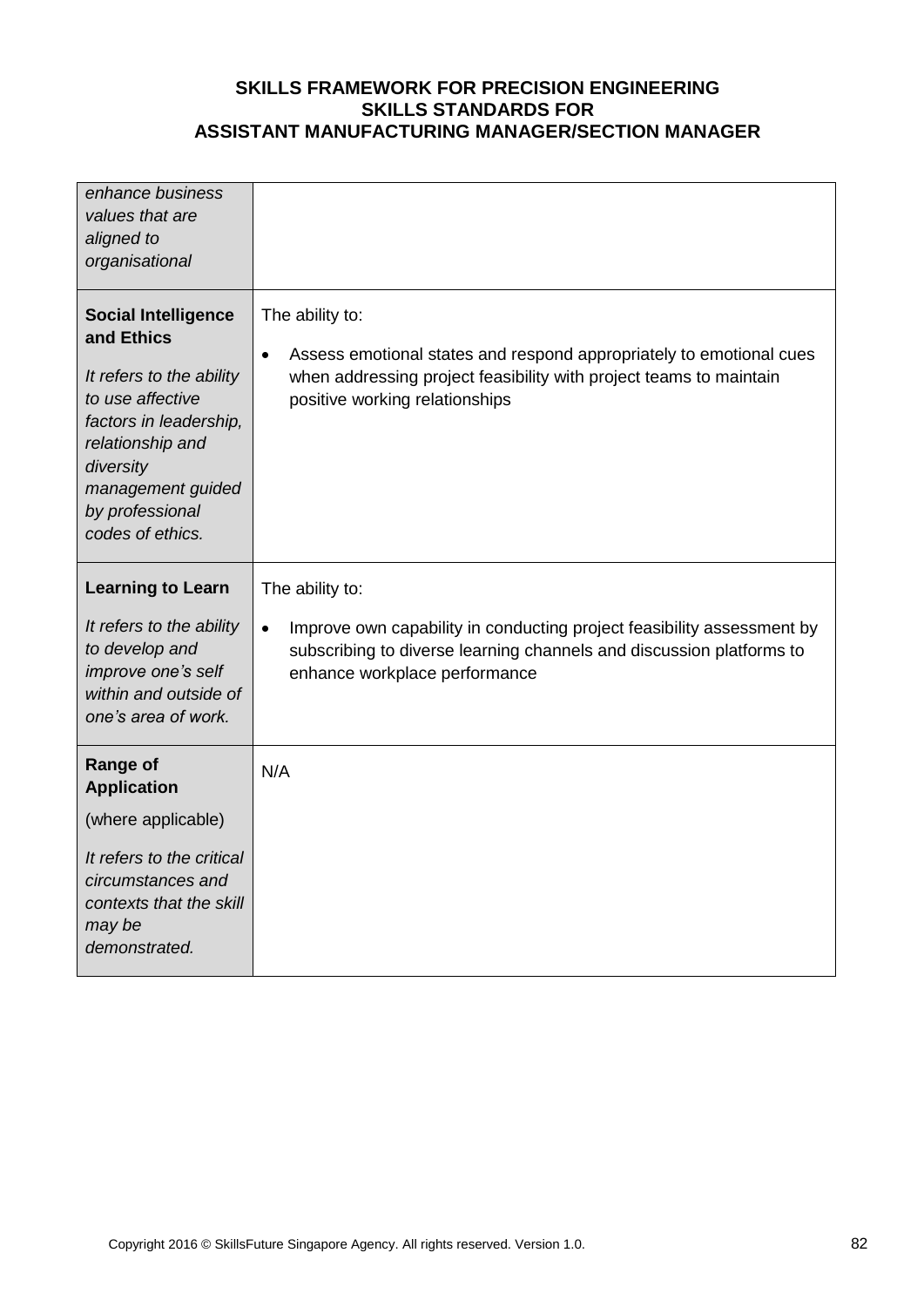| <b>Skill Code</b>                                                                                                                                                                                                             | BM-PM-503E-1                                                                                                                                                                                                                                 | <b>Skills Category</b>                           | <b>Project Management</b> |  |
|-------------------------------------------------------------------------------------------------------------------------------------------------------------------------------------------------------------------------------|----------------------------------------------------------------------------------------------------------------------------------------------------------------------------------------------------------------------------------------------|--------------------------------------------------|---------------------------|--|
|                                                                                                                                                                                                                               |                                                                                                                                                                                                                                              | <b>Skills Sub-Category</b><br>(where applicable) | N/A                       |  |
| <b>Skill</b>                                                                                                                                                                                                                  | <b>Establish Project Scope</b>                                                                                                                                                                                                               |                                                  |                           |  |
| <b>Skill Description</b>                                                                                                                                                                                                      | This skill describes the ability to define and authorise changes to a<br>project's scope to ensure its successful completion. This involves defining<br>project objectives and scope.                                                        |                                                  |                           |  |
| Knowledge and<br><b>Analysis</b><br>It refers to gathering,<br>cognitive<br>processing,<br>integration and<br>inspection of facts<br>and information<br>required to perform<br>the work tasks and<br>activities.              | The ability to understand:<br>Relevant stakeholders<br>$\bullet$<br>Components of project plans<br>$\bullet$<br>Change management process<br>$\bullet$<br>Project charter<br>$\bullet$<br>Project outcomes<br>$\bullet$                      |                                                  |                           |  |
| <b>Application and</b><br><b>Adaptation</b><br>It refers to the ability<br>to perform the work<br>tasks and activities<br>required of the<br>occupation, and the<br>ability to react to and<br>manage the<br>changes at work. | The ability to:<br>Define project objectives and scope to meet organisational needs and<br>$\bullet$<br>guidelines or policies<br>Authorise project scope in accordance with organisational procedures<br>$\bullet$<br>for project execution |                                                  |                           |  |
| <b>Innovation and</b><br><b>Value Creation</b><br>It refers to the ability<br>to generate<br>purposive ideas to<br><i>improve</i> work<br>performance and/or                                                                  | The ability to:<br>Review and authorise changes to project scope to ensure that project<br>$\bullet$<br>objectives are fulfilled                                                                                                             |                                                  |                           |  |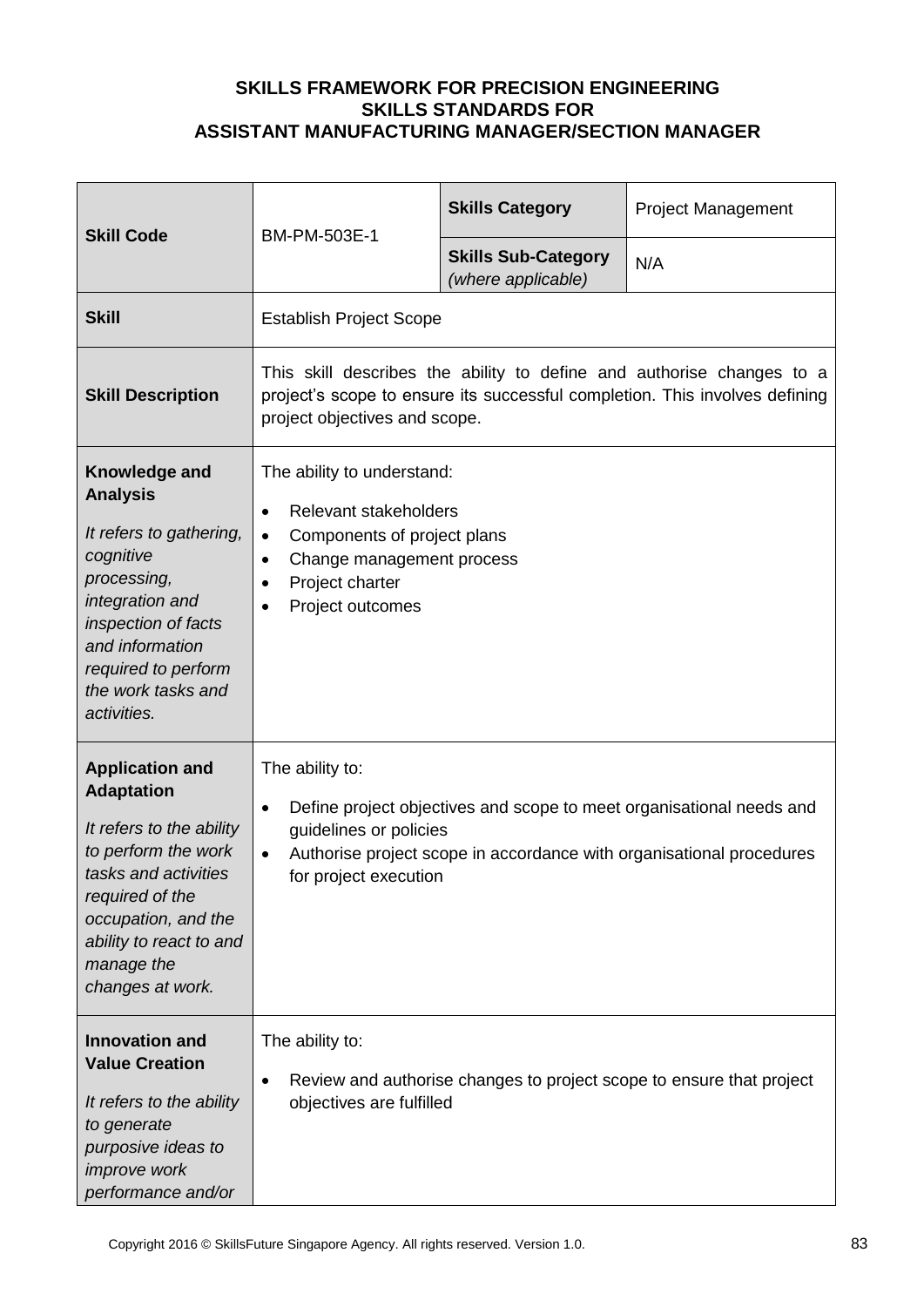| enhance business<br>values that are<br>aligned to<br>organisational                                                                                                                                             |                                                                                                                                                                                                             |
|-----------------------------------------------------------------------------------------------------------------------------------------------------------------------------------------------------------------|-------------------------------------------------------------------------------------------------------------------------------------------------------------------------------------------------------------|
| <b>Social Intelligence</b><br>and Ethics<br>It refers to the ability<br>to use affective<br>factors in leadership,<br>relationship and<br>diversity<br>management guided<br>by professional<br>codes of ethics. | The ability to:<br>Demonstrate empathy and appreciation of stakeholders' views when<br>$\bullet$<br>defining and establishing project scope to ensure individual concerns<br>are acknowledged and addressed |
| <b>Learning to Learn</b>                                                                                                                                                                                        | The ability to:                                                                                                                                                                                             |
| It refers to the ability<br>to develop and<br>improve one's self                                                                                                                                                | Study past projects to gain insights to establish current project scope<br>$\bullet$                                                                                                                        |
| within and outside of<br>one's area of work.                                                                                                                                                                    |                                                                                                                                                                                                             |
| <b>Range of</b><br><b>Application</b>                                                                                                                                                                           | N/A                                                                                                                                                                                                         |
| (where applicable)                                                                                                                                                                                              |                                                                                                                                                                                                             |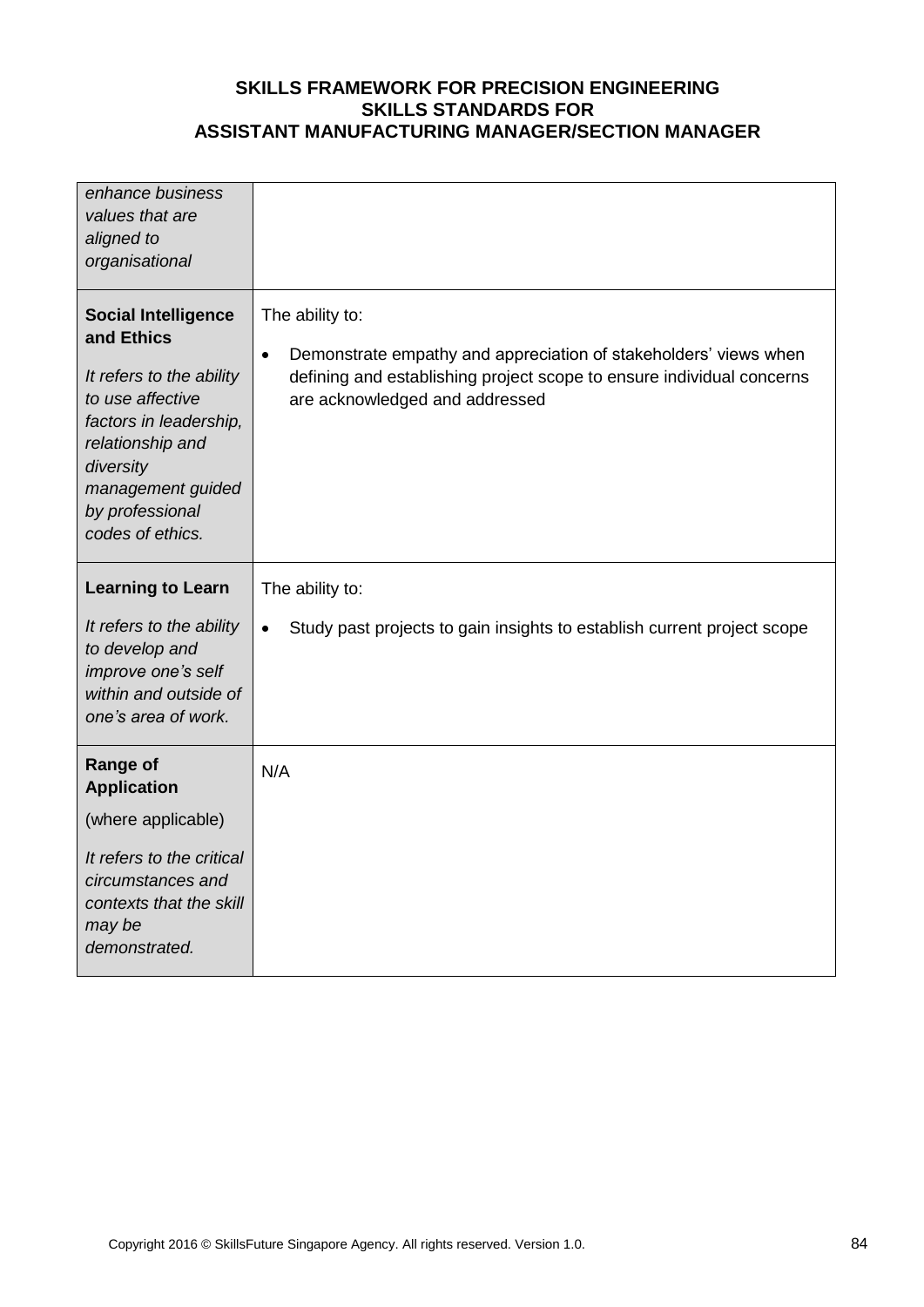| <b>Skill Code</b>                                                                                                                                                                                                             | BM-RM-401E-1                                                                                                                                                                                                                                                                                                                                                                                                                                                                                                                                                                                                                                                                                                                                                                                                                                                                                                                        | <b>Skill Category</b>                           | <b>Risk Management</b> |
|-------------------------------------------------------------------------------------------------------------------------------------------------------------------------------------------------------------------------------|-------------------------------------------------------------------------------------------------------------------------------------------------------------------------------------------------------------------------------------------------------------------------------------------------------------------------------------------------------------------------------------------------------------------------------------------------------------------------------------------------------------------------------------------------------------------------------------------------------------------------------------------------------------------------------------------------------------------------------------------------------------------------------------------------------------------------------------------------------------------------------------------------------------------------------------|-------------------------------------------------|------------------------|
|                                                                                                                                                                                                                               |                                                                                                                                                                                                                                                                                                                                                                                                                                                                                                                                                                                                                                                                                                                                                                                                                                                                                                                                     | <b>Skill Sub-Category</b><br>(where applicable) | N/A                    |
| <b>Skill</b>                                                                                                                                                                                                                  | Evaluate and Review Compliance with Applicable Legislation and<br>Regulations for the Business Unit                                                                                                                                                                                                                                                                                                                                                                                                                                                                                                                                                                                                                                                                                                                                                                                                                                 |                                                 |                        |
| <b>Skill Description</b>                                                                                                                                                                                                      | This skill describes the ability to evaluate and review a business unit's<br>compliance with applicable legislative and regulatory requirements. It also<br>includes identifying relevant compliance requirements, areas of non-<br>compliance, and proposing recommendations to stakeholders to close the<br>non-compliance gap.                                                                                                                                                                                                                                                                                                                                                                                                                                                                                                                                                                                                   |                                                 |                        |
| Knowledge and<br><b>Analysis</b><br>It refers to gathering,<br>cognitive<br>processing,<br>integration and<br>inspection of facts<br>and information<br>required to perform<br>the work tasks and<br>activities.              | The ability to understand:<br>Access appropriate sources of information to analyse relevant<br>compliance requirements applicable to the business unit<br>Interpret relevant legislation and regulations, legal documents,<br>$\bullet$<br>standards and codes of practice relevant to the business unit to identify<br>possible areas of non-compliance<br>Evaluate and report data on compliance to relevant stakeholders<br>$\bullet$<br>according to information format requirements to ensure stakeholder are<br>updated and consulted<br>Relevant legislation and regulations applicable to industry<br>$\bullet$<br>Appropriate sources of information on internal and external compliance<br>$\bullet$<br>requirements<br>Methodologies for both internal and external monitoring and evaluation<br>Data on compliance<br>Relevant stakeholders<br>Implications of non-compliance with relevant legislation and regulations |                                                 |                        |
| <b>Application and</b><br><b>Adaptation</b><br>It refers to the ability<br>to perform the work<br>tasks and activities<br>required of the<br>occupation, and the<br>ability to react to and<br>manage the<br>changes at work. | The ability to:<br>Access appropriate sources of information to analyse relevant<br>compliance requirements applicable to the business unit<br>Interpret relevant legislation and regulations, legal documents,<br>$\bullet$<br>standards and codes of practice relevant to the business unit to identify<br>possible areas of non-compliance<br>Evaluate and report data on compliance to relevant stakeholders<br>$\bullet$<br>according to information format requirements to ensure stakeholder are<br>updated and consulted                                                                                                                                                                                                                                                                                                                                                                                                    |                                                 |                        |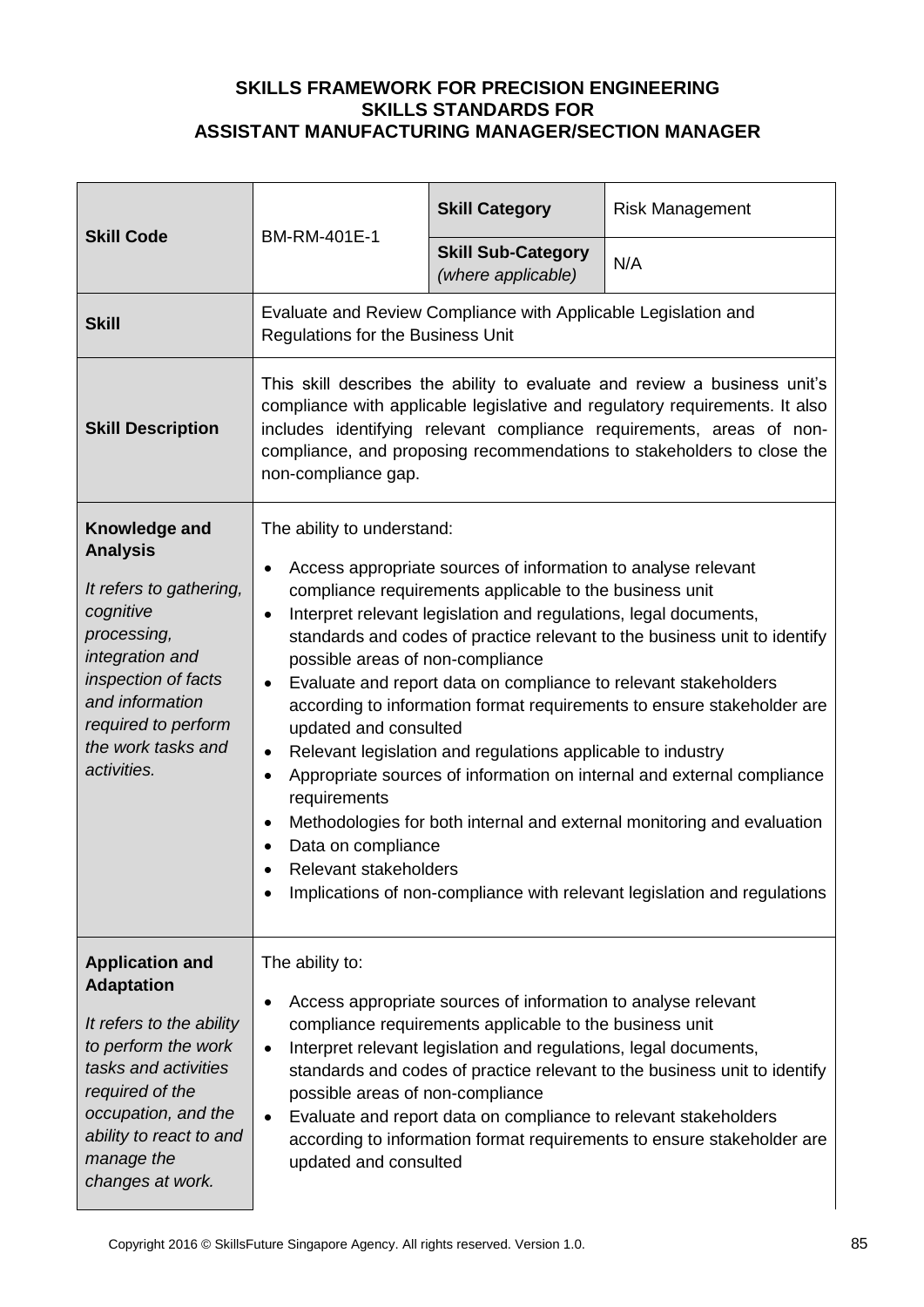| <b>Innovation and</b><br><b>Value Creation</b><br>It refers to the ability<br>to generate<br>purposive ideas to<br><i>improve</i> work<br>performance and/or<br>enhance business<br>values that are<br>aligned to<br>organisational goals. | The ability to:<br>Formulate recommendations and obtain sign-off to address areas of<br>$\bullet$<br>non-compliance with legal and other requirements in consultation with<br>relevant stakeholders                                                     |
|--------------------------------------------------------------------------------------------------------------------------------------------------------------------------------------------------------------------------------------------|---------------------------------------------------------------------------------------------------------------------------------------------------------------------------------------------------------------------------------------------------------|
| <b>Social Intelligence</b><br>and Ethics<br>It refers to the ability<br>to use affective<br>factors in leadership,<br>relationship and<br>diversity<br>management guided<br>by professional<br>codes of ethics.                            | The ability to:<br>Apply ethical code of practice in the evaluation of compliance by<br>$\bullet$<br>business unit to ensure adherence to legislative and regulatory<br>requirements                                                                    |
| <b>Learning to Learn</b><br>It refers to the ability<br>to develop and<br>improve one's self<br>within and outside of<br>one's area of work.                                                                                               | The ability to:<br>Keep abreast of the latest legislative and regulatory requirements<br>$\bullet$<br>applicable to the organisation by subscribing to various information<br>channels to ensure currency of knowledge and organisational<br>compliance |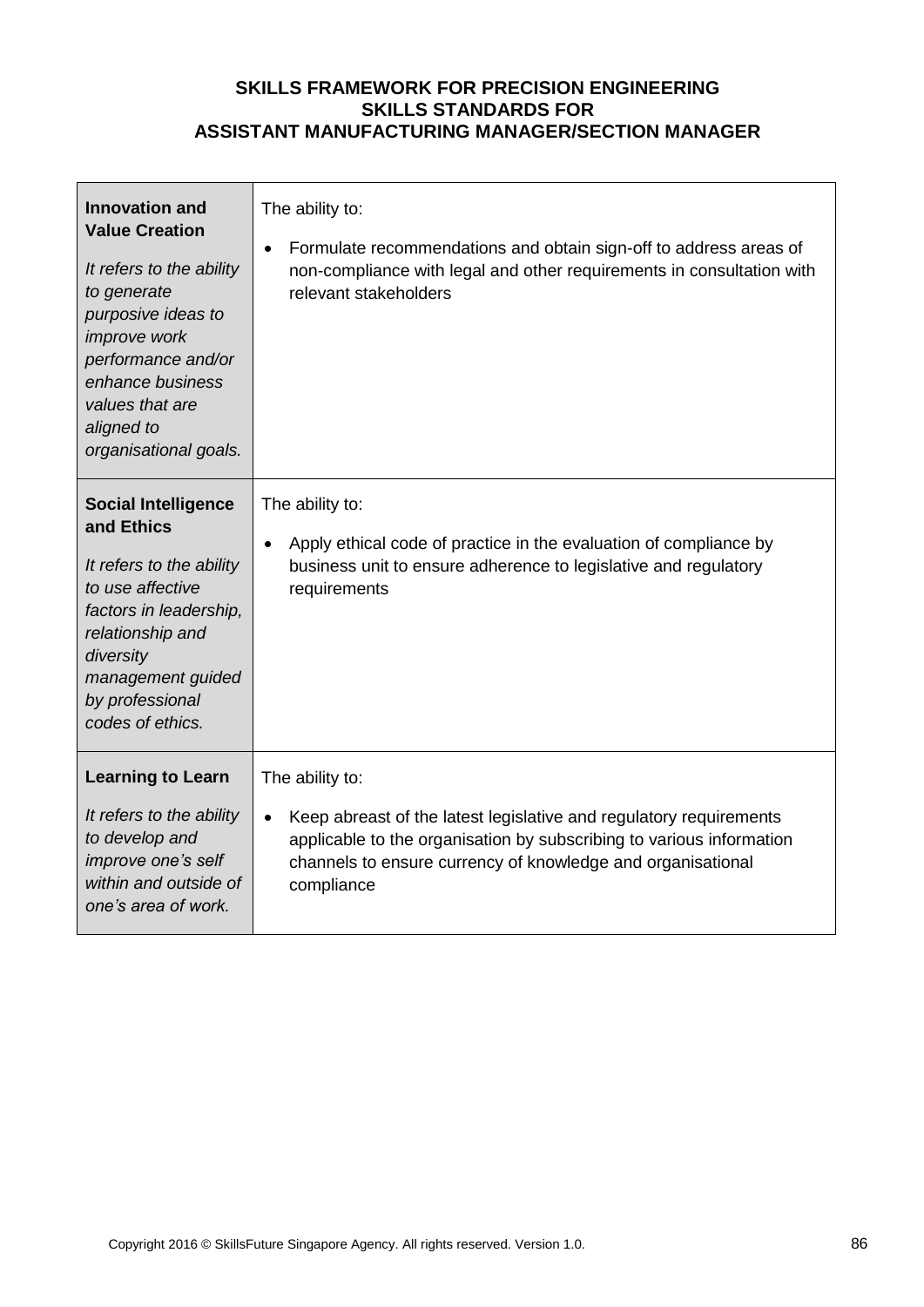| <b>Range of</b><br><b>Application</b><br>(where applicable)<br>It refers to the critical<br>circumstances and<br>contexts that the skill<br>may be<br>demonstrated. | Relevant legislation and regulations must include:<br>Post incorporation Accounting and Corporate Regulatory Authority<br>$\bullet$<br>(ACRA) regulatory requirements, which must include:<br>Organisation secretary<br>$\circ$<br>Annual general meeting<br>$\circ$<br>Financial year end<br>$\circ$<br>Annual return<br>$\circ$<br>Directors' report<br>$\circ$<br><b>Registration number</b><br>$\circ$<br>Inland Revenue Authority of Singapore (IRAS) filing requirements,<br>which must include:<br>Timeline for filing requirements<br>Estimated chargeable income<br>$\circ$<br>Tax return filing<br>$\circ$<br>Audited or unaudited accounts<br>$\circ$ |
|---------------------------------------------------------------------------------------------------------------------------------------------------------------------|------------------------------------------------------------------------------------------------------------------------------------------------------------------------------------------------------------------------------------------------------------------------------------------------------------------------------------------------------------------------------------------------------------------------------------------------------------------------------------------------------------------------------------------------------------------------------------------------------------------------------------------------------------------|
|                                                                                                                                                                     | <b>Accountants Act</b><br><b>Business Registration Act</b><br><b>Companies Act</b><br><b>Companies Act Reform</b><br>٠<br>Workplace Safety and Health Act<br>$\bullet$<br><b>Employment Act</b><br>$\bullet$                                                                                                                                                                                                                                                                                                                                                                                                                                                     |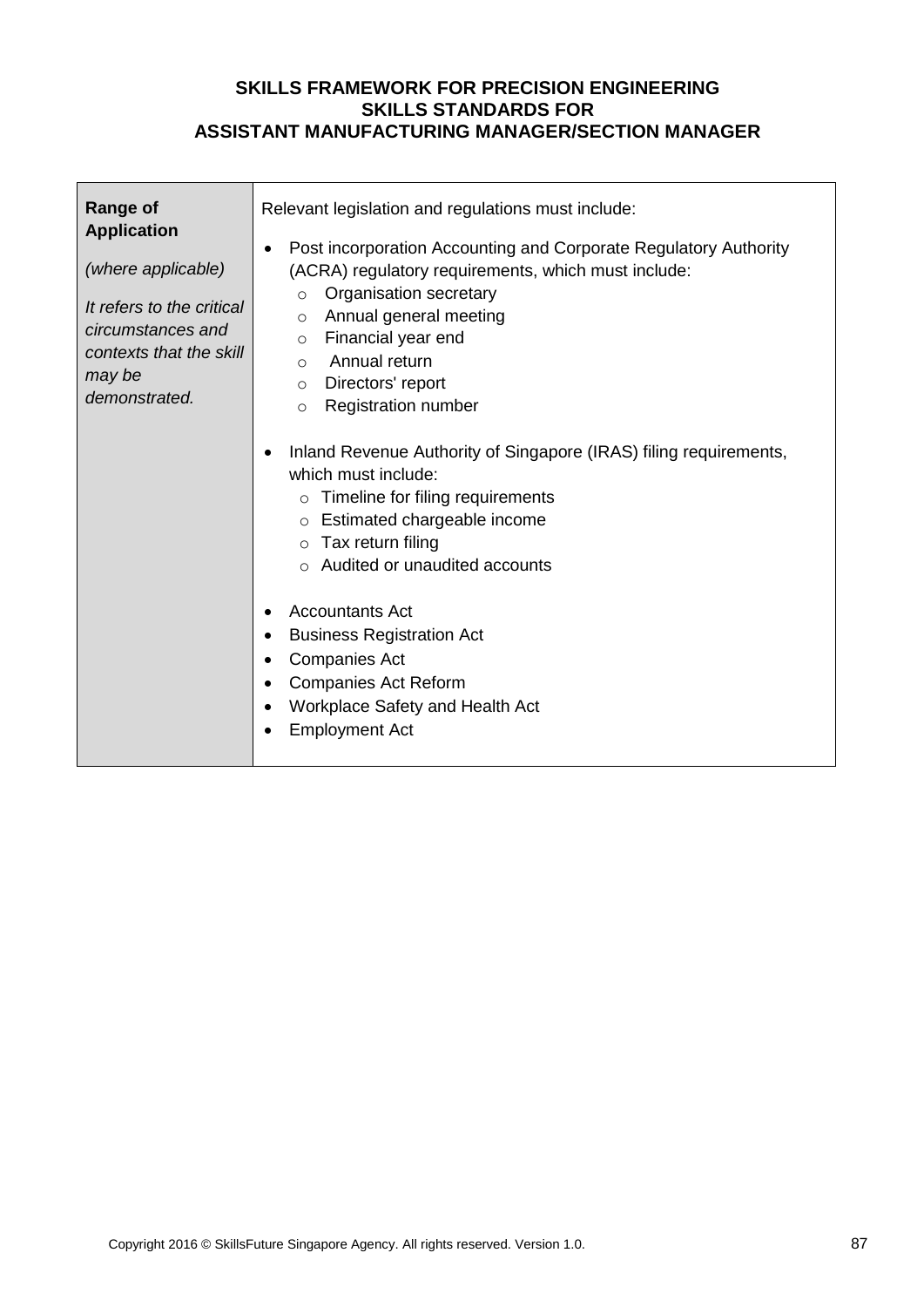|                                                                                                                                                                                                                            |                                                                                                                                                                                                                                                                                                                                | <b>Skill Category</b>                                                                                                                                                                                                                                                                                                                                                                                                      | <b>Risk Management</b> |
|----------------------------------------------------------------------------------------------------------------------------------------------------------------------------------------------------------------------------|--------------------------------------------------------------------------------------------------------------------------------------------------------------------------------------------------------------------------------------------------------------------------------------------------------------------------------|----------------------------------------------------------------------------------------------------------------------------------------------------------------------------------------------------------------------------------------------------------------------------------------------------------------------------------------------------------------------------------------------------------------------------|------------------------|
| <b>Skill Code</b>                                                                                                                                                                                                          | BM-RM-402E-1                                                                                                                                                                                                                                                                                                                   | <b>Skill Sub-Category</b><br>(where applicable)                                                                                                                                                                                                                                                                                                                                                                            | N/A                    |
| <b>Skill</b>                                                                                                                                                                                                               | <b>Business Unit</b>                                                                                                                                                                                                                                                                                                           | Operationalise and Manage Corporate Governance Policy for the                                                                                                                                                                                                                                                                                                                                                              |                        |
| <b>Skill Description</b>                                                                                                                                                                                                   | This skill describes the ability to operationalise corporate governance<br>policy for the business unit through an operational plan to monitor<br>interpreting,<br>includes<br>compliance.<br>It<br>also<br>executing<br>and<br>communicating corporate governance policy as well as evaluating<br>compliance with the policy. |                                                                                                                                                                                                                                                                                                                                                                                                                            |                        |
| Knowledge and<br><b>Analysis</b><br>It refers to gathering,<br>cognitive processing,<br>integration and<br>inspection of facts and<br>information required to<br>perform the work tasks<br>and activities.                 | The ability to understand:<br><b>Regulatory frameworks</b><br>Corporate governance principles and related issues<br>Components of the Code of Corporate Governance<br>Techniques used in implementing operational plans                                                                                                        |                                                                                                                                                                                                                                                                                                                                                                                                                            |                        |
| <b>Application and</b><br><b>Adaptation</b><br>It refers to the ability to<br>perform the work tasks<br>and activities required<br>of the occupation, and<br>the ability to react to<br>and manage the<br>changes at work. | The ability to:<br>employees<br>policy for the business unit<br>facilitate organisational compliance                                                                                                                                                                                                                           | Interpret corporate governance policy for execution to ensure<br>compliance on roles, accountabilities and responsibilities of<br>Develop processes to operationalise the corporate governance<br>Communicate corporate governance policy to relevant<br>stakeholders in accordance with organisational procedures to<br>Evaluate compliance with corporate governance policy to<br>determine appropriate follow-up action |                        |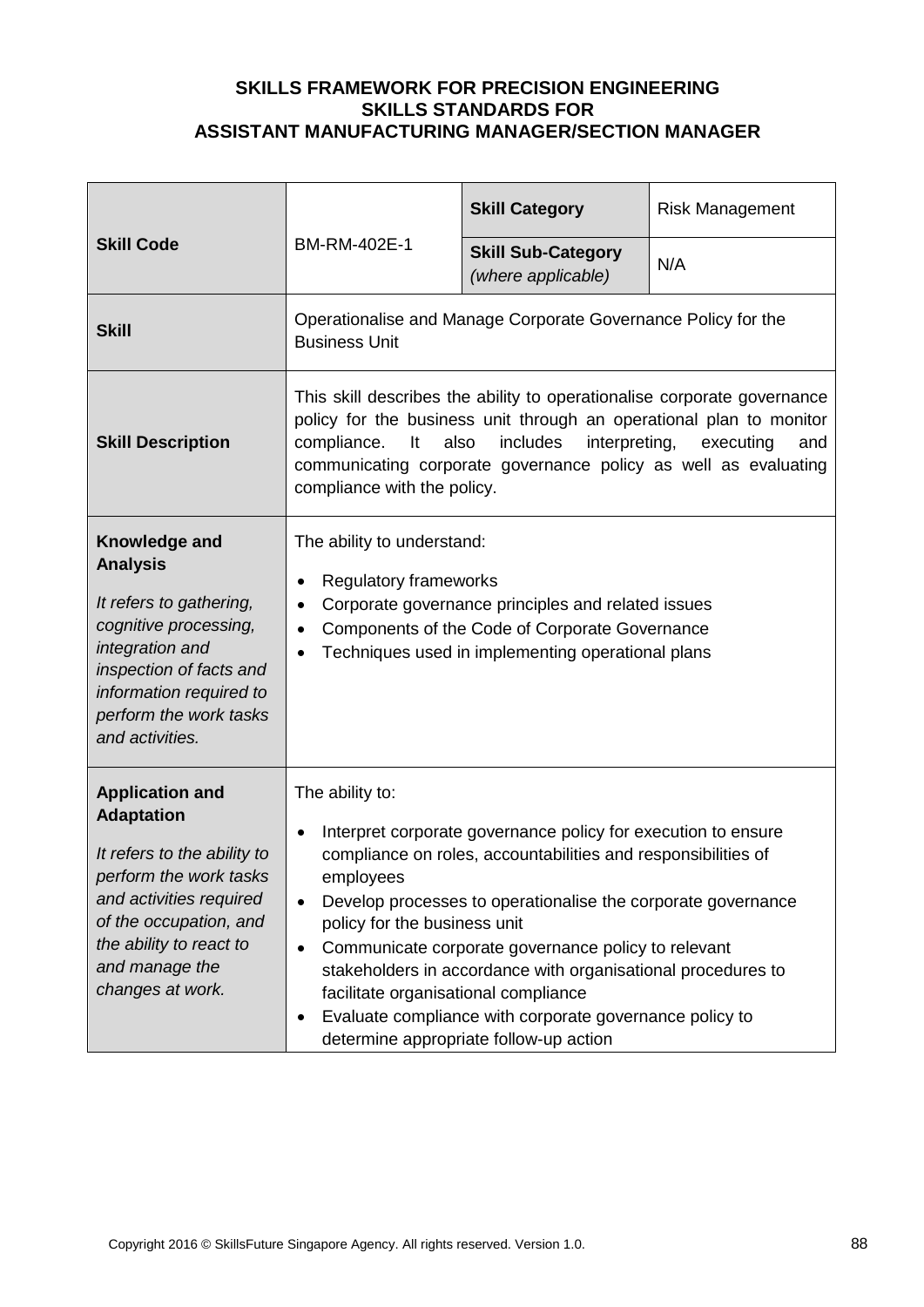| <b>Innovation and Value</b><br><b>Creation</b><br>It refers to the ability to<br>generate purposive<br>ideas to improve work<br>performance and/or<br>enhance business<br>values that are aligned<br>to organisational goals. | The ability to:<br>Facilitate development of an operational plan to monitor and<br>internalise corporate governance within the organisational culture                                                                                                                                                                                                                                                                                                                                                                                                                                                                                                     |  |  |
|-------------------------------------------------------------------------------------------------------------------------------------------------------------------------------------------------------------------------------|-----------------------------------------------------------------------------------------------------------------------------------------------------------------------------------------------------------------------------------------------------------------------------------------------------------------------------------------------------------------------------------------------------------------------------------------------------------------------------------------------------------------------------------------------------------------------------------------------------------------------------------------------------------|--|--|
| <b>Social Intelligence</b><br>and Ethics<br>It refers to the ability to<br>use affective factors in<br>leadership, relationship<br>and diversity<br>management guided by<br>professional codes of<br>ethics.                  | The ability to:<br>Apply ethical code of practice in the evaluation of compliance by<br>the business unit to ensure adherence to legislative and regulatory<br>requirements                                                                                                                                                                                                                                                                                                                                                                                                                                                                               |  |  |
| <b>Learning to Learn</b><br>It refers to the ability to<br>develop and improve<br>one's self within and<br>outside of one's area of<br>work.                                                                                  | The ability to:<br>Keep abreast of the latest legislative and regulatory requirements<br>applicable to the organisation by subscribing to various information<br>channels to ensure currency of knowledge and organisational<br>compliance                                                                                                                                                                                                                                                                                                                                                                                                                |  |  |
| <b>Range of Application</b><br>(where applicable)<br>It refers to the critical<br>circumstances and<br>contexts that the skill<br>may be demonstrated.                                                                        | Regulatory frameworks applicable to local organisations must include:<br>Organisation Legislation and Regulatory Framework<br>$\bullet$<br>Singapore Code of Corporate Governance (Monetary Authority of<br>Singapore)<br><b>Companies Act</b><br>٠<br><b>Statements of Accounting Standards</b><br>٠<br><b>Statements of Recommended Accounting Practice</b><br>$\bullet$<br><b>International Accounting Standards</b><br>٠<br>Monetary Authority of Singapore<br><b>Securities Industry Council</b><br>٠<br><b>Registrar of Companies</b><br>$\bullet$<br>Commercial Affairs Department of the Ministry of Finance<br><b>Takeover Code</b><br>$\bullet$ |  |  |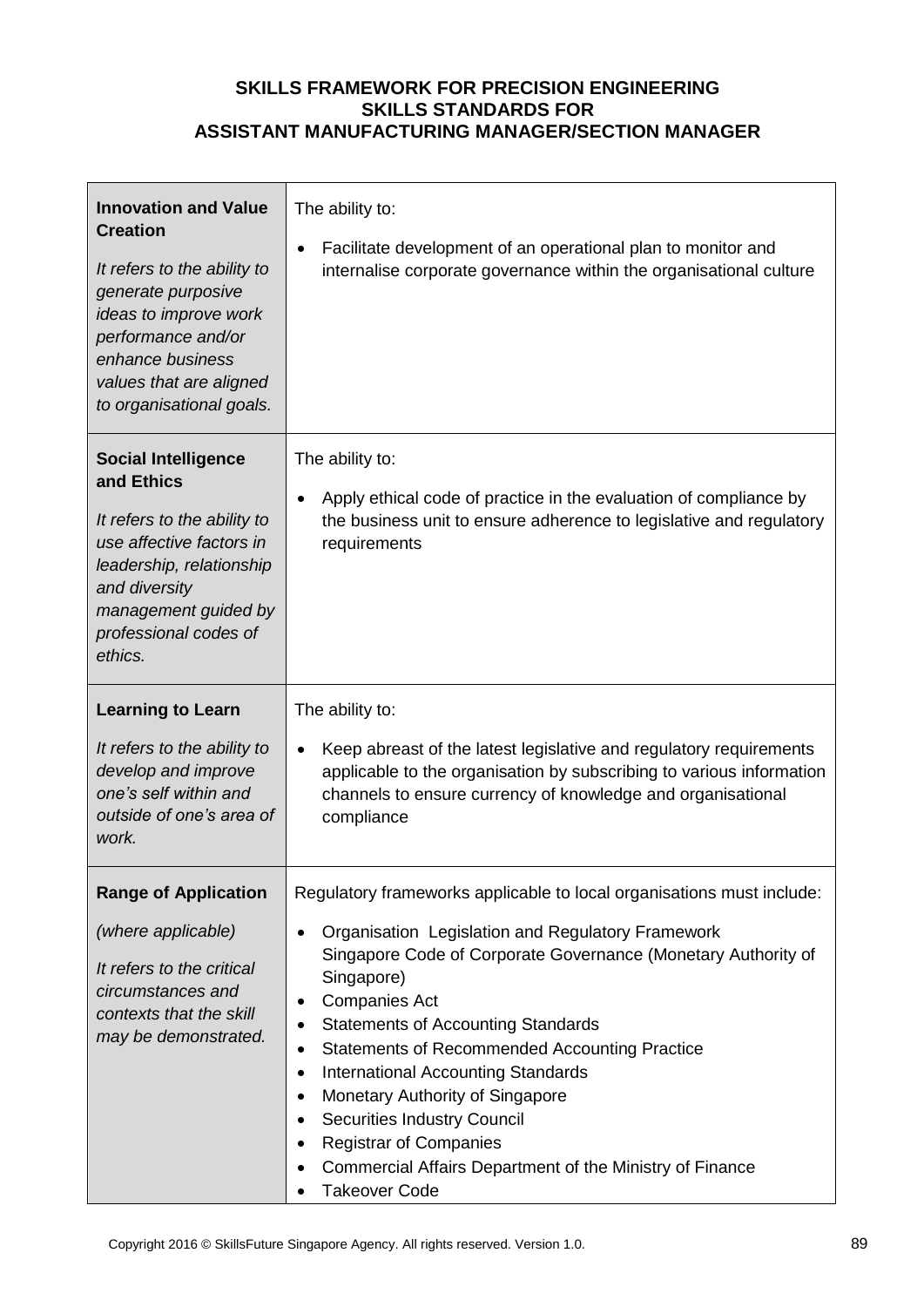| Components of the Code of Corporate Governance must include:<br>Organisation director matters<br><b>Remuneration matters</b><br>Accountability and audit |
|----------------------------------------------------------------------------------------------------------------------------------------------------------|
| Communication with shareholders<br>Disclosure of corporate governance arrangements                                                                       |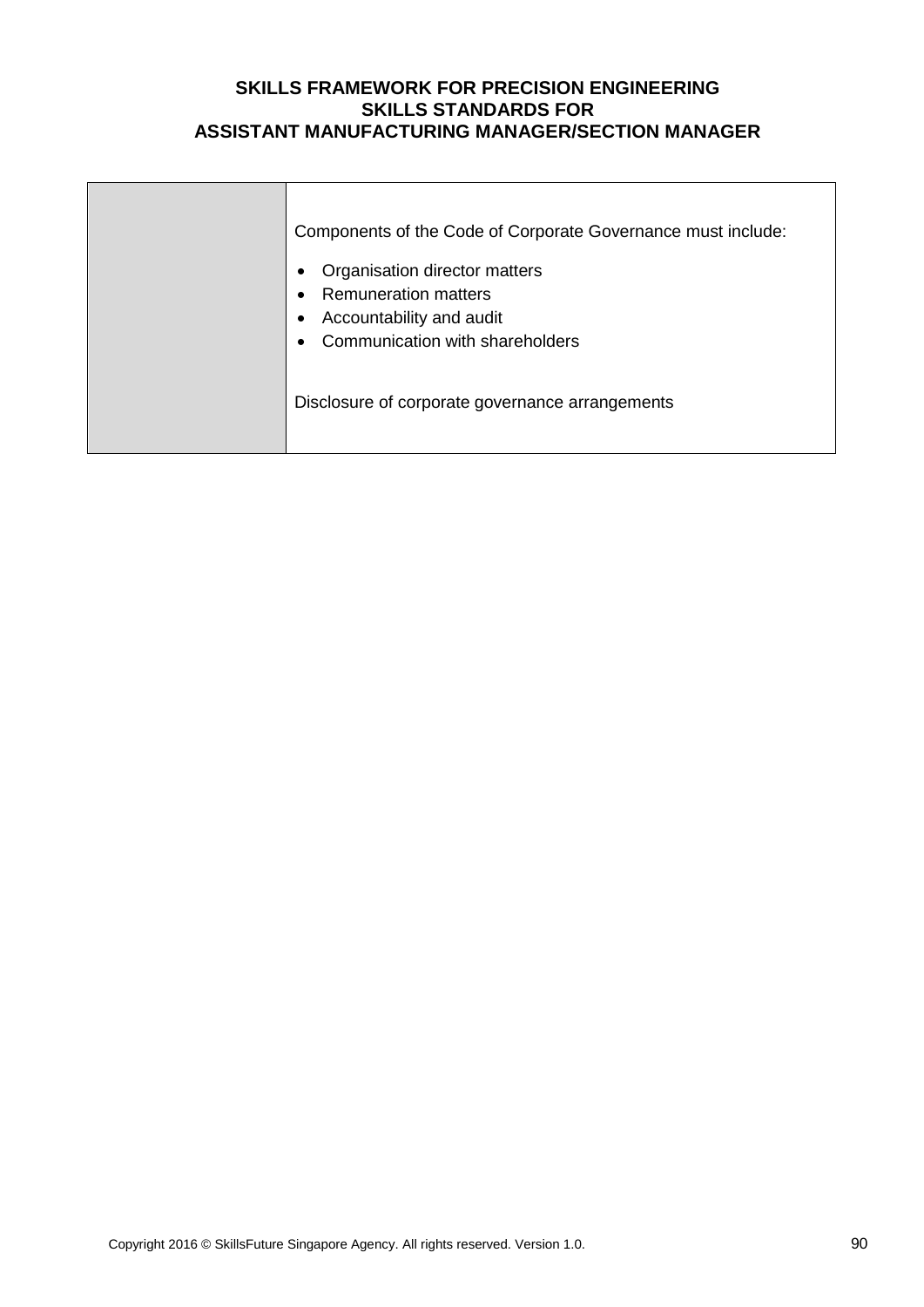| <b>Skill Code</b>                                                                                                                                                                                                             |                                                                                                                                                                                                                                                                                                                              | <b>Skills Category</b>                                                                                                                                                                       | <b>Risk Management</b>                                                                                                                                                                                                                                                                                                                                               |
|-------------------------------------------------------------------------------------------------------------------------------------------------------------------------------------------------------------------------------|------------------------------------------------------------------------------------------------------------------------------------------------------------------------------------------------------------------------------------------------------------------------------------------------------------------------------|----------------------------------------------------------------------------------------------------------------------------------------------------------------------------------------------|----------------------------------------------------------------------------------------------------------------------------------------------------------------------------------------------------------------------------------------------------------------------------------------------------------------------------------------------------------------------|
|                                                                                                                                                                                                                               | BM-RM-404E-1                                                                                                                                                                                                                                                                                                                 | <b>Skills Sub-Category</b><br>(where applicable)                                                                                                                                             | N/A                                                                                                                                                                                                                                                                                                                                                                  |
| <b>Skill</b>                                                                                                                                                                                                                  | Manage Risk in the Business Unit                                                                                                                                                                                                                                                                                             |                                                                                                                                                                                              |                                                                                                                                                                                                                                                                                                                                                                      |
| <b>Skill Description</b>                                                                                                                                                                                                      | This skill describes the ability to evaluate and review a business unit's<br>compliance with applicable legislative and regulatory requirements. It<br>includes identifying relevant compliance requirements, areas of non-<br>compliance, and proposing recommendations to stakeholders to close the<br>non-compliance gap. |                                                                                                                                                                                              |                                                                                                                                                                                                                                                                                                                                                                      |
| Knowledge and<br><b>Analysis</b><br>It refers to gathering,<br>cognitive<br>processing,<br>integration and<br>inspection of facts<br>and information<br>required to perform<br>the work tasks and<br>activities.              | The ability to understand:<br>$\bullet$<br>$\bullet$<br>requirements<br>$\bullet$<br>Data on compliance<br>$\bullet$<br>Relevant stakeholders<br>$\bullet$<br>٠                                                                                                                                                              | Relevant legislation and regulations applicable to industry                                                                                                                                  | Appropriate sources of information on internal and external compliance<br>Methodologies for both internal and external monitoring and evaluation<br>Implications of non-compliance with relevant legislation and regulations                                                                                                                                         |
| <b>Application and</b><br><b>Adaptation</b><br>It refers to the ability<br>to perform the work<br>tasks and activities<br>required of the<br>occupation, and the<br>ability to react to and<br>manage the<br>changes at work. | The ability to:<br>$\bullet$<br>for the business unit<br>$\bullet$<br>compliance<br>$\bullet$<br>appropriate follow up action                                                                                                                                                                                                | Interpret corporate governance policy for execution to ensure                                                                                                                                | compliance on roles, accountabilities and responsibilities of employees<br>Develop processes to operationalise the corporate governance policy<br>Communicate corporate governance policy to relevant stakeholders in<br>accordance with organisational procedures to facilitate organisational<br>Evaluate compliance with corporate governance policy to determine |
| <b>Innovation and</b><br><b>Value Creation</b><br>It refers to the ability<br>to generate<br>purposive ideas to                                                                                                               | The ability to:<br>$\bullet$<br>$\bullet$                                                                                                                                                                                                                                                                                    | Access appropriate sources of information to analyse relevant<br>compliance requirements applicable to the business unit<br>Interpret relevant legislation and regulations, legal documents, | standards and codes of practice relevant to the business unit to identify                                                                                                                                                                                                                                                                                            |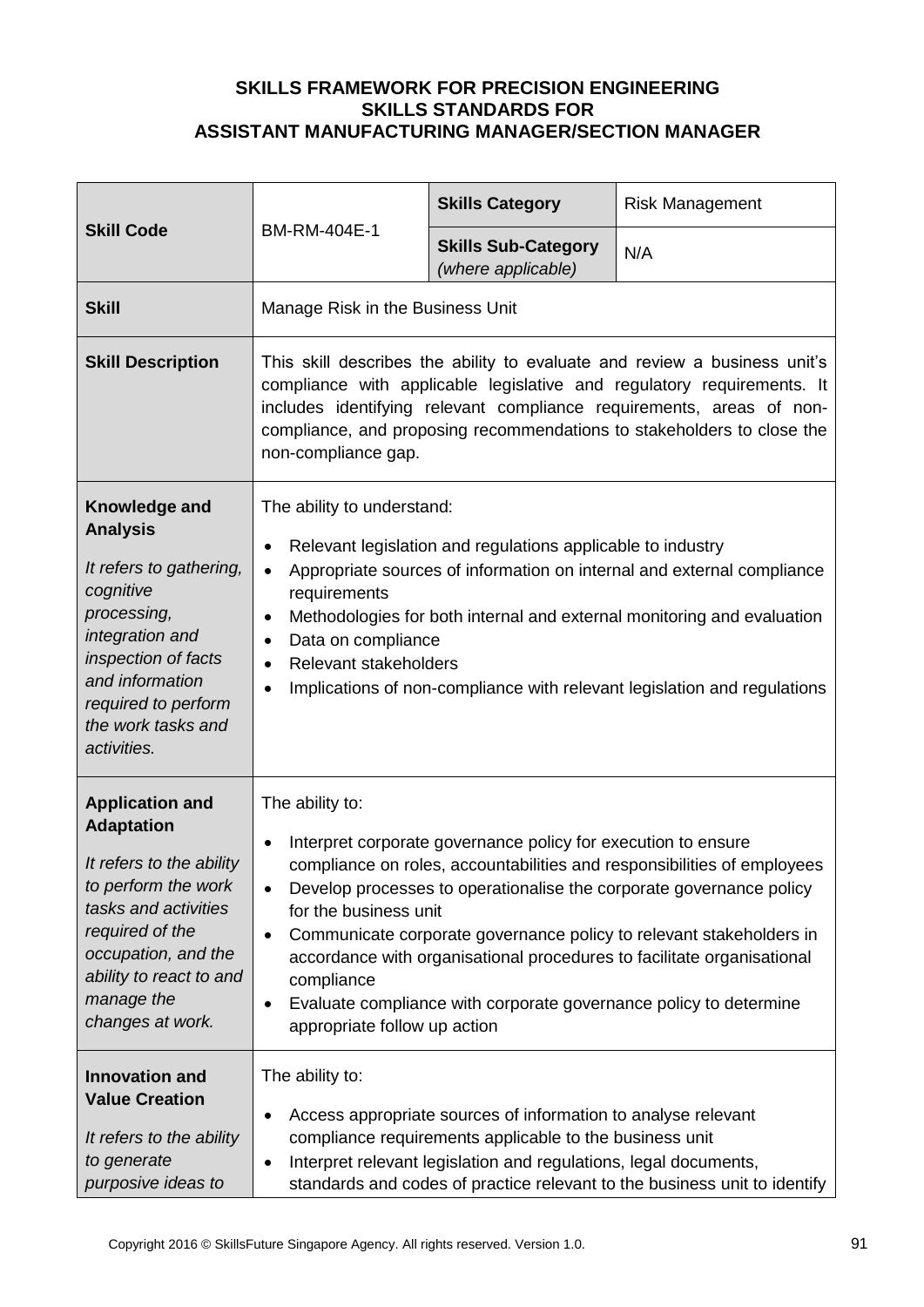| <i>improve</i> work<br>performance and/or<br>enhance business<br>values that are<br>aligned to<br>organisational                                                                                                | possible areas of non-compliance<br>Evaluate and report data on compliance to relevant stakeholders<br>$\bullet$<br>according to information format requirements to ensure stakeholder are<br>updated and consulted                                                                                                                                                                                                                                                                                                                                                                                                                                         |
|-----------------------------------------------------------------------------------------------------------------------------------------------------------------------------------------------------------------|-------------------------------------------------------------------------------------------------------------------------------------------------------------------------------------------------------------------------------------------------------------------------------------------------------------------------------------------------------------------------------------------------------------------------------------------------------------------------------------------------------------------------------------------------------------------------------------------------------------------------------------------------------------|
| <b>Social Intelligence</b><br>and Ethics<br>It refers to the ability<br>to use affective<br>factors in leadership,<br>relationship and<br>diversity<br>management guided<br>by professional<br>codes of ethics. | The ability to:<br>Apply ethical code of practice in the evaluation of compliance by<br>$\bullet$<br>business unit to ensure adherence to legislation and regulatory<br>requirements                                                                                                                                                                                                                                                                                                                                                                                                                                                                        |
| <b>Learning to Learn</b><br>It refers to the ability<br>to develop and<br>improve one's self<br>within and outside of<br>one's area of work.                                                                    | The ability to:<br>Keep abreast of the latest legislative and regulatory requirements<br>$\bullet$<br>applicable to the organisation by subscribing to various information<br>channels to ensure currency of knowledge and organisational<br>compliance                                                                                                                                                                                                                                                                                                                                                                                                     |
| <b>Range of</b><br><b>Application</b><br>(where applicable)<br>It refers to the critical<br>circumstances and<br>contexts that the skill<br>may be<br>demonstrated.                                             | Relevant legislation and regulations must include:<br>Post incorporation Accounting and Corporate Regulatory Authority<br>(ACRA) regulatory requirements, which may include:<br>Company secretary<br>٠<br>Annual general meeting<br>Financial year end<br>Annual return<br>$\bullet$<br>Directors' report<br>$\bullet$<br><b>Registration number</b><br>$\bullet$<br>Inland Revenue Authority of Singapore (IRAS) filing requirements,<br>$\bullet$<br>which may include:<br>Timeline for filing requirements<br>$\bullet$<br>Estimated chargeable income<br>$\bullet$<br>Tax return filing<br>Audited or unaudited accounts<br>٠<br><b>Accountants Act</b> |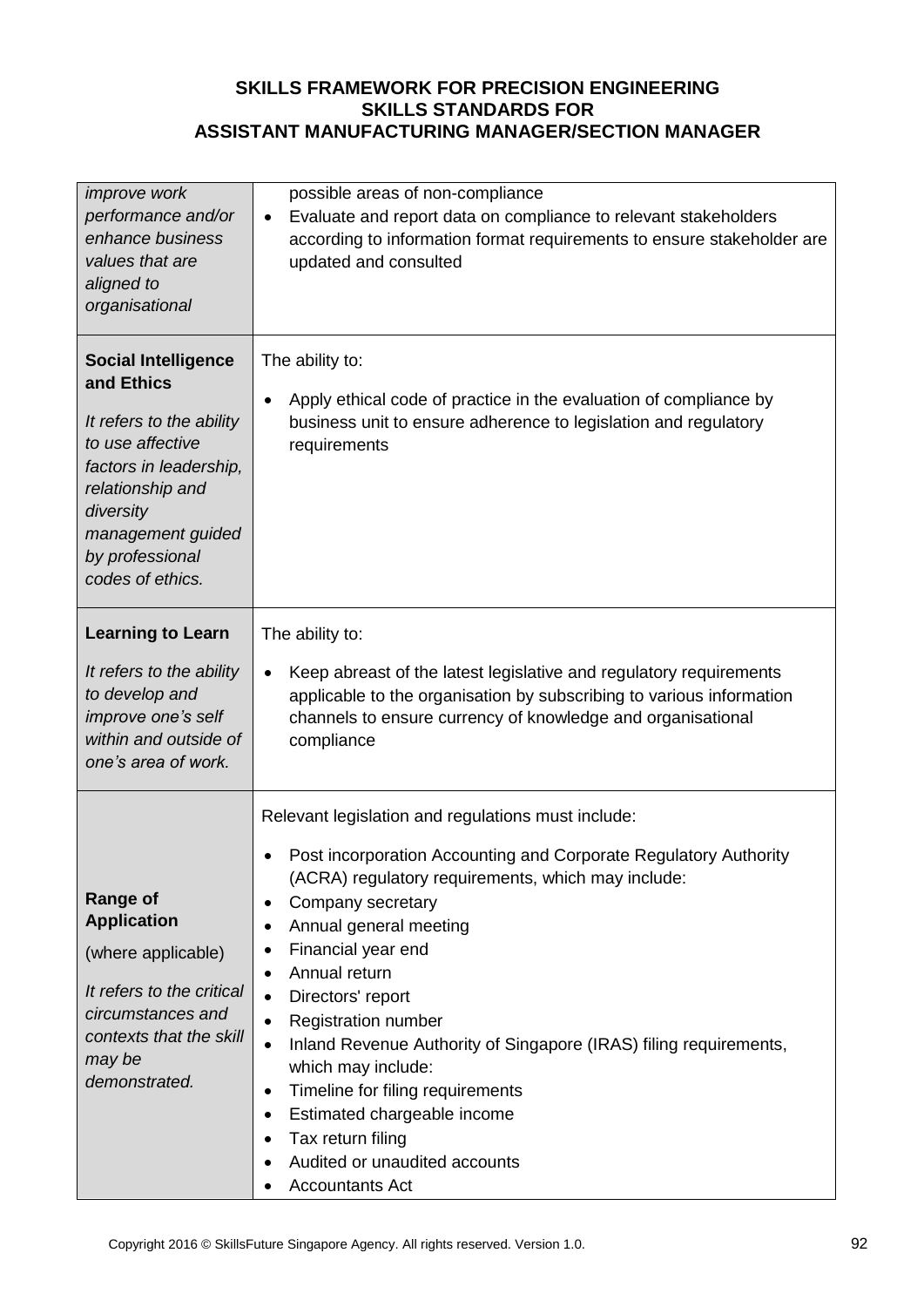| <b>Business Registration Act</b><br>$\bullet$ |
|-----------------------------------------------|
| <b>Companies Act</b>                          |
| <b>Companies Act Reform</b><br>$\bullet$      |
| Workplace Safety and Health Act<br>$\bullet$  |
| <b>Employment Act</b>                         |
|                                               |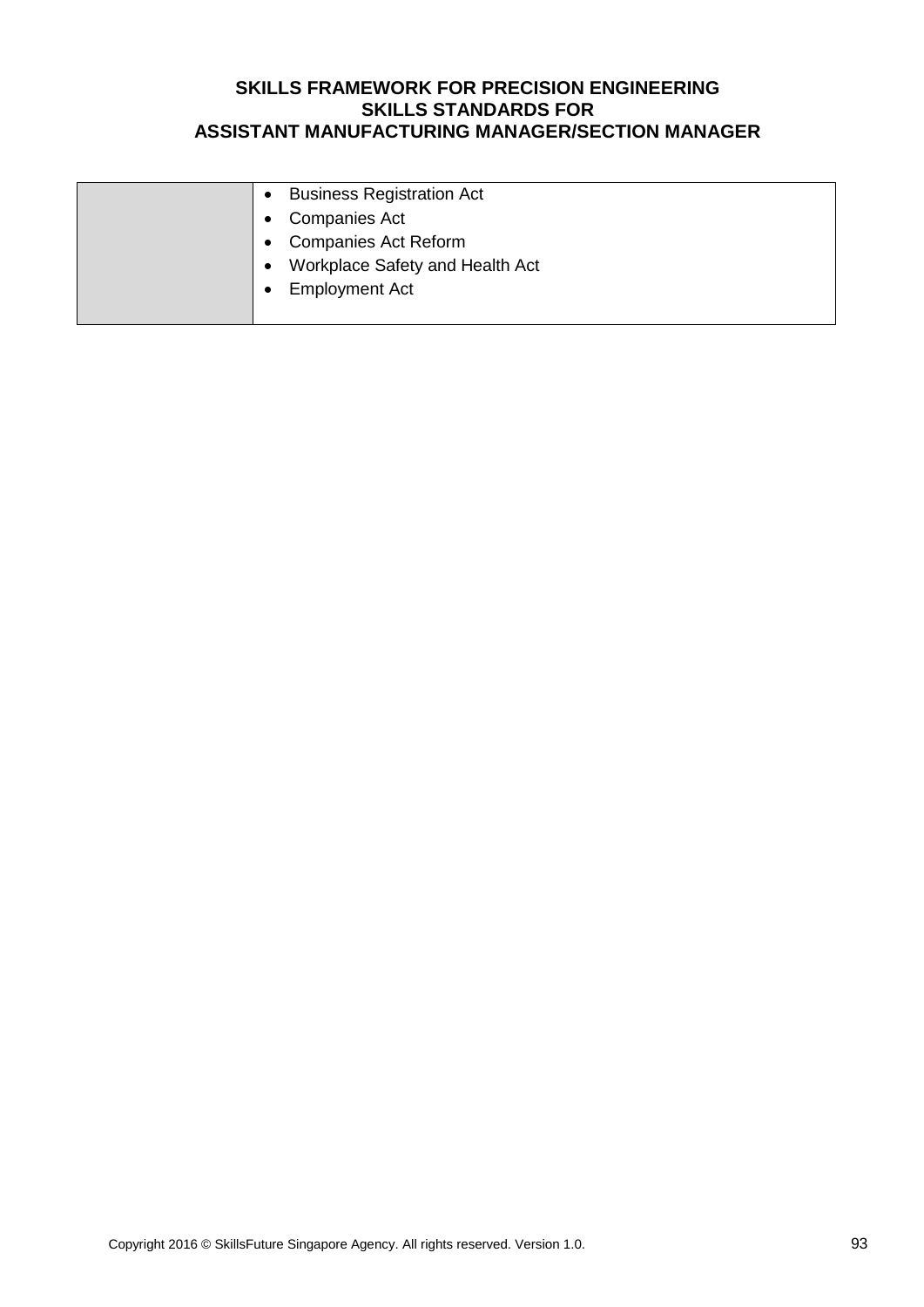| <b>Skill Code</b>                                                                                                                                                                                                             | PRE-SMA-4001-1                                                                                                                                                                                                                                                                      | <b>Skill Category</b>                                                                                                      | Sales and Marketing |
|-------------------------------------------------------------------------------------------------------------------------------------------------------------------------------------------------------------------------------|-------------------------------------------------------------------------------------------------------------------------------------------------------------------------------------------------------------------------------------------------------------------------------------|----------------------------------------------------------------------------------------------------------------------------|---------------------|
|                                                                                                                                                                                                                               |                                                                                                                                                                                                                                                                                     | <b>Skill Sub-Category</b><br>(where applicable)                                                                            | N/A                 |
| <b>Skill</b>                                                                                                                                                                                                                  |                                                                                                                                                                                                                                                                                     | Understand Sales and Marketing in a Manufacturing Organisation                                                             |                     |
| <b>Skill Description</b>                                                                                                                                                                                                      | This skill describes the ability to understand the concept of sales and<br>marketing in a manufacturing organisation context. It also includes<br>identification of opportunities for competitive advantage and understanding<br>the marketing mix of the organisation.             |                                                                                                                            |                     |
| Knowledge and<br><b>Analysis</b><br>It refers to<br>gathering, cognitive<br>processing,<br>integration and<br>inspection of facts<br>and information<br>required to perform<br>the work tasks and<br>activities.              | The ability to understand:<br>Relevant industry and market practices and standards<br>$\bullet$<br>Four marketing essential elements<br>$\bullet$<br>Organisations' marketing plans and competitive advantages<br>$\bullet$<br>Workplace Safety and Health regulations<br>$\bullet$ |                                                                                                                            |                     |
| <b>Application and</b><br><b>Adaptation</b><br>It refers to the ability<br>to perform the work<br>tasks and activities<br>required of the<br>occupation, and the<br>ability to react to<br>and manage the<br>changes at work. | The ability to:<br>Identify the organisation's current and emerging competitors<br>$\bullet$<br>Determine the marketing mix, in relation to the organisation's targeted<br>$\bullet$<br>competitive advantage                                                                       |                                                                                                                            |                     |
| <b>Innovation and</b><br><b>Value Creation</b><br>It refers to the ability<br>to generate<br>purposive ideas to<br>improve work                                                                                               | The ability to:<br>٠                                                                                                                                                                                                                                                                | Analyse the organisation's marketing plans to assess suitability in<br>supporting the organisation's competitive advantage |                     |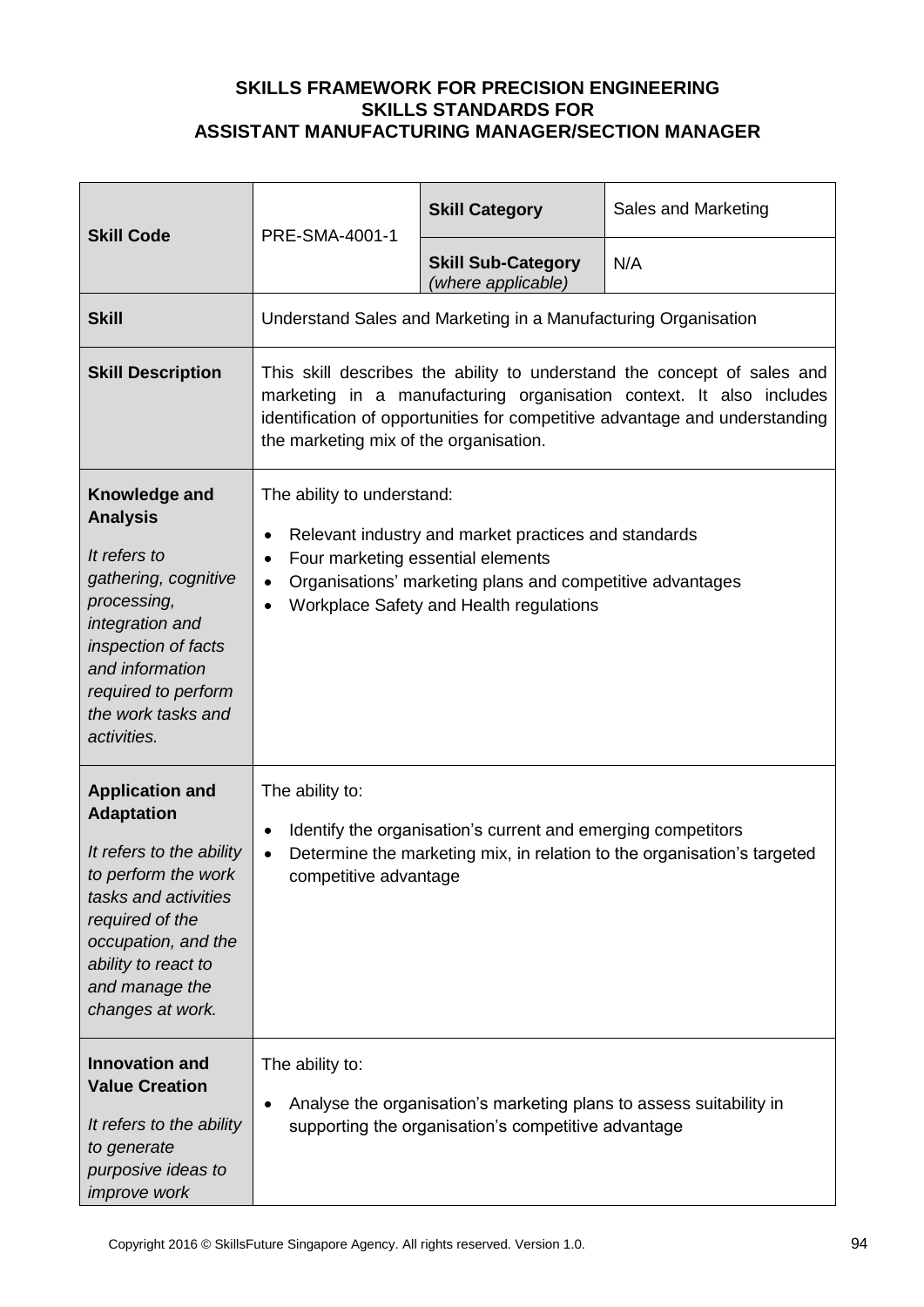| performance and/or<br>enhance business<br>values that are<br>aligned to<br>organisational                                                                                                                          |                                                                                                                                                                                                                                                                                                                                                                                                                                                                                                                                                                                                                                 |
|--------------------------------------------------------------------------------------------------------------------------------------------------------------------------------------------------------------------|---------------------------------------------------------------------------------------------------------------------------------------------------------------------------------------------------------------------------------------------------------------------------------------------------------------------------------------------------------------------------------------------------------------------------------------------------------------------------------------------------------------------------------------------------------------------------------------------------------------------------------|
| <b>Social Intelligence</b><br>and Ethics<br>It refers to the ability<br>to use affective<br>factors in<br>leadership,<br>relationship and<br>diversity<br>management guided<br>by professional<br>codes of ethics. | N/A                                                                                                                                                                                                                                                                                                                                                                                                                                                                                                                                                                                                                             |
| <b>Learning to Learn</b><br>It refers to the ability<br>to develop and<br>improve one's self<br>within and outside of<br>one's area of work.                                                                       | The ability to:<br>Analyse data and emerging trends through market research to<br>$\bullet$<br>understand the organisation's market potential                                                                                                                                                                                                                                                                                                                                                                                                                                                                                   |
| <b>Range of</b><br><b>Application</b><br>(where applicable)<br>It refers to the<br>critical<br>circumstances and<br>contexts that the<br>skill may be<br>demonstrated.                                             | Four marketing essential elements must include:<br>Product – brand, quality, product range, packaging, delivery and<br>customer service<br>Place – warehousing, outlet location, type of outlet, wholesalers,<br>$\bullet$<br>retailers and franchisers<br>Price – product cost, wholesale price, retail price, guarantees,<br>$\bullet$<br>allowances, deals, discounts and delivery terms<br>Promotion – internal marketing, word of mouth, branding, public<br>٠<br>reaction, sales promotion, personal selling, direct marketing,<br>sponsorship, exhibitions, merchandising, packaging, corporate image<br>and advertising |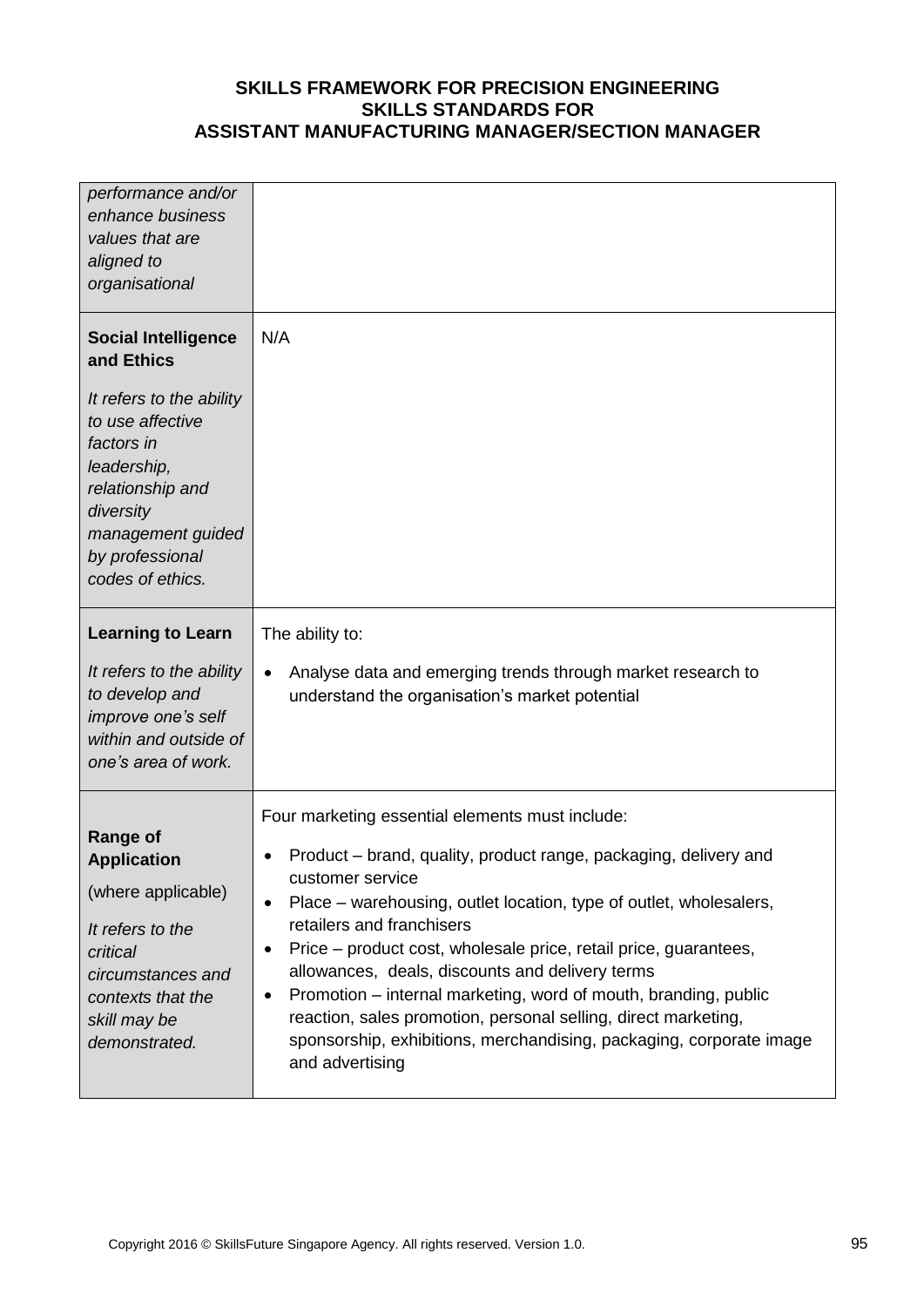| <b>Skill Code</b>                                                                                                                                                                                                             | PRE-SPI-4002-1                                                                                                                                                                                                                                                                                                                                                               | <b>Skill Category</b>                                                                                                                  | <b>Strategy Planning and</b><br>Implementation |
|-------------------------------------------------------------------------------------------------------------------------------------------------------------------------------------------------------------------------------|------------------------------------------------------------------------------------------------------------------------------------------------------------------------------------------------------------------------------------------------------------------------------------------------------------------------------------------------------------------------------|----------------------------------------------------------------------------------------------------------------------------------------|------------------------------------------------|
|                                                                                                                                                                                                                               |                                                                                                                                                                                                                                                                                                                                                                              | <b>Skill Sub-Category</b>                                                                                                              | N/A                                            |
| <b>Skill</b>                                                                                                                                                                                                                  | <b>Understand Business Management</b>                                                                                                                                                                                                                                                                                                                                        |                                                                                                                                        |                                                |
| <b>Skill Description</b>                                                                                                                                                                                                      | This skill describes the ability to understand an organisation's business<br>and management functions and issues. It also includes knowledge of<br>management principles and organisational structures.                                                                                                                                                                      |                                                                                                                                        |                                                |
| Knowledge and<br><b>Analysis</b><br>It refers to<br>gathering, cognitive<br>processing,<br>integration and<br>inspection of facts<br>and information<br>required to perform<br>the work tasks and<br>activities.              | The ability to understand:<br>Classical management theories<br>$\bullet$<br>Management principles<br>$\bullet$<br>Japanese management principles<br>$\bullet$<br>Organisational structures<br>$\bullet$<br>Management functions in an organisation<br>$\bullet$<br>Management issues in relation to productivity, quality, profitability and<br>$\bullet$<br>human relations |                                                                                                                                        |                                                |
| <b>Application and</b><br><b>Adaptation</b><br>It refers to the ability<br>to perform the work<br>tasks and activities<br>required of the<br>occupation, and the<br>ability to react to<br>and manage the<br>changes at work. | The ability to:<br>Relate management principles to the organisation's business<br>$\bullet$<br>Assess diverse organisational structures' suitability for manufacturing<br>$\bullet$<br>organisations<br>Correlate organisation functions in a typical manufacturing organisation<br>with modern management practices                                                         |                                                                                                                                        |                                                |
| <b>Innovation and</b><br><b>Value Creation</b><br>It refers to the ability<br>to generate<br>purposive ideas to<br><i>improve</i> work<br>performance and/or                                                                  | The ability to:<br>$\bullet$<br>business                                                                                                                                                                                                                                                                                                                                     | Analyse management issues in relation to productivity, quality,<br>profitability and human relations in relation to the organisation's |                                                |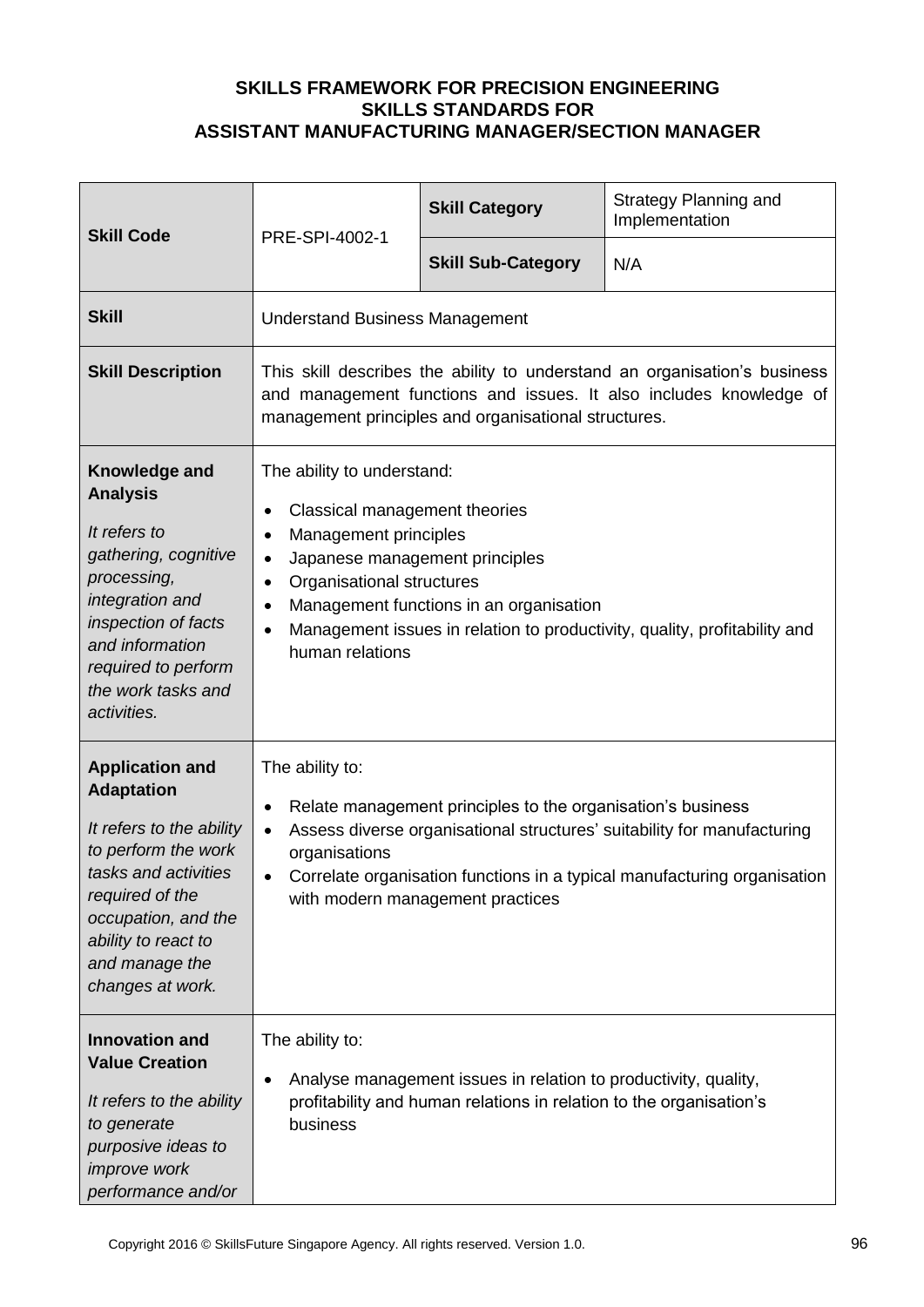| enhance business                                                                                                                                                       |                                                                               |
|------------------------------------------------------------------------------------------------------------------------------------------------------------------------|-------------------------------------------------------------------------------|
| values that are                                                                                                                                                        |                                                                               |
| aligned to                                                                                                                                                             |                                                                               |
| organisational                                                                                                                                                         |                                                                               |
| <b>Social Intelligence</b><br>and Ethics                                                                                                                               | N/A                                                                           |
| It refers to the ability<br>to use affective<br>factors in<br>leadership,<br>relationship and<br>diversity<br>management guided<br>by professional<br>codes of ethics. |                                                                               |
| <b>Learning to Learn</b>                                                                                                                                               | N/A                                                                           |
| It refers to the ability                                                                                                                                               |                                                                               |
| to develop and                                                                                                                                                         |                                                                               |
| improve one's self                                                                                                                                                     |                                                                               |
| within and outside of                                                                                                                                                  |                                                                               |
| one's area of work.                                                                                                                                                    |                                                                               |
|                                                                                                                                                                        | Classical management theories must include:<br>Fredrick W Taylor<br>$\bullet$ |
|                                                                                                                                                                        | Max Weber<br>$\bullet$                                                        |
| <b>Range of</b>                                                                                                                                                        | Henri Fayol<br>٠                                                              |
| <b>Application</b>                                                                                                                                                     | <b>Hawthorne Works Experiments</b><br>٠                                       |
| (where applicable)                                                                                                                                                     |                                                                               |
| It refers to the                                                                                                                                                       | Japanese management styles must include:                                      |
| critical                                                                                                                                                               | Kaizen<br>$\bullet$                                                           |
| circumstances and                                                                                                                                                      | Poka Yoke<br>$\bullet$                                                        |
| contexts that the                                                                                                                                                      | Kanban<br>٠                                                                   |
| skill may be<br>demonstrated.                                                                                                                                          |                                                                               |
|                                                                                                                                                                        |                                                                               |
|                                                                                                                                                                        | Organisational structures must include:                                       |
|                                                                                                                                                                        | Tall<br>$\bullet$                                                             |
|                                                                                                                                                                        | Flat                                                                          |
|                                                                                                                                                                        | Hierarchical<br>٠                                                             |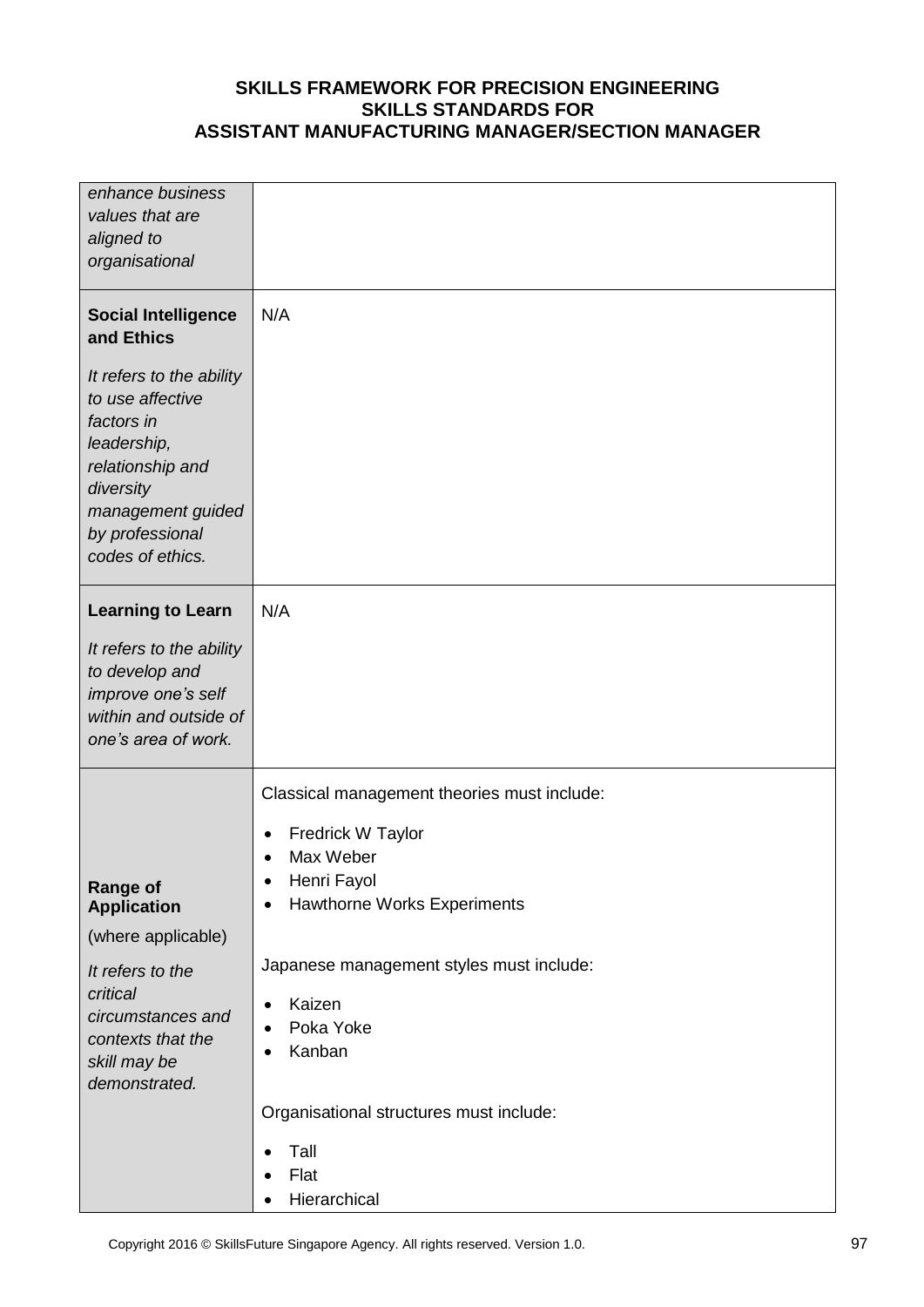| Centralised<br>$\bullet$                                                  |
|---------------------------------------------------------------------------|
| De-centralised<br>$\bullet$                                               |
| <b>Matrix</b><br>$\bullet$                                                |
|                                                                           |
|                                                                           |
| Management functions in an organisation must include:                     |
|                                                                           |
| Planning<br>$\bullet$                                                     |
| Organising<br>$\bullet$                                                   |
| Leading<br>$\bullet$                                                      |
| Resourcing<br>$\bullet$                                                   |
| Controlling<br>$\bullet$                                                  |
| Resourcing - personnel, finance, materials, facilities<br>$\bullet$       |
|                                                                           |
|                                                                           |
| Management issues in relation to productivity, quality, profitability and |
| human relations must include:                                             |
|                                                                           |
| Leadership<br>$\bullet$                                                   |
| Motivation<br>$\bullet$                                                   |
| Team dynamics<br>$\bullet$                                                |
| Industrial relations<br>$\bullet$                                         |
| Use of technology<br>$\bullet$                                            |
| Lean manufacturing<br>$\bullet$                                           |
| Agile manufacturing                                                       |
|                                                                           |
|                                                                           |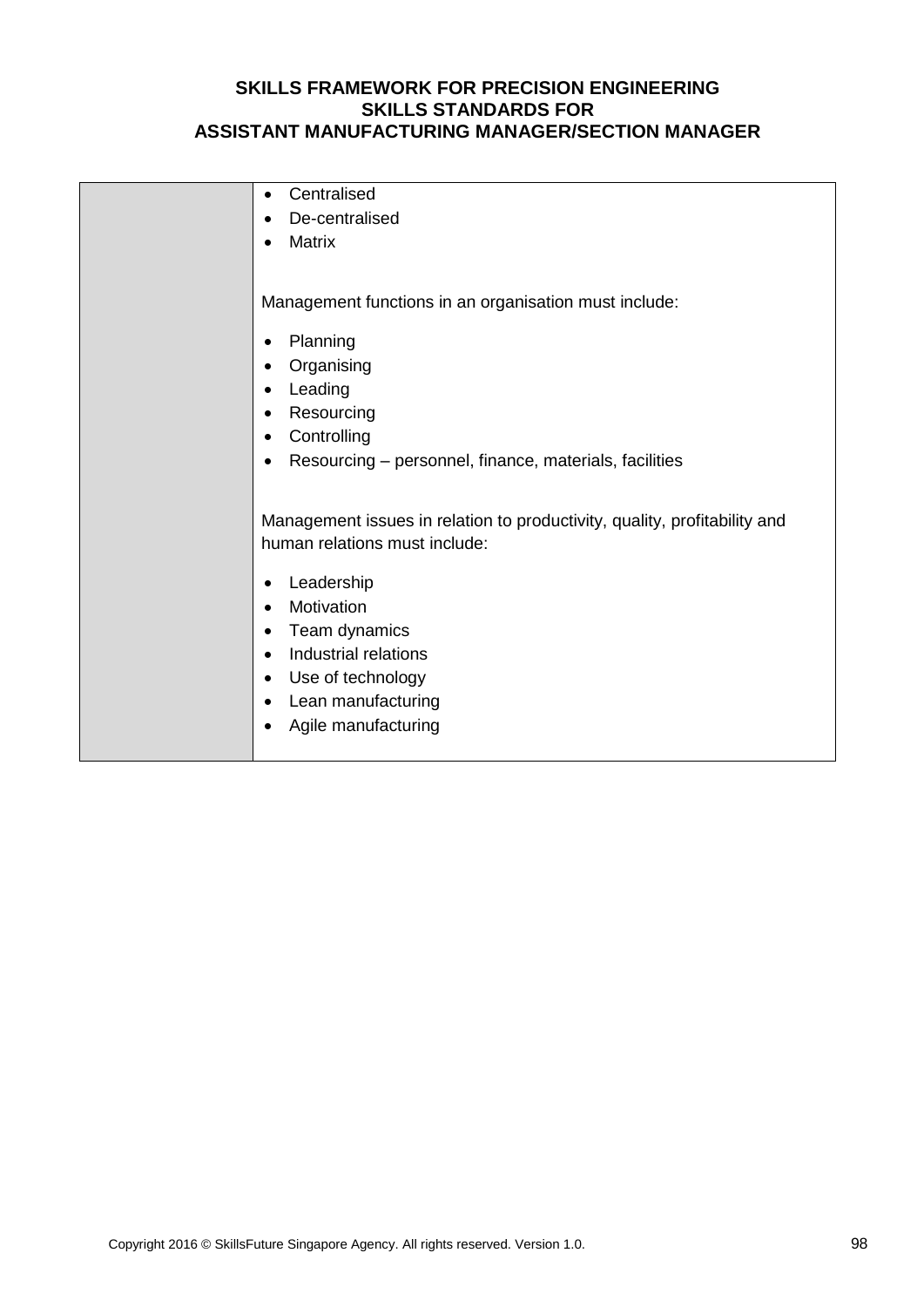| <b>Skill Code</b>                                                                                                                                                                                                             | PRE-SPI-5003-1                                                                                                                                                                                                                                                                     | <b>Skill Category</b>                                                                                                                                                                                                                                                                                                     | <b>Strategy Planning and</b><br>Implementation |
|-------------------------------------------------------------------------------------------------------------------------------------------------------------------------------------------------------------------------------|------------------------------------------------------------------------------------------------------------------------------------------------------------------------------------------------------------------------------------------------------------------------------------|---------------------------------------------------------------------------------------------------------------------------------------------------------------------------------------------------------------------------------------------------------------------------------------------------------------------------|------------------------------------------------|
|                                                                                                                                                                                                                               |                                                                                                                                                                                                                                                                                    | <b>Skill Sub-Category</b><br>(where applicable)                                                                                                                                                                                                                                                                           | N.A.                                           |
| <b>Skill</b>                                                                                                                                                                                                                  | Provide Information for Management Decision Making                                                                                                                                                                                                                                 |                                                                                                                                                                                                                                                                                                                           |                                                |
| <b>Skill Description</b>                                                                                                                                                                                                      | This skill describes the ability to provide information to management to<br>facilitate decision making. It includes identifying and analysing information,<br>updating management on issues requiring decision making and making<br>recommendations to facilitate decision making. |                                                                                                                                                                                                                                                                                                                           |                                                |
| Knowledge and<br><b>Analysis</b><br>It refers to gathering,<br>cognitive<br>processing,<br>integration and<br>inspection of facts<br>and information<br>required to perform<br>the work tasks and<br>activities.              | The ability to understand:<br>Types of management decisions<br>Sources of information<br>Relevant stakeholders affected by management decisions<br>$\bullet$                                                                                                                       |                                                                                                                                                                                                                                                                                                                           |                                                |
| <b>Application and</b><br><b>Adaptation</b><br>It refers to the ability<br>to perform the work<br>tasks and activities<br>required of the<br>occupation, and the<br>ability to react to and<br>manage the<br>changes at work. | The ability to:<br>facilitate decision making process<br>decisions<br>$\bullet$                                                                                                                                                                                                    | Identify information needed for management decision making to<br>Find and analyse necessary information to seek management inputs<br>Determine relevant measures to monitor outcomes of management<br>Update and inform management on business issues that require<br>management decisions to seek management's direction |                                                |
| <b>Innovation and</b><br><b>Value Creation</b><br>It refers to the ability<br>to generate<br>purposive ideas to                                                                                                               | The ability to:<br>Substantiate and make recommendations on business issues to<br>management to facilitate decision making                                                                                                                                                         |                                                                                                                                                                                                                                                                                                                           |                                                |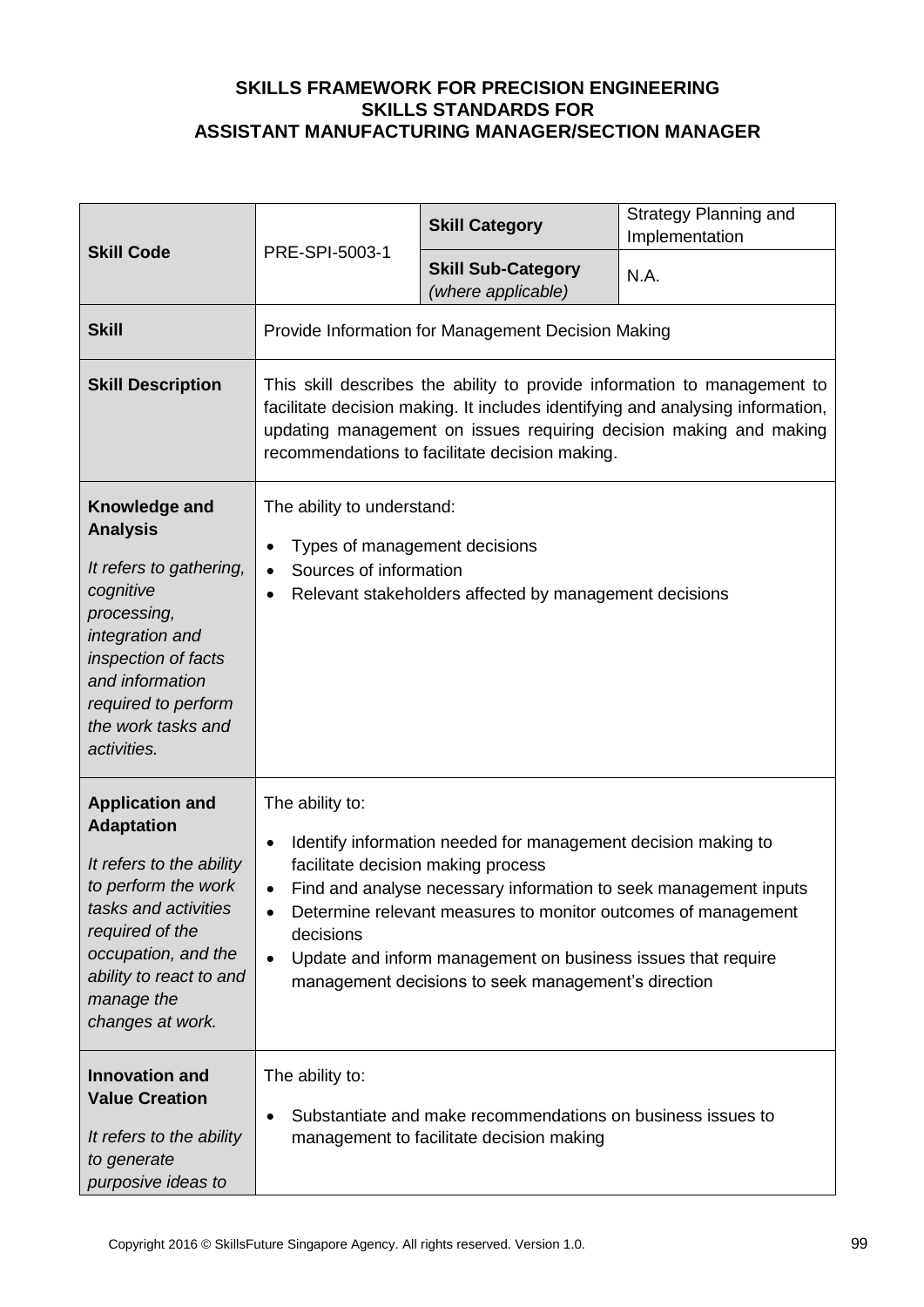| improve work<br>performance and/or<br>enhance business<br>values that are<br>aligned to<br>organisational                                                                                                       |                                                                                                                                                                                 |
|-----------------------------------------------------------------------------------------------------------------------------------------------------------------------------------------------------------------|---------------------------------------------------------------------------------------------------------------------------------------------------------------------------------|
| <b>Social Intelligence</b><br>and Ethics<br>It refers to the ability<br>to use affective<br>factors in leadership,<br>relationship and<br>diversity<br>management guided<br>by professional<br>codes of ethics. | The ability to:<br>Apply emotional intelligence to guide one's communication of<br>$\bullet$<br>information to influence management in their decision making                    |
| <b>Learning to Learn</b><br>It refers to the ability<br>to develop and<br>improve one's self<br>within and outside of<br>one's area of work.                                                                    | The ability to:<br>Improve own capability in information gathering and analysis by<br>$\bullet$<br>subscribing to diverse learning channels to enhance workplace<br>performance |
| <b>Range of</b><br><b>Application</b><br>(where applicable)<br>It refers to the critical<br>circumstances and<br>contexts that the skill<br>may be<br>demonstrated.                                             | N.A.                                                                                                                                                                            |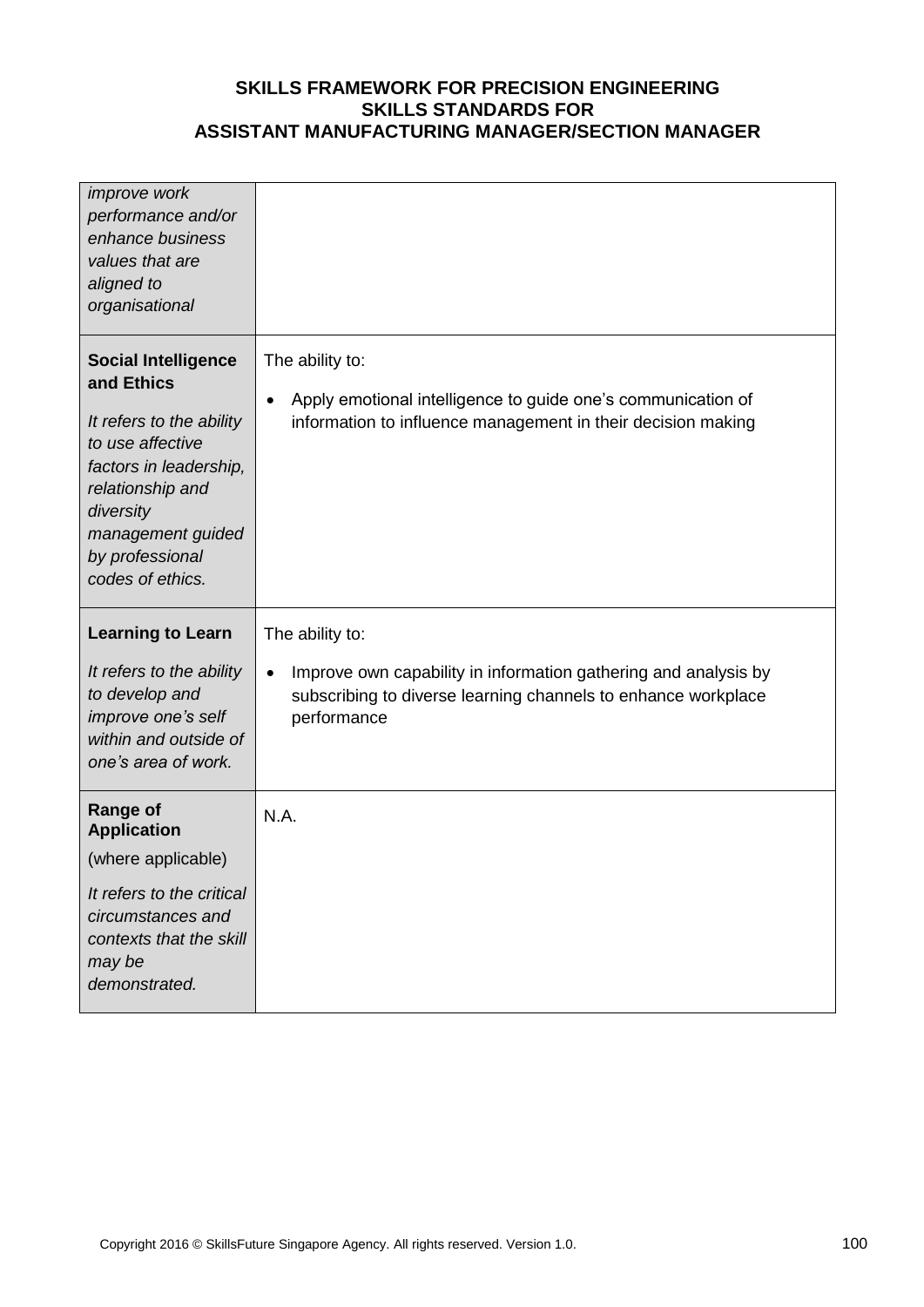| <b>Skill Code</b>                                                                                                                                                                                                | ES-PMD-401G-1                                                                                                                                                                                                                                                                                                                                                                                                                                                                                                                                                                                                                                                                                                                                                                                                                                                                                                                                                        | <b>Skill Category</b>                           | Personal Management and<br>Development |
|------------------------------------------------------------------------------------------------------------------------------------------------------------------------------------------------------------------|----------------------------------------------------------------------------------------------------------------------------------------------------------------------------------------------------------------------------------------------------------------------------------------------------------------------------------------------------------------------------------------------------------------------------------------------------------------------------------------------------------------------------------------------------------------------------------------------------------------------------------------------------------------------------------------------------------------------------------------------------------------------------------------------------------------------------------------------------------------------------------------------------------------------------------------------------------------------|-------------------------------------------------|----------------------------------------|
|                                                                                                                                                                                                                  |                                                                                                                                                                                                                                                                                                                                                                                                                                                                                                                                                                                                                                                                                                                                                                                                                                                                                                                                                                      | <b>Skill Sub-Category</b><br>(where applicable) | N/A                                    |
| <b>Skill</b>                                                                                                                                                                                                     | Develop Personal Effectiveness at Managerial Level                                                                                                                                                                                                                                                                                                                                                                                                                                                                                                                                                                                                                                                                                                                                                                                                                                                                                                                   |                                                 |                                        |
| <b>Skill Description</b>                                                                                                                                                                                         | This skill describes the ability to establish personal goals and evaluate<br>them to justify one's roles and responsibilities in the achievement of<br>organisational goals. It also includes time management, maintaining work-<br>life balance, stress management and management of personal finances.                                                                                                                                                                                                                                                                                                                                                                                                                                                                                                                                                                                                                                                             |                                                 |                                        |
| Knowledge and<br><b>Analysis</b><br>It refers to gathering,<br>cognitive<br>processing,<br>integration and<br>inspection of facts<br>and information<br>required to perform<br>the work tasks and<br>activities. | The ability to understand:<br>Types of motivational factors affecting personal goal setting and<br>achievement<br>Strategies to link one's role and responsibilities to individual and<br>organisational success<br>Factors that may affect the achievement of organisational goals<br>$\bullet$<br>Benefits of prioritising work according to goals set<br>$\bullet$<br>Barriers to effective time management that hinder the achievement of<br>$\bullet$<br>goals<br>Assistance available to overcome barriers to effective time<br>$\bullet$<br>management<br>Practices that promote personal well-being and aspects of personal<br>$\bullet$<br>management<br>Issues and problems related to personal and family responsibilities and<br>$\bullet$<br>their impact on work<br>Common sources of assistance available to support personal<br>management<br>Sources of information for financial products<br>Factors to consider when using and maintaining credit |                                                 |                                        |
| <b>Application and</b><br><b>Adaptation</b><br>It refers to the ability<br>to perform the work<br>tasks and activities<br>required of the<br>occupation, and the<br>ability to react to and<br>manage the        | The ability to:<br>Evaluate personal goals and align them to organisational goals<br>٠<br>Justify one's role and responsibilities and their contribution towards the<br>$\bullet$<br>achievement of organisational goals<br>Manage time and resources to meet organisational goals<br>$\bullet$<br>Examine the applicability of the common types of financial products for<br>$\bullet$<br>one's financial context<br>Promote work-life balance programmes to achieve organisational<br>$\bullet$<br>effectiveness                                                                                                                                                                                                                                                                                                                                                                                                                                                   |                                                 |                                        |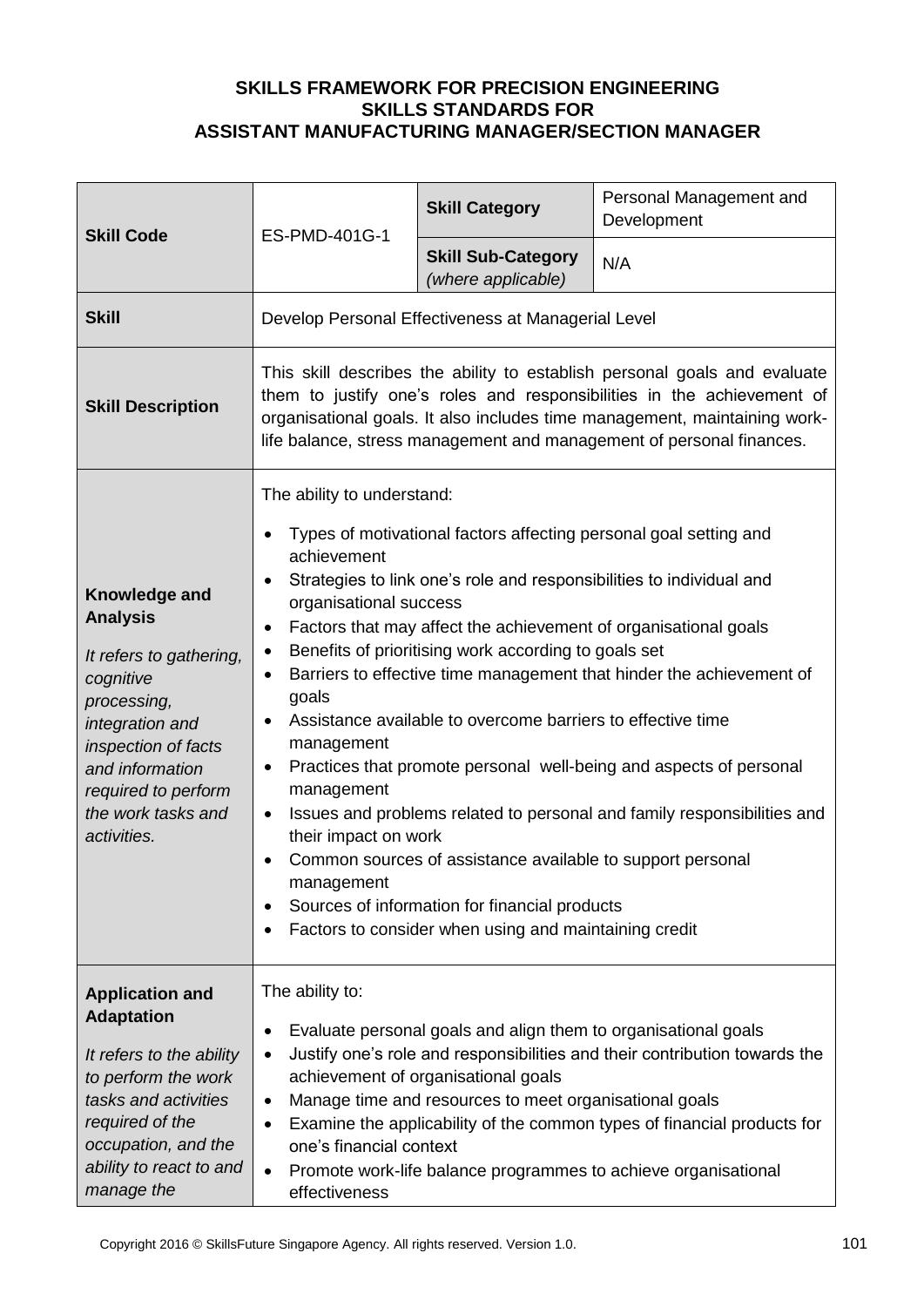| changes at work.                                                                                                                                                                                                                    |                                                                                                                                                                                                                                                                                                                                                                      |
|-------------------------------------------------------------------------------------------------------------------------------------------------------------------------------------------------------------------------------------|----------------------------------------------------------------------------------------------------------------------------------------------------------------------------------------------------------------------------------------------------------------------------------------------------------------------------------------------------------------------|
| <b>Innovation and</b><br><b>Value Creation</b><br>It refers to the ability<br>to generate<br>purposive ideas to<br><i>improve</i> work<br>performance and/or<br>enhance business<br>values that are<br>aligned to<br>organisational | The ability to:<br>Analyse causes of stress that affect self and staff and develop<br>$\bullet$<br>strategies and techniques to manage them                                                                                                                                                                                                                          |
| <b>Social Intelligence</b><br>and Ethics<br>It refers to the ability<br>to use affective<br>factors in leadership,<br>relationship and<br>diversity<br>management guided<br>by professional<br>codes of ethics.                     | The ability to:<br>Apply Emotional Intelligence and people-management techniques to<br>$\bullet$<br>get assistance from appropriate people such as consultants, peers and<br>subordinates                                                                                                                                                                            |
| <b>Learning to Learn</b><br>It refers to the ability<br>to develop and<br>improve one's self<br>within and outside of<br>one's area of work.                                                                                        | The ability to:<br>Evaluate personal strengths and weaknesses and develop strategies<br>$\bullet$<br>to overcome weaknesses and leverage on personal strengths to<br>contribute towards the achievement of organisational goals<br>Evaluate one's existing financial situation using appropriate tools, and<br>$\bullet$<br>develop a plan to manage such a position |
| <b>Range of</b><br><b>Application</b><br>(where applicable)<br>It refers to the critical<br>circumstances and<br>contexts that the skill                                                                                            | N/A                                                                                                                                                                                                                                                                                                                                                                  |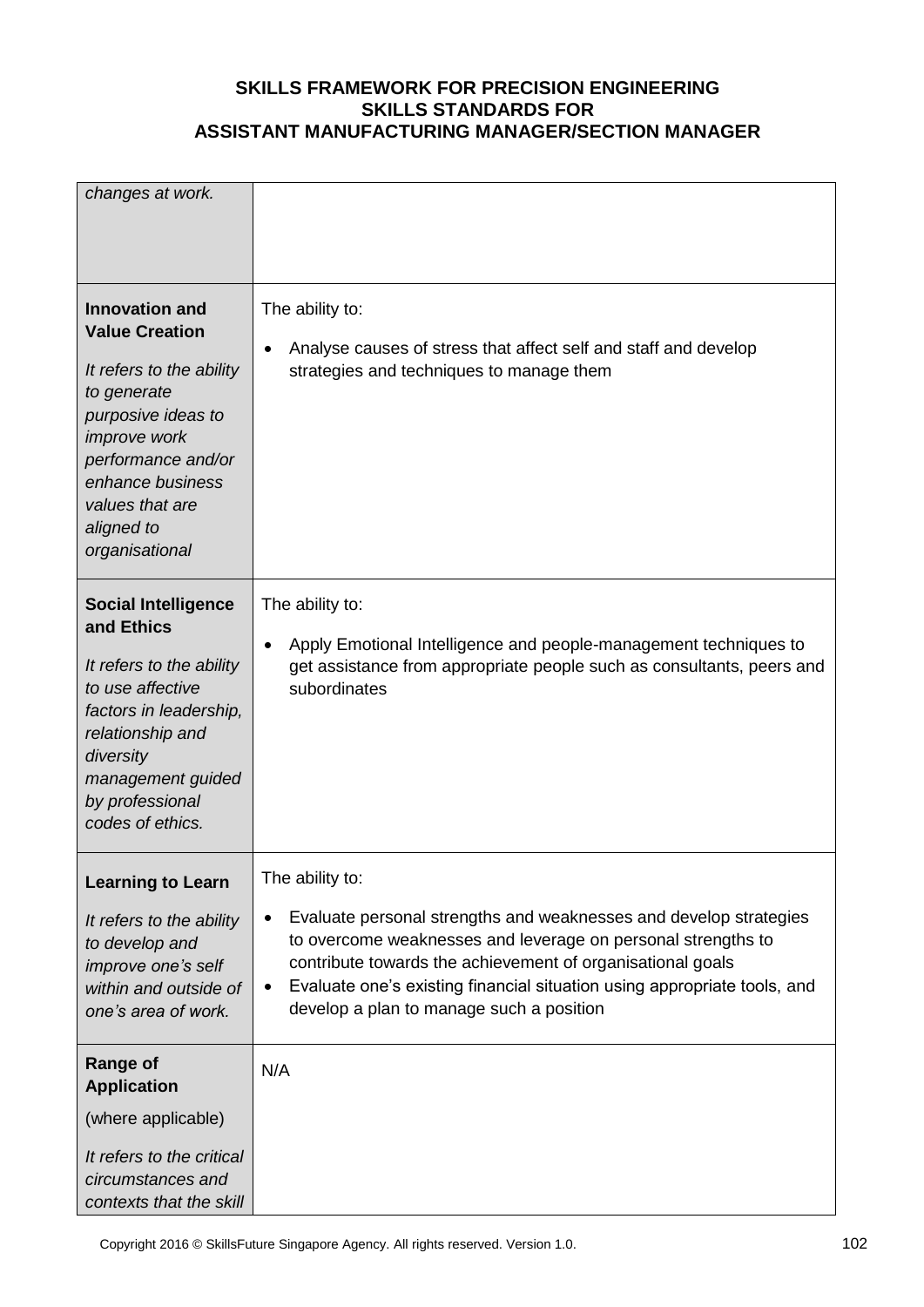| may be        |  |
|---------------|--|
| demonstrated. |  |
|               |  |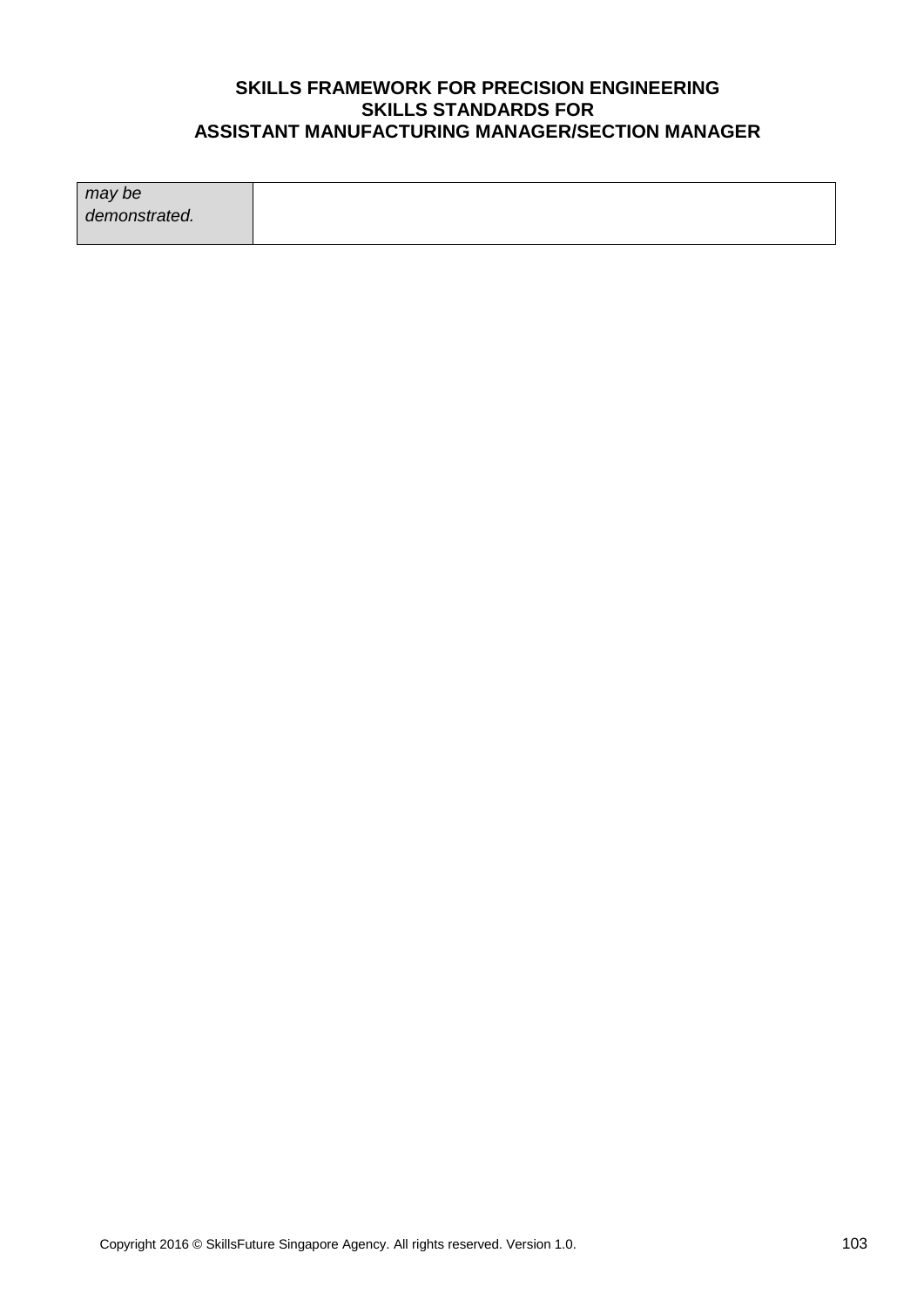| <b>Skill Code</b>                                                                                                                                                                                                             | ES-PMD-501G-1                                                                                                                                                                                                                                                                                                                                                                                                                                                                                                                                                                                                                                                                                                                                                     | <b>Skill Category</b>                           | <b>Personal Management</b><br>and Development |
|-------------------------------------------------------------------------------------------------------------------------------------------------------------------------------------------------------------------------------|-------------------------------------------------------------------------------------------------------------------------------------------------------------------------------------------------------------------------------------------------------------------------------------------------------------------------------------------------------------------------------------------------------------------------------------------------------------------------------------------------------------------------------------------------------------------------------------------------------------------------------------------------------------------------------------------------------------------------------------------------------------------|-------------------------------------------------|-----------------------------------------------|
|                                                                                                                                                                                                                               |                                                                                                                                                                                                                                                                                                                                                                                                                                                                                                                                                                                                                                                                                                                                                                   | <b>Skill Sub-Category</b><br>(where applicable) | N/A                                           |
| <b>Skill</b>                                                                                                                                                                                                                  | Develop Professional Image and Competence to Achieve Personal Career<br>Goals                                                                                                                                                                                                                                                                                                                                                                                                                                                                                                                                                                                                                                                                                     |                                                 |                                               |
| <b>Skill Description</b>                                                                                                                                                                                                      | This skill describes the ability to leverage on traditional and new media<br>tools to develop personal branding and professional image and achieve<br>personal career goals. It also includes conducting marketing research,<br>networking and presentations.                                                                                                                                                                                                                                                                                                                                                                                                                                                                                                     |                                                 |                                               |
| Knowledge and<br><b>Analysis</b><br>It refers to gathering,<br>cognitive<br>processing,<br>integration and<br>inspection of facts<br>and information<br>required to perform<br>the work tasks and<br>activities.              | The ability to understand:<br>Factors to be considered in formulating personal career goals<br>Personal career portfolio and its characteristics<br>$\bullet$<br>Aspects and benefits of personal branding<br>$\bullet$<br>Definition of new media<br>$\bullet$<br>Comparison of the various types of new media to promote personal<br>$\bullet$<br>brand<br>Characteristics of professional image<br>$\bullet$<br>Types of social skills for networking sessions<br>$\bullet$<br>Types of networking situations that can help one in securing job and<br>$\bullet$<br>assignment opportunities<br>Verbal and non-verbal (body) language that affect effectiveness of<br>$\bullet$<br>one's presentation<br>Aspects of effective presentation skills<br>$\bullet$ |                                                 |                                               |
| <b>Application and</b><br><b>Adaptation</b><br>It refers to the ability<br>to perform the work<br>tasks and activities<br>required of the<br>occupation, and the<br>ability to react to and<br>manage the<br>changes at work. | The ability to:<br>Conduct market research to establish personal career opportunities<br>$\bullet$<br>and develop a career plan to meet personal career goals<br>Review requirements of selected career path to develop a personal<br>$\bullet$<br>career portfolio<br>Synthesise personal competencies to develop personal brand and<br>$\bullet$<br>optimise use of new media to promote personal brand                                                                                                                                                                                                                                                                                                                                                         |                                                 |                                               |
| <b>Innovation and</b><br><b>Value Creation</b>                                                                                                                                                                                | The ability to:<br>Use effective presentation skills to promote personal competencies                                                                                                                                                                                                                                                                                                                                                                                                                                                                                                                                                                                                                                                                             |                                                 |                                               |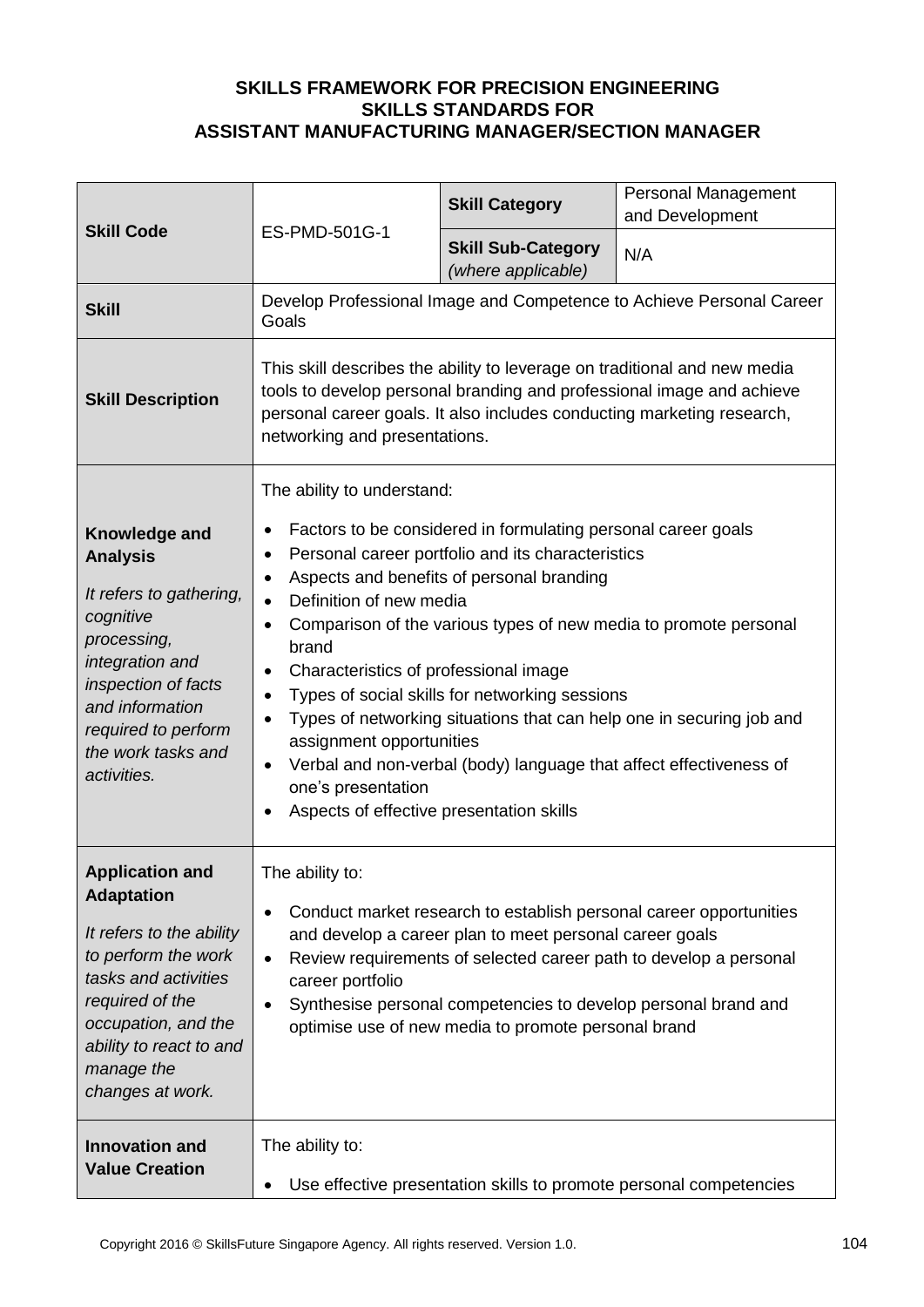| It refers to the ability<br>to generate<br>purposive ideas to<br><i>improve</i> work<br>performance and/or<br>enhance business<br>values that are<br>aligned to<br>organisational                               | and brand to secure job or assignments                                                                                                                                                                                                                                                                                                                                                                                                                                   |
|-----------------------------------------------------------------------------------------------------------------------------------------------------------------------------------------------------------------|--------------------------------------------------------------------------------------------------------------------------------------------------------------------------------------------------------------------------------------------------------------------------------------------------------------------------------------------------------------------------------------------------------------------------------------------------------------------------|
| <b>Social Intelligence</b><br>and Ethics<br>It refers to the ability<br>to use affective<br>factors in leadership,<br>relationship and<br>diversity<br>management guided<br>by professional<br>codes of ethics. | The ability to:<br>Demonstrate genuine interest and empathy for others by developing<br>$\bullet$<br>social and networking skills using new media tools and appropriate<br>interpersonal approaches                                                                                                                                                                                                                                                                      |
| <b>Learning to Learn</b><br>It refers to the ability<br>to develop and<br>improve one's self<br>within and outside of<br>one's area of work.                                                                    | The ability to:<br>Assess personal competencies to formulate personal career goals<br>$\bullet$<br>Develop and maintain professional image to project personal brand<br>$\bullet$<br>Maintain professional competence to ensure the continuing relevance<br>$\bullet$<br>of personal brand and competencies to relevant stakeholders<br>Review achievement of personal career goals and develop corrective<br>$\bullet$<br>strategies to address unrealised career goals |
| <b>Range of</b><br><b>Application</b><br>(where applicable)<br>It refers to the critical<br>circumstances and<br>contexts that the skill<br>may be<br>demonstrated.                                             | Definition of new media must include:<br>Integration of traditional media such as film, visual, images, music,<br>$\bullet$<br>spoken and written word, with the interactive power of computer and<br>communications technology, computer-enabled consumer devices and<br>the Internet                                                                                                                                                                                   |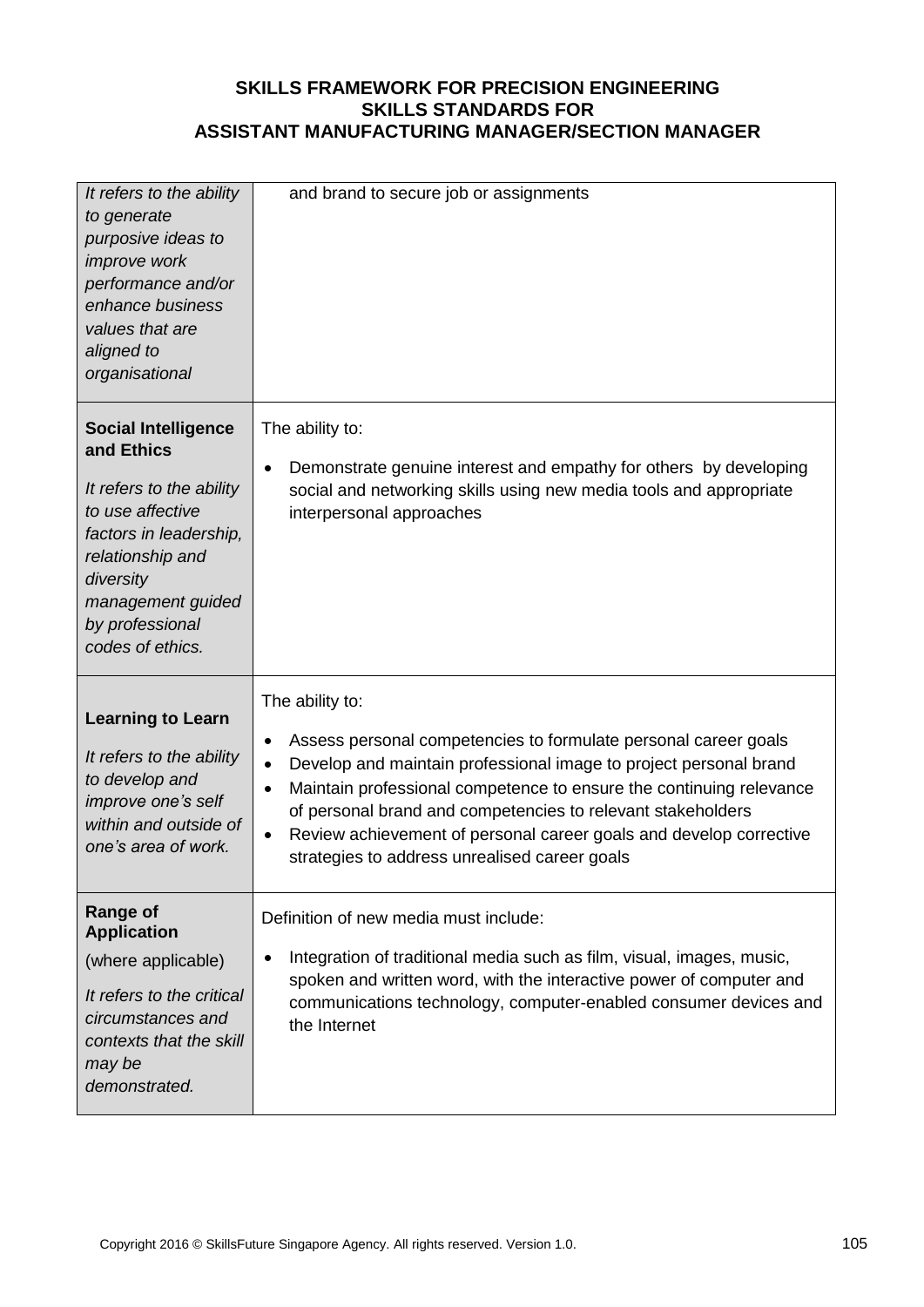| <b>Skill Code</b>                                                                                                                                                                                                             | ES-ACE-501G-1                                                                                                                                                                                                                                                                                                                                                                                                                                                                                                                                                                                                                                                                                                                                  | <b>Skill Category</b>                           | Analytical, Conceptual and<br>Evaluative |
|-------------------------------------------------------------------------------------------------------------------------------------------------------------------------------------------------------------------------------|------------------------------------------------------------------------------------------------------------------------------------------------------------------------------------------------------------------------------------------------------------------------------------------------------------------------------------------------------------------------------------------------------------------------------------------------------------------------------------------------------------------------------------------------------------------------------------------------------------------------------------------------------------------------------------------------------------------------------------------------|-------------------------------------------------|------------------------------------------|
|                                                                                                                                                                                                                               |                                                                                                                                                                                                                                                                                                                                                                                                                                                                                                                                                                                                                                                                                                                                                | <b>Skill Sub-Category</b><br>(where applicable) | N/A                                      |
| <b>Skill</b>                                                                                                                                                                                                                  | Apply Systems Thinking in Problem Solving and Decision Making                                                                                                                                                                                                                                                                                                                                                                                                                                                                                                                                                                                                                                                                                  |                                                 |                                          |
| <b>Skill Description</b>                                                                                                                                                                                                      | This skill describes the ability to apply systems thinking to assess<br>organisational issues. It also includes formulating and implementing<br>solutions to address issues typically encountered by one assuming a<br>managerial role.                                                                                                                                                                                                                                                                                                                                                                                                                                                                                                        |                                                 |                                          |
| Knowledge and<br><b>Analysis</b><br>It refers to<br>gathering, cognitive<br>processing,<br>integration and<br>inspection of facts<br>and information<br>required to perform<br>the work tasks and<br>activities.              | The ability to understand:<br>Definitions of systems thinking<br>$\bullet$<br>Benefits of systems thinking<br>$\bullet$<br>Organisation from a systems perspective<br>$\bullet$<br>Situations that can affect the achievement of desired goals and<br>$\bullet$<br>outcomes<br>Comparison of the various system thinking tools and their application<br>$\bullet$<br>Comparison of the various systems thinking approaches and their<br>$\bullet$<br>application to problem-solving<br>Characteristics and application of the decision-making models<br>$\bullet$<br>Limitations of appropriate evaluation process to assess effectiveness<br>$\bullet$<br>of chosen solutions<br>Possible success indicators of chosen solutions<br>$\bullet$ |                                                 |                                          |
| <b>Application and</b><br><b>Adaptation</b><br>It refers to the ability<br>to perform the work<br>tasks and activities<br>required of the<br>occupation, and the<br>ability to react to<br>and manage the<br>changes at work. | The ability to:<br>Analyse issues that affect the achievement of desired goals and<br>$\bullet$<br>outcomes in the macro context<br>Apply systems thinking approaches and processes to identify the root<br>$\bullet$<br>causes of non-achievement of desired goals and outcomes and the<br>homeostasis of the organisation<br>Develop an implementation plan for the chosen solutions to resolve<br>$\bullet$<br>issues that affect the achievement of desired goals and outcomes in an<br>organisation<br>Assess the effectiveness of the chosen solutions using an appropriate<br>$\bullet$<br>evaluation process                                                                                                                           |                                                 |                                          |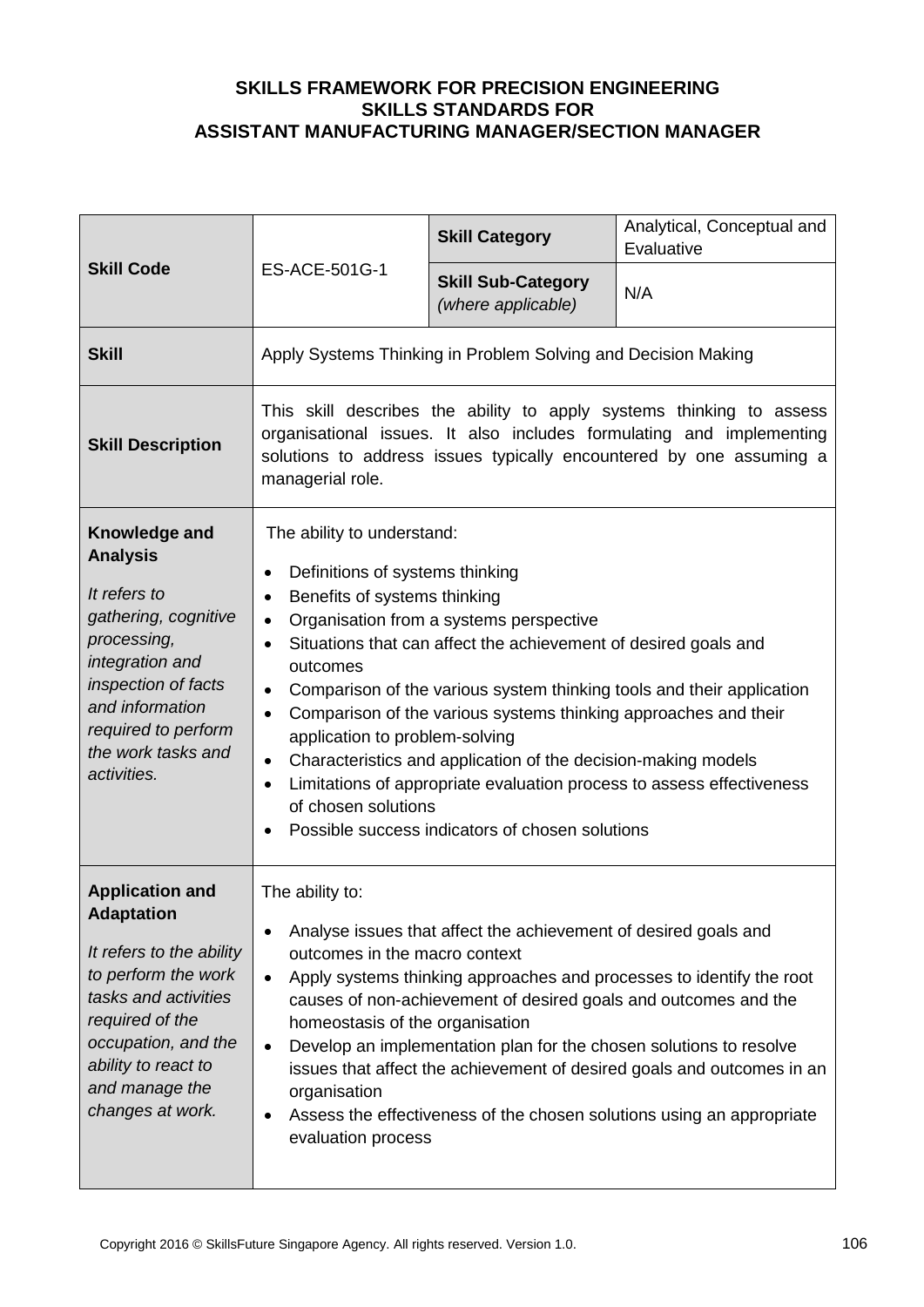| <b>Innovation and</b><br><b>Value Creation</b><br>It refers to the ability<br>to generate<br>purposive ideas to<br><i>improve</i> work<br>performance and/or<br>enhance business<br>values that are<br>aligned to<br>organisational goals. | The ability to:<br>Use systems thinking tools to formulate possible solutions to resolve<br>٠<br>issues that affect the achievement of desired goals and outcomes<br>Select suitable solutions using established criteria to resolve issues<br>$\bullet$<br>that affect the achievement of desired goals and outcomes<br>Recommend corrective actions to improve chosen solutions<br>$\bullet$                                                                                                                                                                            |
|--------------------------------------------------------------------------------------------------------------------------------------------------------------------------------------------------------------------------------------------|---------------------------------------------------------------------------------------------------------------------------------------------------------------------------------------------------------------------------------------------------------------------------------------------------------------------------------------------------------------------------------------------------------------------------------------------------------------------------------------------------------------------------------------------------------------------------|
| <b>Social Intelligence</b><br>and Ethics<br>It refers to the ability<br>to use affective<br>factors in<br>leadership,<br>relationship and<br>diversity<br>management guided<br>by professional<br>codes of ethics.                         | The ability to:<br>Document the process of applying systems thinking in problem-solving<br>$\bullet$<br>and decision-making according to organisational guidelines and<br>appropriate methods                                                                                                                                                                                                                                                                                                                                                                             |
| <b>Learning to Learn</b><br>It refers to the ability<br>to develop and<br>improve one's self<br>within and outside of<br>one's area of work.                                                                                               | The ability to:<br>$\bullet$<br>Engage in self-reflection to view problems from a holistic manner<br>taking into account overall structures, patterns and cycles                                                                                                                                                                                                                                                                                                                                                                                                          |
| <b>Range of</b><br><b>Application</b><br>(where applicable)<br>It refers to the<br>critical<br>circumstances and<br>contexts that the<br>skill may be<br>demonstrated.                                                                     | Definitions of systems thinking must include:<br>A way of helping a person to view systems from a holistic perspective<br>٠<br>that includes seeing overall structures, patterns and cycles in systems,<br>rather than seeing only isolated events in the system<br>A way to identify the root causes of issues in organisations and to<br>٠<br>address them<br>A way of understanding that emphasises the relationships among a<br>$\bullet$<br>system's parts, rather than the parts themselves<br>Systems thinking approaches and their application to problem-solving |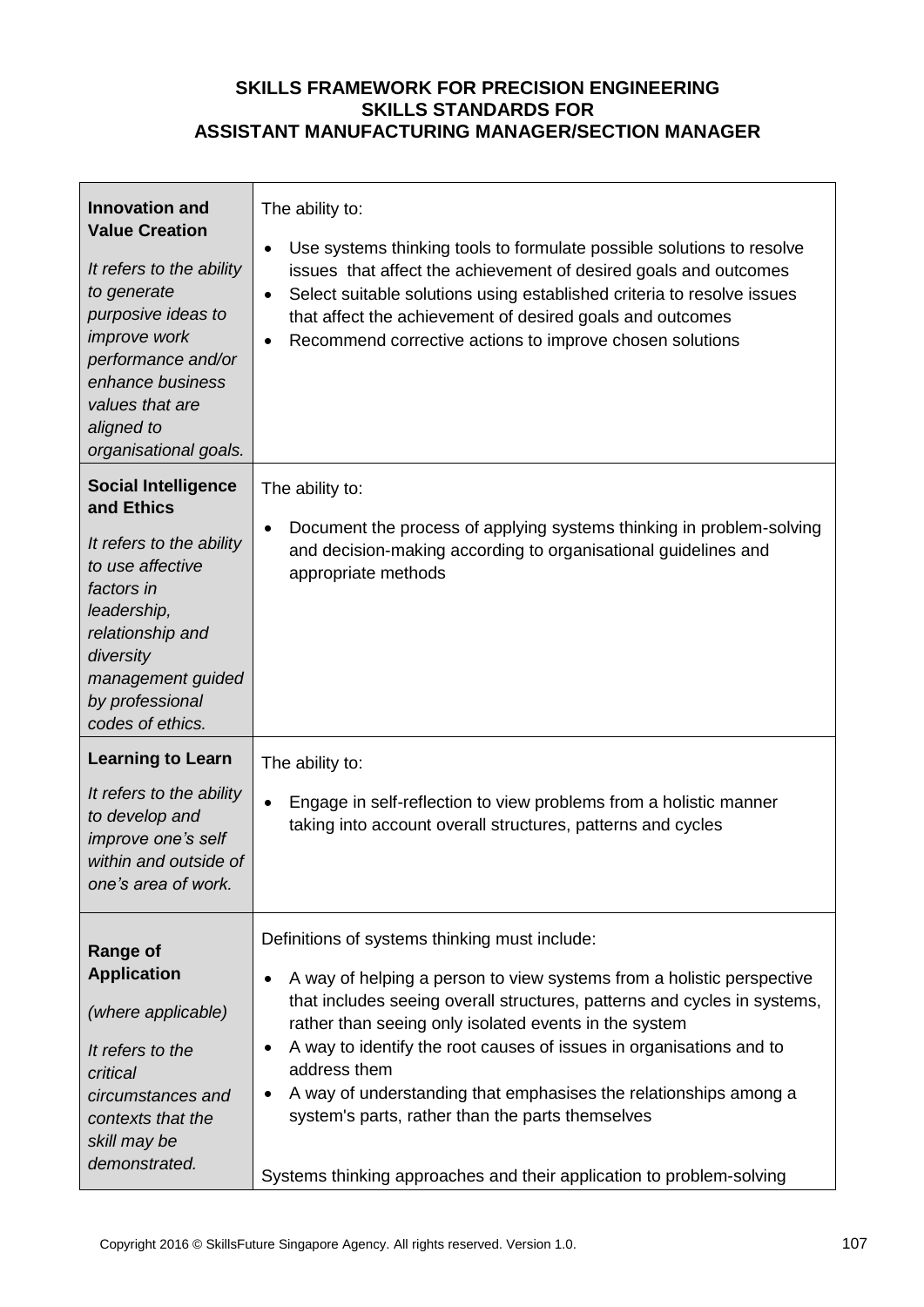| must include:                                                                                                                                                                                                                                                                                                                                                                                                                                                                                                                                                                                                                                                                                                                                                                                                                                                                                                                                                                                                                                                                                                                                                           |  |  |
|-------------------------------------------------------------------------------------------------------------------------------------------------------------------------------------------------------------------------------------------------------------------------------------------------------------------------------------------------------------------------------------------------------------------------------------------------------------------------------------------------------------------------------------------------------------------------------------------------------------------------------------------------------------------------------------------------------------------------------------------------------------------------------------------------------------------------------------------------------------------------------------------------------------------------------------------------------------------------------------------------------------------------------------------------------------------------------------------------------------------------------------------------------------------------|--|--|
| Soft Systems Methodology (SSM) which includes:<br>$\bullet$<br>Identification of outputs, attributes, criteria, measurements scales<br>$\circ$<br>and models<br>Search for and generate different alternatives<br>$\circ$<br>Designing interventions to various components<br>$\circ$<br>Confirming system with relevant stakeholders<br>$\circ$                                                                                                                                                                                                                                                                                                                                                                                                                                                                                                                                                                                                                                                                                                                                                                                                                        |  |  |
| Total Systems Intervention (TSI) which includes:<br>Creativity phase: Focuses on different aspects of the<br>$\circ$<br>organisation's functioning<br>Choice phase: Choosing a set of methodologies to suit particular<br>$\circ$<br>characteristics of the organisation's situation<br>Implementation phase: Generating specific proposal for change<br>$\circ$                                                                                                                                                                                                                                                                                                                                                                                                                                                                                                                                                                                                                                                                                                                                                                                                        |  |  |
| Systems design which includes:<br>Forecasting<br>$\circ$<br>Model building and simulation<br>$\circ$<br>Optimisation and control<br>$\circ$                                                                                                                                                                                                                                                                                                                                                                                                                                                                                                                                                                                                                                                                                                                                                                                                                                                                                                                                                                                                                             |  |  |
| Strategic Assumption Surfacing and Testing (SAST) includes:<br>Group formation: A large group of people split into various groups<br>$\circ$<br>Assumption surfacing and rating: Groups discuss and list all<br>$\circ$<br>assumptions inherent in systems<br>Within group dialectic debate:<br>$\circ$<br>Eliminates irrelevant assumptions<br>$\bullet$<br>Ensures that assumption is self-evident and significant in the<br>$\bullet$<br>outcome of the strategy chosen and implemented<br>Between groups dialectic debate:<br>O<br>Extracts agreed assumptions<br>Debates on contentious assumptions to achieve agreement<br>O<br><b>Final synthesis</b><br>Groups all come together to propose and resolve all<br>$\bullet$<br>outstanding controversies<br>Policy decisions will be made then<br>Critical Systems Heuristic (CSH) which includes:<br>$\circ$<br>To identify boundary judgements systematically<br>To analyse alternative reference systems for defining a<br>$\bullet$<br>problem or assessing a solution proposal<br>To challenge in a compelling way any claims to knowledge or<br>٠<br>rationality or improvement that rely on hidden boundary |  |  |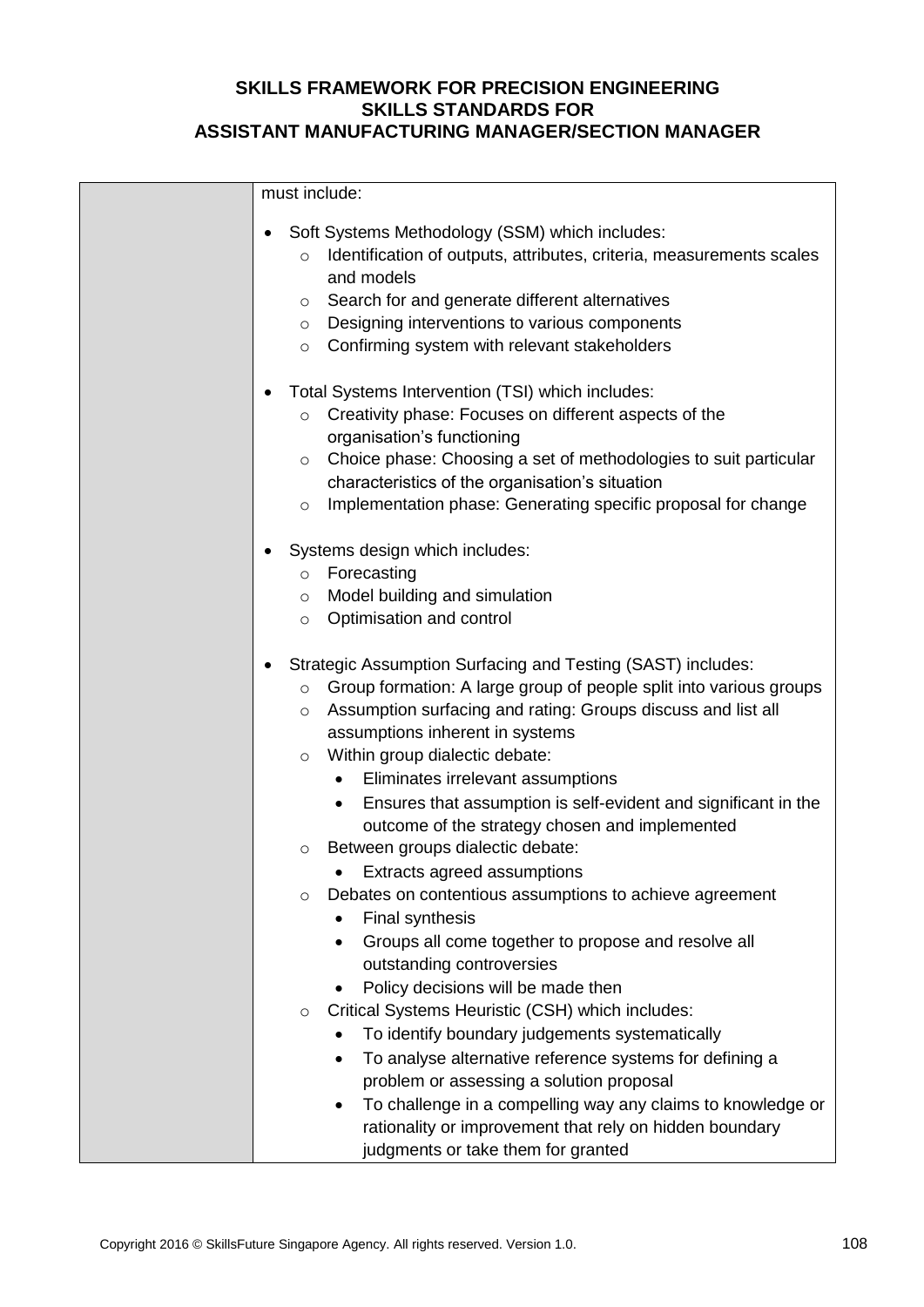| <b>Skill Code</b>                                                                                                                                                                                                | ES-IP-501G-1                                                                                                                                                                                                                                                                                                                                                                                                                                                                                                                                                                                                                                                                                                                                                                                 | <b>Skill Category</b>                           | People and Relationship<br>Management |
|------------------------------------------------------------------------------------------------------------------------------------------------------------------------------------------------------------------|----------------------------------------------------------------------------------------------------------------------------------------------------------------------------------------------------------------------------------------------------------------------------------------------------------------------------------------------------------------------------------------------------------------------------------------------------------------------------------------------------------------------------------------------------------------------------------------------------------------------------------------------------------------------------------------------------------------------------------------------------------------------------------------------|-------------------------------------------------|---------------------------------------|
|                                                                                                                                                                                                                  |                                                                                                                                                                                                                                                                                                                                                                                                                                                                                                                                                                                                                                                                                                                                                                                              | <b>Skill Sub-Category</b><br>(where applicable) | N/A                                   |
| <b>Skill</b>                                                                                                                                                                                                     | Manage Cross Functional and Culturally Diverse Teams                                                                                                                                                                                                                                                                                                                                                                                                                                                                                                                                                                                                                                                                                                                                         |                                                 |                                       |
| <b>Skill Description</b>                                                                                                                                                                                         | This skill describes the ability to manage workplace diversity and manage<br>a diverse work team to achieve an organisation's goals. It also includes<br>creating a positive work environment for diverse teams and establishing<br>effective communication systems and strategies in communication and<br>conflict resolution.                                                                                                                                                                                                                                                                                                                                                                                                                                                              |                                                 |                                       |
| Knowledge and<br><b>Analysis</b><br>It refers to<br>gathering, cognitive<br>processing,<br>integration and<br>inspection of facts<br>and information<br>required to perform<br>the work tasks and<br>activities. | The ability to understand:<br>Types of diversity markers and their implications in a work team<br>Characteristics of major cultural dimensions<br>Common cultural diversity issues at the workplace<br>$\bullet$<br>Team management strategies<br>$\bullet$<br>Designing common goals and objectives<br>Maximizing team effectiveness and synergy<br>Ways in which diversity issues affect interpersonal relationships<br>Components of a communication system to facilitate communication<br>$\bullet$<br>among members of a diverse work team<br>Application of social competence in the context of diversity<br>Impact of cultural taboos on the effectiveness of a diverse work team<br>$\bullet$<br>Strategies to convey negative news or performance to members of<br>diverse cultures |                                                 |                                       |
| <b>Application and</b><br><b>Adaptation</b><br>It refers to the ability<br>to perform the work<br>tasks and activities<br>required of the<br>occupation, and the<br>ability to react to<br>and manage the        | The ability to:<br>Examine the differences among the background of members in a<br>diverse work team and their implications on maximizing team<br>effectiveness and synergy to achieve common goals and objectives<br>Establish a system to facilitate communication among members within<br>a diverse work team by applying effective communication techniques<br>and social competence                                                                                                                                                                                                                                                                                                                                                                                                     |                                                 |                                       |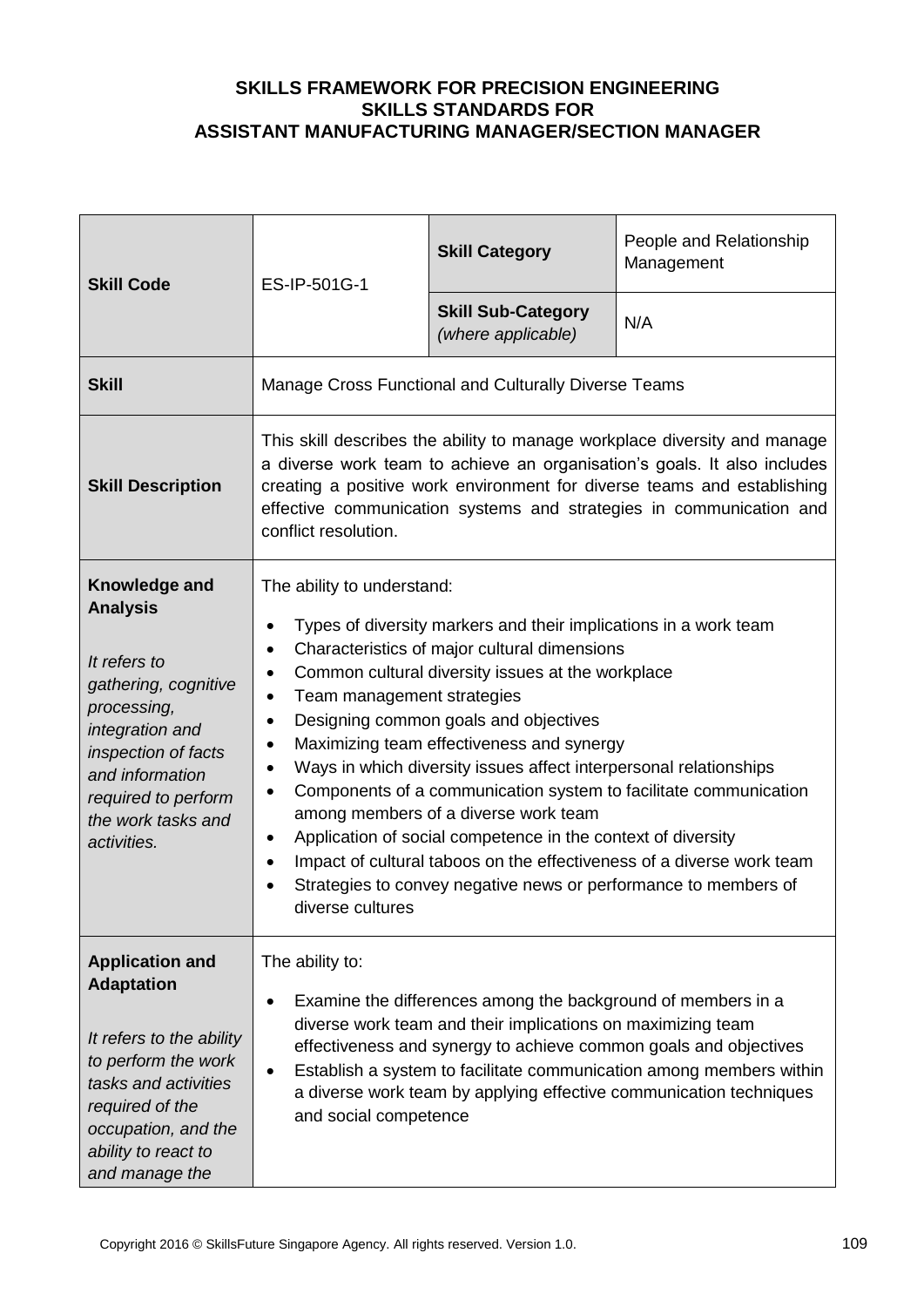| changes at work.                                                                                                                                                                                                                           |                                                                                                                                                                                                                                                                                                 |
|--------------------------------------------------------------------------------------------------------------------------------------------------------------------------------------------------------------------------------------------|-------------------------------------------------------------------------------------------------------------------------------------------------------------------------------------------------------------------------------------------------------------------------------------------------|
| <b>Innovation and</b><br><b>Value Creation</b><br>It refers to the ability<br>to generate<br>purposive ideas to<br><i>improve</i> work<br>performance and/or<br>enhance business<br>values that are<br>aligned to<br>organisational goals. | The ability to:<br>Assess diversity issues that have implications on a work team working<br>$\bullet$<br>towards common goals and objectives                                                                                                                                                    |
| <b>Social Intelligence</b><br>and Ethics<br>It refers to the ability<br>to use affective<br>factors in<br>leadership,<br>relationship and<br>diversity<br>management guided<br>by professional<br>codes of ethics.                         | The ability to:<br>Align diverse work teams towards common goals and objectives<br>$\bullet$<br>Establish a positive work culture in a diverse work team<br>$\bullet$<br>Moderate diverse perspectives and opinions across team members<br>$\bullet$<br>from different disciplines and cultures |
| <b>Learning to Learn</b><br>It refers to the ability<br>to develop and<br>improve one's self<br>within and outside of<br>one's area of work.                                                                                               | The ability to:<br>Appreciate and empathise with the diverse needs, thoughts and<br>feelings of team members in achieving desired outcomes                                                                                                                                                      |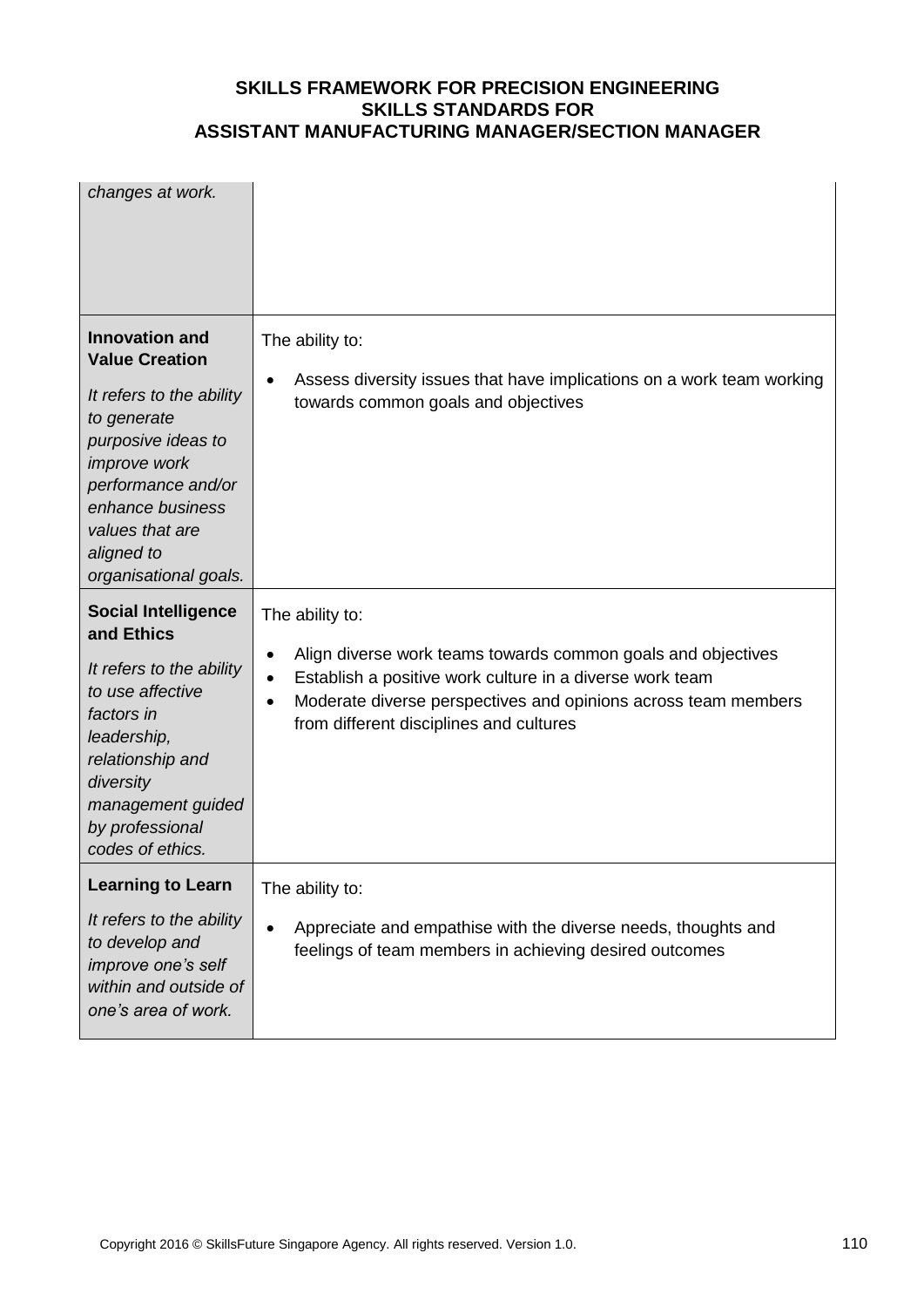| <b>Range of</b><br><b>Application</b>                                                                   | N/A |
|---------------------------------------------------------------------------------------------------------|-----|
| (where applicable)                                                                                      |     |
| It refers to the<br>critical<br>circumstances and<br>contexts that the<br>skill may be<br>demonstrated. |     |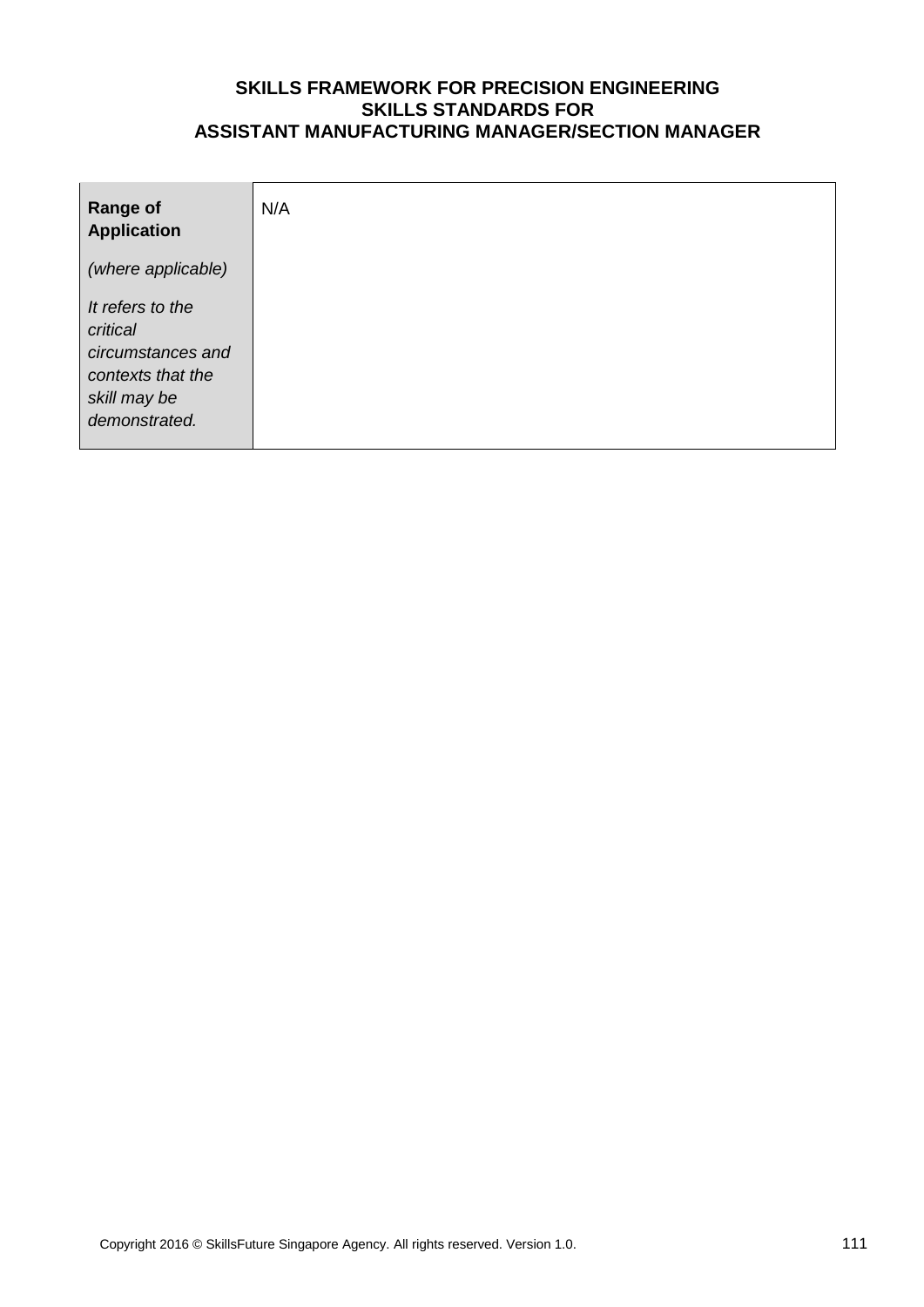#### **Version Control**

| Version | Date            | <b>Changes Made</b> | <b>Edited by</b> |
|---------|-----------------|---------------------|------------------|
|         | 12 October 2016 | Initial Version     | SSG and EDB      |
|         |                 |                     |                  |
|         |                 |                     |                  |